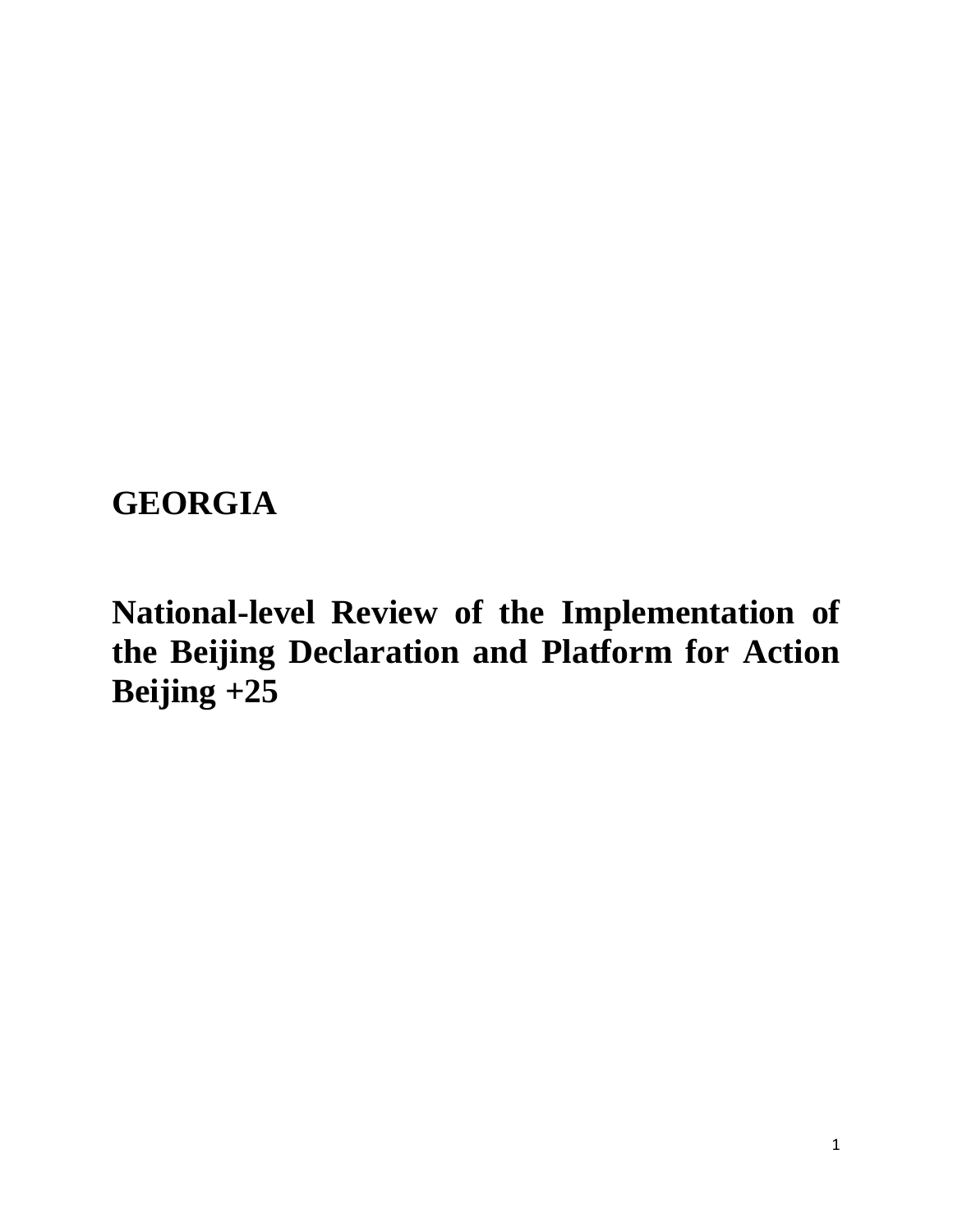### **Table of Contents**

| 6. Environmental conservation, protection and rehabilitation 77        |  |
|------------------------------------------------------------------------|--|
|                                                                        |  |
|                                                                        |  |
| Annex 1 – Global gender-specific SDG indicators available in Georgia97 |  |
|                                                                        |  |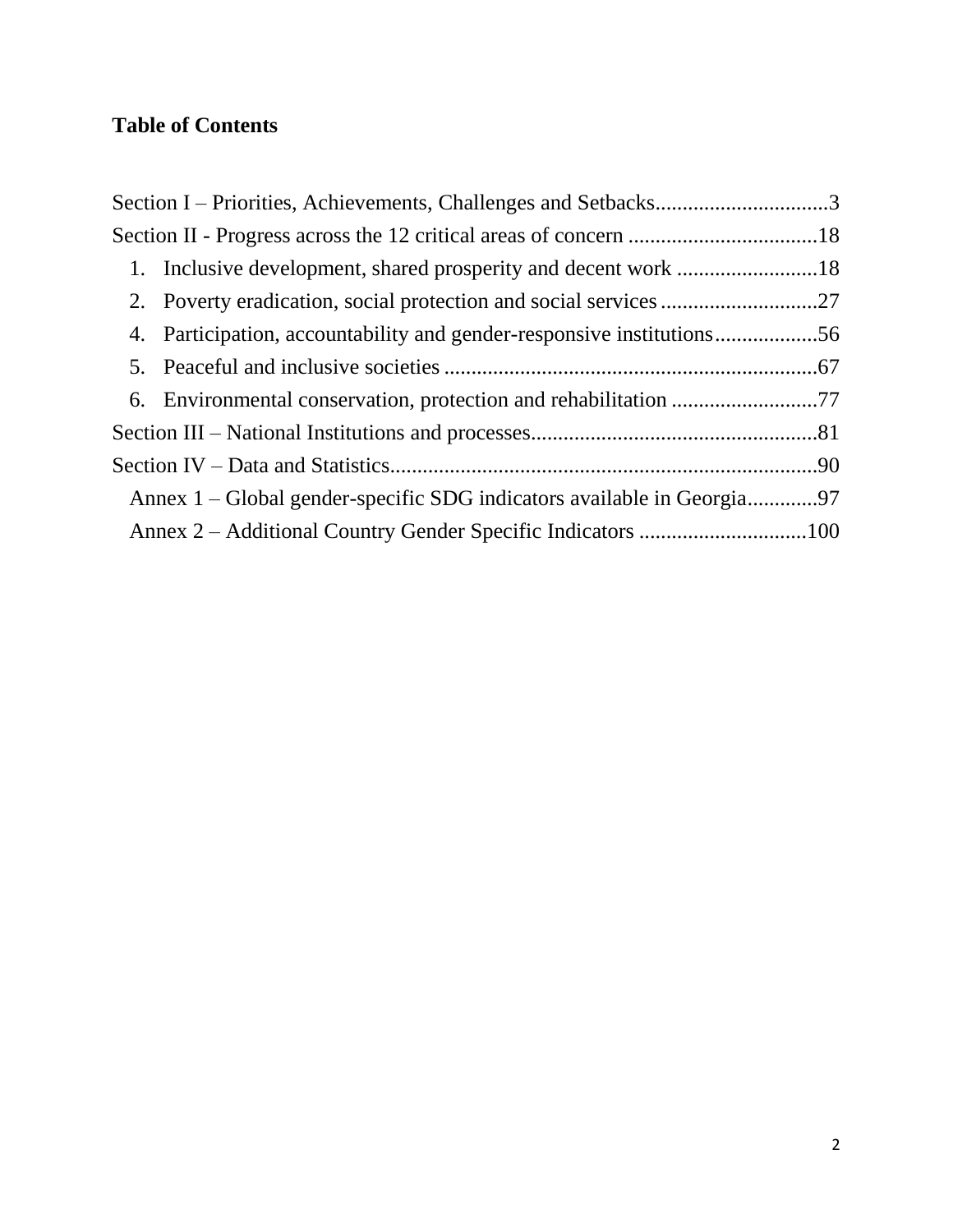## <span id="page-2-0"></span>**Section I – Priorities, Achievements, Challenges and Setbacks**

Georgia is an independent, democratic state confirmed by the Referendum of 31 March 1991 and by the Act of Restoration of the State Independence of Georgia of 9 April 1991. The territorial integrity of Georgia and the inviolability of the state frontiers are recognized by the UN and other international organizations. Georgia is a country in the southern Caucasus with a population of around 3.7 million (52% women). Georgia has a high Gender Development Index of 0.970 (2015) placing it among the second group of countries in terms of key gender indicators.<sup>1</sup>

Georgia has declared joining the European Union's legal and regulatory space as its top policy priority and has signed an Association Agreement (AA) and the accompanying Deep and Comprehensive Free Trade Agreement (DCFTA) with the EU in 2014.

At the regional level, Georgia is a member of the Council of Europe and participating State in the Organisation for Security and Cooperation in Europe. It ratified the European Convention on Human Rights on 20 May 1999 and is subject to the jurisdiction of the European Court of Human Rights. Georgia has signed and ratified the Council of Europe Convention on preventing and combating violence against women and domestic violence (Istanbul Convention). In line with its international commitments, Georgia has made significant strides in adopting legislative and policy reforms to foster gender equality and to achieve progress towards the empowerment of women over the past 5 years, since the completion of the last report in 2014.

Georgia has signed, ratified and is party to the most human rights instruments, which confirms the readiness of the state to strengthen work toward equality between men and women and toward women's empowerment. The Constitution is the supreme law of Georgia and recognizes the supremacy of international treaties over domestic laws, unless a treaty contradicts the Constitution.

The new Constitution of Georgia was adopted in 2017 and came into force following the Inauguration of  $5<sup>th</sup>$  President of Georgia on December 16, 2018. The entry into force of the Constitution completed the country's evolution from semi-presidential to parliamentary system of governance.

The Georgian Constitution, Article 11, paragraph 1 contains an equality clause, which reads: "All persons are equal before the law. Any discrimination on the grounds of race, colour, sex, origin, ethnicity, language, religion, political or other views, social affiliation, property or titular status, place of residence, or any other grounds shall be prohibited". According to paragraph 3 of the same article the state shall ensure "equal rights and opportunities for men and women . . . shall take special measures to ensure the essential equality of men and women and to eliminate inequality". The discourse of the new equality article trades earlier formal equality wording for substantive equality that shifts the emphasis towards combating structural inequalities and mandating the State to establish and implement special laws, policies and programmes to ensure that women enjoy equality of opportunities as well as results.

The State Concept on Gender Equality and the Law of Georgia on Gender Equality adopted in 2006 and 2010, respectively, underlines the importance of ensuring equal rights between women and men and improving women's participation in the political, economic and social processes and

 $\overline{a}$ 

<sup>&</sup>lt;sup>1</sup> United Nations Development Programme (UNDP): Gender Development Index (GDI). [http://hdr.undp.org/en/composite/GDI;](http://hdr.undp.org/en/composite/GDI) key indicators include: life expectancy at birth (78.5 years for women and 71.3 for men), expected years of schooling (14.1 for women and 13.7 for men), mean years of schooling (12.3 and 12.2 respectively), and gross income per capita (\$6,105 for women and \$11,871 for men)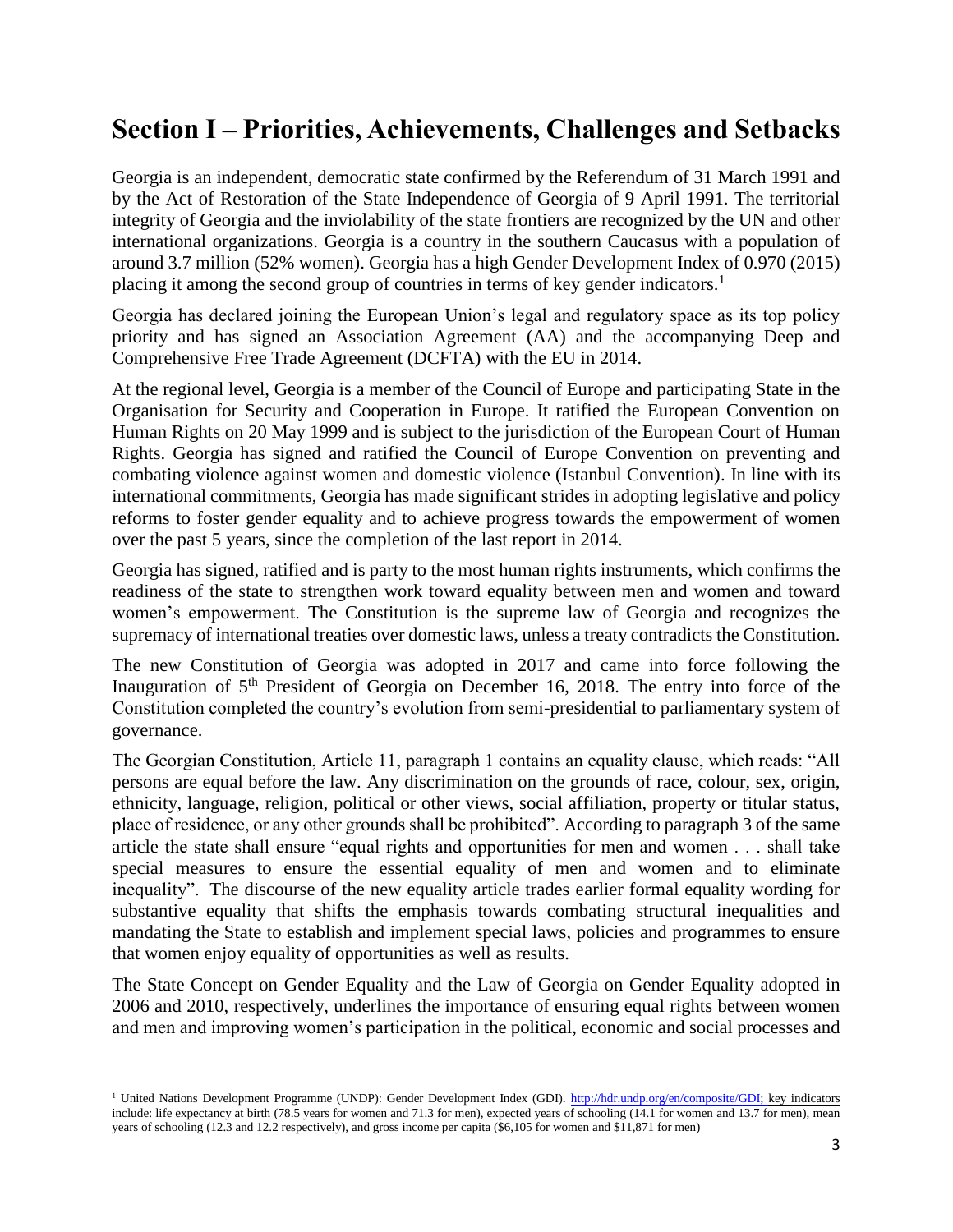recognize the need for specific actions in order to achieve equality between women and men and eliminate inequality in Georgia.

According to the 2006 State Concept on Gender Equality, equality between women and men is seen as a human rights issue and refers to the equal representation of women and men, equal rights and participation in every aspect of public and private life.

The Law of Georgia on Gender Equality determines states obligation to "support and ensure equal rights for men and women in political, economic, social and cultural life" through ensuring special measures without discrimination.<sup>2</sup> The law guarantees equality of men and women in all spheres of public life, including: labour relations, education and science, access to information resources, healthcare, social security, family relations, participation in elections.<sup>3</sup>

Achieving gender equality and empowering women and girls is a principal component of the United Nations 2030 Agenda for Sustainable Development. Specifically, Goal 5 with its relevant objectives and indicators focuses on achieving gender equality and empowering all women and girls. It contains nine targets, including "end all forms of discrimination against all women and girls everywhere" and "adopt and strengthen sound policies and enforceable legislation for the promotion of gender equality and the empowerment of all women and girls at all levels".

Government of Georgia began the nationalization of the Sustainable Development Goals (SDGs) in 2016. The Government identified the priority goals, targets and indicators through the adaptation of the 2030 Agenda for Sustainable Development. This has resulted in mix of global and local targets (100) and indicators (215) for all the 17 SDGs. One of the most important challenges during nationalization of the goals was the provision of disaggregated data: "the key problem identified during the review process is the lack of data disaggregated by age, gender, and specific sectors of economy. This especially concerns the goals and targets that deal with social rights, labor rights, gender issues, poverty and unemployment."<sup>4</sup> The Government has offered high-level political support to incorporating SDGs into national priorities and presented a voluntarily conducted national review of SDGs in New York at the High-level Political Forum on Sustainable Development in 2016. Government of Georgia (GoG), as a coordinating structure of SDG national processes, established a joint technical working group including experts from different line ministries and National Statistics Office to facilitate the landing of Sustainable Development Goals at the national level.<sup>5</sup> Since May 2, 2017 the implementation and monitoring of the 2030 Agenda for Sustainable Development is facilitated through the Sustainable Development Goals Council.<sup>6</sup>

One of the goals of the Government of Georgia is the prioritizing 5th Goal. It aims to achieve gender equality and to empower all women and girls. The following UN and Government agencies were involved in nationalization of the 5th goal: The Ministry of Foreign Affairs; Administration of Government/PMs Assistant on human rights and gender equality issues; Ministry of Justice; Ministry of Education, Science, Culture And Sport of Georgia; Ministry of Internally Displaced Persons from the Occupied Territories, Labour, Health and Social Affairs of Georgia; Ministry of Economy and Sustainable Development, UN WOMEN, UNFPA; UNICEF, UNDP.<sup>7</sup>

 $\overline{\phantom{a}}$ <sup>2</sup> Article 4

 $3$  Article 6-11

<sup>4</sup> <file:///C:/Users/ilortkipanidze/Desktop/IRINA%20PERSONAL/UN%20WOMEN/Voluntary%20National%20Review%20Georgia-SDG.pdf> pg. 8

<sup>5</sup> <https://sustainabledevelopment.un.org/content/documents/10680SDG%20Voluntary%20National%20Review%20Georgia-.pdf>

<sup>&</sup>lt;sup>6</sup> Details about the work of SDG Council please see in Section III

<sup>7</sup> <http://www.parliament.ge/uploads/other/86/86668.pdf> pg. 4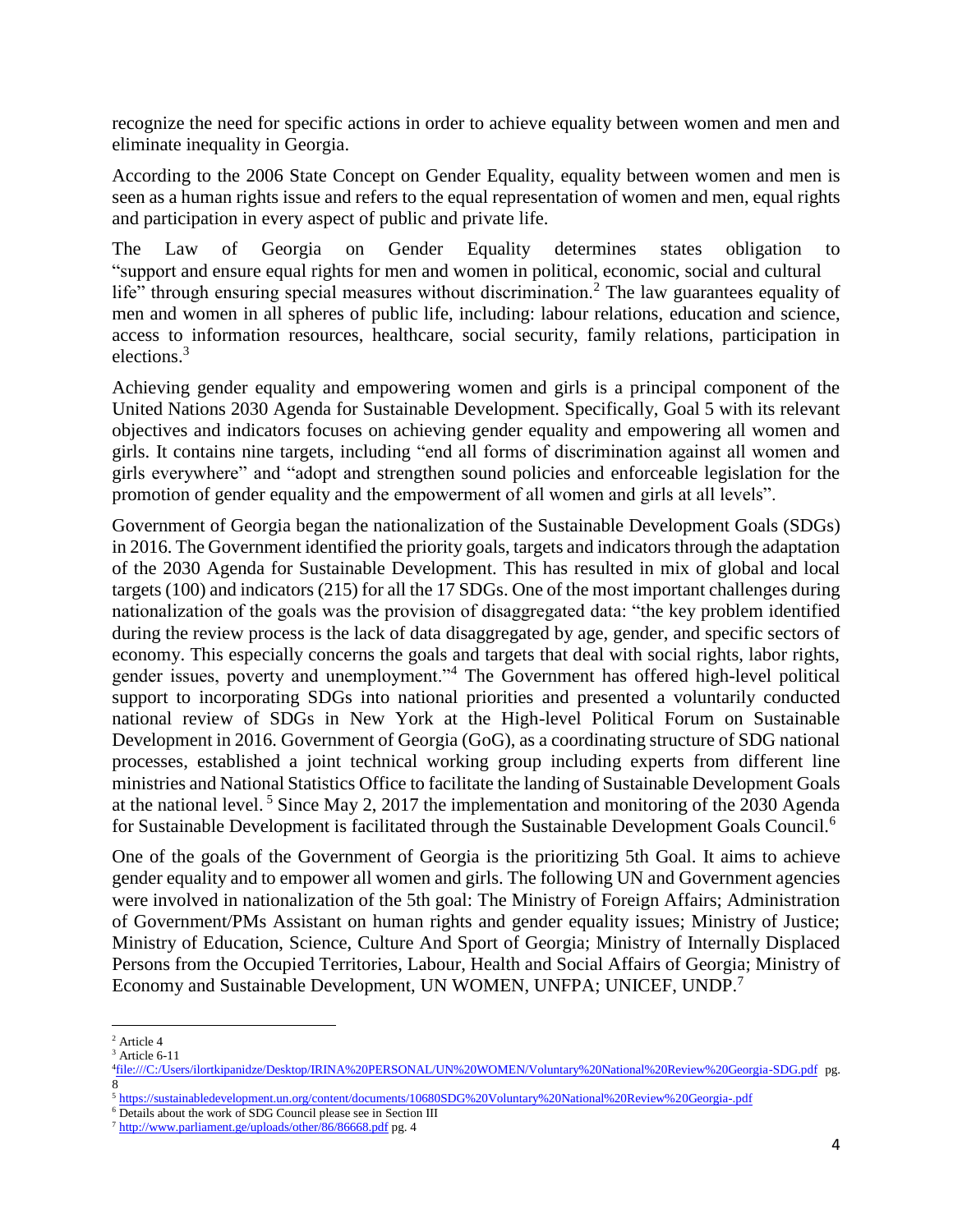The SDGs have been well fitted into the national policies and also are integrated in strategic umbrella document - Annual Governmental Work Plan (AGWP), other national, multi-sectorial strategies and action plans. Important work has been done by Georgia to ensure that SDGs have gender-sensitive indicators. Of the 54 gender-related indicators at the global level, 30 (56%) have been adopted as is.<sup>8</sup> The steps taken by the government will increase women' economic participation, promote equal economic opportunities for women and men, advance gender balance in decision making, and end violence against women and girls.<sup>9</sup>

During the past five years, Georgia has made several significant improvements to accelerate progress for women and girls, to prevent discrimination and promote the rights of women and girls. It has made significant progress towards its gender equality goals through enactment and implementation of legislation and policy reforms and working towards ending violence against women.<sup>10</sup> Some of the major highlights include improvement of Georgia's legislative framework on gender equality, violence/domestic violence against women and girls and women's rights, strengthening of Georgia's national institutional framework to monitor and advance women's equality, ratification of the Council of Europe Convention on Preventing and Combating Violence against Women and Domestic Violence (Istanbul Convention) and harmonization of Georgian legislation with the international standards lead by Justice Ministry, important policy shift by the Ministry of Internal Affairs in the fight against domestic violence and violence against women and etc.

On May 2, 2014 Parliament of Georgia adopted Law on Elimination of All Forms of Discrimination by 115 votes to one, which includes the prohibition of discrimination based on sex, as well as on sexual orientation and gender identity. This law is of paramount importance for the development and well-being of Georgian society. Adoption of this law is the attempt of Georgia to make its legal environment more EU compatible and to adapt its anti-discrimination legislation. The law repeats the definition of direct and indirect discrimination as it was defined by the Law on Gender Equality and has introduced the concept of multiple discrimination and prohibited support or encouragement of discriminatory actions.<sup>11</sup> The law entitles the Public Defender of Georgia to monitor and oversee the efforts for the elimination of discrimination. Public Defender collects and analyzes statistical data, drafts opinions on relevant legislative amendments to be submitted to the Parliament and carries out various events aimed at raising public awareness on the discrimination issues.<sup>12</sup>

The law has granted to the Public Defender not only the responsive, but also proactive function, which is crucial for development of policy of elimination of discrimination. According to the law Public Defender inquiries the facts of discrimination at own initiative and/or submission of application/complaint.<sup>13</sup> Role of mediator of Ombudsman determined by the law is very positive development. Public defender is entitled to invite a victim of discrimination and a person who potentially committed discrimination, and try to settle the case.<sup>14</sup> In case settlement cannot be achieved and the other party is an administrative authority, the Public Defender addresses the court

 $\overline{a}$ 

<sup>8</sup> The following global indicators appear as is in the Georgia SDG framework (as at September 2018): In local framework: 1.1.1, 1.2.1, 1.3.1, 1.4.2, 3.1.1, 3.1.2, 3.3.1, 3.7.1, 3.7.2, 4.6.1, 4.7.1, 5.2.1, 5.2.2, 5.3.1, 5.5.1, 5.5.2 (as 16.7.1.c), 5.6.1, 5.6.2, 5.a.1, 5.b.1, 8.3.1, 8.5.1, 8.6.1, 8.7.1,

<sup>8.8.2, 10.2.1, 16.1.1, 16.2.3, 16.7.2, 17.18.1.</sup>

 $^9$ https://sustainabledevelopment.un.org/memberstates/georgia

<sup>&</sup>lt;sup>10</sup> United Nations Committee on the Elimination of Discrimination against Women. 2014. Concluding observations on the combined fourth and fifth periodic reports of Georgia (CEDAW/C/GEO/4-5).

<sup>&</sup>lt;sup>11</sup> Law on Elimination of All Forms of Discrimination -Article 2

<sup>&</sup>lt;sup>12</sup> Ibid: Article 6

<sup>&</sup>lt;sup>13</sup> Ibid; Article 6; paragraph "b"

<sup>&</sup>lt;sup>14</sup> Ibid, Article 6, paragraph "e"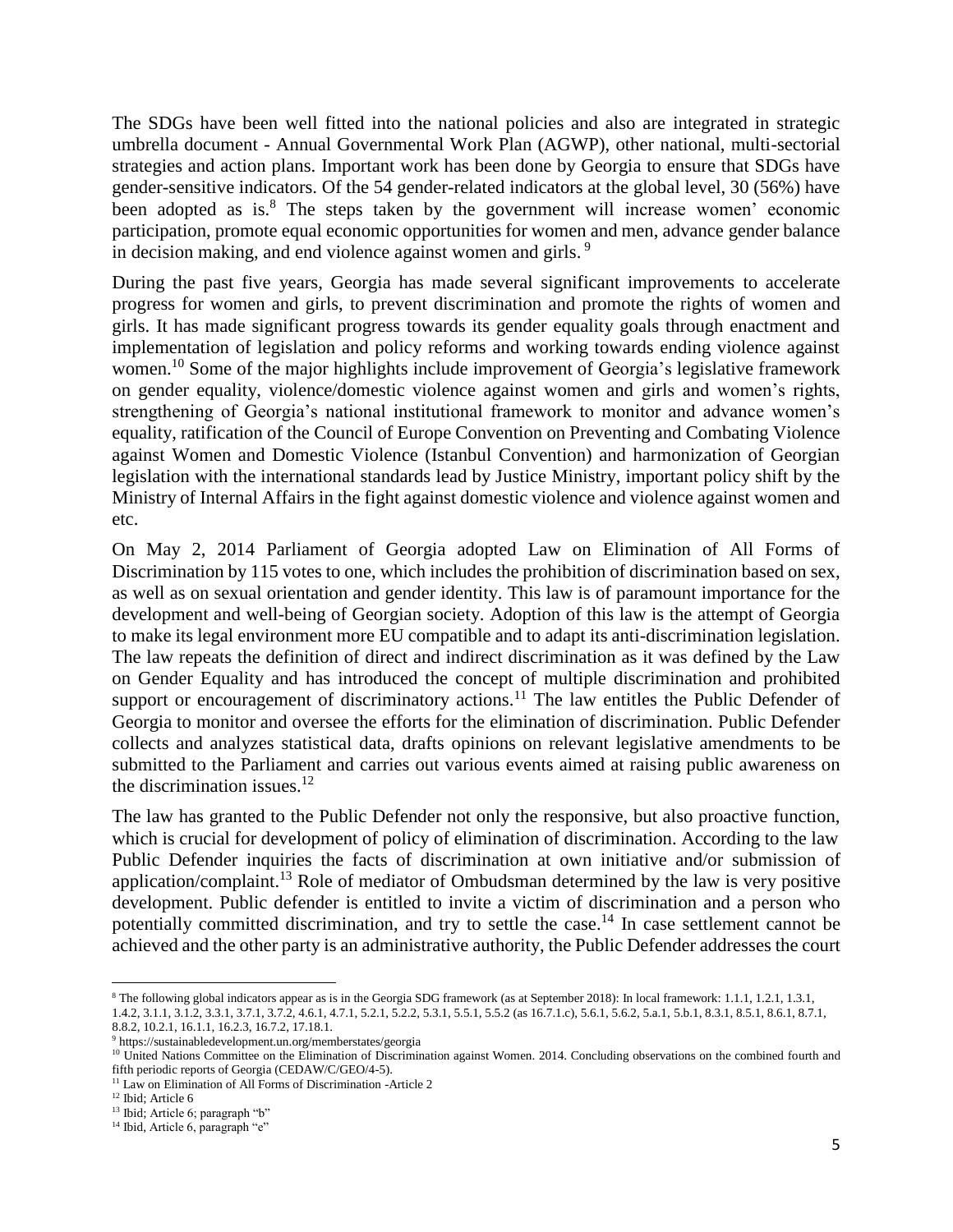pursuant to the Administrative Procedure Code and requests invalidation of a respective act, issuing of a new act or suspension of actions.<sup>15</sup> At the same time, a victim of discrimination is entitled to address the court at all stages of development, without reporting to the Ombudsman, of the case and request from a person who committed discrimination, material and moral compensation.<sup>16</sup> The law made effective protection of rights of a victim of discrimination more realistic by imposing burden of proof on respondent either when establishing the fact of discrimination in the case of filing the complaint to the Public Defender, or during the judicial proceedings.<sup>17</sup>

In August, 2014 The Equality Department was established at the Public Defender's Office in order to effectively implement functions and competencies granted by the anti-discrimination legislation, which started functioning from November 20, 2014. The Public Defender of Georgia has been participating in the EQUINET activities as an observer since 2014. In 2018, members of the Network unanimously supported PDO's full membership in EQUINET..<sup>18</sup>

In 2017 Georgia has become the 23rd country to ratify the Council of Europe Convention on Preventing and Combating Violence against Women and Domestic Violence (Istanbul Convention), which defines and criminalizes all forms of violence against women, including domestic violence. The Istanbul Convention of the Council of Europe is the most comprehensive international treaty on combating violence against women and domestic violence. The Convention was presented in 2011 and signed in August 2014.

The Convention entered into force, as regards Georgia, on 1 September, 2017. The Parliament of Georgia confirmed the commitment of combating violence against women through endorsing ratification of the Istanbul Convention and adopting milestone legal framework aimed at harmonization of the domestic legislation with the Istanbul Convention. The Ministry of Justice of Georgia has developed a package of relevant amendments to up to 25 legislative acts. From the legislative changes, amendments made *inter alia* in Criminal Code on liabilities for forced marriage, female genital mutilation, stalking and forced sterilization shall be marked.

In reaction to the unprecedented number of femicides, the President of Georgia declared the year 2015 as the "Year of [Women"](http://georgia.unwomen.org/en/news/stories/2015/01/georgia-declares-2015-as-year-of-the-women). In her 2016 [Georgia](https://digitallibrary.un.org/record/842665?ln=en) Report, the UN Special Rapporteur on violence against women, its causes and consequences, Dubravka Šimonović, reiterated the call she made for all States to establish a "femicide watch" or "gender-related killing of women watch", which would collect and publish annually data on the number of femicides and establish or entrust an existing body to analyze each case of femicide, in order to identify any failure of protection, with a view of improving measures to prevent femicides. In April 2017, the Public Defender of Georgia (PDO) announced that PDO would assume responsibility for monitoring [gender-based](http://georgia.unwomen.org/en/news/stories/2017/04/public-defenders-office-to-monitor-cases-of-femicide) killings of women in [Georgia.](http://georgia.unwomen.org/en/news/stories/2017/04/public-defenders-office-to-monitor-cases-of-femicide) Being the second Ombudsman's office in the world, the first being Argentina, to undertake the responsibility for monitoring femicide cases. As part of the monitoring process, the Public Defender's Office analyzes relevant court decisions in detail to evaluate the real scale of the problem of femicide, the applied measures of protection and prevention and the obstacles to addressing the issue. In addition, the Public Defender's Office studies available statistical data and

 $\overline{a}$ 

<sup>&</sup>lt;sup>15</sup> Ibid, Article 6; paragraph "g"

<sup>16</sup> Ibid, Article 10

<sup>&</sup>lt;sup>17</sup> –Ibid, Article 8, paragraph 2

<sup>18</sup> Public Defender of Georgia, *Special Report On combating discrimination, its prevention and the situation*

*of equality in the country*; September 2015; pg. 6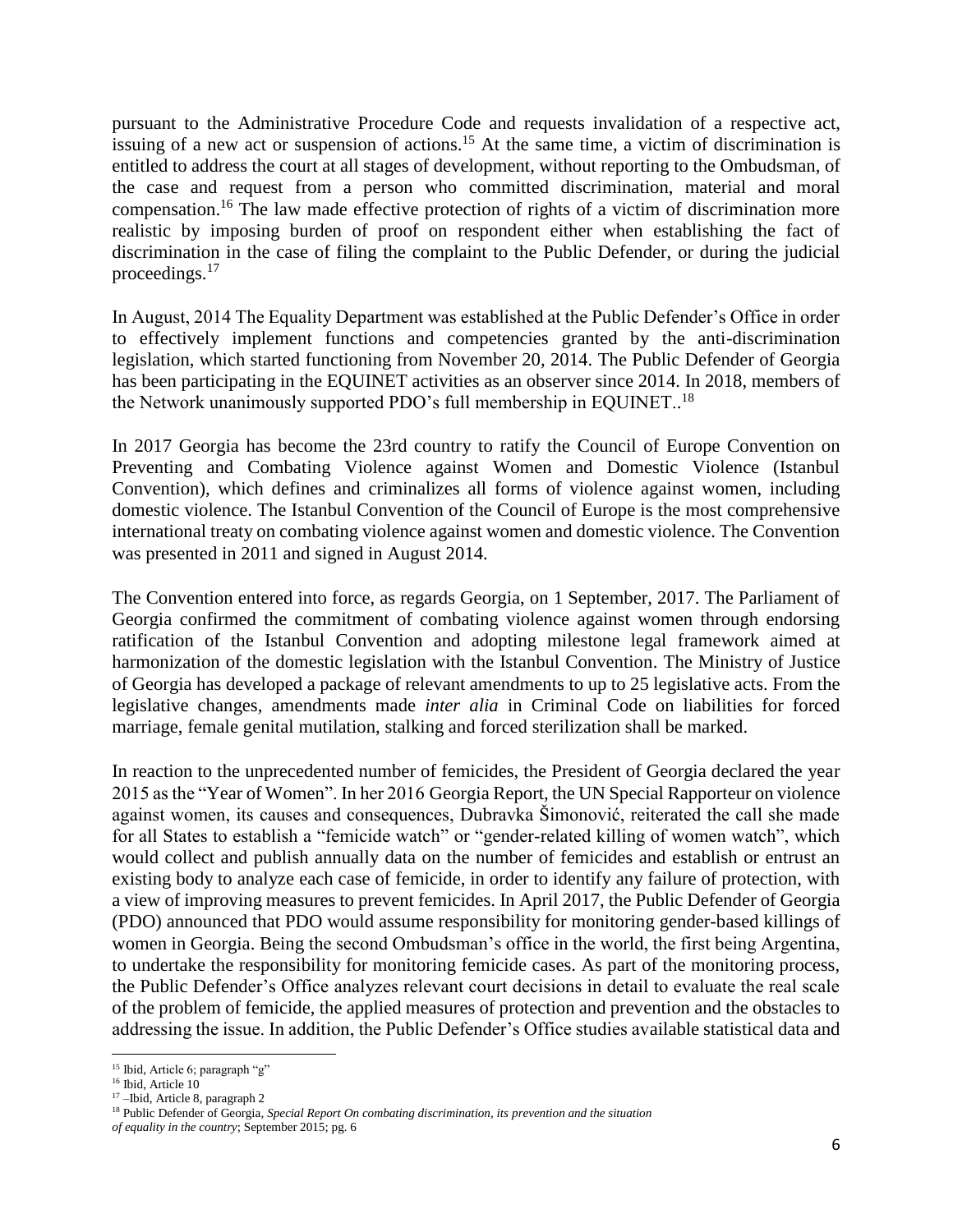information on investigations and criminal prosecutions conducted by law enforcement agencies. Femicide Monitoring Reports were published by the Public Defender's Office in 2016 and 2017.

In 2017 amendments introduced to the Law of Georgia on Elimination of Domestic Violence, Protection and Support of Victims of Domestic Violence expanded the scope of this law, and now it deals not only with domestic violence, but also the general violence against women. The title of the law changed to "Elimination of violence against women and/or domestic violence, protection and support of victims of violence." Article  $3<sup>T</sup>$  "Violence against Women" was added to the law, according to which "any act of gender-based violence that results in, or is likely to result in, physical, sexual, psychological or economic harm or suffering to women, including threats of such acts, coercion or arbitrary deprivation of liberty, whether occurring in public or in private life." For the purpose of this law female juvenile who have not reached age of 18 is also considered to be a woman.<sup>19</sup> Based on the legislative changes, number of individuals authorized to report domestic violence cases have increased. Exceptional circumstance have been determined for individuals, who based on their professional occupation carry obligation to ensure confidentially (doctors, teachers, lawyers) of information. These individuals will not be limited from reporting on cases related too violence against women and/or domestic violence, if there is a risk of repeated violence. Starting January 1, 2017 marriage in Georgia is permitted from the age of  $18<sup>20</sup>$ The spouses have equal personal and property rights and bear equal responsibilities in domestic relations. $21$ 

In 2018, the Ministry of Internal Affairs of Georgia in cooperation with UN Women made milestone changes regarding law enforcement's response to domestic violence cases*.* The new tool assessing risks of domestic violence was approved by the decree of the Minister of Internal Affairs and entered into force in September 2018. Prior to the enactment of this tool, police officers were required to determine the questions to ask a victim of domestic violence at the crime scene, and usually investigators had their own, non-standardized approaches to this process.

The significant changes were introduced to the restrictive and protective orders, according to which, the restrictive and protective orders can be applied to all facts of violence against women.<sup>22</sup> Restraining order issued by police on the grounds of violence does not require additional submission to the court. In addition, domestic violence victim as well as any female victim of violence may receive free legal advice, medical and psychological assistance on the state expense;<sup>23</sup> enjoy the right of receiving 30-day vacation and shelter during a year.<sup>24</sup>

Ministry of Internal Affairs of Georgia established Human Rights Protection Department within its structure to strengthen response to violence against women and domestic violence. The Department has been established on the basis of the ministerial order on 12 January 2018 to ensure timely response and effective investigation into the domestic violence, violence against women, including sexual violence, crimes committed on the grounds of discrimination, hate crimes, human trafficking and crimes committed by and/or towards minors. In 2019, the effective work

 $\overline{\phantom{a}}$ <sup>19</sup> Law of Georgia on Elimination of Violence/Domestic Violence, Protection and Support of Victims of Domestic Violence, Article 3<sup>1</sup>.2

<sup>20</sup> Civil Code of Georgia; Article 1108

<sup>21</sup> Ibid; Article 1152

<sup>&</sup>lt;sup>22</sup> Law of Georgia on Elimination of Violence/Domestic Violence, Protection and Support of Victims of Domestic Violence, Article 10, paragraph "a" - To ensure prompt response to violence against women and/or domestic violence cases, the authorized body, in order to ensure protection of the victim and to restrain certain actions of the abuser, may issue a restraining or protective order as a temporary measure.

<sup>&</sup>lt;sup>23</sup> Law of Georgia on Elimination of Violence/Domestic Violence, Protection and Support of Victims of Domestic Violence; Article 17; paragraph  $\cdot \cdot$  i"

<sup>&</sup>lt;sup>24</sup> *Ibid*; Article 17; paragraph "g"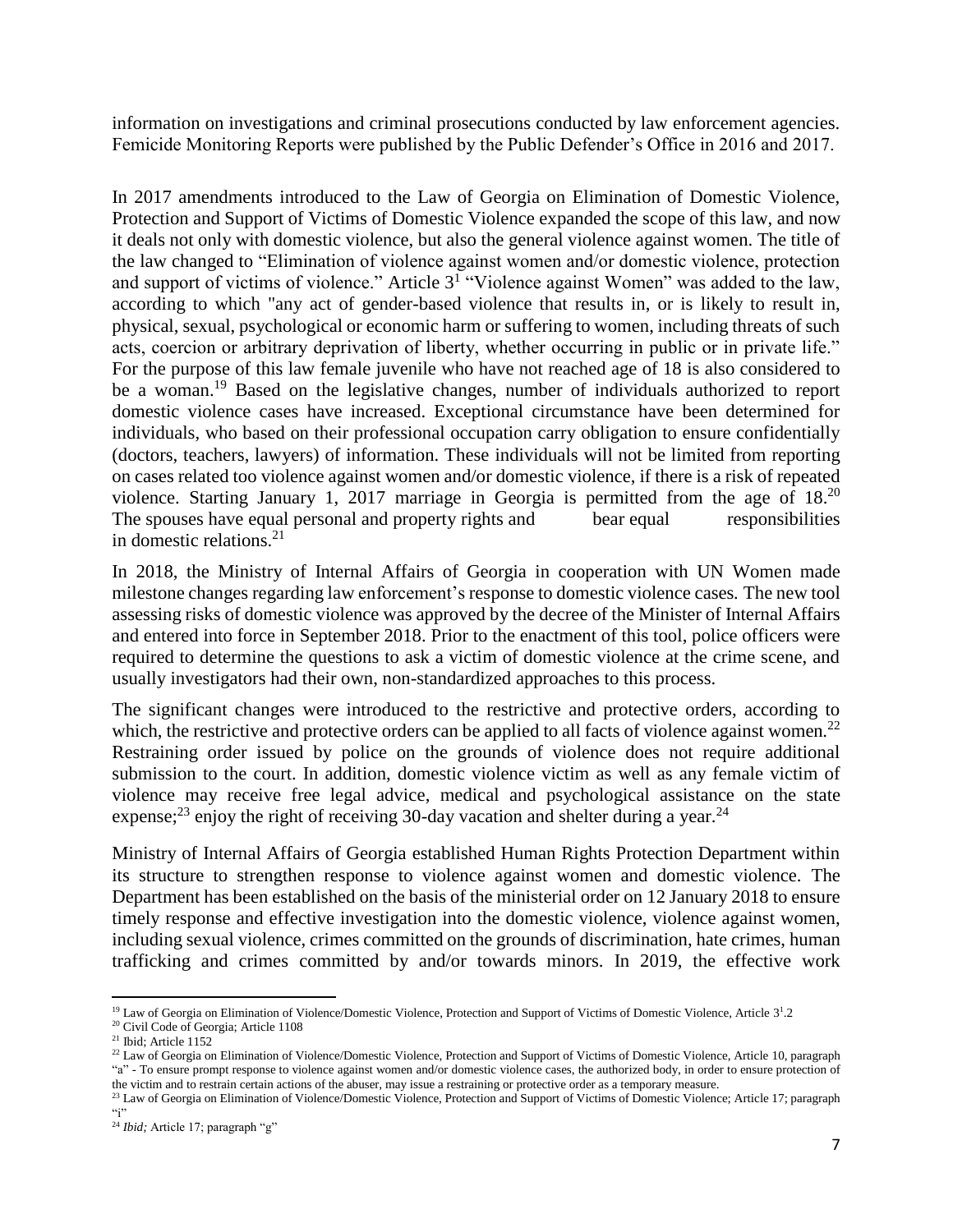undertaken by the Department led to its enlargement and transformation into Human Rights Protection and Quality Monitoring Department ensuring high-level protection of human rights as well as improved quality of investigation on crimes committed against life and health.

According to the amendment to the Imprisonment Code for the purpose of protection of female victims of violence, prison administration shall immediately inform the Ministry of Internal Affairs before the perpetrator who committed violence/domestic violence against women is released.<sup>25</sup>

As of May 2017, the new Article  $133<sup>2</sup>$  of the Criminal Code of Georgia prohibits female genital mutilation on any grounds. This means that female circumcision, infibulation partially or fully, or coercion of a woman to undergo FGM under religious, ethnic, national or other traditions, or other reasons except when it is necessary for a woman's life or health - is punishable.<sup>26</sup> The criminal liability for stalking was introduced in the Criminal Code of Georgia under Article  $151<sup>1</sup>$ .

Following the entry into force of the legislative amendments, protection of women's rights is guaranteed by the relevant mechanisms, and the Georgian legislation is harmonized with the Istanbul Convention. State Parties to the Istanbul Convention are required to establish effective legal mechanisms for protection against violence of women and domestic violence. The Convention provides for monitoring mechanisms at both national and international levels. For this purpose, a team of experts (GREVIO) dealing with acts of violence against women and domestic violence is established to monitor the compliance with the Convention requirements and evaluating legislative and other measures taken by the State Parties.

In an effort to meet its international commitments, Georgia has strengthened its national institutional framework to monitor and advance women's equality. Georgia's national machinery for gender equality consists of three key bodies:

- 1. Gender Equality Council of the Parliament;
- 2. Inter-Agency Commission on Gender Equality, Violence against Women and Domestic Violence Issues; and
- 3. Gender Department of the Public Defender's Office

In 2004, Parliamentary Decree #105/3 established the Gender Equality Council. It became a standing body with the passage of the Gender Equality Law in 2010. Given its placement within the Parliament, the Gender Equality Council remains uniquely poised to play an important role in monitoring legislative developments. Since January 2017 Gender Equality Council is chaired by the first Vice Speaker of the Parliament of Georgia as suggested by the Chairperson of the Parliament. The new, extended composition of 17 members of the council was also comprised in the same period. Council is comprised by the representatives of all the political parties in the 9th convocation of the Parliament of Georgia. The organizational and technical support is provided by the staff/secretariat of the first Vice Speaker of the Parliament of Georgia.

In June, 2017 with the establishment of the Inter-Agency Commission on Gender Equality, Violence against Women and Domestic Violence in the executive branch, the institutional

 $\overline{\phantom{a}}$ <sup>25</sup> Imprisonment Code of Georgia, Article 45<sup>1</sup>

<sup>&</sup>lt;sup>26</sup> Criminal Code of Georgia, Article 133<sup>2</sup>, paragraph 1.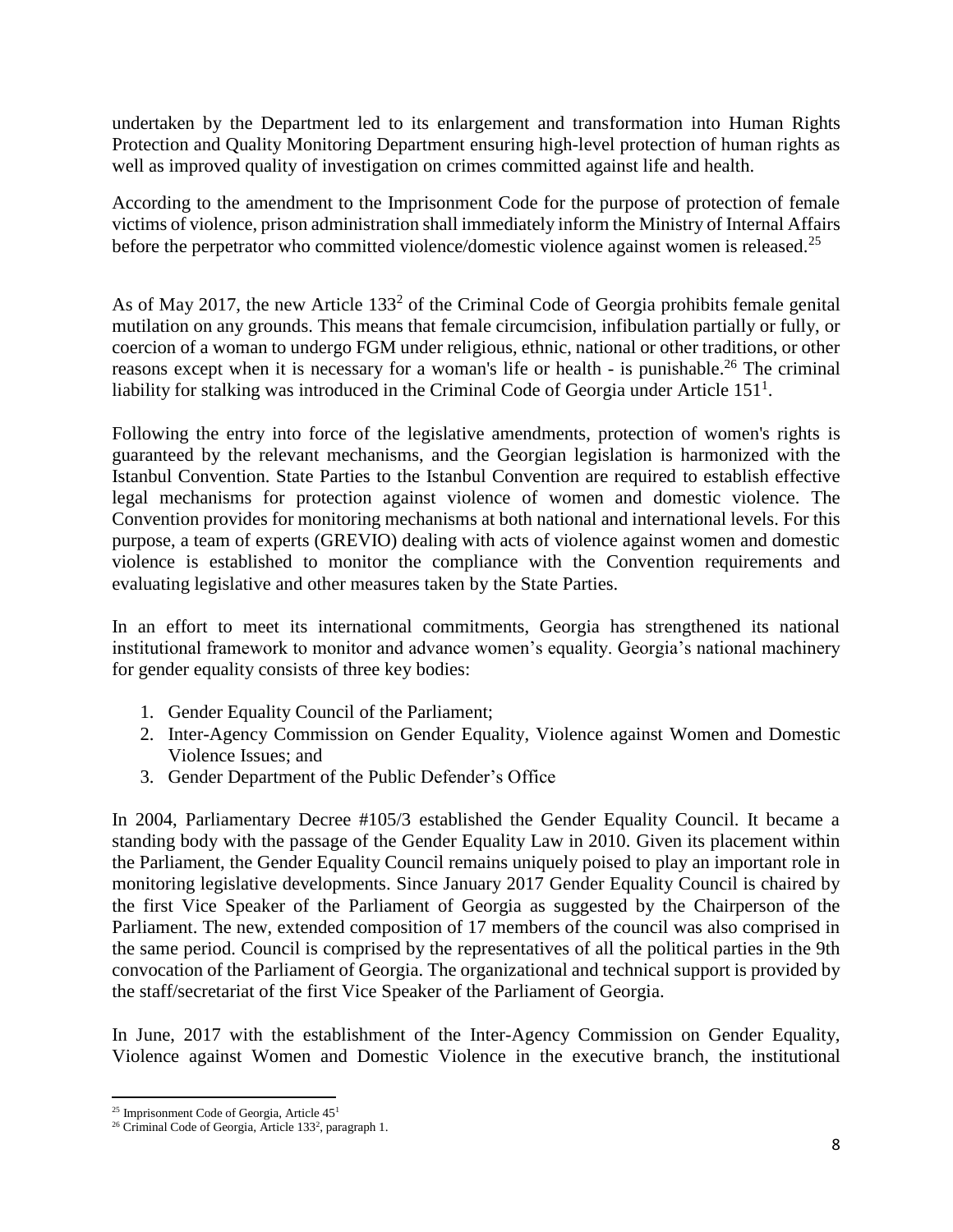framework for gender equality has changed. The Commission replaced the Inter-Agency Council, which was previously focused only on Domestic Violence. An inter-ministerial body located in the executive branch, the Commission was created in order to meet the requirements of Article 10 of the Istanbul Convention. The Commission is chaired by the Assistant of Prime Minister on Human Rights and Gender Equality Issues and co-chaired by the Deputy Justice Minister and it involves, inter alia, representatives of Ministries, the Public Defender's Office, the Legal Aid Service, the Public Broadcaster, the Gender Equality Council of Parliament, the State Fund for the Protection and Assistance of Victims of Human Trafficking and the Supreme Court. Thus, under its auspices, Gender Focal Points have been identified at all government institutions as major partners responsible for implementation of the gender mainstreaming within the State institutions. With regard to civil involvement, the participation of civil society groups is ensured.<sup>27</sup> Its mandate covers gender equality, violence against women and domestic violence, as well as implementation of the UN Security Council resolutions on Women, Peace and Security. It is responsible for the adoption, implementation and monitoring of the National Action Plans on Gender Equality, Violence against Women/Domestic Violence and UN Security Council Resolutions on Women, Peace and Security. In addition to its work on substantive issues, the Commission is mandated to support the effective functioning of, and coordination between, the activities of respective state bodies in the field of gender equality, violence against women, domestic violence and women's empowerment. With respect to violence against women and domestic violence, the Commission functions as a domestic monitoring mechanism required by Article 10 of the Istanbul Convention. Its mandate includes developing proposals on these issues and submitting them to the Government of Georgia for their review and further action.

With support from UN Women the Inter-Agency Commission developed a national communication strategy and action plan on violence against women and domestic violence, which specifies details about the awareness activities to be carried out during the period from 2018 to 2020. The communication strategy aims at consolidating resources and improving joint planning and coordination to ensure that government's awareness raising interventions are evidence based, targeted and address root and structural causes of violence. The strategy is informed by the findings of the Nation-Wide Survey on Violence against Women. The initiative responds directly to the commitments undertaken by the Government of Georgia under the Istanbul Convention, which amongst others, places the responsibility on the Government of Georgia to regularly promote and conduct awareness-raising campaigns and programmes to increase awareness and understanding among the general public on all forms of violence against women and girls, including domestic violence.

In 2018 Gender Equality Council of the Parliament of Georgia also adopted communication strategy for 2018-2020, which defines the communication vision and mission of Gender Equality Council, as well as its goals, principles and tasks, identifies targeted audience, major issues of concern to be addressed by the awareness raising campaigns.<sup>28</sup>

While service provision is critical to effective response on violence against women, the best way to end it in a long-term is to prevent it from happening via addressing its root-causes and transforming attitudes and behaviors that perpetuate such violence.

 $\overline{\phantom{a}}$ <sup>27</sup> Articles 1(3); 2(3); 3(2)

<sup>28</sup> http://www.parliament.ge/en/ajax/downloadFile/87001/2018\_01\_18\_GEC\_Communication\_Strategy\_ENG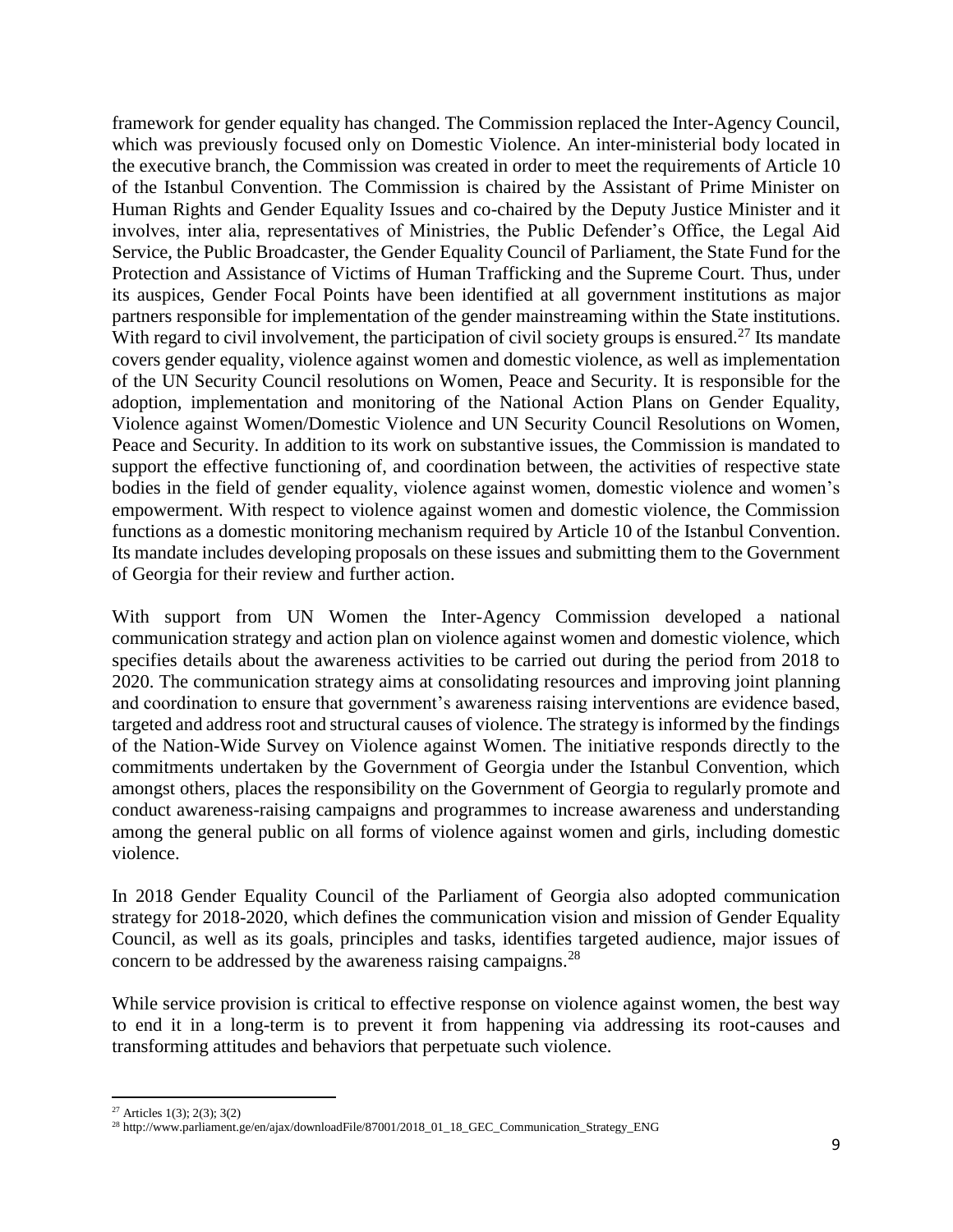The Department of Gender Equality of the Public Defender's Office was established on May 15, 2013. In December, 2018 due to reorganization of the Public Defender's Office is called "Gender Department." Its mandate includes, *inter alia*, monitoring protection of the right to gender equality, as well as examining individual complaints concerning related rights violations and issuing recommendations. It also engages in research, promotes gender equality issues in the activities of the Public Defender, raises public awareness of gender equality issues in Georgia, and issues annual and issue-specific reports on women's rights. Article 14 of the Gender Equality Law recognizes the two key functions performed by the Public Defender's Office: monitoring gender equality issues and addressing individual complaints concerning rights violations.

Charged with inter-agency coordination, monitoring the implementation of laws within the Executive branch and the development of national action plans on gender equality, violence against women and domestic violence and women, peace and security, the new Inter-Agency Commission complements the work of the Parliamentary Gender Equality Council. The Public Defender's Office plays the crucial role of independent monitoring on the full range of gender issues.<sup>29</sup>

Collecting and providing access to sex disaggregated data is a key priority in advancing gender equality. Gender statistics is the statistics on the status of women and men in all spheres of public and economic activity. It represents one of the key instruments to reveal characteristic traits of women and men. The gender statistics is aimed at providing impartial data on the actual situation with regard to the status of women and men and gender equality.

Article 5 of the Gender Equality Law states: "Official statistical reports on gender issues shall contain sex-disaggregated data". Without disaggregating statistics by gender and other categories, it is impossible to determine issues of concern related to gender equality and develop evidencebased policies to address them. Article  $6(3)(a)$  and (c) of the Law on Elimination of Violence/Domestic Violence, Protection and Support of Victims of Domestic Violence oblige the State to maintain "relevant statistics" and to analyze, study and assess "the factors that provoke domestic violence" as a preventive mechanism of violence and domestic violence.

National Statistics Office of Georgia (GeoStat), the legal entity of public law, is an institution established to produce the statistics and disseminate the statistical information according to the Georgian legislation. National Statistics Office of Georgia was established by the Law of Georgia on Official Statistics. "Women and Men in Georgia" is the statistical publication dedicated to gender problems produced by GeoStat with the support of different donors including the UN Women, Swedish Development Agency (SIDA). Up until 2018 GeoStat produced 10 "Women and Men in Georgia" statistical publication dedicated to gender equality challenges. The statistical data reflects the key trends of gender equality in Georgia every year. The publication is aimed at raising the level of public awareness of gender problems and developing targeted state policies in the field of gender equality. The data is based on the surveys conducted by the National Statistics Office of Georgia and administrative sources. The sex-disaggregated statistics presented in these reports are an important indicator of Georgia's development, apart from being a reflection of the situation regarding women and men in the country. In 2015 and 2017 "Woman and Man" has

 $\overline{\phantom{a}}$ <sup>29</sup> Details about Georgia's national machinery please see in Section III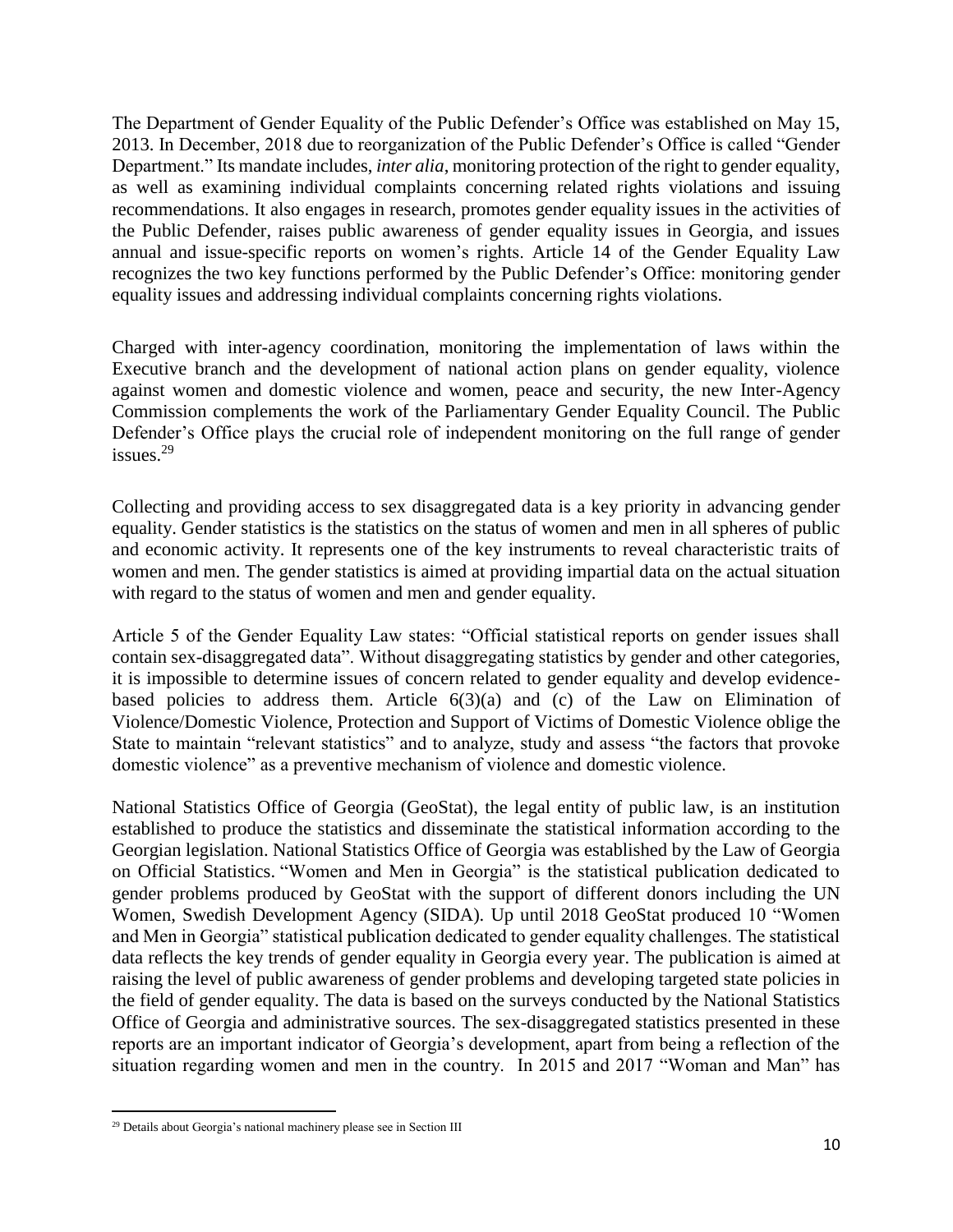been expanded with number of new, important indicators, including: asset ownership, entrepreneurship, violence against women, agriculture, domestic tourism and ICT.

Since 2014 UN Women has been supporting the advancement of gender statistics in Georgia. GeoStat took its work on gender statistics to another level by launching an electronic Gender Data Portal at the end of 2018. The portal was developed in cooperation with UN Women. In 2018 UN Women supported the assessment of the National Statistical System from the gender perspective in Georgia, with the aim of identifying gaps and opportunities for the improvement of methodology, collection, distribution and application of sex-disaggregated data for informed policymaking.

*National Study on Violence against Women in Georgia* 2017 conducted by GeoStat in partnership with UN Women with EU financial support constitutes the first nation-wide research on violence against women to be conducted in Georgia since 2009 and explores the prevalence of domestic violence, non-partner physical and sexual violence, as well as perceptions and awareness of women and men on gender and violence in Georgia. For the first time in Georgia, the study also generated data on prevalence of sexual harassment and stalking at the national level.

Annex XXX of the Association Agreement between Georgia and European Union includes list of EU directives, which are related to changes to be made in different legislation of Georgia. EU Directive 2006/54/EC indicate that "Harassment and sexual harassment are contrary to the principle of equal treatment between men and women and constitute discrimination on grounds of sex. . ." <sup>30</sup> In addition, Article 26 of the Directive 2006/54/EC requires prevention of discrimination from the member states and determines that "Member States shall encourage, in accordance with national law . . . to take effective measures to prevent all forms of discrimination on grounds of sex, in particular harassment and sexual harassment in the workplace, in access to employment, vocational training and promotion". EU Directive 2004/113/EC determines that member states shall develop legislation that prohibits and eliminates discrimination based on sex in the access to and supply of goods and services. Article 3 of Directive 2004/113/EC specifies the scope and determines the application of this directive to "all persons providing goods and services, which are available to the public irrespective of the person concerned as regards both the public and private sectors, including public bodies, and which are offered outside the area of private and family life and the transactions carried out in this context". CEDAW General Recommendation #19: Violence against Women recommends state parties to take "Effective legal measures, including penal sanctions, civil remedies and compensatory provisions to protect women against all kinds of violence, including inter alia violence and abuse in the family, sexual assault and sexual harassment in the workplace".<sup>31</sup> Council of Europe Convention on Preventing and Combating Violence against Women and Domestic Violence obliges parties to the convention to "take the necessary legislative or other measures to ensure that any form of unwanted verbal, non-verbal or physical conduct of a sexual nature with the purpose or effect of violating the dignity of a person, in particular when creating an intimidating, hostile, degrading, humiliating or offensive environment, is subject to criminal or other legal sanction."<sup>32</sup>

l

<sup>&</sup>lt;sup>30</sup> DIRECTIVE 2006/54/EC on the implementation of the principle of equal opportunities and equal treatment of men and women in matters of employment and occupation (recast)

<sup>&</sup>lt;sup>31</sup> CEDAW General Recommendation #19: Violence against Women; paragraph 24, subparagraph "i"

<sup>&</sup>lt;sup>32</sup> Council of Europe Convention on preventing and combating violence against women and domestic violence, Article 40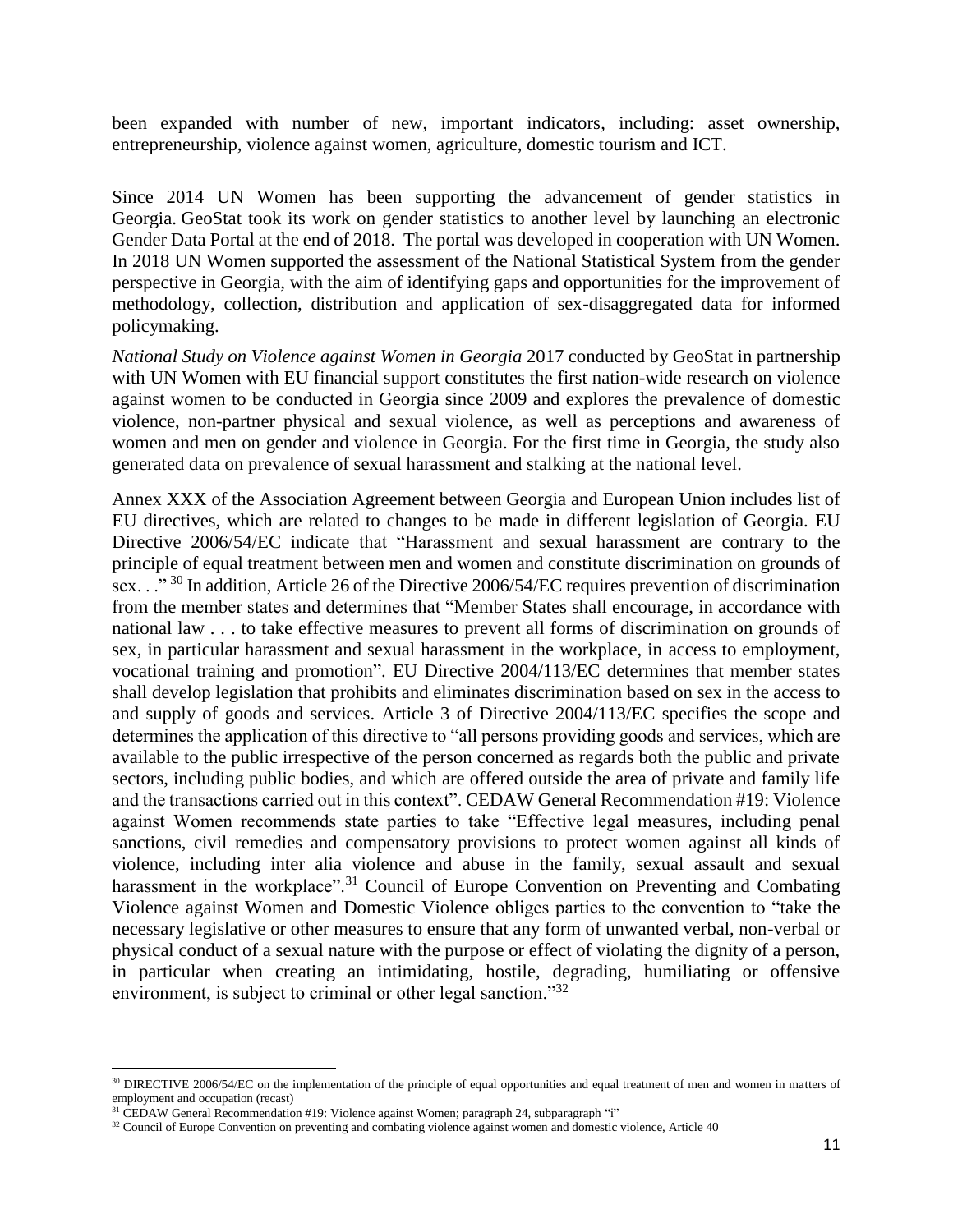In order to align Georgian legislation with the above-mentioned international obligation, the Parliament of Georgia [approved](https://info.parliament.ge/#law-drafting/17053) a bill on sexual harassment. According to the amendment approved in May 3, 2019 legal framework of Georgia now includes the definition of Sexual Harassment. Changes to the Labor Code [classify](https://info.parliament.ge/?fbclid=IwAR1dh6dWYRaVRPFUQ6DMAXOPhNaIToFdiH8XWxxSGNuPBnThwSnYgcMMAl4#law-drafting/17139) sexual harassment as a form of unlawful discrimination at workplace, and define the term as "an unwelcome sexual conduct aiming at/or causing intimidating, hostile, humiliating or degrading environment."

The amendments bill mandates the Public Defender to examine alleged cases of sexual harassment, seek explanations from employers and issue recommendations. The Public Defender is also entitled to refer the cases to court, shall it decide that recommendations have not been fulfilled. Another batch of amendments, introduced to the Administrative Offenses Code, sets penalties for sexual harassment in public spaces. The law uses identical definition of the term as in the Labor Code, but clarifies the meaning of "sexual conduct," which is understood as verbal and/or physical conduct of sexual nature.

The innovative e-learning course for the prevention of sexual harassment in the workplace was launched in fall, 2017 by the Civil Service Bureau of Georgia and the Public Defender's Office (PDO). The e-learning course was developed by UN Women and funded by the European Union. The e-learning course aims to raise awareness and promote the prevention of sexual harassment in the workplace. Although the course is designed primarily for civil servants the private telecommunications company GeoCell also joined the launch with the message that they will implement the course internally, hopefully inspiring other private sector actors to do the same. Representatives of the Government, Parliament, public agencies and the private sector are committed to promoting the e-learning course. The course is available at sexualharassment.ombudsman.ge.

In 2013 Parliament of Georgia introduced new provision in labour code of Georgia, concerning antidiscrimination in pre-contractual relations based on different grounds, including sex. In 2017, Georgia was obliged to make amendments to ensure compliance of Georgian legislation with EU directives. Directives describe obligation of the state to protect individual equality rights, define relevant responsible authorities and establish sanctions for violations. In order to reflect these directives in Georgian legislation, package of amendments was elaborated and adopted by the Parliament, which includes below listed legislative acts:

- Organic Law of Georgia "Labor Code of Georgia";
- Law of Georgia "On Elimination of All Forms of Discrimination";
- Law of Georgia "On Public Service";
- Law of Georgia "On Gender Equality";

Amendments include protection of equality of individuals during labor and pre-contractual relations,  $33$  education, social protection and healthcare spheres,  $34$  sets prohibitions on directing one individual to discriminate the other,<sup>35</sup> obliges employer to protect individual equality principles in labor relations, as well as in pre-contractual relations- this includes vacancy announcement and

l

<sup>&</sup>lt;sup>33</sup> In 2013 introduced new provision in paragraph 3 of Article 2 concerning antidiscrimination in pre-contractual relations based on different grounds, including sex.

 $34$  Law on Elimination of All forms of Discrimination, Article 2, paragraph 10

<sup>35</sup> Ibid; Article 2, paragraph 5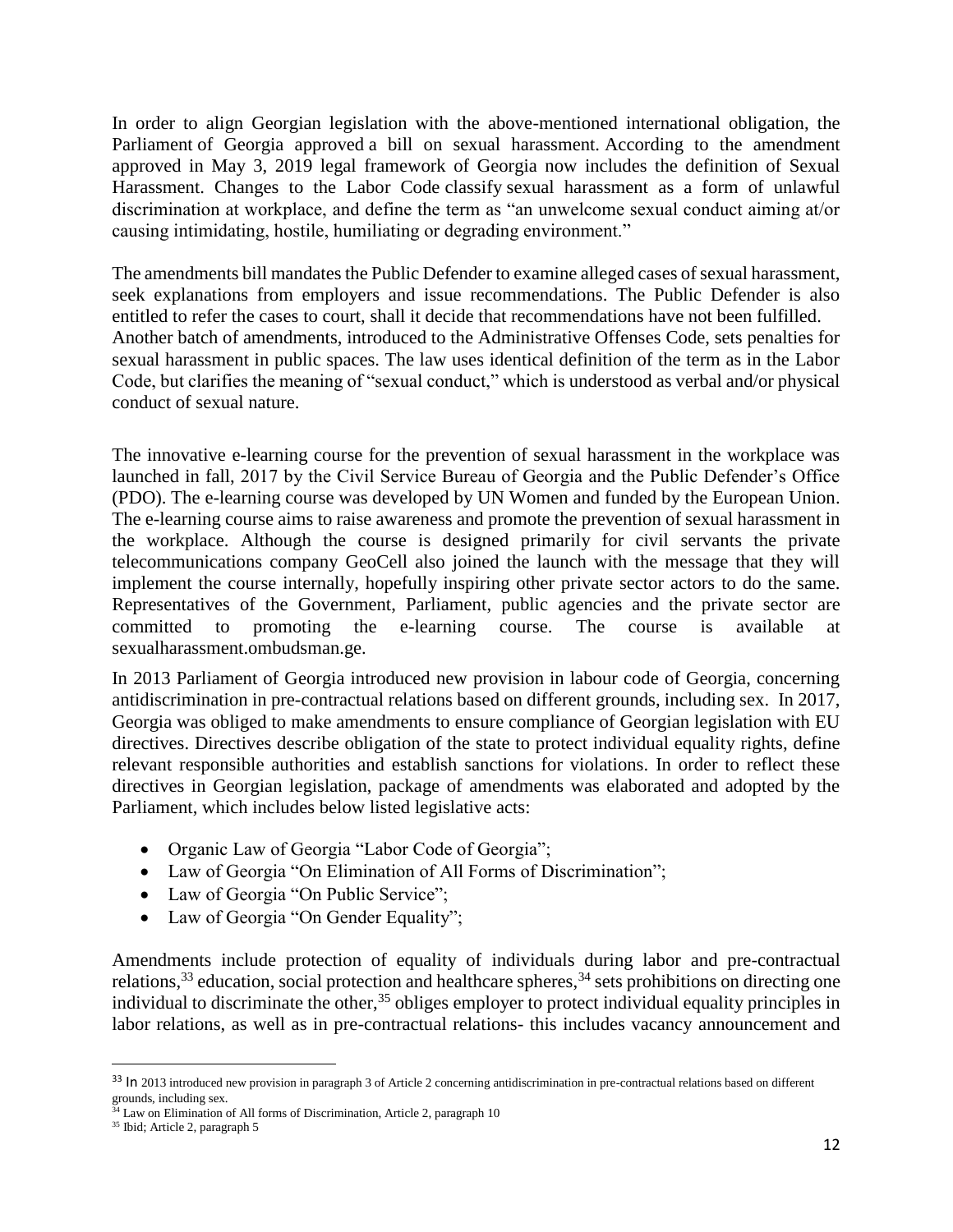prohibition of discrimination during interview, ensuring access to supplier or services, including provision and access to financial services and insurance benefits without gender-based discrimination.<sup>36</sup> Protection of equality principle of persons in labor and employment in the public sector is strengthened by the obligation of the public entity to improve awareness among the public officials on issues of discrimination. The law of Georgia on Public Service was amended in 2017 and according to this amendment public entity is obliged to take measures to ensure equal treatment of persons employed and to include provisions prohibiting discrimination in internal rules and other documents and to ensure their enforcement".<sup>37</sup>

In Georgia, women's participation in decision-making processes remains very low. Under Georgian law men and women have equal rights as voters and candidates. While women may have the formal right to participate in politics, the structure of the electoral system impedes their equal participation. In 2016, amendments were made to the law on Gender Equality to include a requirement for each municipality or city council (sakrebulo) to form a gender equality council charged with promoting gender equality and countering gender discrimination at the local level.<sup>38</sup> By 2019 Gender equality councils are created in all 64 city councils (sakrebulo) and person responsible for gender equality issues are identified in all municipalities in Georgia.

Election Administration of Georgia (CESKO) carries out relevant activities based on equality principles. The Election Administration recognizes gender inequality in political participation as a serious challenge to Georgia's democracy and long term development. In 2011, the Central Election Commission established Gender Equality Council, which is responsible for creating and implementing the Gender Equality Policy of the Election Administration, supports implementation of gender equality related recommendations elaborated by the Government of Georgia and international organizations. Administration drafted Strategic Plan for 2015-2019<sup>39</sup> and annual action plans.<sup>40</sup> One of the strategic objectives is to support the development of an environment with greater gender equality, through the implementation of gender equality policy, encouraging women's participation in political and public life.<sup>41</sup> Under the action plan the training program for female candidates, conduct of gender audit, and creation of new informational resources for publishing gender disaggregated election data is envisioned.<sup>42</sup>

Several attempts have been made since 2015 to introduce diverse mandatory quotas for Parliament and on party lists. In 2015, *the Task Force for Women's Political Participation<sup>43</sup>* submitted a legislative proposal introducing mandatory gender quotas for proportional lists for parliamentary elections, with a target of 50% gender balance. The initiative did not envisage any special measures for majoritarian representation system. The proposal was rejected by the Legal Issues Committee, without presenting it to the plenary session. Simultaneously, in 2015, an alternative legislative initiative was submitted to Parliament by two MPs, requiring that among every three candidates in the proportional lists, a candidate of the less-represented sex be included. For the first time in Georgian Parliament's history, the initiative on gender quotas was discussed on the plenary session

 $\overline{\phantom{a}}$ 

 $36$  Law on Gender Equality and Law on Elimination of all Forms of Discrimination, Article  $9<sup>1</sup>$ 

<sup>&</sup>lt;sup>37</sup> Law of Georgia on Public Service, Article 56, paragraph 3

<sup>&</sup>lt;sup>38</sup> Law on Gender Equality, Article 13

<sup>39</sup>Election Administration of Georgia 2015-2019 Strategic Plan, available on the link below: [http://cesko.ge/res/docs/STRATEGICPLAN2015-](http://cesko.ge/res/docs/STRATEGICPLAN2015-1019_ENG.pdf) [1019\\_ENG.pdf](http://cesko.ge/res/docs/STRATEGICPLAN2015-1019_ENG.pdf)

<sup>&</sup>lt;sup>40</sup> Administration of Georgia 2015-2017 Action Plan, available on the link below[: http://cesko.ge/eng/static/1527/samoqmedo-gegma](http://cesko.ge/eng/static/1527/samoqmedo-gegma)

<sup>41</sup> Election Administration of Georgia 2015-2019 Strategic Plan Goal #4; pg. 16

<sup>&</sup>lt;sup>42</sup> Administration of Georgia 2015-2017 Action Plan, Objective 3.4; pg 17

<sup>&</sup>lt;sup>43</sup> The Task Force for Women's Political Participation was set up in March 2014, bringing together more than 20

organizations working on women's political participation, both local and international, with the aim of ensuring that gender quota is introduced in the legislation.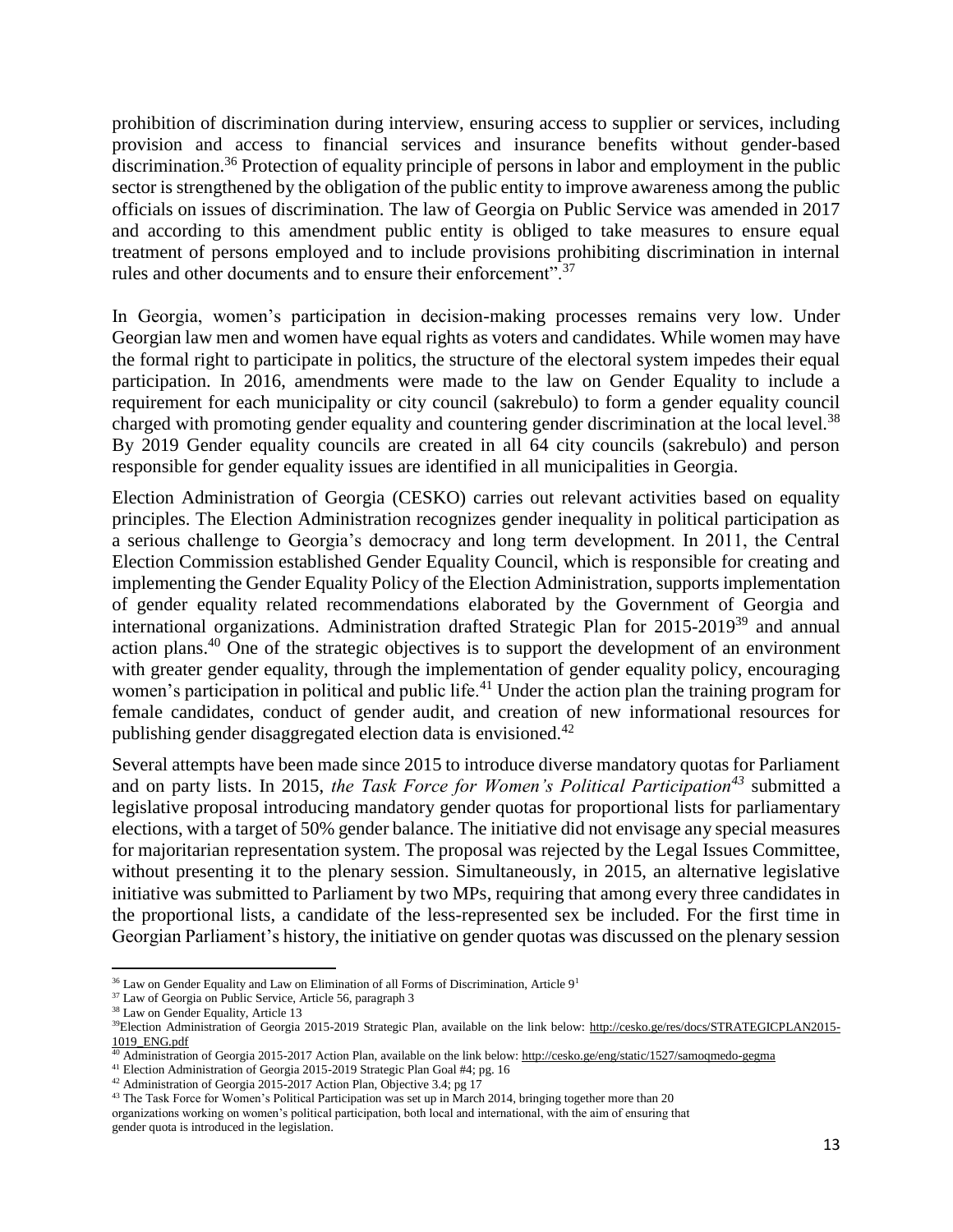of Parliament, however the voting never took place. The most recent initiative, in June 2017, involved 37000 citizens' signatures and efforts of several women's rights groups in support of 50% mandatory gender quotas for parties' proportional lists for parliamentarian and local elections. It introduced mandatory requirement for parties and blocs to prepare gender balanced lists for elections where every other candidate is of a different sex, and replace any elected member who abandons his/her mandate with the next successful candidate on the party list who is of the same sex. The proposal was registered by the Bureau of the Parliament of Georgia, and the parliamentary process was initiated in the 2017 session. Parliament of Georgia has rejected a bill on mandatory gender quotas with the support of only 66 MPs, while it needed at least 75 in order to proceed. If it had been approved, share of women in the 2020 Parliament would have been at least 26%.

The obligation to ensure gender equality is established by many international agreements and UN treaty bodies. Adoption of temporary special measures, including statutory quotas, ensure the full and equal participation of women in political and public life, especially at the senior and decisionmaking levels, including in local legislative bodies is part of the Concluding Observations of the CEDAW Committee.<sup>44</sup> In its Concluding Observations, the Human Rights Committee (HRC) recommended that Georgia strengthen "efforts to achieve equitable representation of women in decision-making positions in legislative and executive bodies, including in Parliament and at the highest levels of the Government, within specific time frames."<sup>45</sup> Since the recently adopted Constitution transitions Georgia to proportional representation system at the earliest in 2024, it is of increased importance to adopt mandatory gender quotas aimed at narrowing the gender gap in political decision making.

The National Strategy for the Protection of Human Rights in Georgia 2014-2020 is a key policy document that promotes a human rights-based approach in all policy development and implementation, including considering the different needs of women and men in any given situation. Objective 14 (of 23) is dedicated to the "Promotion of gender equality, protection of women's rights and prevention of domestic violence, as well as the consequences resulting from such violence". With a view to achieving the long-term goals, the strategy envisages implementation of effective measures across all spheres to ensure and promote the concept of gender equality; In particular, encourage greater involvement of women in political life, as well as decision-making process; ensure prompt and effective response to all reported cases of gender discrimination; ensure the full compliance of existing mechanisms with international standards for the protection and assistance of victims of domestic violence; conduct awareness-raising campaigns, especially for civil servants, on issues of gender equality and domestic violence; ensure access to legal protection, psycho/social rehabilitative facilities and shelters for victims of domestic violence.

Two stand-alone National Action Plans and one chapter of the Human Rights Action Plan: Gender Equality Women's Empowerment for supporting gender equality and women's empowerment approved by the government include: National Action Plan on the Implementation of the UN Security Council resolutions on Women, Peace and Security, and the National Action Plan on the Measures to be Implemented for Combating Violence against Women and Domestic Violence and Protection of Victims/Survivors covering period from 2018 to 2020. The Government formed the

 $\overline{a}$ <sup>44</sup> CEDAW, Concluding observations on the combined fourth and fifth periodic reports of Georgia, CEDAW/C/GEO/

CO/4-5, 24 July 2014, para 17 and 25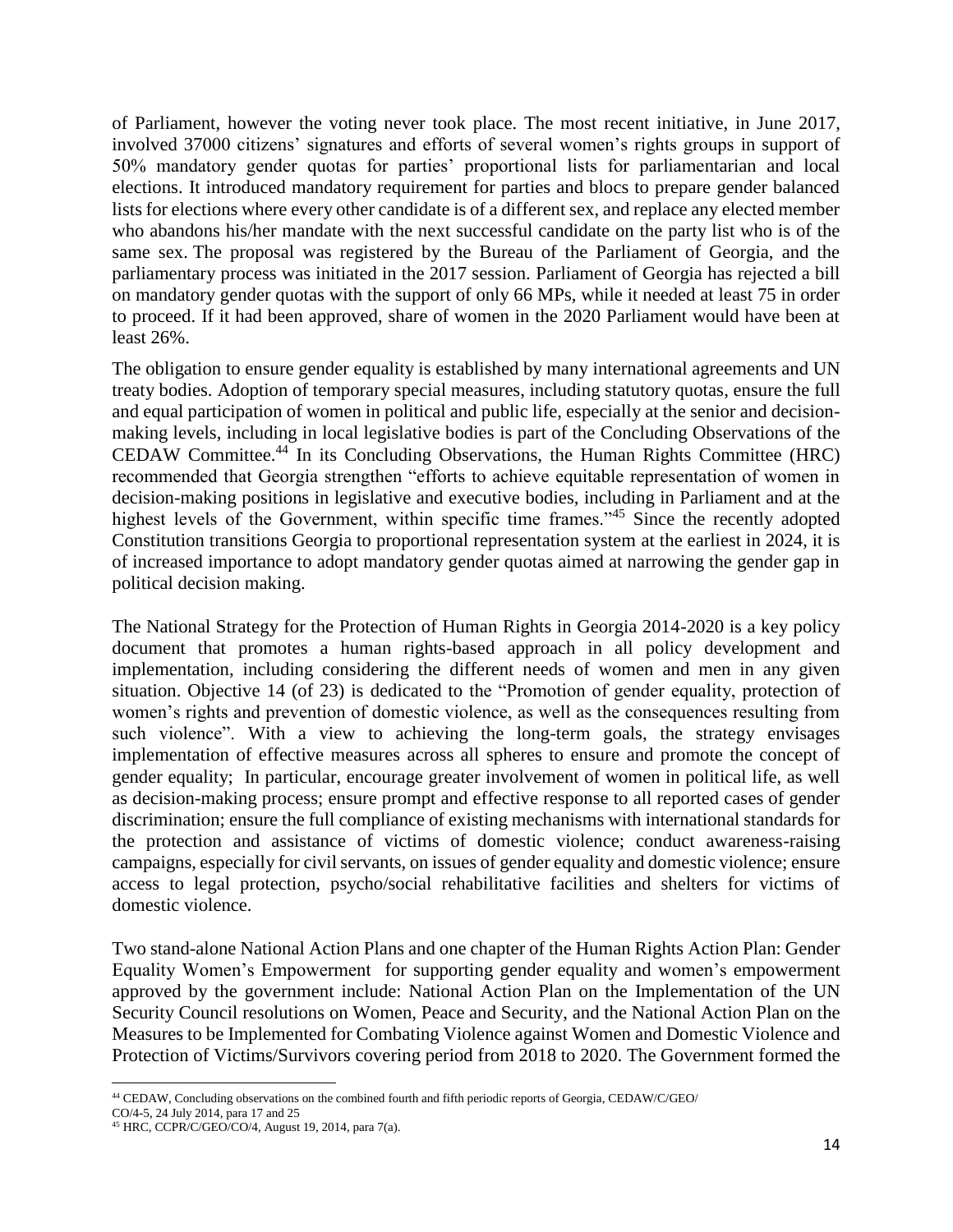Inter-Agency Commission on Gender Equality, Violence against Women and Domestic Violence Issues represents an accountability mechanism for the advanced implementation, monitoring and coordination of drafting the National Action Plans on Gender Equality, Violence against Women/Domestic Violence and the UN Security Council Resolutions on Women, Peace and Security. Thus, the development of both action plans and mentioned chapter has been coordinated by the Commission, which comprises deputy ministers and gender focal points from line ministries as well as the Thematic Consultative Working Group with representatives from municipalities, civil society and international organizations.

The 2018-2020 National Action Plan of Georgia for Implementation of the UN Security Council Resolutions on Women, Peace and Security was approved by N173 Decree of the Government of Georgia on April 10, 2018 and represents third action plan since 2011, when Georgia developed its first National Action Plan and the subsequent, the second NAP for 2016-2017. The NAP has been drafted by the Government of Georgia with UN Women technical support in broad consultations with national partners, line ministries and state institutions responsible for NAP implementation and civil society organizations, in particular those representing IDP and conflict affected women. The 2018-2020 National Action Plan represents the state instrument for taking consolidated and coordinated actions to deliver on the global Women, Peace and Security (WPS) agenda. It should also be seen as part of the Government of Georgia's commitments to human rights, gender equality, women's empowerment, conflict prevention, conflict resolution and peacebuilding. The 2018-2020 NAP is harmonized with the Action Plan of the Government of Georgia on the Protection of Human Rights and aligned with the relevant objectives, targets and indicators of the nationalized Sustainable Development Goals (SDGs).<sup>46</sup> The action plan includes four impact areas: participation, prevention, protection, and effective implementation and monitoring of the action plan. These impact areas unify six major goals: 1. Increased participation of women at the decision-making level in the security sector and peace negotiations,; 2. Increased participation of IDP and conflict-affected women and youth in decision-making processes regarding conflict prevention, management and resolution; 3. Prevention of all forms of violence against women and girls including sexual and gender-based violence (SGBV), and other risks related to human security; 4. Security and physical and psychological well-being of women and girls is ensured; 5. Socially and economically empowered IDP and conflict-affected women, girls and their family members; 6. Goals and objectives of UN Security Council resolution 1325 (2000) are integrated in the national policies and sectoral strategies of state institutions.

The 2018-2020 National Action Plan on the Measures to be Implemented for Combating Violence against Women and Domestic Violence and Protection of Victims/Survivors (DV/VAWG NAP) covers the issues of violence against women and girls (VAWG) more broadly than its predecessor for period of 2016-2017. It constitutes a national framework document that combines the measures to prevent and combat violence against women and domestic violence. Deriving from the provisions of the Council of Europe Convention on Preventing and Combating Violence against Women and Domestic Violence (Istanbul Convention), ratified by Georgia in 2017, the VAWG/DV NAP takes into consideration the gendered nature of domestic violence and addresses the phenomenon of violence against women and girls in a holistic manner.

To ensure efficient implementation of the VAWG/DV NAP 2018-2020, clear cut indicators, baselines and targets have been determined on the outcome and output levels to allow for proper

 $\overline{\phantom{a}}$ 

<sup>46</sup> 2018-2020 National Action Plan on the UN Security Council Resolutions on Women, Peace and Security ; page 2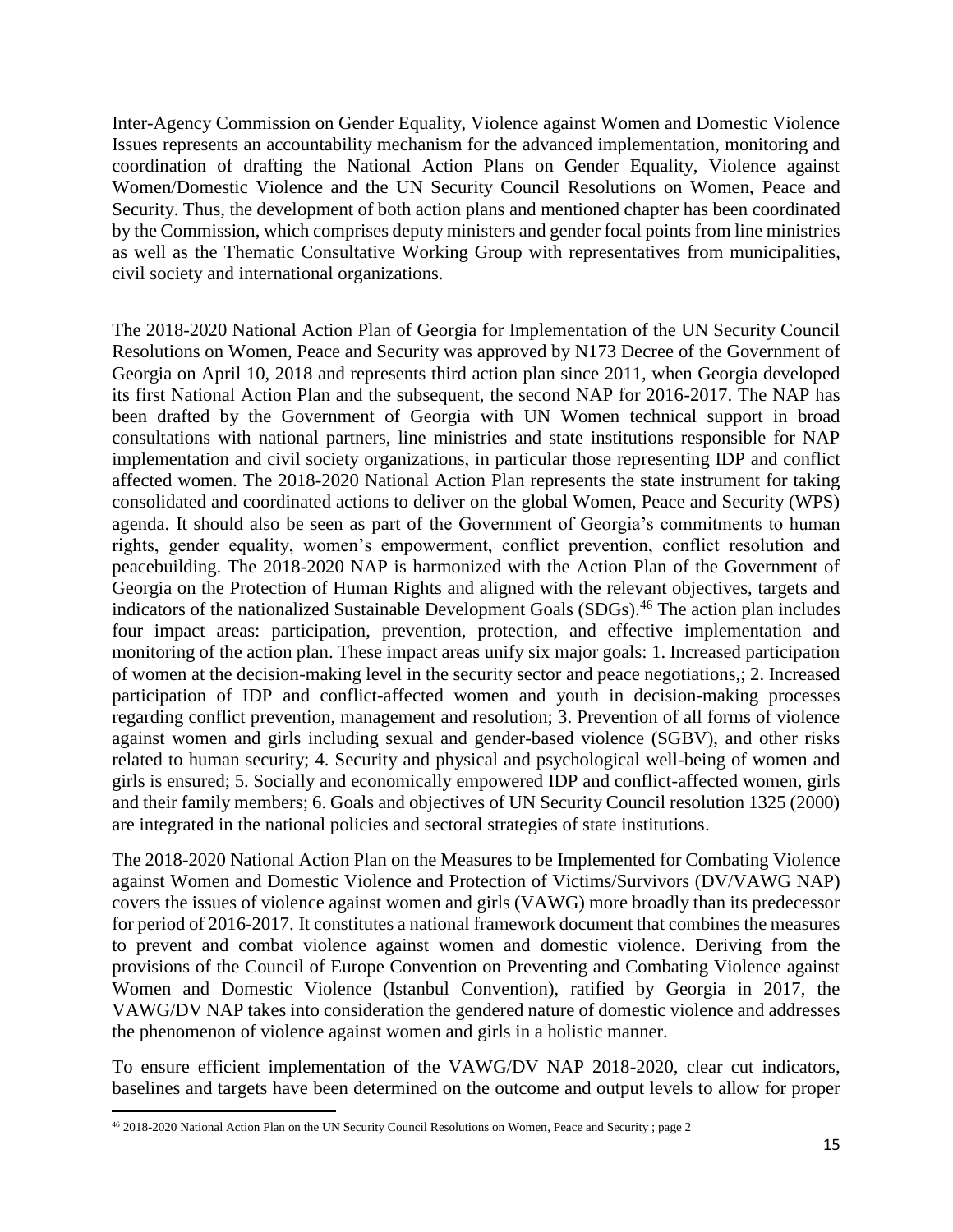monitoring and evaluation of results. Experience gained from drafting, implementing and evaluating the first five action plans was analyzed in detail during the development of the 2018- 2020 Action Plan.<sup>47</sup> Representatives of state agencies in charge of the implementation of the plan, as well as those of civil society and international donor organizations, were actively involved in drafting the Action Plan.

The future plans and main direction of the state policy with regard to supporting gender equality and women empowerment by the Government of Georgia and the Parliament are well established in the National Human Rights Action Plan of the Government of Georgia for 2018-2020 and the action plan of the Gender Equality Council of Parliament of Georgia.

Gender Equality Council Action Plan for 2018-2020 was approved on April 17, 2018. The main objectives of the Action Plan include defining gender equality policy and effectively implementing the state concept on gender equality, elimination of legislative gaps and improvement of legislative framework aimed at gender equality, ensuring coordination and cooperation between state mechanisms of gender equality at different levels of government, ensuring effective operation of Gender Equality Council of the Parliament, raising awareness and sensitivity about gender equality and monitoring of implementation of state policy on gender equality.

Gender Equality Council plans to approve the new state concept on gender equality in Georgia by the end of 2019 which has not been updated since its adoption in 2006. Gender mainstreaming, gender impact assessments, gender audits and gender-responsive budgeting constitute internationally recognized tools for fostering gender equality. Government of Georgia plans to develop tools on gender mainstreaming and gender responsive budgeting, a training module for public officials to introduce common approach throughout the state institutions, gender training of human resources managers of the public institutions and ensuring equal access for men and women to participate in vocation trainings. Gender Impact Analysis (GIA) methodology will be institutionalized in the Parliament. GIA was launched in 2017 and the gender analysis of two draft laws was completed – Law of Georgia on Narcotic Drugs, Psychotropic Substances, Precursors and Neurological Assistance" and Labor Code. <sup>48</sup> Georgia, based on the International Labor Organization standards, is planning to develop and pilot the pay gap calculation methodology and to institutionalize methodology for gender analysis of the state budget. In addition, legislative amendments to bring the legislation of Georgia in compliance with the international obligations will be introduced, including the definitions of rape and sexual assault to bring them in line with the Istanbul Convention definitions.

In 2018 State Audit Office of Georgia conducted the effectiveness of audit of domestic violence protection and prevention mechanisms. During the audit following state institutions were audited: Inter-Agency Commission on Gender Equality, Violence against Women and Domestic Violence Issues, Ministry of Internal Affairs and LEPL Social Service Agency. The purpose of the audit was to study productivity and effectiveness of domestic violence prevention and response mechanisms. The assessment criteria applied by the State Audit Office was the Due Diligence Standard which helps to evaluate state obligations regarding the domestic violence. The audit covered period from 2015 to April 2018. The audit only focused on prevention and protection mechanisms and did not apply to the rehabilitation services for victims provided by the state.

 $\overline{\phantom{a}}$ 

<sup>&</sup>lt;sup>47</sup> The previous action plans covered the following periods: 2007-2008, 2009-2010, 2011-2012, 2013-2015 and 2016-2017.

<sup>48</sup> Assessment of work performed by the Gender Equality Council, page 12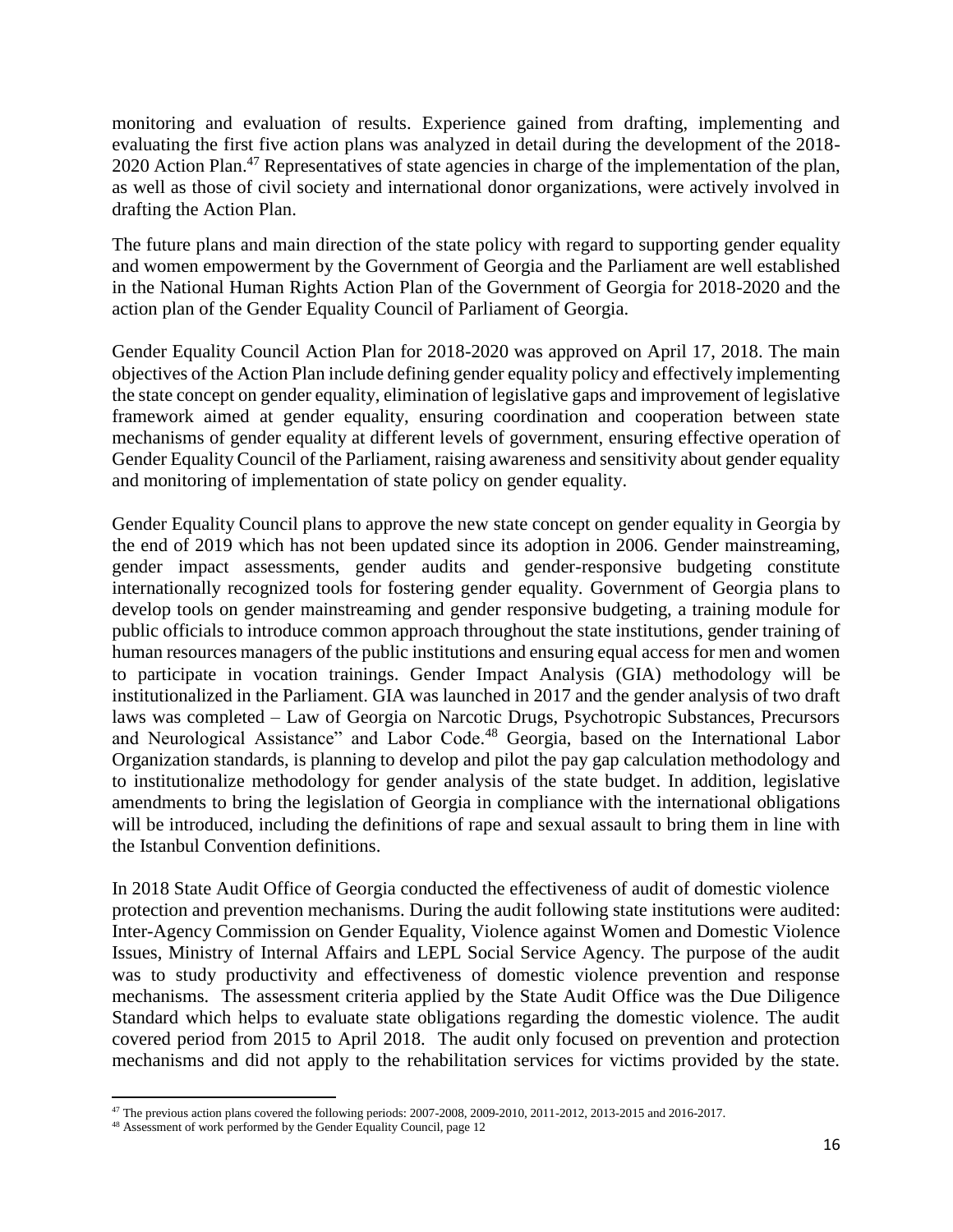Effectiveness audit revealed certain areas of improvement in the work of the audited state institutions and underlined the importance of expansion of services of social workers during the holidays, weekends and after working hours through on duty social worker mechanism which shall be introduced by the LEPL Social Service Agency, improvement of access to information on the history of violence by the police officers to better assess risk and respond accordingly, registration of protective and restrictive orders in the electronic database, improvement of public awareness about the matter. The resolution of all these issues will support victim assistance process.

<span id="page-16-0"></span>Achieving gender equality on the way to building a democratic state has been challenging for Georgia. Although the Georgian government has made significant positive attempts to elaborate and implement gender equality policies and has translated international obligations, it clearly understands that greater commitments are needed to implement these policies and legal frameworks in order to meet country's international obligations including Beijing Platform for Action.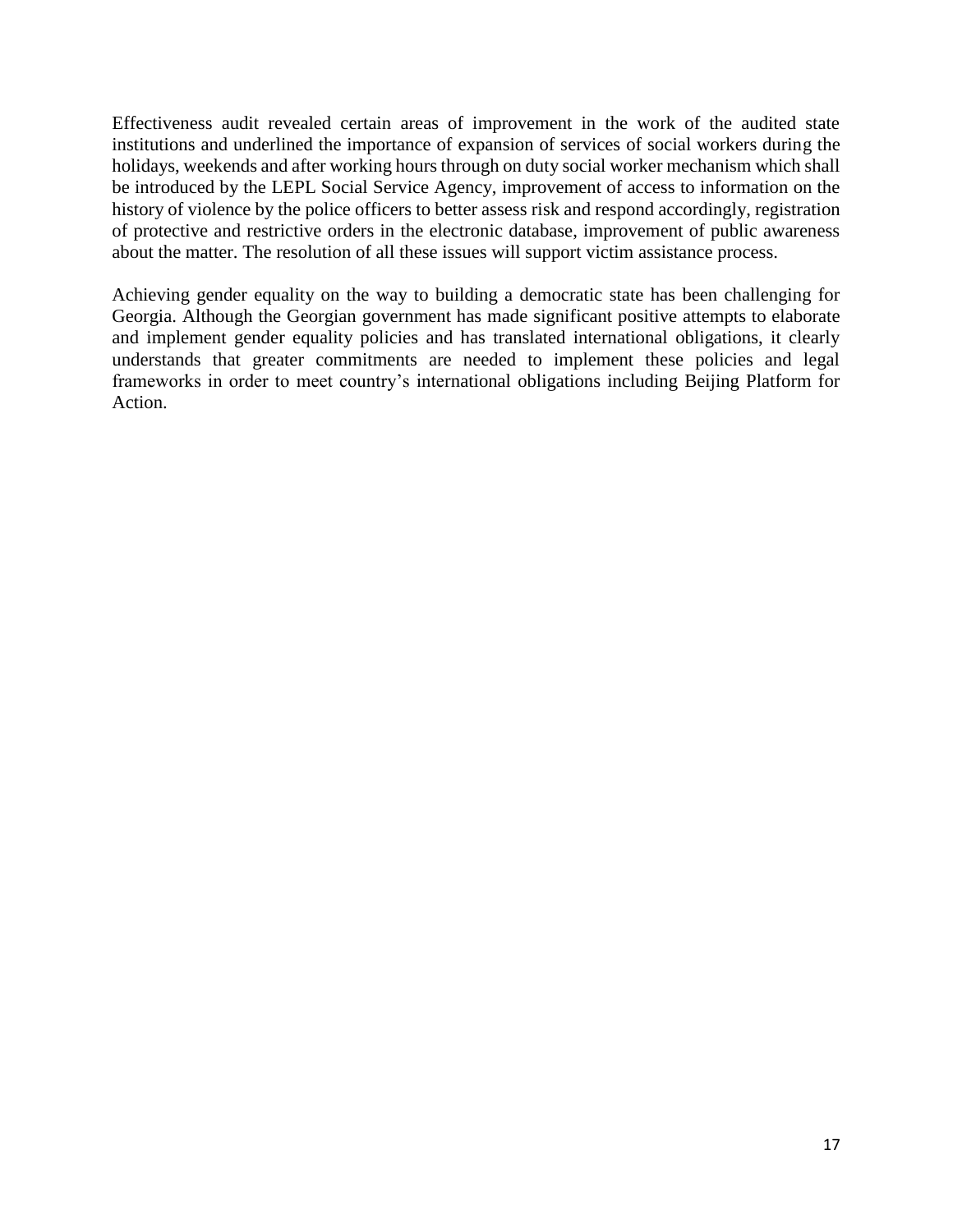### **Section II - Progress across the 12 critical areas of concern**

#### **1. Inclusive development, shared prosperity and decent work**

<span id="page-17-0"></span>The right to equal pay for equal work has been established by international legislation. ILO Convention on Equal Remuneration (No. 100), which is fundamental convention of ILO and Georgia is party to since 1993, requires States to "ensure the application to all workers of the principle of equal remuneration for men and women workers for work of equal value".<sup>49</sup> The EU-Georgia Association Agreement and 2017- 2020 Agenda obliges Georgia to integrate International Labor Organization standards into national legislation.

Article 7(a)(i) of the International Covenant on Economic, Social and Cultural Rights provides that "fair wages and equal remuneration for work of equal value without distinction of any kind, in particular women being guaranteed conditions of work not inferior to those enjoyed by men, with equal pay for equal work".

Effective economic empowerment for women occurs when women are able to fully enjoy array of human rights and are able to improve their economic status and wellbeing. UN Secretary-General's High-Level Panel on Women's Economic Empowerment recognizes that "empowering women economically is not only the 'right thing to do' to honour the world's commitments to human rights, it is also the 'smart thing to do' for development and economic growth".<sup>50</sup>

The Georgian economy is characterized by both horizontal segregation in which women tend to work in less profitable sectors of the economy, and vertical segregation, in which women tend to occupy lower-paying positions than men within the same sector. As a result of such segregation, women earn on average less than men. In 2017 the average nominal monthly salary for women in Georgia constituted 770 GEL while for men it was - 1197 GEL.<sup>51</sup> The minimum wage regulations are outdated and require critical review, with some sectors like education being an exception where new set of rules were introduced to establish minimum wages.

Georgia has one of the most liberal labor codes, not only in the region, but globally and according to Heritage Foundation, Georgia ranks 17th globally on Labor Freedom Index. In Georgia, women mainly occupy lower-level support positions. Women tend to dominate in the teaching, social services and healthcare fields, while men predominate in management-level positions in government and the private sector, especially in the energy, information technology and construction sectors.<sup>52</sup>

Gender Equality Council of the Parliament of Georgia started to work on development of methodology to calculate pay gap. The working meeting was held on October 2, 2018 and the methodology of calculation of pay gap and importance to decrease the gap was discussed. It has been decided that GeoStat with the assistance of UN Women will analyze the first wave of Labour Force Survey (LFS) and will conduct survey on gender pay gaps by positions, which will be published in May 2019; By June 2019, within the framework of tripartite cooperation (Trade Union, The Ministry of Internally Displaced Persons from the Occupied Territories, Labour,

l

<sup>49</sup> Article 2(1), ILO Equal Remuneration Convention, 1951 (No. 100)

<sup>&</sup>lt;sup>50</sup> Leave no one behind a call to action for gender Equality and Women's Economic Empowerment; pg.5

<sup>&</sup>lt;sup>51</sup> GeoStat, [http://geostat.ge/gender/doc/W&M%20GEO-2018.pdf;](http://geostat.ge/gender/doc/W&M%20GEO-2018.pdf) page 66

<sup>52</sup> GeoStat, Women and Men in Georgia, 2017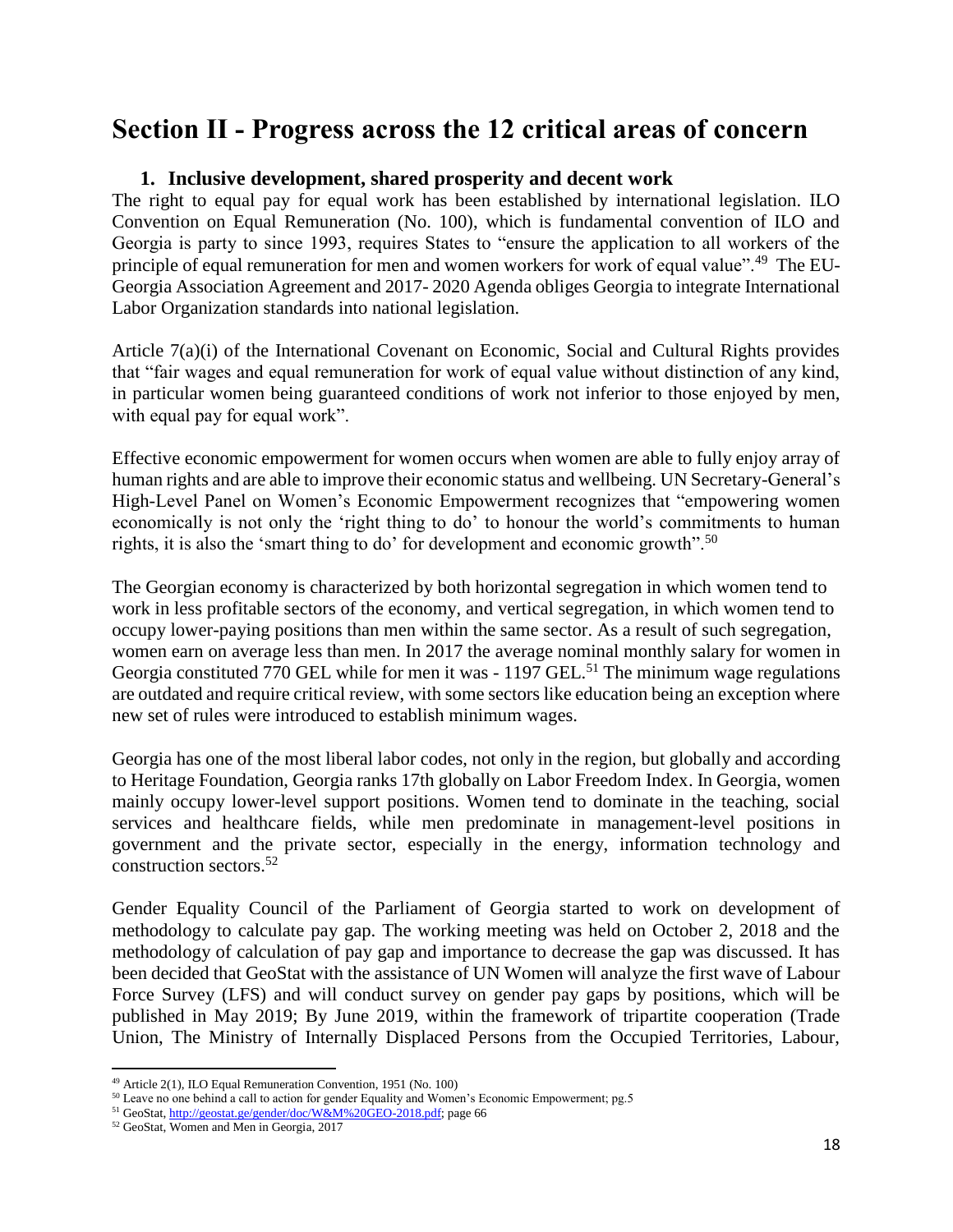Health and Social Affairs of Georgia and ILO) the methodology to calculate equal pay for equal work in private sector will be developed in accordance with ILO recommendations and all the outcomes will be presented for discussion in order to achieve overall consensus on the topic.<sup>53</sup>

Georgia's total unemployment rate was 13.9%, in 2017.<sup>54</sup> It decreased by the 0.7 percentage points comparing to 2014 data, which composed  $14.6\%$ .<sup>55</sup> In 2017, 58% of women were considered as economically active, compared to  $75\%$  of men.<sup>56</sup> In 2017 compared to 2013 the number of economically active women increased by 3%, and for men decreased by 2%. In the same time period the number of employed women and men increased by 5% and 2%. In 2017 the share of women in the total number of employed is  $48\%$ , while the share of men is  $52\%$ .<sup>57</sup> In 2017, 12,7% of women are unemployed comparing to 15% of men.<sup>58</sup> In 2017, "the highest level of economic activity among women is observed in the 45-54 year old age group (77%). The employment rate is the highest (69%) in the same age group, while being the lowest (26%) in the 15-24 age group. As regard the unemployment rate, the latter is the highest among women aged 15-24 (33%).<sup>59</sup> "Similar to women, the highest unemployment rate among men is observed in the 15-24 year old age group (26%)."<sup>60</sup> "The largest share of employed constitutes the population with the general secondary education. In 2017 36% of employed women had higher education and men 39% had general secondary education."<sup>61</sup> The share of unemployed women is the highest for women with higher education and for men with general secondary education. Thus, in 2017 around 42% of unemployed women had higher education and 41% of unemployed men had secondary education.<sup>62</sup>

Occupations are strongly segregated by gender, with a much higher share of men in stereotypically male professions, such as engineering, construction, energy, transport and communications, gas, and water supply. The majority of women is employed in jobs with a caring or service dimension. Women account for around 75% of employees in the health care and social sectors, 60% of people working in the hospitality sector, and 84% of school teachers. Fewer than 10% of women work in construction, while 23% are employed in transport and communications. Many women also work in the informal sector and in unpaid subsistence farm work. $63$ 

In 2014, the Government approved an Action Plan on Gender Equality Policy (2014-2016), one component of which aimed to secure "gender equality in the economic field". The National Action Plan on the Protection of Human Rights (2014-2016; 2016-2017 and 2018-2020) contains a section on "Gender equality and women's empowerment", which addresses the promotion of women's economic empowerment, to be achieved through business education and capacity-building support, including in agriculture and agri-business, increasing women's participation in agricultural cooperatives and ensuring their involvement in rural development.<sup>64</sup>

 $\overline{\phantom{a}}$ 

<sup>&</sup>lt;sup>53</sup> Gender Equality Council Report on Implementation of 2018 Action Plan; pg. 8

<sup>54</sup> Geostat, Statistics Database [, http://pc-](http://pc-axis.geostat.ge/PXWeb/pxweb/ka/Database/Database__Social%20Statistics__Labour/LFS_by_age_groups.px/table/tableViewLayout2/?rxid=277a4803-d140-4158-b0a4-0e0550888b2e)

axis.geostat.ge/PXWeb/pxweb/ka/Database/Database\_Social%20Statistics\_\_Labour/LFS\_by\_age\_groups.px/table/tableViewLayout2/?rxid=277 [a4803-d140-4158-b0a4-0e0550888b2e](http://pc-axis.geostat.ge/PXWeb/pxweb/ka/Database/Database__Social%20Statistics__Labour/LFS_by_age_groups.px/table/tableViewLayout2/?rxid=277a4803-d140-4158-b0a4-0e0550888b2e) 

<sup>55</sup> ibid

<sup>&</sup>lt;sup>56</sup> GeoStat, Women and Men in Georgia, 2018 pg. 49

<sup>57</sup> Ibid; pg. 50

<sup>58</sup> Geostat, Statistics Database

http://pc-axis.geostat.ge/PXWeb/pxweb/ka/Database/Database\_\_Social%20Statistics\_\_Labour/LFS\_by\_sex\_and\_urbanrural\_areas.px/table/tableViewLayout2/?rxid=e7601ea3-da9f-4b25-8c88-3f37bcbc9b8c

<sup>59</sup> GeoStat, Women and Men in Georgia, 2018 pg. 51

<sup>60</sup> Ibid; pg. 52

 $61$  Ibid; pg. 52

<sup>62</sup> Ibid; pg. 56

<sup>63</sup> Georgia – Country Gender Assessment; December 2018; pg. 15

<sup>64</sup> See, Activities 13.1.4.1-13.1.4.5, Action Plan of the Government of Georgia on the Protection of Human Rights for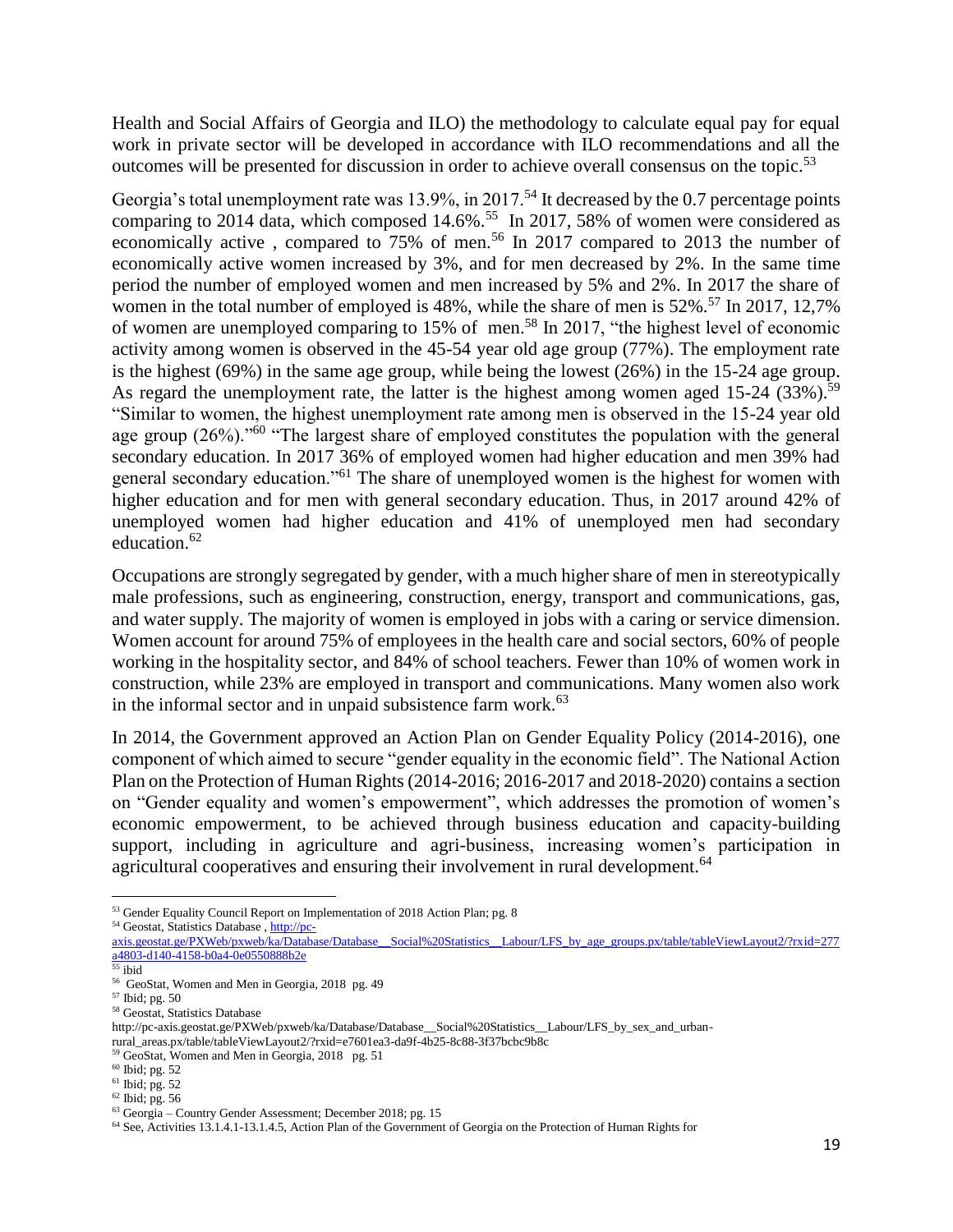In December 2017 Georgian Parliament adopted package of legislative amendments to make its laws in compliance with the international standards and obligations and to strengthen laws, policies and practices that prohibit discrimination of women in labour relations, prevents sexual harassment in the workplace.

In 2019 the Law of Georgia on Elimination of all Forms of Discrimination was amended and now it covers labor and pre-contractual relations, education, social protection and healthcare spheres, <sup>65</sup> sets prohibitions on directing one individual to discriminate the other,<sup>66</sup> obliges employer to protect individual equality principles in labor relations, as well as in pre-contractual relations- this includes vacancy announcement and prohibition of discrimination during interview, ensuring access to supplier or services, including provision and access to financial services and insurance benefits without gender-based discrimination.<sup>67</sup>

In 2017 the law of Georgia on Public Service was amended and according to this amendment public entity is obliged to take measures to ensure equal treatment of persons employed and to include provisions prohibiting discrimination in internal rules and other documents and to ensure their enforcement".<sup>68</sup>

According to the Constitution of Georgia the state shall support promotion of the employment of its citizens.<sup>69</sup>

The Gender Equality Council of the Parliament with technical support from USAID funded Promoting Rule of Law in Georgia (PROLoG) was the author of the amendments to the Labour Code according to which sexual harassment at workplace is defined.

With support of UN Women, in 2017 online course on sexual harassment at work has been elaborated. This course is available at Public Defender's official website. It shall be highlighted that, based on Public Service Bureau recommendations, number of public service representatives have completed the course.<sup>70</sup>

The Ministry of Defence of Georgia amended the Disciplinary Code of the Defence System by Governmental Decree No. 537. Article 501 of the Code introduced for the first time the notion of sexual harassment within the Defence System of Georgia and articulated sanctions for the perpetrators. The Ministry of Defence of Georgia adopted set of procedures that outlines how to make and handle complaints about unacceptable behavior, including bullying, sexual discrimination, sexual harassment and sexual abuse. There are several ways of filing complaints on different forms of discrimination at the Ministry of Defence, including through the Inspectorate General or via hotline, e-mail and a box for complaints. It is important to have clear and standardized procedures for filing and addressing such complaints. Such mechanism is of paramount importance for protecting and promoting gender equality in the security sector and armed forces.

Article 27(1), (2) of the Labour Code provides for 730 calendar days of maternity leave upon the employee's request, 183 of which will be paid; 200 days can be paid in the event of complications

 $\overline{\phantom{a}}$ 

<sup>66</sup> ibid; Article 2, paragraph 5

<sup>2016-2017</sup>**.**

<sup>65</sup> Law on Elimination of All forms of Discrimination, Article 2, paragraph 10

 $67$  Law on Gender Equality and Law on Elimination of all Forms of Discrimination, Article  $9<sup>1</sup>$ 

<sup>&</sup>lt;sup>68</sup> Law of Georgia on Public Service Article 56, paragraph 3

 $69$  Constitution of Georgia; Article 5 – Social Status; paragraph 4

<sup>70</sup> *VI Periodic Report of Georgia -Convention on the Elimination of All Forms of Discrimination against Women*; pg. 39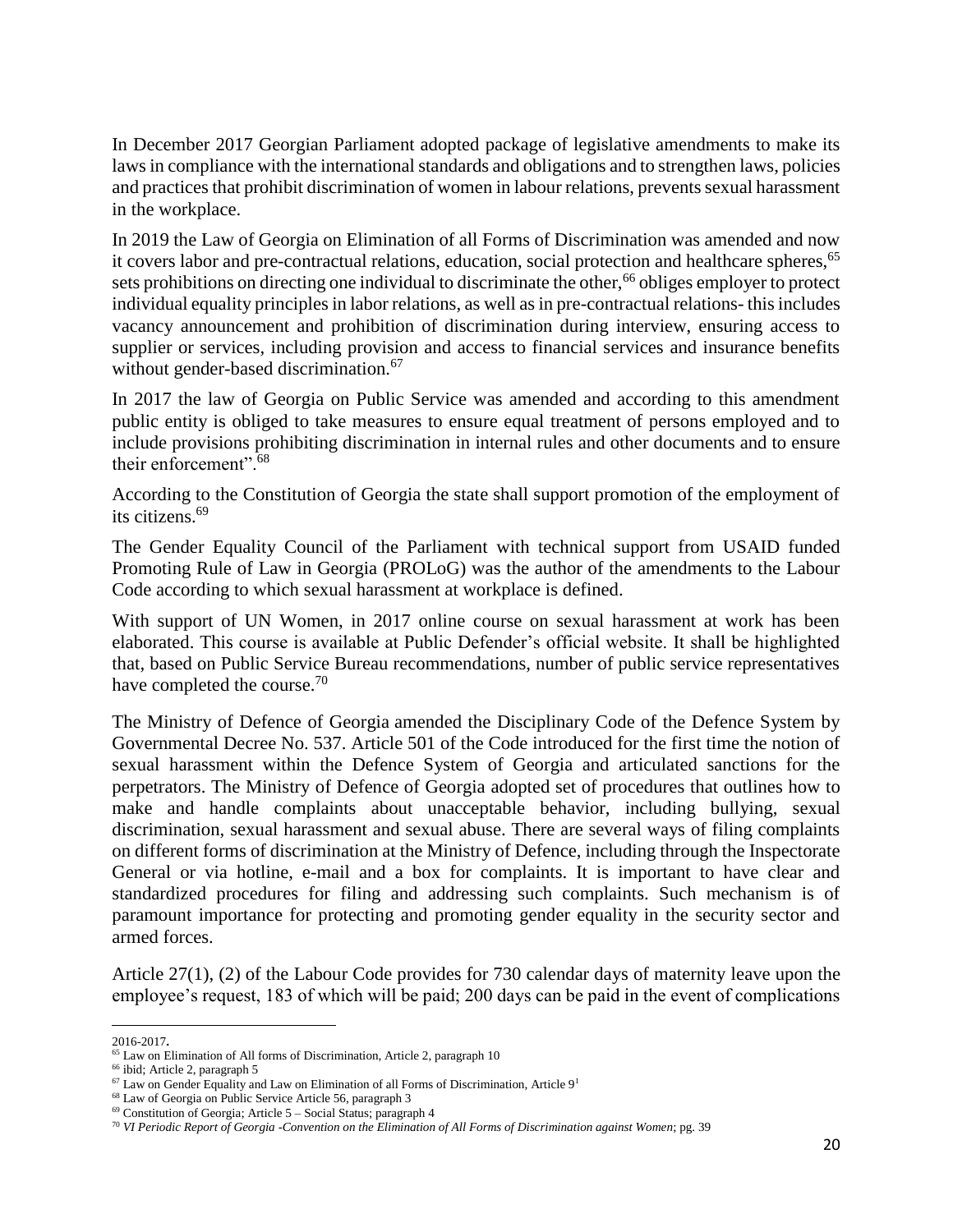with the pregnancy or multiple births. However, in the private sector, the provision of maternity leave is at the discretion of the employer. There is one-time payment from the State in the amount of 1000 GEL<sup>71</sup> established for the child delivery. The Labor Code prohibits concluding a labor contract with pregnant or breastfeeding women for performing hard, hazardous, and dangerous work.<sup>72</sup> Same prohibitions apply to the work during night hours and overtime employment, unless there is consent from the employee.<sup>73</sup> In Addition, the breastfeeding mother who has a baby up 1 year old is entitled to request and receive additional break not less than 1 hour, which is considered to be the working hour and shall be reimbursed.<sup>74</sup>

Law on Public Service of Georgia allows its employees to keep the salary and pardons the time missed from work used for the medical checkup and examination during the pregnancy in case of prove by medical documents.<sup>75</sup> The Labour Code prohibits termination of employment during maternity leave and considers terminating labour relations to be inadmissible during the period maternity, newborn adoption leave of absence, and child care additional leave of absence after a female employee notifies the employer about her pregnancy.<sup>76</sup> Article 111(2) of the Law on Public Service precludes dismissal of an elected or appointed "official" at the national and sub-national level who is pregnant or raising a child up to three years of age.

Retirement age for men and women is differentiated in Georgia. Women are allowed to retire and receive an old-age pension from age 60. The respective age for men is 65. According to GeoStat data in 2017 the number of retired women in Georgia was 462400 and number retired men – 204500. Number of retired women is significantly higher than men and out of 100 retired person 65-70 are women.

During 2006-2015 period labor inspection service was abolished and there was not labor supervisory body in Georgia. In 2015, with the purpose to ensure the compliance with international standards of safe labour practices the Government established a Labour Conditions Inspection Department under the Ministry of Internally Displaced Persons from the Occupied Territories, Labour, Health and Social Affairs of Georgia which is responsible for enforcing occupational safety and health provisions.

Georgia is rich in agricultural tradition, which is an integral part of its history, mentality and cultural heritage. Agriculture played an important role in formation of the Georgian statehood and contributed much to its economic development. 43.4% (more than 3 million hectares) of the whole territory of Georgia is designated as agricultural land, which also includes pastures and meadows.<sup>77</sup> Agriculture still accounts for about 52% of the country's labor force while 98% of farmworkers are considered self-employed.<sup>78</sup> Agriculture thus represents an important sector of economy employing majority of the active population. The income gap between urban and rural residents widened substantially.

 $\overline{\phantom{a}}$  $71$  Order #231 of the Ministry of Internally Displaced Persons from the Occupied Territories, Labour, Health and Social Affairs of Georgia

<sup>72</sup> Labour Code of Georgia; Article 4, paragraph 5

<sup>73</sup> Ibid; Article 17, paragraph 2; Article 18

<sup>74</sup> Ibid; Article 19

 $75$  Law on Public Service of Georgia Article, Article  $41<sup>1</sup>$  paragraph 5

 $76$  Labour Code, Article 37(3)(c); Article 36(2)(g)

<sup>77</sup> Strategy for Agricultural Development in Georgia 2015-2020, p. 12.

<sup>78</sup> Ibid. pg.17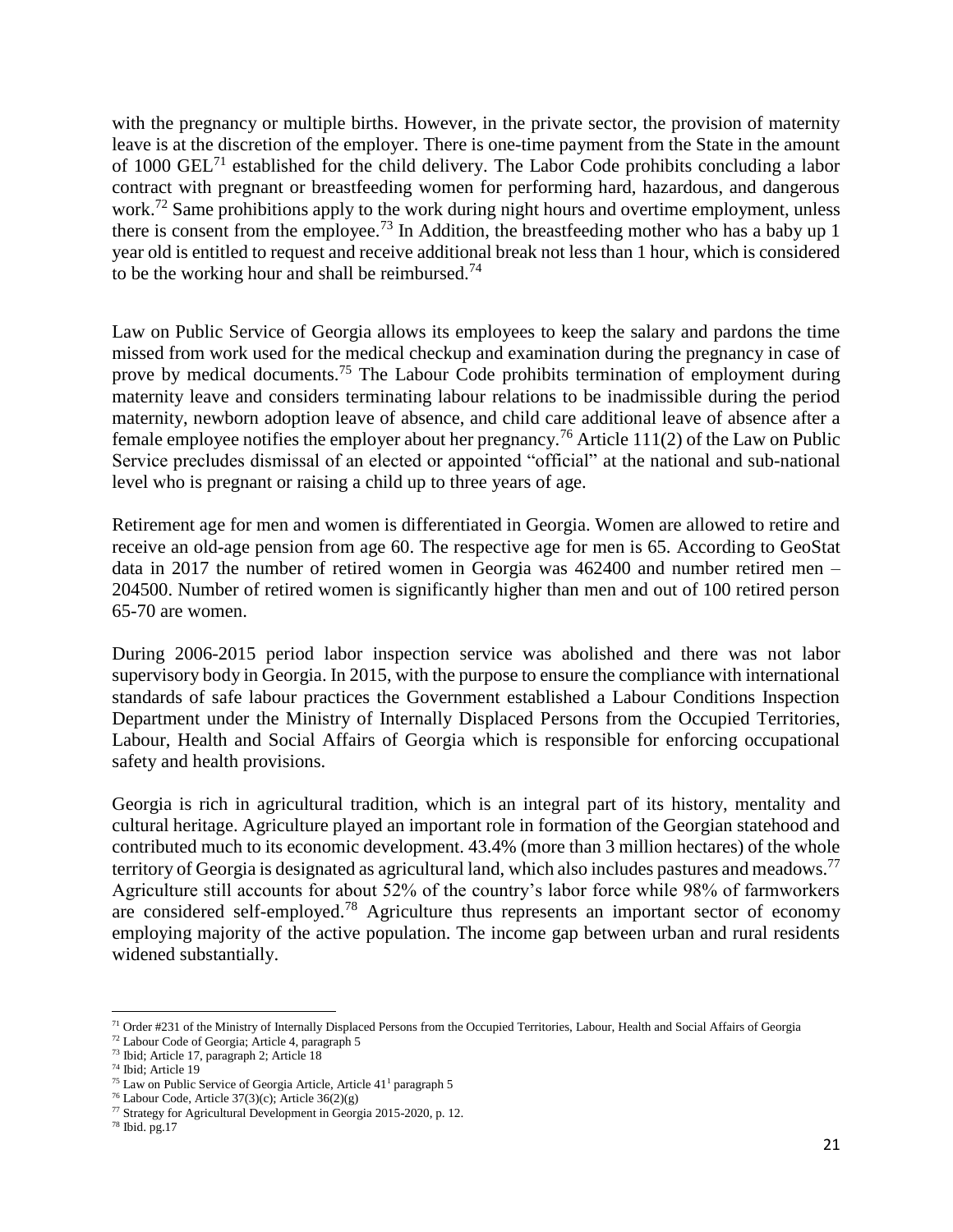The Strategy of Agricultural Development of Georgia 2015-2020 provides a vision for the development of the agricultural sector in Georgia and considers seven main directions of development. The strategy mentions gender in two directions: Direction 1 – increasing the competitiveness of those employed in the agrarian sector, and Direction 2 – institutional development. The development of cooperatives is planned under the first direction, which states that the development of cooperatives improves the involvement of women in social and economic activities. The development of information databases and gender disaggregated data collection is planned under the second direction.<sup>79</sup> Similarly, the National Action Plan accompanying the Strategy contains two references to gender: a recommendation to collect gender-disaggregated data for the development of a market information system, and a recommendation to involve women in the development of agricultural cooperatives.

Georgia's Rural Development Strategy 2017-2020 lists its three priorities: Economy and competitiveness, Social conditions and living standards and Environmental protection and sustainable management of natural resources. It references women in one priority area: social conditions and living standards. Objective 1 reads: "Raising awareness in innovation and entrepreneurship as well as promotion of cooperation through contributing to the skills development and employment issues (especially for young people and women)". Objective 3 reads: "Local population engagement. Increase the involvement of rural population (especially youth and women) in the identification of local needs and the determination of solutions to these needs".

The accompanying Action Plan foresees 70 newly constructed or rehabilitated kindergartens. Provision of affordable kindergarten schools is vital to encourage more women to enter the formal market. One researcher in Georgia determined that women dedicate 13 times more time to housework than men".<sup>80</sup> This results in increased pressure on women to accomplish a greater workload and limits opportunities to attend qualification courses or to build their professional capacity in general. It is particularly difficult for women who have taken time off to have a child to remain competitive.<sup>81</sup> Women are expected to undertake the majority of unpaid care work within the household, and there are few examples of men and women sharing care responsibilities. $82$ 

The regional development strategies of Kakheti, Kvemo Kartli, Samegrelo, Samtskhe-Javakheti and Shida Kartli for the years 2014-2021 present thorough descriptions of local problems. Kakheti Regional Development Strategy document mentions gender equality challenges to be addressed in two spheres: the gender wage gap and the feminization of migration. Kvemo Kartli and Samegrelo strategies provide data on women in decision-making bodies and contain a goal on "planning and implementing gender equality supporting activities".

Although there are no legal barriers for women to be registered as landowners, restricted access to productive resources, such as agricultural land, is identified as one of the causes of financial difficulties for rural women.<sup>83</sup> Compared to men, women's agricultural participation occurs on a smaller scale, often as contributing family members.<sup>84</sup> Georgia's women are legally entitled to

l <sup>79</sup> Ibid

<sup>80</sup> USAID, Article 42, *Gender Discrimination in Labour Relations*, 2014, p. 60

<sup>81</sup> Ibid, 2014, p. 64

 $82$  (Georgia – Country Gender Assessment; December 2018; pg. 14)

<sup>83</sup> UN Women, *Gender Assessment of the Agriculture and Local Development Systems,* 2016

<sup>84</sup> Ibid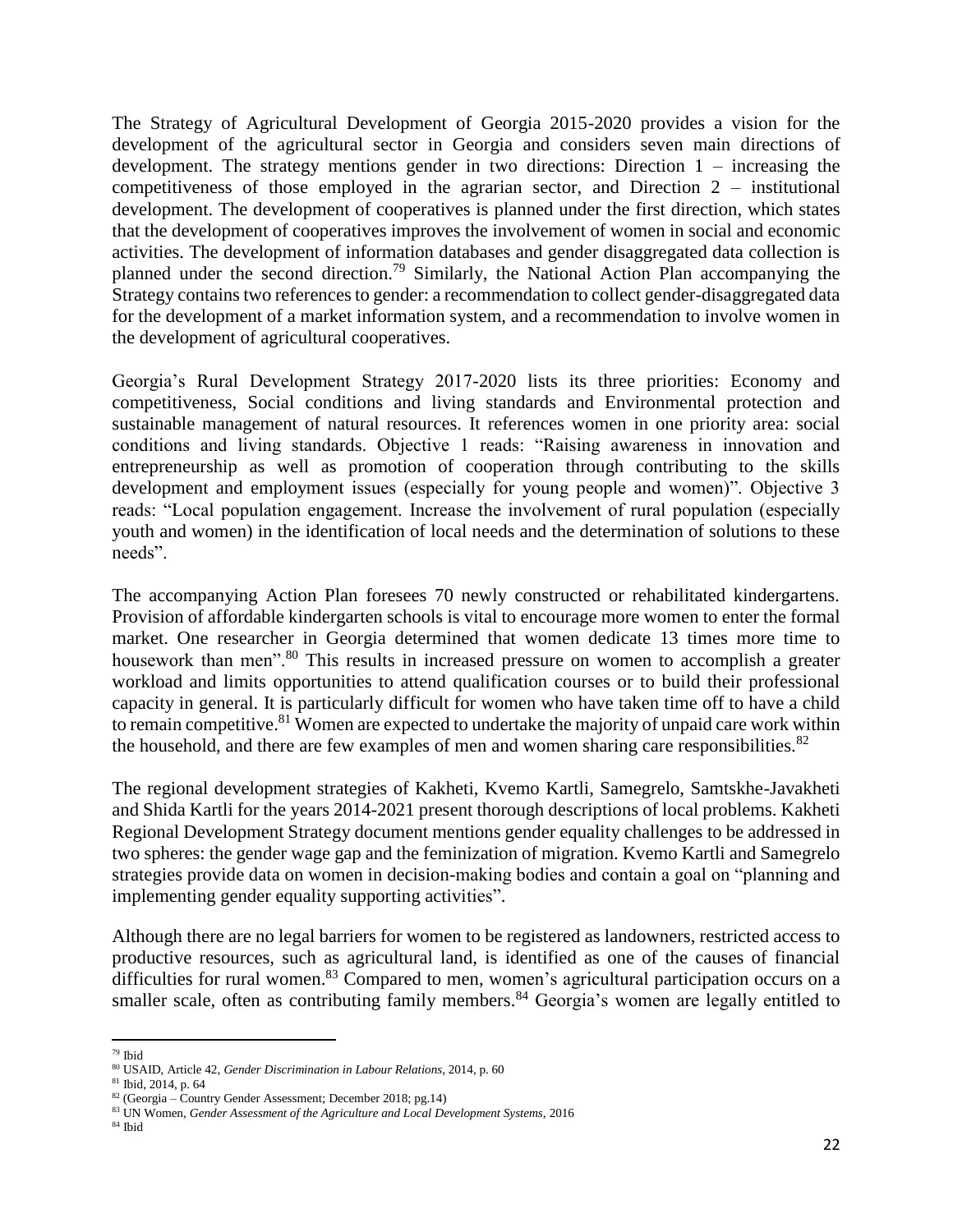own and inherit land and property, but customary practices usually give men privilege in property inheritance, ownership, and administration. According to Article 19, paragraph 1 of the Constitution, "the right to property and inheritance shall be recognized and guaranteed". The Civil Code of Georgia regulating private property, family and personal relations is based on the principle of equality.<sup>85</sup>

The rate of land ownership is higher for men: the 2014 agricultural census found that 70% of total agricultural holdings were operated by men: of 642,209 holdings, women held only 198,446. UNDP, *Gender and Employment in the South Caucasus and Western CIS,* conducted in 2015 revealed that woman's parcels of land are smaller than men's. The preference for passing land and property to sons rather than daughters is particularly high among ethnic minority families.<sup>86</sup>

It has been established according to the Pilot Survey on Measuring Asset Ownership and Entrepreneurship from a Gender Perspective in Georgia conducted in 2018 by GeoStat with the support of Asian Development Bank that the gender gap in the ownership of agricultural land is manifested in the fact that men are more than twice as likely to be documented owners as women. The incidence of ownership of livestock among men are 41.6% and 38.6% for women. The gender gap is relatively moderate since livestock in the households is not owned personally but mostly belongs to the household.<sup>87</sup> The gender gap favoring men was particularly evident in relation to alienation rights on agricultural land, large agricultural equipment and other real estate where the gender differences exceeds 10 percentage points. The exclusive right to sell or bequeath the asset turned out higher among men than among women owners for all asset categories. More women as compared to men reported not having the right to sell or bequeath the assets that they owned. It was found that in some cases even though women are considered owners, they still have limited influence on the decision to sell or bequeath the asset.<sup>88</sup> The pilot survey attempted to estimate gender disparities with relation to distribution of wealth. It was found that men held more of the wealth in the form of dwellings compared to women: 51.5% of the wealth was attributed to men and 48.5% to women as reported owners, whereas in terms of documented ownership the percentage distribution of wealth turned out to be 65.0% for men and 35.0% for women. The difference in wealth distribution is more distinct in rural areas: 59.1% of wealth belonged to men as reported owners, while the wealth gap for documented owners is more profound and men's share constitutes 73.9%.<sup>89</sup>

Data collected through the pilot survey represented the first step of collecting individual ownership data and provided first-time indicators on incidence and distribution of ownership for different types of assets. Valuable insights gained from this initiative will help GeoStat in planning its future activities in relation to asset ownership and gender indicators. The pilot survey has also provided substantial inputs for the development of the United Nations methodological guidelines on the subject of producing data on ownership of assets from a gender perspective, which will provide a standardized framework for collection of comparable statistics in this area.

Inequalities in women's involvement in agricultural production can be attributed, in part, limited access to basic services and social infrastructure and barriers to credit. Traditional gender roles

 $\overline{a}$ 

<sup>85</sup> Civil Code of Georgia, Article 1

<sup>86</sup> Georgia – Country Gender Assessment; December 2018; Asian Development Bank; pg. 15

<sup>87</sup> GeoStat Pilot Survey on Measuring Asset Ownership and Entrepreneurship from a Gender Perspective GEORGIA; pg. 8

<sup>88</sup> Ibid; pg. 9

<sup>89</sup> Ibid; pg. 9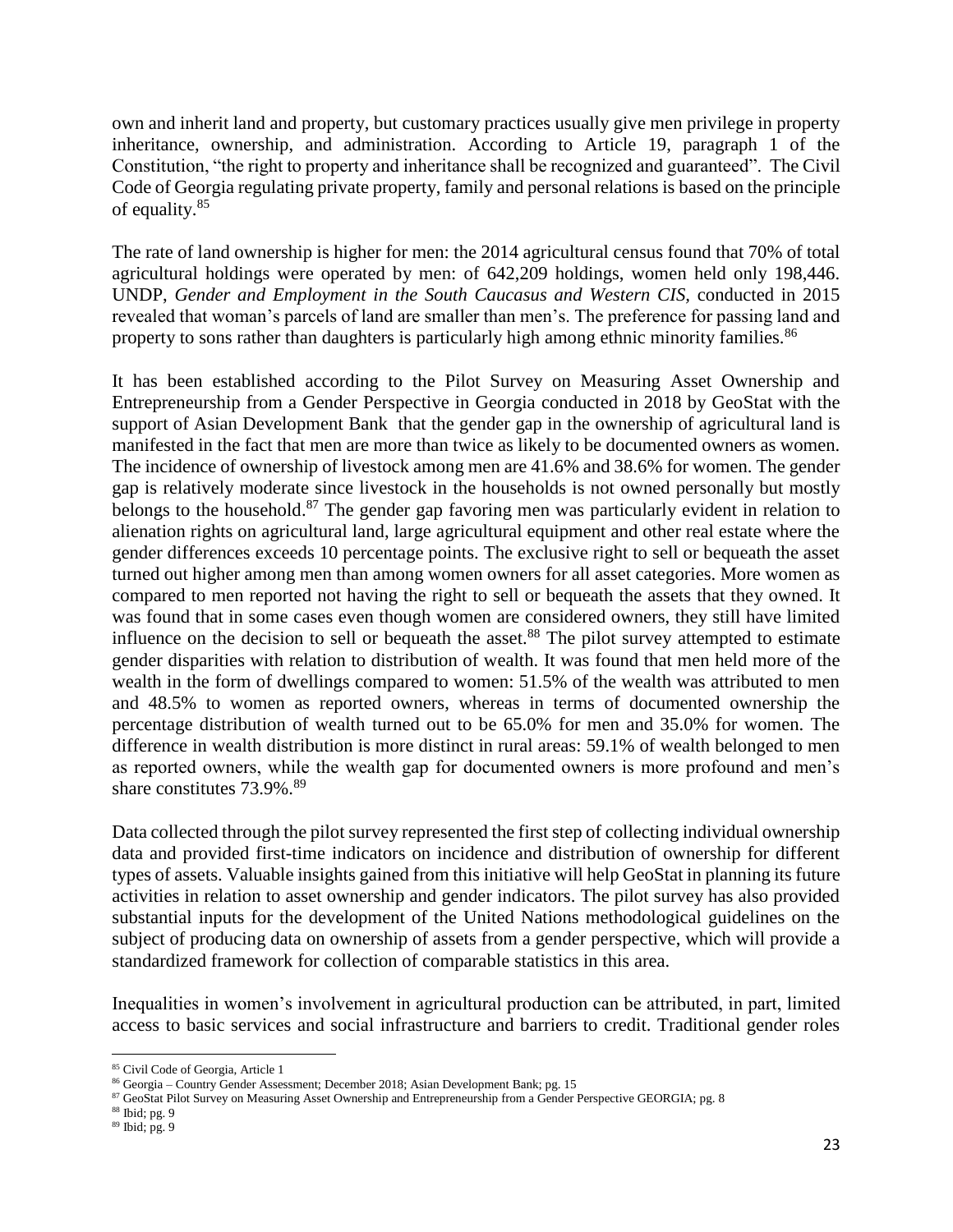exclude women from decision-making processes that affect their lives and livelihoods, and the burden of unpaid work prevents them from moving to active, income generating involvement in agricultural business.<sup>90</sup> Gender stereotypes further prevent women from participating in planning and decision-making processes at all levels of public life.

The participation of women in the decision-making process is low in municipalities – especially in the villages. According to a survey conducted in six regions of Georgia, women's employment in the Sakrebulo is only 9%. In general, women are more passive in the decision-making process on the community level. This fact is conditioned by their own perception of what a woman's role is in society, which often pertains to activities within family.

Many women also work in the informal sector. Farm work undertaken by women includes managing crops and livestock, dairy production, and processing. UN Women study found that, on average, women engage in agricultural work 80 days per year more than men. On top of that, women do multiple household tasks that increase the gap even more.<sup>91</sup> However, this work often goes unrecognized and is undervalued because it is not remunerated.

There are no legal barriers preventing women from obtaining access to credit, loans are *de facto*  less accessible to women as many do not possess land or property to serve as collateral.<sup>92</sup> In Georgia, women are more often co-owners of property than outright owners, and property is generally registered under men's names.<sup>93</sup> Women more frequently obtain microfinance loans, which do not require substantial collateral. Significantly, microfinance institutions offer comparatively expensive credit.

One of the key components of gender equality is economic strengthening of women which cannot be achieved without strong support from the state. Activity 13.1.4.3 of the National Action Plan on the Protection of Human Rights foresees "support in increasing women's involvement in agrobusiness projects," by increasing the "accessibility of financial resources."

Government of Georgia is implementing a program for training/retraining and increasing the qualification of job seekers, which aims at training and retraining the job seekers, placing them at the corresponding internships, therefor increasing the competitiveness on the local market and thus promoting their employment. In cooperation with the Ministry of Education, Science, Culture and Sport of Georgia, The Ministry of Internally Displaced Persons from the Occupied Territories, Labour, Health and Social Affairs of Georgia has approved list of most desired professions, <sup>94</sup> which is part of the list for the job seekers state program professions. In addition, The Ministry of Internally Displaced Persons from the Occupied Territories, Labour, Health and Social Affairs of Georgia also approved a registry for the vocational educational institutions and training programs.<sup>95</sup> The Social Service Agency of the Ministry of Health provides the display of the job seeking individuals on the following website –http://worknet.gov.ge where the beneficiaries will undergo trainings with the different industries in various specialties. The program is financed by the government-issued vouchers, and the maximum value of each beneficiary, in accordance with

l

<sup>90</sup> UN Women, *Gender Assessment of the Agriculture and Local Development Systems*, 2016, p. 5

<sup>91</sup> UN Women. 2016. *Gender Assessment of Agriculture and Local Development Systems*. Tbilisi

<sup>92</sup> *Gender Equality in Georgia: Barriers and Recommendations* (2018), volume 2. Pg. 38

<sup>93</sup> UN Women, *Accessibility of Microfinance Institution Services for Women: Existing Barriers and Opportunities,* 2013, p. 15.

<sup>94</sup> Full approved list can be found at http://ssa.gov.ge/files/01\_GEO/Dasaqmeba/Samush-Madziebl/08-10-2018.pdf

<sup>95</sup> [http://ssa.gov.ge/index.php?lang\\_id=GEO&sec\\_id=1215](http://ssa.gov.ge/index.php?lang_id=GEO&sec_id=1215)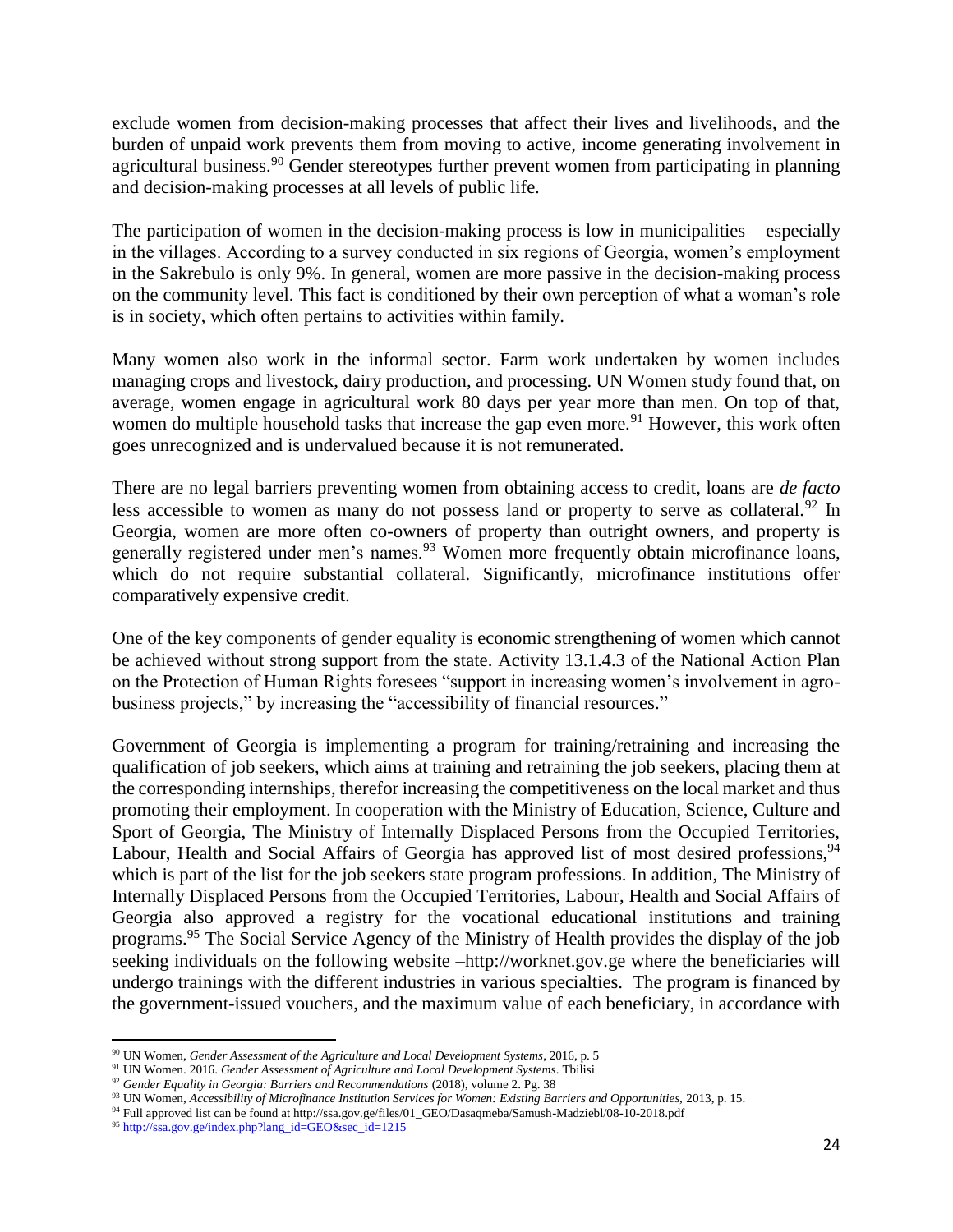the profession is 1000 GEL. In case of internship the candidate receives 200 GEL monthly for maximum 3-month period. Main goal of the program is to provide professional trainings in the fields highly demanded by the labor market and/or provide internship for employment seekers in order to increase their competitiveness and support future employment. Preconditions for obtaining services of State programs on training and qualification of employment seekers includes: presentation of basic education completion certificate, but this limitation does not apply to women, who were not able to complete basic education course due to early marriage. Also, in case of even opportunities, women are given priority and granted a right to participate in the program. <sup>96</sup> In 2017, 2290 employment seekers participated in the program, 1612 participants were women. In the scope of the above-mentioned program, 334 women were employed in 2017.<sup>97</sup>

The Ministry of Economy and Sustainable Development in association with the Ministry of Environmental Protection and Agriculture of Georgia launched the state program "Produce in Georgia", the main objective of which are: promotion of entrepreneurship in Georgia; stimulating local production - especially in least economically developed regions; new enterprises development; creation of new jobs; and increase export potential. Although this program is not designed to address gender issues directly, it creates new opportunities for women. In 2015-2018, the number of beneficiaries within the framework of the Micro and Small Entrepreneurship Promotion Program of Georgia "Produce in Georgia" amounted to 9389 people, including 3783 women that makes 40.3% of total applicants.<sup>98</sup>

The LEPL Georgia Innovation and Technology Agency (GITA) of the Ministry of Economy and Sustainable Development of Georgia seek to promote financing of innovative projects and startup business by entrepreneurs. In 2016, 35% of the GITA project beneficiaries were women:

- Micro Grants Program: 17 (20%) women among 84 beneficiaries; In January 2017 3 women out of 12 beneficiaries (25%);
- "Start-up Georgia" program: 4 (20%) female beneficiaries out of 20 high-tech idea startups;
- 140 (34%) belong to the woman out of the 420 applications submitted to Industrial Laboratory;
- 93 (45%) women out of 205 participants of the project "Start Business with Fab Lab";  $^{99}$

The Ministry of Environmental Protection and Agriculture of Georgia, its LEPL Agency for the Development of Agricultural Cooperatives (ACDA) has been working on strengthening the role of women in agricultural cooperatives. Set-up and development of Agricultural Cooperatives will foster economic growth, promote employment of rural population and prevent rural migration. During 2015-2016, Agricultural Cooperatives Development Agency has implemented special measures, including trainings for women and encouragement of cooperatives established by the women. As of December 31<sup>st</sup>, 2017, 13482 shareholders are represented in 1352 registered agricultural cooperatives and 3299 are women. In 295 agricultural cooperatives chairperson is a woman. Total of 77 women's cooperatives are registered.<sup>100</sup>

l <sup>96</sup> ibid

<sup>97</sup> *VI Periodic Report of Georgia -Convention on the Elimination of All Forms of Discrimination against Women*

<sup>98</sup> Information provided by the LEPL 'Enterprise Georgia"; letter№ EG-04/434; date: March 29, 2019

<sup>99</sup> Implementation of Gender Equality Policy in Georgia 2016 Progress Report on National Acton Plan of 2014-2016 for the Implementation of Gender Equality Policy in Georgia

<sup>100</sup> *VI Periodic Report of Georgia Convention on the Elimination of All Forms of Discrimination against Women*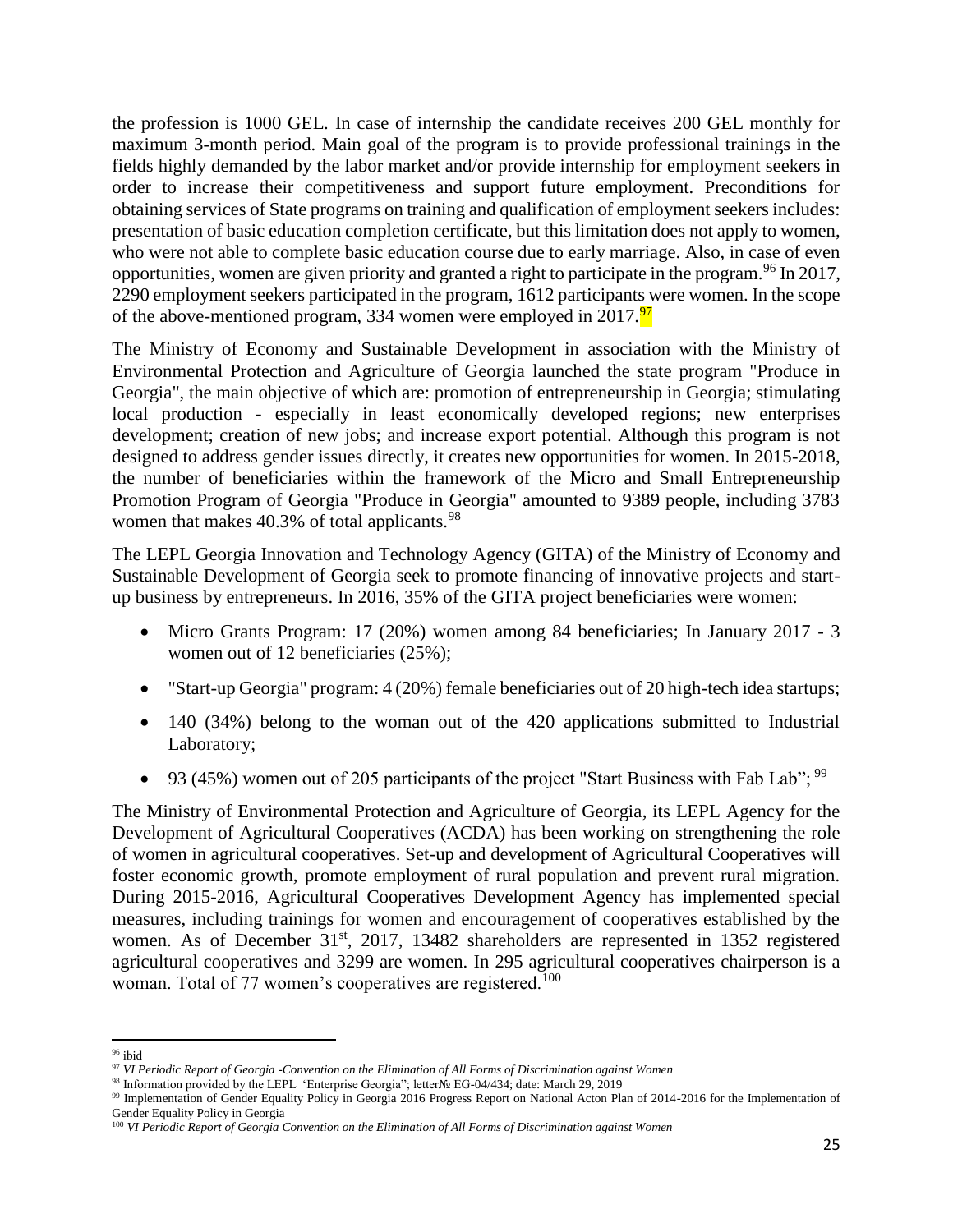The projects initiated by the Ministry include:

- Preferential Agro Credit Project 7% of the project beneficiaries were women;
- Promoting 2016 spring works for Small Farmers 34% of beneficiaries were women;
- Agro-Insurance 3129 women received agro-insurance to cover risk related expenditures;
- Plant the Future 35 project beneficiaries, including 9 women.<sup>101</sup>

In November 2015, the National Agency of Public Registry of the Ministry of Justice of Georgia launched the project "Gender and Property", which aims to inform the public about the principles of gender equality and equal rights in distribution of property. One of the main policies of the project is informing the citizens about their rights under the legislation and raising awareness of equal rights in property ownership by organizing regular information meetings in regions. According to official data of the National Agency of Public Registry during 2010-2014 totally 131 9155 property right of physical persons were registered out of which 743888 were men (56.4%) and 575267 were women (43.6%). Women are behind men in all regions of Georgia with regard to property registration, in some municipalities this data is minimum (Dmanisi, Bolnisi, Marneuli, Khulo, Lentekhi, Shuakhevi, Tslaka, Mestia, Gurjaani and Kvareli).<sup>102</sup>

Mercy Corps, financed by SDC and in partnership with other organizations, started implementing rural development program with increased gender mainstreaming in Samtsekhe-Javakheti and Kvemo Kartli in 2012. Their activities aimed to address the problems of low involvement of women in decision-making processes as well as limited access to municipality services. Since then, 13 women's rooms were established in Kvemo Kartli and Samtskhe-Javakheti. These rooms: a) are located in municipality buildings, b) have a manager who is financed by the municipality, and c) are equipped with computers, internet access, a library and children's corners. This way, women who come to the municipality for their business can use the facilities of these rooms and receive consultations on other municipality services. They are also intended to serve as meeting points for women who, as opposed to men, often do not have a public place to gather.<sup>103</sup> To locate these rooms in municipality buildings and to allocate municipality funds for their maintenance are good grounds for their sustainable development.

One of the grassroots initiatives to create self-help groups organized by the local NGO TASO Foundation and supported by UN Women was directed to overcoming the underrepresentation of women in decision-making processes. A total of 52 groups were created: 13 groups in Shida Kartli, 20 groups in Kvemo Kartli, and 19 groups in Samegrelo. The members of these groups are mostly women. They carry out different activities such as vaccinating livestock, providing access to drinking water, infrastructure activities such as renovating kindergartens and education center facilities, as well as leisure time activities such as holding poetry gatherings. These groups were provided with working space or equipment such as an office, a computer and internet access. Besides these tangible results, other outcomes of this initiative are that beneficiaries became active in community development and united their efforts. Moreover, some members of these groups developed community groups that apply for and receive funds from other sources to implement small-scale projects. For example, in the village Orsantia, located in Samegrelo, the process of

l <sup>101</sup> Implementation of Gender Equality Policy in Georgia 2016 Progress Report on National Acton Plan of 2014-2016 for the Implementation of Gender Equality Policy in Georgia; pg. 17

<sup>102</sup> https://napr.gov.ge/p/1113

<sup>103</sup> *Gender Assessment of Agriculture and Local Development Systems*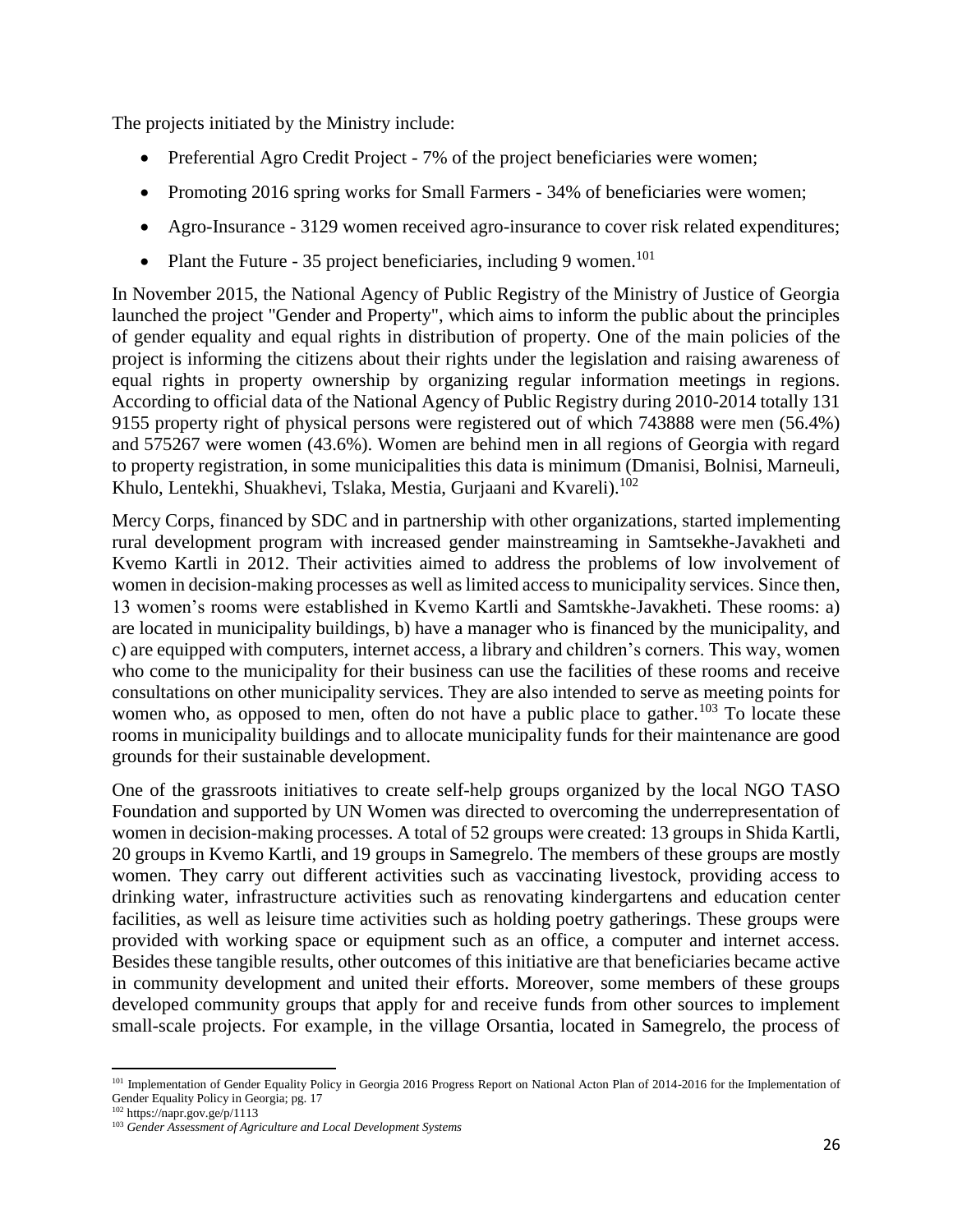self-help groups' establishment went on from the year 2010 to the year 2015 in two phases. Currently, there are 340 members in these groups. Members of self-help, community and local government groups underwent trainings of various types. The women became knowledgeable about issues of local governance and budgeting, and actively defend their position in the community.<sup>104</sup> The TASO Foundation, with the support of UN Women, went further by establishing working groups consisting of members of local councils with the aim of implementing gender responsive budgeting. This initiative supported the enactment of a municipal decree in five municipalities of Georgia, creating the legal grounds for the establishment of GRB Working Groups in these municipalities. The municipal Working Groups and the Community Committees jointly work on gender mainstreaming of the local budgets.<sup>105</sup>

In 2018, the Office of the State Minister in partnership with the Academy of the Ministry of Finance, conducted a training course "How to Start and Develop Business" for 16 women residing in Kvemo Kartli region and 14 women from the Pankisi Gorge. As a result of the training the participants were given the opportunity to expand theoretical knowledge and develop practical skills of entrepreneurship, also elaborate specific business- plans. The successful projects were financially supported by the UN Women (Tbilisi Office); A large scale door-to-door information /awareness raising campaign is regularly conducted for ethnic minority women on state programs and services as well as various issues (women's rights, antidiscrimination, domestic violence, early marriages, human trafficking, Georgia's European integration process, etc.).

In order to increase employment opportunities for young representatives of ethnic minorities and support their engagement and civil integration process, in December 2017, upon initiative of State Ministry for Reconciliation and Civic Equality, amendments were made to ordinance of the Government of Georgia N40, dated June 18, 2014 "On Approval of Rules and Conditions for Internship at State Agencies". In particular, procedures for representative of ethnic minorities to participate in internship at state agencies have been refined. According to the amendments, students representing ethnic minorities, who have completed "Georgian Language Educational Program" will eligible for internship at state authorities, will gain experience and develop professional skills. The entire process will support engagement of young generation, especially girls.

#### **2. Poverty eradication, social protection and social services**

<span id="page-26-0"></span>The Constitution of Georgia guarantees everyone's rights to live in a healthy environment.<sup>106</sup> Right to the protection of health is protected by the Constitution which ensures "the right of a citizen to affordable and quality health care services".<sup>107</sup> According to the Constitution the State shall exercise control over all health care institutions and the quality of medical services and the state shall take care of human health care and social protection through regulation of subsistence minimum and decent housing, protection of welfare of the family.<sup>108</sup> In addition the state takes obligation under the Constitution to establish a healthy lifestyle.<sup>109</sup>

Article 9 of the Gender Equality Law, covering healthcare and social security, states in full:

l

<sup>&</sup>lt;sup>104</sup> Ibid., pg. 19

 $^{\rm 105}$ ibid

<sup>&</sup>lt;sup>106</sup> Constitution of Georgia Article 29; paragraph1

<sup>107</sup> Ibid; Article 28; paragraph1

<sup>108</sup> Ibid; Article 28; paragraph 2 & 3

<sup>109</sup> Ibid; Article 5; paragraph 7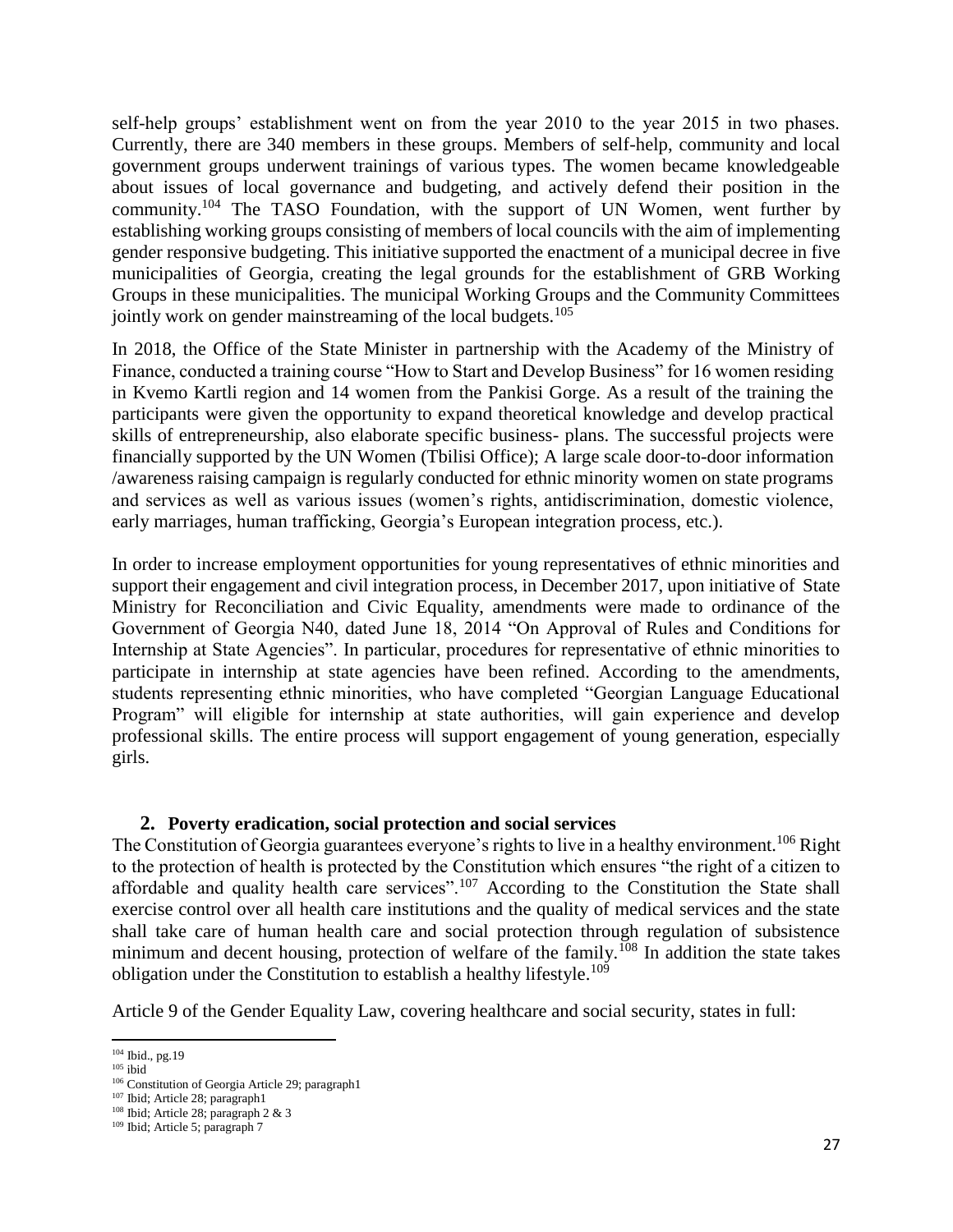- 1. General and equal access to medical care shall be provided to the population without discrimination.
- 2. Special measures taken for promoting the health care of mothers and children, family planning and protecting women's reproductive rights, also, state policy protecting pregnant women and maternity and other measures taken on the basis of gender peculiarities shall not be considered discriminatory.

The National Strategy for the Protection of Human Rights in Georgia 2014-2020 envisages several strategic direction one of which is "to Ensure access, especially by vulnerable groups, to the right to health" and the state takes responsibility to take effective measures to ensure access to the right to health for vulnerable groups by consolidate resources available to the state to maximize enjoyment of the right to health; Ensuring access to the right to health, without discrimination, and implementing effective measures to ensure access to the right to health, especially for vulnerable groups. $110$ 

Adoption of Maternal & New-born Health Strategy 2017-2030, by Government of Georgia Decree #459 on October 6, 2017 is a significant development with respect to sexual and reproductive health policy. This strategy defines 14 year policy for maternal and newborn healthcare, family planning, sexual and reproductive healthcare. Main aim of this strategy is evidence-based and effective intervention in order to ensure maternal and newborn protection and health protection; also, strengthening related reproductive health sphere and ensuring access to high quality universal/comprehensive healthcare. Task of the above-mentioned strategy for 2030 is to ensure proper health conditions of maternal and newborns, family planning, sexual and reproductive healthcare. In this direction, special attention is paid to accessibility of information and services.

The Action Plan (2017-2019) of the Strategy lists specific activities in the areas of: (i) maternal and newborn health; and, (ii) reproductive health and family planning, in order achieve following objectives:

- Ensure women's full access to and utilization of evidence-based pre-conception, ante-natal, obstetric, neonatal, and post-partum care that meet their needs;
- Improve awareness and knowledge among the general population about healthy behaviours, high quality medical standards and the rights of patients;
- Provide easy accessibility of family planning services for all who need them;
- Ensure that the quality of family planning services meets international standards.<sup>111</sup>

The new Maternal and Newborn Health Strategy aims to reduce the maternal mortality ratio from 32 per 100,000 live births in 2015 to 25 by 2020, and to 12 by 2030.<sup>112</sup>

The primary reasons for maternal mortality in Georgia are: (i) the low quality of antenatal and perinatal care; (ii) a weak transportation system; (iii) a weak regulatory and monitoring system; (iv) the lack of referral mechanisms in maternal healthcare services, such as emergency obstetric care; and, (v) the shortage of trained professionals in maternity houses and consultation centers, especially in the regions. $113$ 

l <sup>110</sup> National Strategy for the Protection of Human Rights in Georgia 2014-2020; Pg. 22

<sup>&</sup>lt;sup>111</sup> Georgia Maternal & New-born Health Strategy, p. 1;

 $112$  Maternal Mortality Indicator in the Maternal and Newborn Strategy  $-1.5$ . Target, p. 8.

<sup>113</sup> PDO, *Report on Sexual and Reproductive Health*, 2017, p. 74.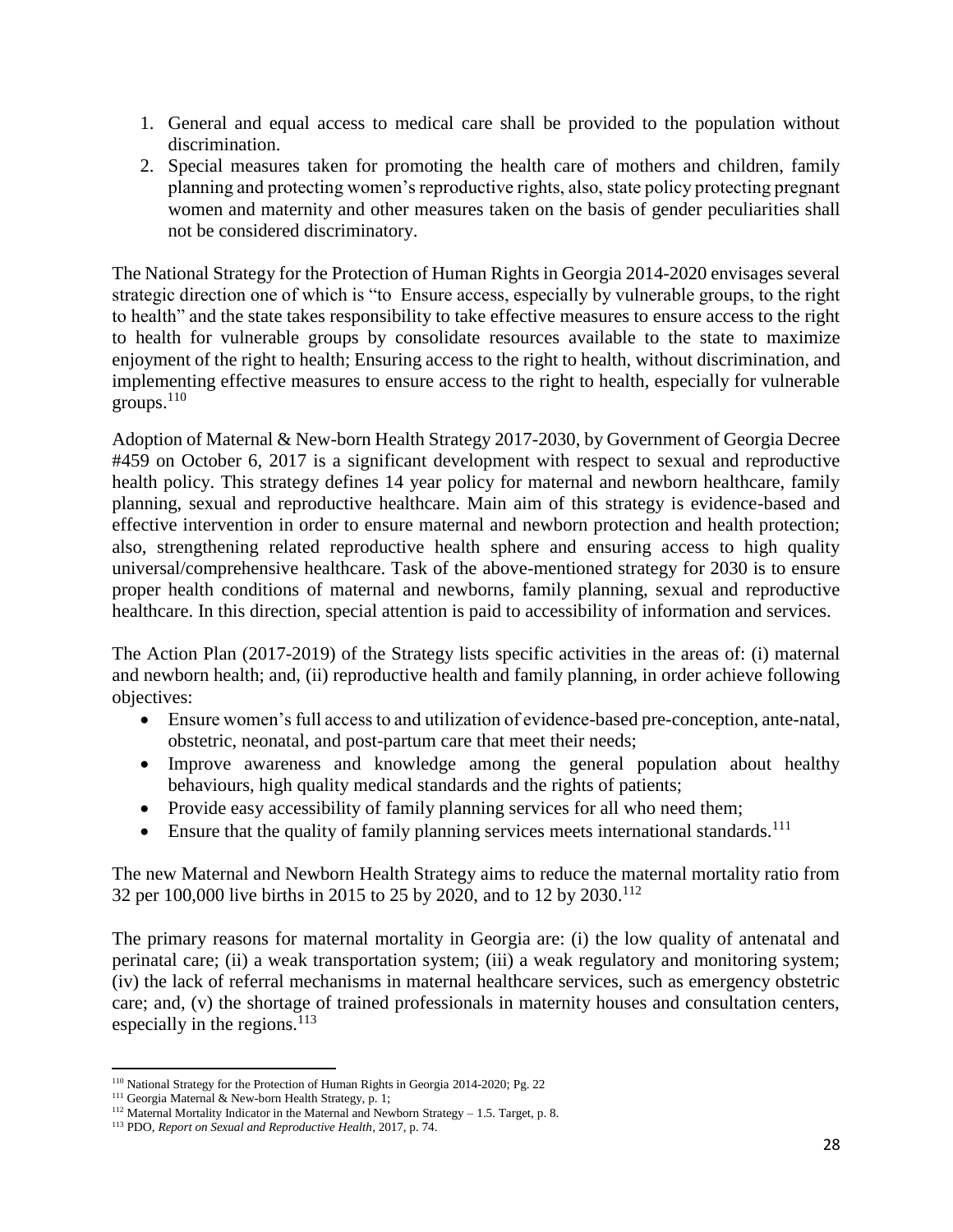Although maternal mortality appears to be in decline in Georgia, it still exceeds EU and some CIS States.<sup>114</sup>According to the UN Maternal Mortality Estimation Inter-Agency Group, Georgia belongs to category B countries, due to its lack of a comprehensive system to register maternal mortality.<sup>115</sup> In 2013 MoLHSA issued order N01-30/N "On the form and rule of obligatory reporting of mothers' and children mortality/still birth cases".<sup>116</sup> MoLHSA and Georgia's National Center for Disease Control and Public Health launched an electronic registry "Mother's and neonate's health surveillance system," covering all cases of pregnancy, delivery and postpartum abortion, including maternal deaths, stillbirths and early neonatal death, a functioning and userfriendly health information system to assist in data collection.<sup>117</sup>

Sexual and reproductive health services are integrated in the public healthcare system through family planning centres (FPCs) to provide ante- and post-natal services.<sup>118</sup> FPCs are designed to provide consultations on contraception, sexually transmitted infections and HIV/AIDS. The Strategy currently provides that the MoLHSA will "facilitate development/adoption and active use of nationally approved clinical guidelines and protocols for each component of the Reproductive health and family planning services."<sup>119</sup> It further notes that there "no internal or external clinical audit-quality assurance mechanisms in place."<sup>120</sup> As a rule, the State Regulatory Agency for Medical Activities is responsible for controlling the quality of medical services provided, (including the services rendered within the framework of State healthcare programs).<sup>121</sup>

CEDAW Committee urged the State in its Concluding Observations to ensure "access by adolescent girls and young women to sexual and reproductive health services by eliminating prejudices, training medical personnel and enhancing the number of obstetric health facilities and their equipment".<sup>122</sup>

According to the Law on the Rights of the Patient, adolescent patients (14-18 years old) have a right to provide informed consent to receive counselling on the methods of non-surgical contraception without parental notification.<sup>123</sup>Georgia's National Youth Policy for 2015-2020<sup>124</sup> recognizes the importance of information on sexual and reproductive health and rights for young people. The new Maternal and Newborn Health Strategy provides for the development, piloting and implementation of a school-based healthy lifestyle education program. Georgia does not have youth-friendly sexual and reproductive health services, including on family planning.<sup>125</sup>

l

<sup>114</sup> Public Defender's Office, *Gender Equality and Women's Rights,* 2015, p. 19.

<sup>115</sup> WHO, UNICEF, UNFPA, UNDP, World Bank, *Trends in Maternal Mortality*, 1990 – 2015, available at: http://www.who.

int/reproductivehealth/publications/monitoring/maternal-mortality-2015/en/

<sup>116</sup> Public Defender's Office, *Gender Equality and Women's Rights*, 2015, p. 18.

<sup>&</sup>lt;sup>117</sup> Maternal and Newborn Health Strategy, pg. 21.

<sup>118</sup> Public Defender's Office of Georgia *Human Rights in the Context of Sexual and Reproductive Health and Well-being in Georgia: Country Assessment* (*PDO Report on Sexual and Reproductive Health*), November 2017, pg. 43.

<sup>&</sup>lt;sup>119</sup> Georgia Maternal & New-born Health Strategy, pg. 34;

<sup>120</sup> Ibid; pg. 19;

<sup>&</sup>lt;sup>121</sup> Order N01-64/5 of the Minister of Labor, Health and Social Affairs on creation and affirming the regulations of the

LEPL State Regulation Agency for Medical Activities, 2011.

<sup>&</sup>lt;sup>122</sup> CEDAW, Concluding observations on the combined fourth and fifth periodic reports of Georgia, CEDAW/C/GEO/CO/4-

<sup>5, 24</sup> July 2014, para 31(c).

<sup>&</sup>lt;sup>123</sup> Art. 41.1, Georgian Law on The Rights of the Patients.

<sup>&</sup>lt;sup>124</sup> Approved by Government Decree #553 Decree, 2014.

<sup>125</sup> PDO, *Report on Sexual and Reproductive Health*, 2017, pg. 54.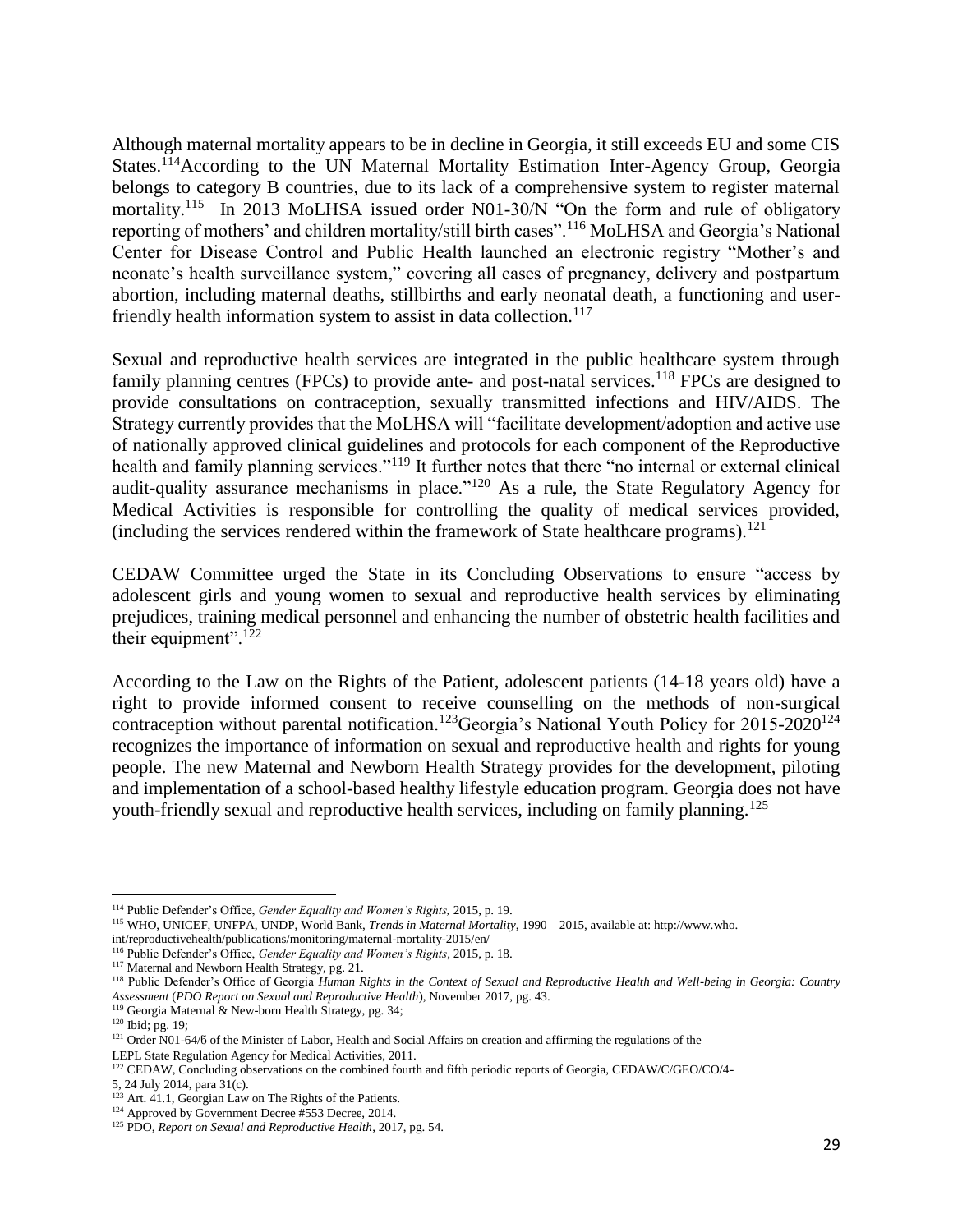State healthcare programs are implemented by the Ministry of Internally Displaced Persons from the Occupied Territories, Labour, Health and Social Affairs of Georgia and its legal entities. In the scope of universal healthcare delivery and C sections are financed. State program for maternal and newborn healthcare is available. In the scope of the program, below listed services are provided:

- Antenatal care;
- Detection of Hepatitis B and C, HIV infection/AIDS and syphilis in pregnant and prevent transmission of Hepatitis B from mother to a child;
- Providing pregnant with pteroyl glutamic acid;
- Providing relevant medication to pregnant with acidotic anemia;
- Special treatment of pregnant with syphilis.

Contraceptives are available by prescription in Georgia.<sup>126</sup> They are not subsidized by the State's health program, including the Universal Health Care Program. In recent years, international donors, such as UNFPA and USAID, have been the only providers of free modern contraception to those most in need.<sup>127</sup> In 2015, United States Agency for International Development (USAID) five-year stock of contraceptives was provided free of charge, to the first aid medical treatment facilities across country: combined oral contraceptives, progesterone pills, condoms. Women's consultation centers were provided with Implanon and intrauterine devices  $(IUD)$ .<sup>128</sup>

The Law on Healthcare provides that abortion can be carried out for any reason if the pregnancy does not exceed 12 weeks.<sup>129</sup> From 12 to 22 weeks, abortion is allowed only on the grounds of listed medical conditions (therapeutic abortion) and for social reasons, including if pregnancy is the result of rape or if the patient is under 15 or over 49 years of age. In cases of rape, it is required that the crime of rape be confirmed by court in the first instance.  $^{130}$ Abortion is permitted after 22 weeks due to medical conditions, and only upon the decision of a medical commission.<sup>131</sup> It is prohibited to terminate a pregnancy after 22 weeks for non-medical reasons.<sup>132</sup>

Since 2014, the Law on Healthcare requires mandatory counselling and a five-day waiting period before obtaining an abortion during the first 12 weeks of pregnancy.<sup>133</sup> An Order of the Minister of Health provides for reducing the waiting period to three days, if a woman applies for abortion during the 12th week of pregnancy and the term is expiring.<sup>134</sup>The Order attempts to strike a balance during the preliminary interview and pre-abortion counseling by the physician, by requiring both that the counseling prioritize the protection of the life of the fetus, and that the decision to obtain an abortion shall be the prerogative of the women.

 $\overline{\phantom{a}}$  $126$  Ibid, pg. 48.

<sup>127</sup> Ibid*,* , pg. 52.

<sup>&</sup>lt;sup>128</sup> VI Periodic Report of Georgia -Convention on the Elimination of All Forms of Discrimination against Women; pg.20; paragraph 229  $129$  Article 139(2)(a), Law on Healthcare

<sup>130</sup> Article 140(2), Law on Healthcare; Order №01-74/n of the Minister of Labour, Health and Social Affairs of Georgia, dated 7 October 2014, Tbilisi, On the Approval of the Rules of Artificial Termination of Pregnancy, Annex N1, Article N2.b. Order №01-74/n of the Minister of Labour, Health and Social Affairs of Georgia, dated 7 October 2014, Tbilisi, on the Approval of the Rules of Artificial Termination of Pregnancy, Annex N5.

<sup>131</sup> Article N1 of Annex N4 of Order №01-74/6 of the Minister of Labour, Health and Social Affairs of Georgia, dated 7 October 2014, Tbilisi, on the Approval of the Rules of Artificial Termination of Pregnancy.

<sup>132</sup> Order №01-74/ნ of the Minister of Labour, Health and Social Affairs of Georgia, dated 7 October 2014, Tbilisi, on the Approval of the Rules of Artificial Termination of Pregnancy, Annex N6.

Article 139(2)(b), Law on Healthcare.

<sup>134</sup> Article 3 of Annex N1 of Order №01-74/n of the Minister of Labour, Health and Social Affairs of Georgia, dated 7 October 2014, Tbilisi, on the Approval of the Rules of Artificial Termination of Pregnancy.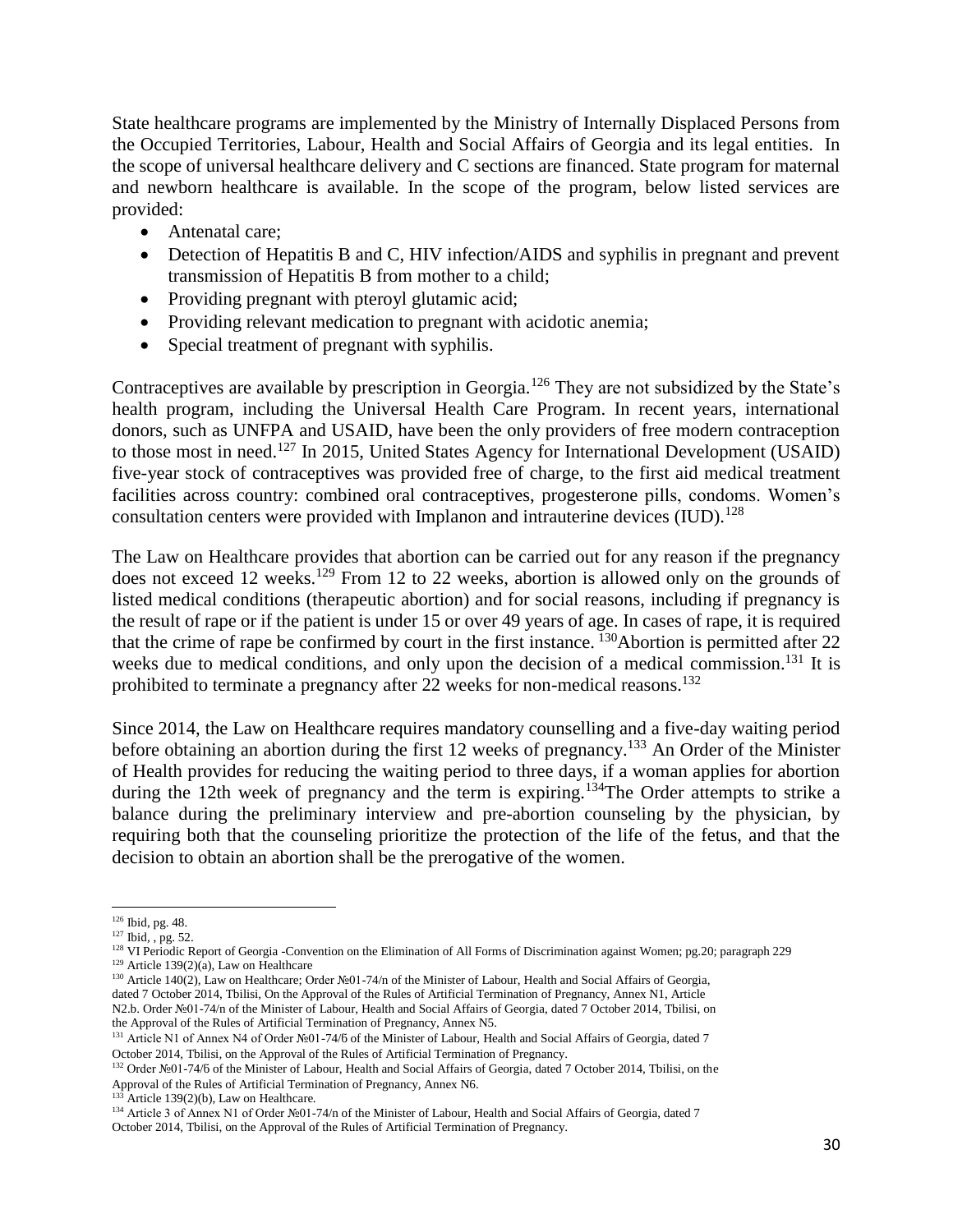October 7, 2014, decree N01-74/N, of the Minister of Labor, Health and Social Affairs "On Approval of the Rules of Artificial Termination of Pregnancy" defines rules for pre-abortion consultation/interview, according to which, "interview is an interactive process and includes provision of patient with assistance, additional information and professional opinion, by means of sympathy and interchange"; Informed consent on provision of surgical medical services for artificial termination of pregnancy" and "Informed consent on provision of medicine services for artificial termination of pregnancy", which serves to fully inform the patient on possible complications following the abortion. Based on this decree, section 14, it is prohibited to terminate pregnancy on the grounds of child sex selection, except for the cases when, it is required to avoid sex related hereditary disease. Abortion related health complication cases are financed in the scope of universal healthcare system. "Abortion Procedure"- Patient's Version of Protocol", approved by the Minister of Labor, Health and Social Affairs, Ministerial decree N01-123/O, dated July 28, 2014 is designated especially for the patient and aims to provide comprehensive information.

The sex ratio at birth (SRB) for 4-year-olds averaged 108.5 boys for every 100 girls in 2015.<sup>135</sup> The most recent measurement of SRB in Georgia was produced by a UNFPA commissioned study comparing the data of the 2014 general population census to the 2016 birth registration information provided by the civil registry. According to 2016 data, among the 56,569 registered births, there were 28,887 male births and 27,682 female births – a distribution corresponding to normal SRB of 105 male births per 100 female births.<sup>136</sup>

The issue of sex-selective abortion has drawn the attention of UN treaty bodies and special mandate holders. The *Report of the Special Rapporteur on violence against women, its causes and consequences* welcomed the adoption of Order n°01-74/6 of 2014 which regulates the termination of the pregnancy and prohibits in its paragraph 14 of the first addendum the termination of pregnancy for the reason of sex selection.

With technical and financial support provided by UN Population Fund (UNFPA) and World Bank, work on elaboration of informational-educational events for prevention of sex-based selection of fetus has been completed. Campaign includes several directions: national level media campaign and local communication campaign in Kakheti and Kvemo Kartli Regions. In 2017, around 10 meetings were organized with population in Kakheti and Kvemo Kartli regions, which further expansion in 2018; In addition, two informational meetings with initial healthcare and reproductive healthcare service providers were held at Kvemo Kartli. These meetings aimed at raising medical personnel awareness on prevention of sex-based selection of fetus and providing them with importance of ethics related to application of technologies. In the scope of the campaign, special photo project was prepared "Girl is Born". Main goal of the campaign was to show the society life of the families, who only have girl children and emphasize equality of both genders. Photo exhibition was held in Tbilisi and Marneuli, with support and participation of local government.

According to annual abortion rates in Georgia the number of abortions in all age groups is decreasing comparing to around 33500 in 2014 and 24900 in 2017.<sup>137</sup> Abortion rates are higher among marginalized women, such as rural and less-educated women, as well as among women of Azeri descent.<sup>138</sup>

l

<sup>135</sup> GeoStat Data of 2015

<sup>136</sup> Ch. Guilmoto & S. Tafuro, *Trends in Sex Ratio at Birth in Georgia,* pg. 28.

<sup>137</sup> http://geostat.ge/index.php?action=page&p\_id=196&lang=geo

<sup>138</sup> NCDC, *Reproductive Health Survey*, 2010, pg. 9.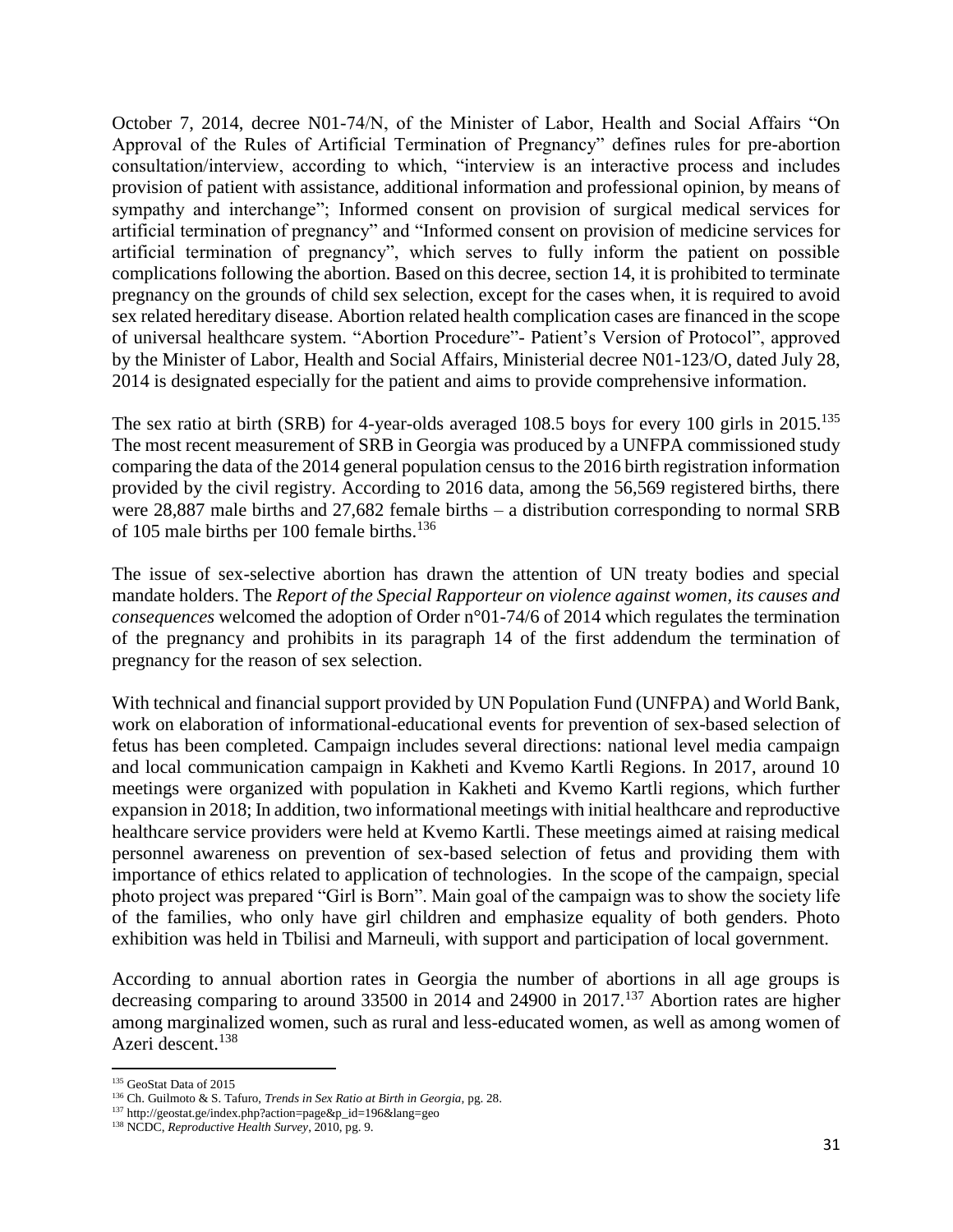|                     | 2014   | 2015   | 2016   | 2017   |
|---------------------|--------|--------|--------|--------|
| # of registered $ $ | 33.469 | 32.428 | 28.720 | 24.937 |
| abortions           |        |        |        |        |
| Up to 15 years      | 20     |        | 19     |        |
| 15-19 age group     | 1387   | 1321   | 919    | 596    |
| $20-44$ age group   | 31850  | 30938  | 27659  | 24145  |
| 45 and up           | 212    | 160    | 123    | 195    |

According to GeoStat data the share of population under absolute poverty line has decreased by 2% during last five years and is 21.9% in 2019 comparing to 23.5% in 2014. Women are more among the subsistence allowance beneficiaries and the deference between men and women beneficiaries has not changed since  $2011$ .<sup>139</sup>

Targeted social assistance is a special cash assistance programme aimed at reducing levels of poverty of the most vulnerable households in the country. The programme is operated since 2006 and is based on the assessment of households using special methodology that uses Proxy Means Testing formula and assesses households with "wellbeing score". Since 2015 with the support of World Bank and UNICEF, the revised methodology of assessment and assistance scheme was introduced. New methodology is oriented on family income (or property bringing income), consequently, beneficiary can become a family having no income or income bringing property. Assistance is provided based to the gradation system- families, having lower scores receive more financial support. Additionally, a new child cash benefit was introduced.

Families, whose rating score is less than 30001 - the amount of the allowance is 60 GEL per family member monthly; the rating score for families from 30001 to 57001 - the amount of the allowance is 50 GEL monthly for each family member; the rating score for families from 57001 to 60001 the amount of the allowance is 40 GEL monthly for each family member; the rating score for families from 60001 to 65001 - the amount of the allowance is 30 GEL monthly for each family member; the rating score for families from 65001 to 100001- the amount of the allowance is 50 GEL monthly for each family member under age 16.

In 2015 the status of single parent was determined by the amendments and changes to the Civil Code of Georgia. According to the new definition the single parent is a person who has a child out of wedlock and there is no information about the other parent in the child birth certificate, or a person who was not in registered marriage at the moment of child adoption. It is important to note that the status of single parent is deprived when child reaches age of  $18^{140}$  According to the amendments made to the Civil Code of Georgia in December 2017 the marriage of a parent cannot be grounds for the deprivation of status of a single parent. Single parents do not receive state assistance despite the provision in the law that social and legal guarantees of single parents shall be determined by the Georgian legislation.<sup>141</sup> In case single parent wants to receive state support he/she shall be granted the status of socially vulnerable.

 $\overline{\phantom{a}}$ 

<sup>&</sup>lt;sup>140</sup> Civil Code of Georgia, Article 1191<sup>1</sup>

<sup>&</sup>lt;sup>141</sup> Ibid, Article 1191<sup>1,</sup> paragraph 5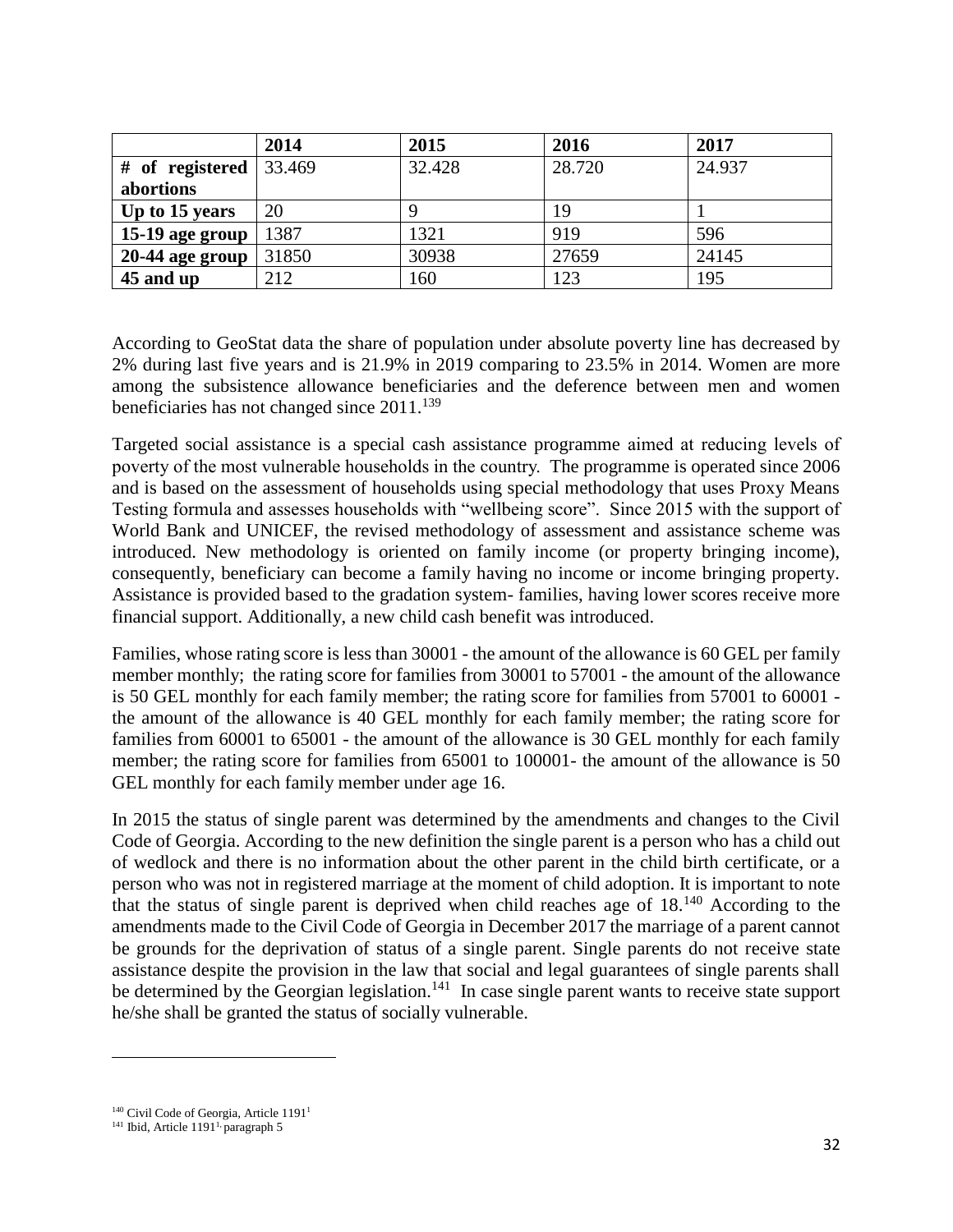Under the Tax Code of Georgia single mother is exempt from payment of income tax on taxable income up to 3000 GEL earned during the calendar year.<sup>142</sup> A person having three or more dependent children under age 18 who permanently live in high mountainous settlements are exempt from the payment of income tax on the taxable salary received from the budgetary organization and person with one or two child under age 18 pays reduced income tax (50%) on the taxable salary income of up to 3000 GEL received from the budgetary organization.<sup>143</sup> It is important to underline that according to the information provided by the Public Service Development Agency after June 16, 2015 when the amendments to the Civil Code entered the legal force up until April 4, 2019 there was only one decision made regarding the status of single father, but applications of 3565 single mothers and 18 adopting women were approved. According to the Decision #27 of the Legal Aid Service Board adopted on September 9, 2015 in exceptional cases public lawyer shall be appointed to a single mother who has juvenile children and are n**ot**  registered in the Unified Database of the Socially Vulnerable Families.

The state provides free legal aid for the socially vulnerable. Representation in the courts is provided to the socially vulnerable people free of charge in the criminal cases, where mandatory defense requirement applies, in certain category of civil and administrative cases. The service is equally accessible for both men and women. An insolvent person is a member of family registered in the unified database of the socially vulnerable families, whose social-economic ranking point is 70 thousand or less, besides, socially vulnerable person is also considered insolvent in case of holding 100 thousand or less points and if they belong to one of the categories listed by the Resolution N424 of the Government of Georgia.

The State program aiming supporting of improvement of demographic state started in June 1 of 2014 in regions where population growth was not determined. The amount of assistance is 200 Gel in high mountain regions and 150 Gel in other regions. The State gives assistance to the family for the  $3<sup>rd</sup>$  or more new born up to 2 years age.

In the frames of the same program, according to the Georgian law on "Development of Mountainous Regions", children born after January 1, 2016 also gain the right to receive the monetary social assistance, whose one of the parents has permanent resident status of living in mountainous region. Payment for the first and the second child consists of 100 Gel per month for one year duration, on the third and following child – 200 Gel for 2 years.

The Georgian legislation, as well as international standards guarantee equal access to education. Constitution of Georgia ensures the right to education for all, right to receive education and to choose the form of education.<sup>144</sup> Primary education is free in Georgia and fully funded by the State and citizens have right to state–funded vocational and higher education. Elementary and basic education are compulsory.<sup>145</sup> Law on General Education determines that state shall ensure the openness of general education and equal access to it for all during the entire life.<sup>146</sup>

Article 4(2)(b) of the Gender Equality Law guarantees without discrimination "equal access to education for men and women and free choice of education at any stage of learning". Focusing on

 $\overline{a}$ 

<sup>&</sup>lt;sup>142</sup> Tax Code of Georgia; Article 82; paragraph 2

<sup>&</sup>lt;sup>143</sup> Tax Code of Georgia, Article 82; paragrap2

<sup>144</sup> Constitution of Georgia, Article 27; paragraph 1

<sup>145</sup> Ibid, Article 27; paragraph 2

<sup>146</sup> Law on General Education; Article 3; paragraph 2.a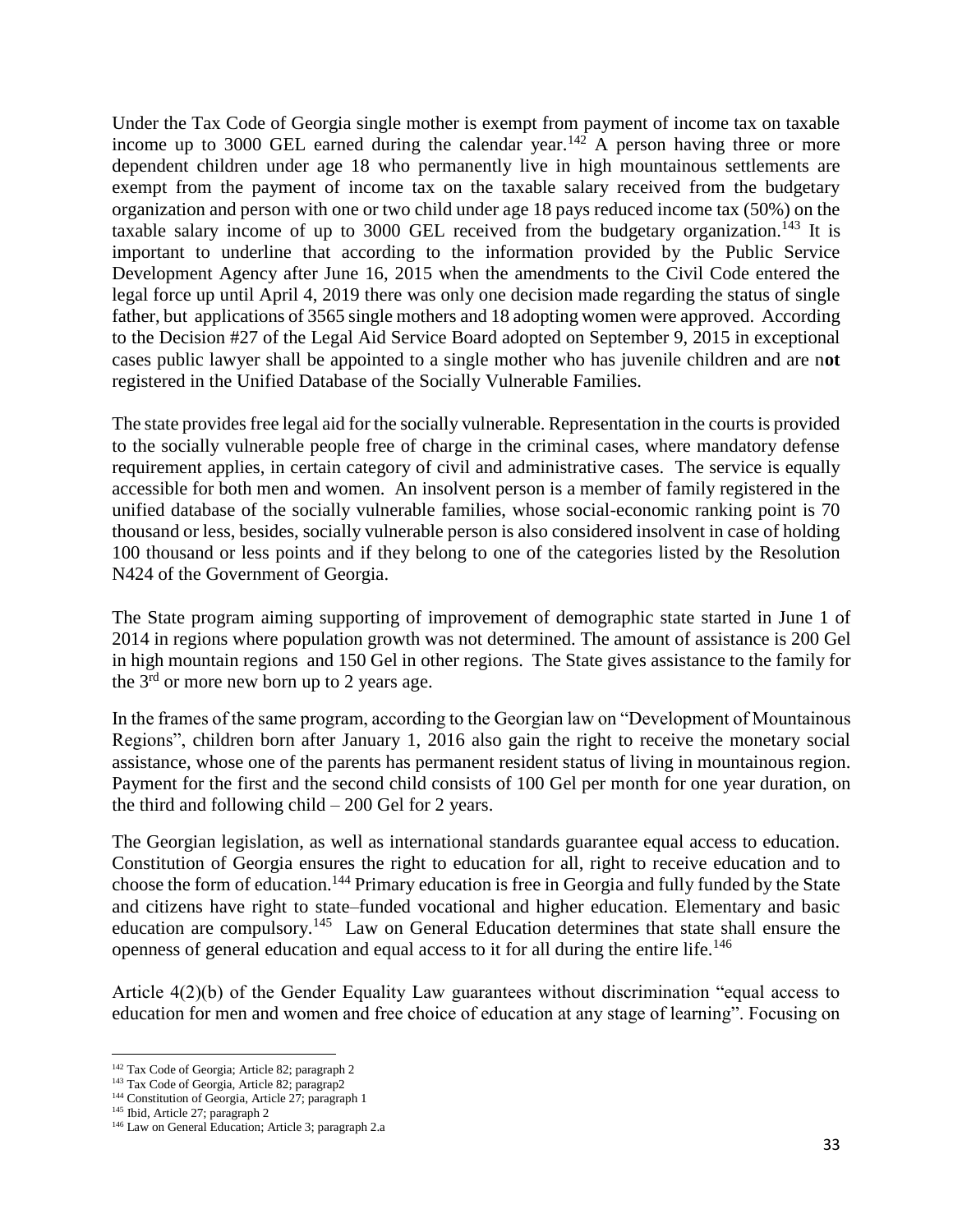vocational and higher education, Article 7 further declares rights pertaining to vocational and higher education, including the sciences:

1. Everyone shall have the right to freely choose a profession and specialty according to their abilities. Such equality shall be ensured through equal access, without discrimination, to general, vocational and higher education.

2. The State shall ensure that equal conditions are created for men and women to acquire general, vocational and higher education in all kinds of educational establishments, and to participate in educational and scientific processes.<sup>147</sup>

Article 9(8) of the Law on Education provides that "pupils shall have the right to be protected from improper treatment, neglect and abuse," With respect to a mechanism for filing complaints, Article 12(1) states: "In order to protect their rights and freedoms, pupils, parents and teachers shall have the right to appeal unlawful and other wrongful acts of teachers and the school, as well as to receive full compensation for any inflicted damage". Article 13 does prohibit discrimination but makes no mention of the forms of discrimination. The relevant subsections provide: "4. It shall be inadmissible for schools to use their powers and resources in a way to directly or indirectly discriminate against pupils, parents, teachers or their associations. 5. Any differentiating act or an exception shall be considered as discrimination, except for the cases where such act or exception is fair and reasonable and ensures free development of and equal opportunities for each person and group."

During past years, Georgia made significant progress in reforming educational and science system of the country. Providing quality, accessible and inclusive education is one of the priorities of Georgia, what is expressed in increasing mobilization of financial resources. In 2018, financial resources mobilized for education and science amounts in 186.2 million Georgian Lari, what shows 7% increase compared to previous year and 89% increase compared to  $2012$ <sup>148</sup>

Georgian culture places a high value on education. Primary and secondary school enrollment rates are high for both male and female students. The strong tradition of education, coupled with mandatory primary schooling, has resulted in near universal primary school enrollment. Despite overall high enrolment rates for primary and secondary school generally, the level of school attendance is lower among children from low income families: 84%.<sup>149</sup>

The vast majority of teachers in Georgia are women, while senior school administration positions are predominantly held by men.<sup>150</sup>

In 2017, the Ministry of Education, Science, Culture And Sport of Georgia has elaborated 5-year strategic document and 2-year action plan. These documents are based on ongoing reforms, education, science and training sphere achievements and challenge analysis. Strategy covers all spheres of education and science: early/pre-school childcare and education, general, vocational and higher education projects, education, science and studies for adults. Strategy document includes lifelong learning principles and connection between different stages of education is ensured. Document is in compliance with UN Sustainable Development Goals. Document

 $\overline{\phantom{a}}$ <sup>147</sup> [https://drive.google.com/file/d/1o8i\\_NCAFaG2lnAivUCZo-8zdsm4\\_T7wX/view;](https://drive.google.com/file/d/1o8i_NCAFaG2lnAivUCZo-8zdsm4_T7wX/view) page 6

<sup>148</sup> *VI Periodic Report of Georgia Convention on the Elimination of All Forms of Discrimination against Women*; pg. 59

<sup>149</sup> World Bank, Gender Data Portal, available at: http://datatopics.worldbank.org/gender/country/georgia.

<sup>150</sup> *VI Periodic Report of Georgia Convention on the Elimination of All Forms of Discrimination against Women*;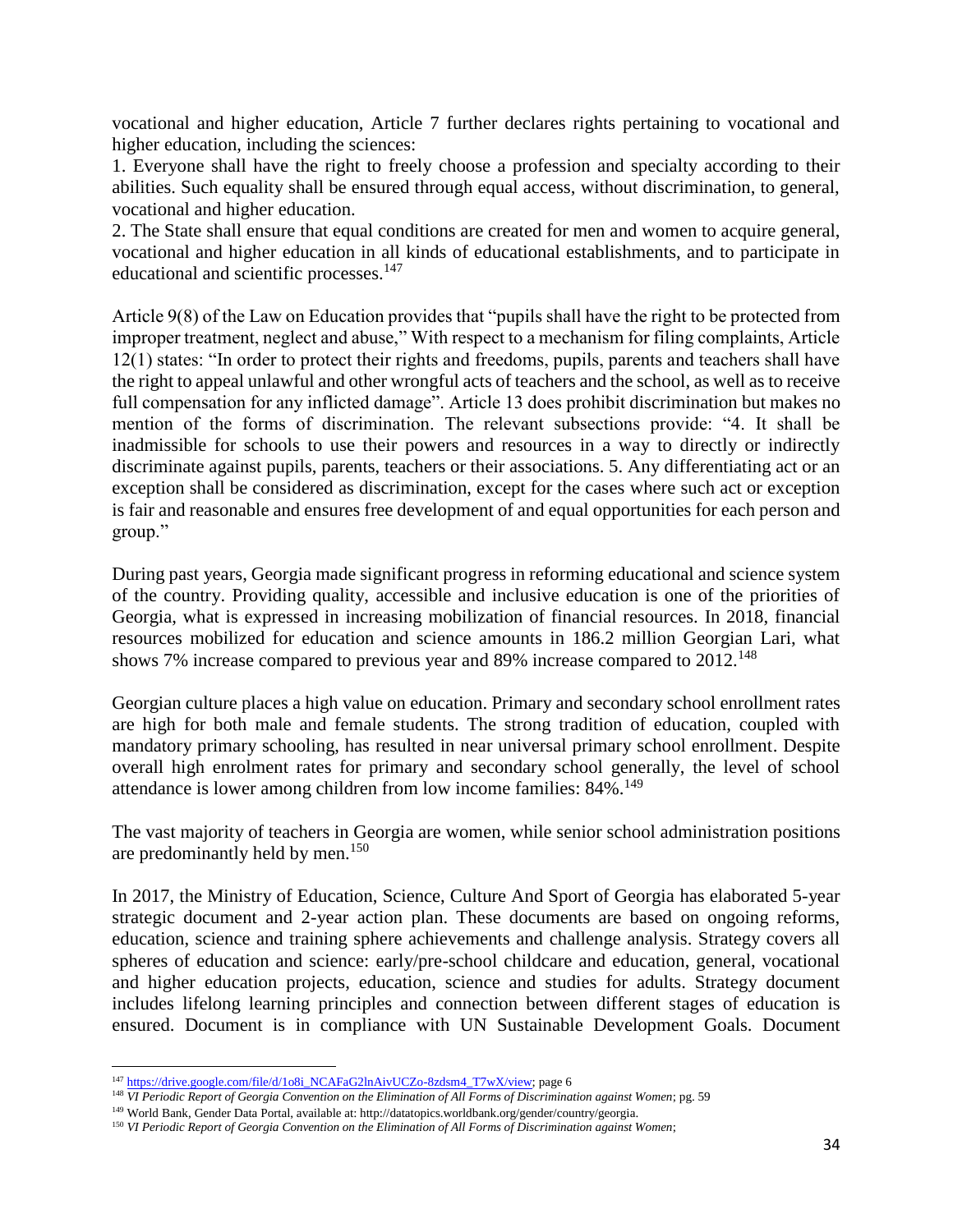considers human rights, including requirements envisaged in Convention on elimination of all forms of violence against women.

In Georgia, early marriage is associated with poverty and low social status. Primarily practiced within certain ethnic and religious communities, early marriage occurs throughout Georgia. In 2015, approximately 408 persons between the ages of 13 and 17 interrupted the secondary education because of the marriage; 168 dropped out at the age of  $18$ <sup>151</sup> Another factor leading to child marriage and the subsequent drop-out rate is the lack of information about sexual and reproductive health. The absence of information on reproductive health leads to an increased probability of girls becoming pregnant, which in turn is one of the reasons for early marriage.

According to the Public Defender's Report on the Human Rights Situation in Georgia (2017) during 2016-2017 school year the status of 3454 juveniles at mandatory basic education stage were terminated and in case of 2259 juveniles after the completion of basic education. The most frequent (1695) reason for termination of pupil's status is the immigration abroad. The highest data of school dropout is revealed in Tbilisi (2274), Kvemo Kartli (1259), Adjara (441) and Kakheti (511). The data of Kakheti, Adjara and Kvemo Kartli are very interesting because according to applications submitted to the Public Defender's Office the majority of school dropouts due to early marriage and labor are registered in these territorial units.<sup>152</sup>

LEPL Education Management Informational System under the Ministry has developed statistics for children leaving the schools on the grounds of early marriage. LEPL Education Management Informational System is collecting quantitative indicators and statistics for girls leaving school on the grounds of early marriage. The data of girls who left the school on the grounds of marriage provided by them according to the calendar years and age of girls for the period of 2014-2018 is the following:

|      | Age at identified year |     |     |  |
|------|------------------------|-----|-----|--|
| Year | < 18                   | 18  | >18 |  |
| 2014 | 235                    | 51  |     |  |
| 2015 | 390                    | 161 | 75  |  |
| 2016 | 201                    | 116 | 89  |  |
| 2017 | 88                     | 57  | 38  |  |
| 2018 |                        | 46  |     |  |

According to the Public Defender's Special Report Early Marriage: Challenges and Solutions the school dropout due to early marriage are very frequent and the most alarming are the facts of school dropout prior the completion of basic education stage. Students married in early age have an opportunity to continue educational process or acquire education via alternative means- distance learning.<sup>153</sup>

 $\overline{a}$ <sup>151</sup> Public Defender's Office, *Special Report: Early Age Marriages: Challenges and Solutions*, 2015, pg. 5, 6.

<sup>&</sup>lt;sup>152</sup> Public Defender's Report on the Human Rights Situation in Georgia (2017) pg. 252

<sup>&</sup>lt;sup>153</sup> Law of Georgia on General Education, Article 6<sup>1</sup>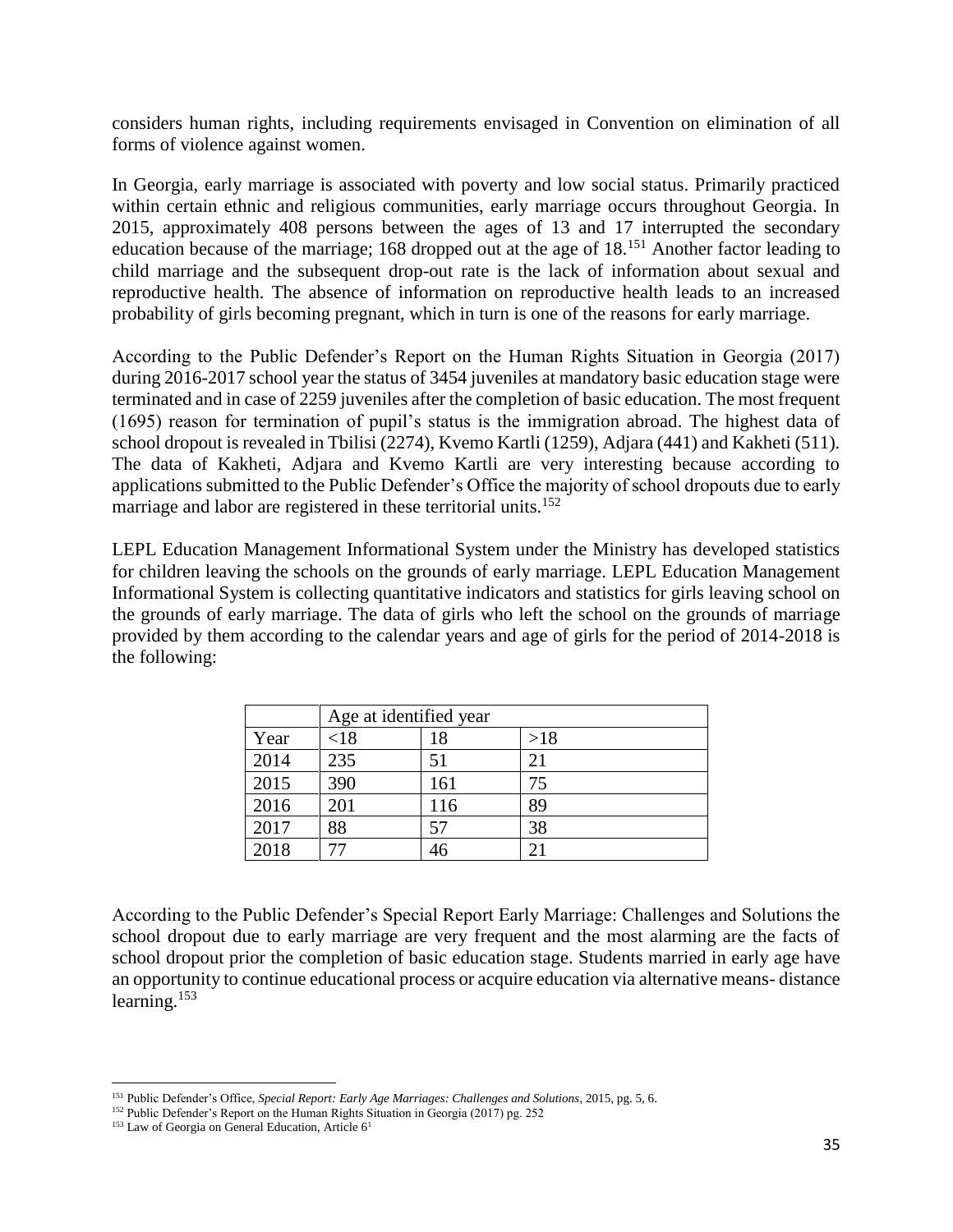Activity 1.3.5 of the National Action Plan to Combat Violence against Women and Domestic Violence calls for awareness raising among teachers on the issue of child marriage. Recent amendments to the Civil Code removed all exceptions to the minimum age of marriage at 18, and the Criminal Code was amended to criminalize forced marriage. Article 172 of the Code of Administrative Offences foresees fines for parents failing to assume their "duties to raise, educate a minor and to provide him/her with dwelling, food and other conditions necessary for normal development". In addition to the reporting requirements under the Criminal Code, Article 172 establishes an administrative offence for failure to detect and report instances of child abuse. Article  $30(g)$  of the Law on Education further empowers local self-government authorities to: "take" measures determined by the legislation to ensure school attendance by pupils". Article 5(10) of Ordinance № 437 authorizes educational institutions to refer cases of child abuse, including early and child marriage, to the competent authorities.

Public awareness and access to information on reproductive and sexual health and rights as well as services and programs available in the country remains low. Information about reproductive health is very limited within the context of formal education, and consequently youth lack information about access to contraception and abortion, existing regulations and family planning services. The Public Defender's Office has stated: "The level of awareness of our population in the direction of reproductive and sexual health and rights is quite low. Unwanted pregnancies, their termination and the frequent facts of complications as a result of termination among teenagers is related exactly to the lack of access to information, low level of public education on sexual and reproductive health rights, and a widespread negative opinion toward gender equality.<sup>154</sup>

Human rights, gender equality, healthy life-style and reproductive health are integral part of the school curriculum in Georgia. Gender equality principles are included in different subjects at schools in Georgia. Subject "Me and Society" (III-IV grades) designated for elementary stage students includes gender quality issues. Student acquires knowledge on gender equality based on the examples of family and school: "why and how shall we value work of all family members (mother, father, sister-brother, and grandmother-grandfather)? Why school shall provide equal opportunities and conditions for girls and boys? "

For basic level education (VII-IX grades), citizenship (civil education) educational plan was elaborated. This plan concentrates on gender equality and raising awareness of young generation on early marriage. Central importance is given to providing education on human rights and responsibilities, as well as principles of democracy. One of the most important principles is equality, which implies that every citizen is equally valuable, everyone shall have equal opportunities and rights, discrimination on the grounds of race, religion, sex (gender), and ethnic belonging shall be eliminated. Education plan also includes topics related to early marriage. This topic is represented in the form of civil identity, personal development and human rights context. In particular, early marriage is discussed as possible violation of human rights and factor preventing from personal development. General principles of UN Resolution N1325 ("Women, Peace and Security") are introduced in the scope of the plan.

Biology program for VIII grade, aspects related to early marriage, pre-mature pregnancy, sexually transmitted infections (STI) symptoms and causes are highlighted. Biology course for IX grade

 $\overline{\phantom{a}}$ <sup>154</sup> Public Defender's Office, *Gender Equality and Women's Rights,* 2015, pg. 17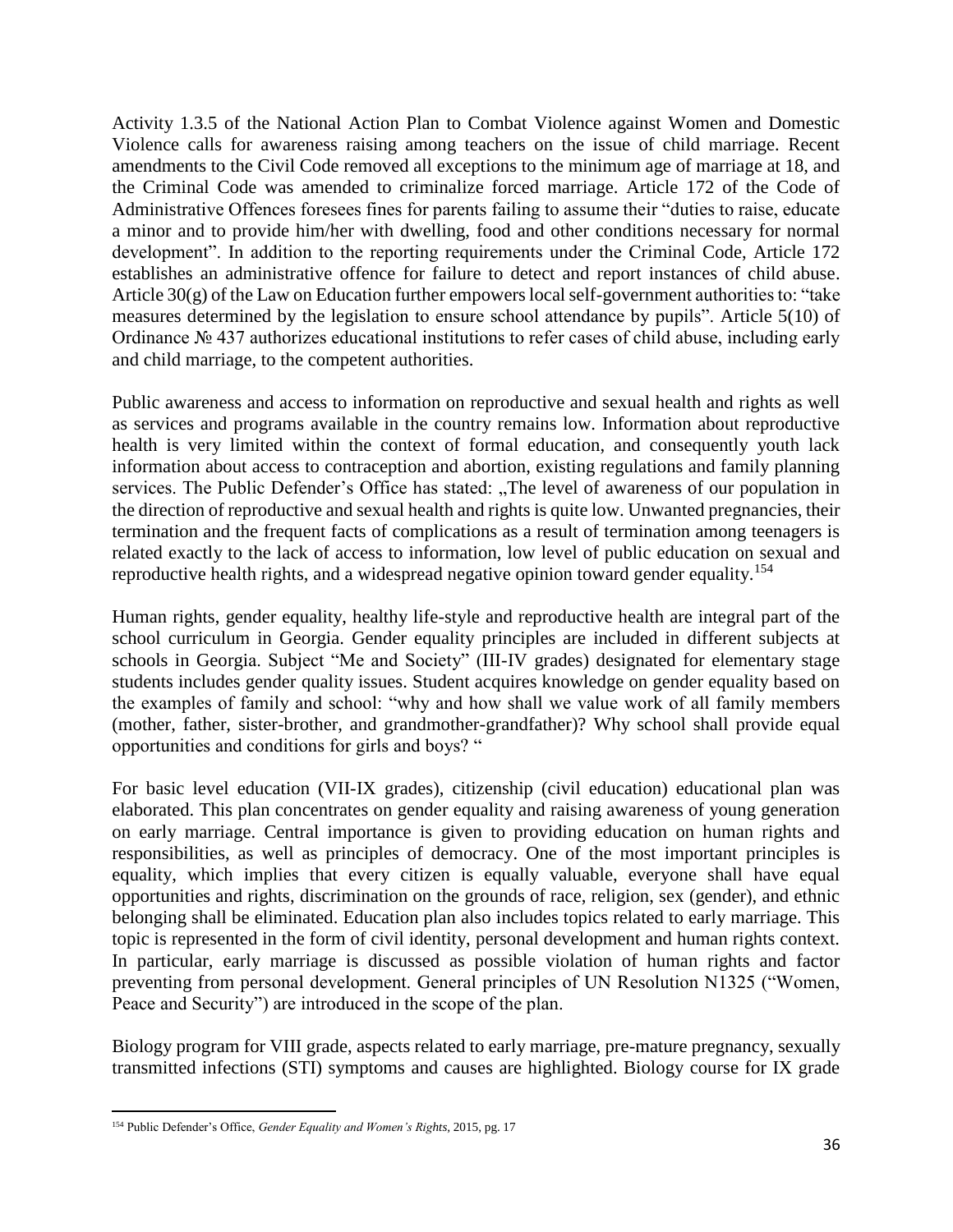covers topics related to early marriage, pre-mature pregnancy and risks related to premature sexual relations and physiological dysfunctions. This program also includes consideration of the role of reproductive health in human's life and future generations.

Ministry of Internal Affairs and the Ministry of Education, Science, Culture and Sport of Georgia in partnership with the UN Women and the European Union support initiatives that aim to raise awareness among the youth on gender equality and domestic violence issues. One such initiative is the project "10 Lessons of Safety", implemented in 54 public schools throughout Georgia. The training programme aims to prevent crime among minors and raise their awareness on public order and safety issues, including gender equality and domestic violence. Almost 5,000 students attended the programme. Within the framework of the project, trained staff of the patrol police, Emergency Management Agency and Emergency and Operative Response Center 112 delivered 10 lessons on public order and safety issues. Through a guidebook prepared for this purpose, they informed the students about such topics through the use of respective role plays, Q&A sessions, exercises and other educational activities, as well as sharing many interesting cases from their practical experience. 108 patrol-inspectors delivered the training on gender equality and domestic violence issues within the framework of the project, and 600 copies of the guidebook "10 Lessons of Safety" were distributed to help all participating instructors inform the children about discrimination, types of violence, domestic violence and bullying, and other topics in language accessible to children.

One of the elements of learning culture of democracy and human rights is supporting social unity and inter-cultural dialogue, protection of the values such as human rights, supremacy of law, democracy, violence free environment, ethnic diversity and equality, including gender equality. For this purpose, in 2018, Teacher Professional Development Center has initiated program on "Supporting Democratic Culture and Human Rights Education". Main goal of the program is to support democracy culture and human rights learning at general education facilities. In the scope of the program it is planned to elaborate training module for teachers on democracy culture and human rights; organize studies, meetings and conferences; elaborate supportive materials (guidelines/handbooks/films and etc.) for teachers and other individuals engaged in educational process.

It shall be highlighted that, from October 2015 till December 2016 "Subprogram on Parents' Education and Engagement" was implemented by the Ministry of Education, Science, Culture and Sport of Georgia. Program aimed raising parents' awareness regarding the risks related to early marriage. Meetings/public lectures were systematically held in the regions of Georgia, where facts of early marriage often observed. Representatives of Ministry of Education, Science, Culture and Sport of Georgia, psychologists, local police officers and social workers participated in the meetings. Major topic of the discussion was early marriage and related health complications, also legal aspects. 21 public meetings were organized in Lagodekhi, Sagaredjo, Marneuli, Bolnisi, and Gardabani, Dmanisi municipality villages (Kabali, Karajala, Uzuntala, Lambalo, Duzagrama, Kalinino, Kesalo, Amamlo, Karabulakhi, Talaveri, Bazaklo, and Pantiani).

In December 2016 thirty-four trainers of the Teachers' Professional Development Center (TPDC) underwent intensive trainings on gender equality issues during two sessions organized jointly by UN Women and Millennium Challenge Account - Georgia (MCA-Georgia). The trainers applied newly acquired knowledge to the continuing education of public-school teachers and principals throughout the country. The training programme focused on the topics of women's rights and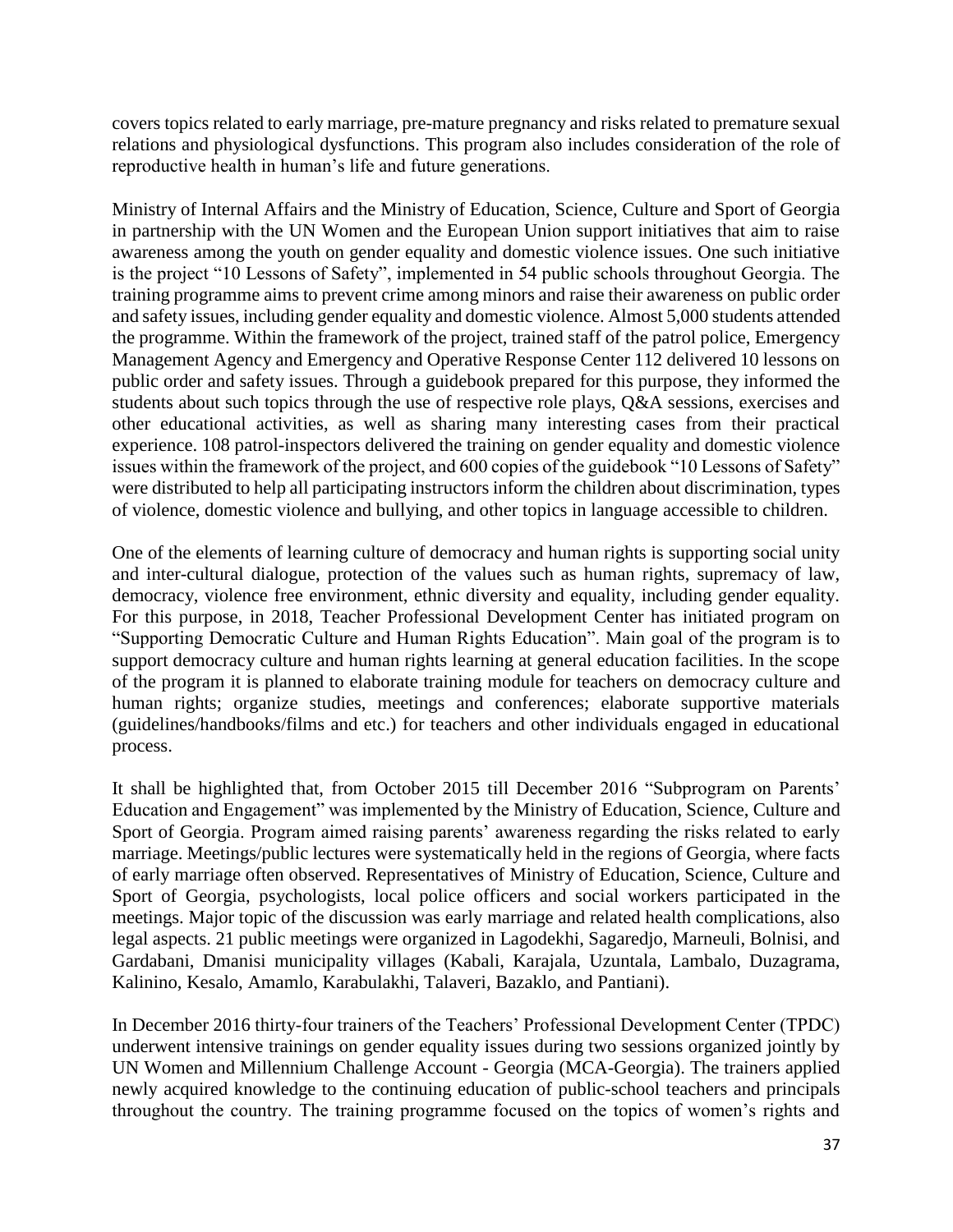gender equality, implicit and explicit gender bias in education, non-discriminatory teaching practices, gender-sensitive attitudes and non-stereotypical ways of thinking. Trainees also engaged in a gender analysis exercise, reflecting new knowledge and discussing its further use. UN Women and MCA-Georgia signed a Memorandum of Understanding in 2015 to cooperate on issues related to mainstreaming gender in education.

Teacher's Professional Development Center of the Ministry of Education, Science, Culture and Sport of Georgia, has elaborated a training program on "Bullying Prevention in Schools and a Culture of Tolerance Development". Training has two major directions: "Violence" and "Domestic Violence". Totally 634 teachers from civil education system attended this training from 2016. They learn the grounds of violence and its forms, types of domestic violence, influence of stigma and stereotype mindset on violence and bullying. While working on the above-mentioned topics, women's rights related issues were considered as well.

Women's engagement in information and communications technology (ICT) is important for their own success, as well as for the progress of companies specialized in this field and for the entire industry as a whole. However, fewer women are employed in the ICT sector globally - Georgia included - despite it being one of the most demanded and highly paid fields. This disparity stems largely from the stereotype that ICT work is still considered to be a "man's job". With the purpose of reducing these inequalities and supporting women's engagement in ICT, UN Women began implementing a new initiative in partnership with the Innovative Education Foundation, GeoLab and universities aimed at providing free training courses in website development and social media marketing for women aged 18-35 in five regions in western Georgia. As a first step in the implementation of this initiative, a Training of Trainers was held at Ilia State University in Tbilisi. Fourteen participants from various regions of Georgia deepened their knowledge in teaching website development and social media marketing, which they will then share among the women in their regions starting in March, 2019

## **3. Freedom from violence, stigma and stereotypes**

 $\overline{\phantom{a}}$ 

*"Violence against women not only causes physical and psychological harm but also has serious consequences for women's ability to participate fully in the social, political and economic life of the country. During last several years Georgia has made significant advances in combating violence against women and it has been praised by the US Department of State in Country Reports on Human Rights Practices for 2018. US Department of State Georgia Human Rights Report underlines that "Prosecution Service and the Ministry of Internal Affairs took significant steps to address domestic abuse and gender-based violence."<sup>155</sup>*

<sup>&</sup>lt;sup>155</sup> Georgia Human Rights Report pg. 33 available at https://www.state.gov/documents/organization/289375.pdf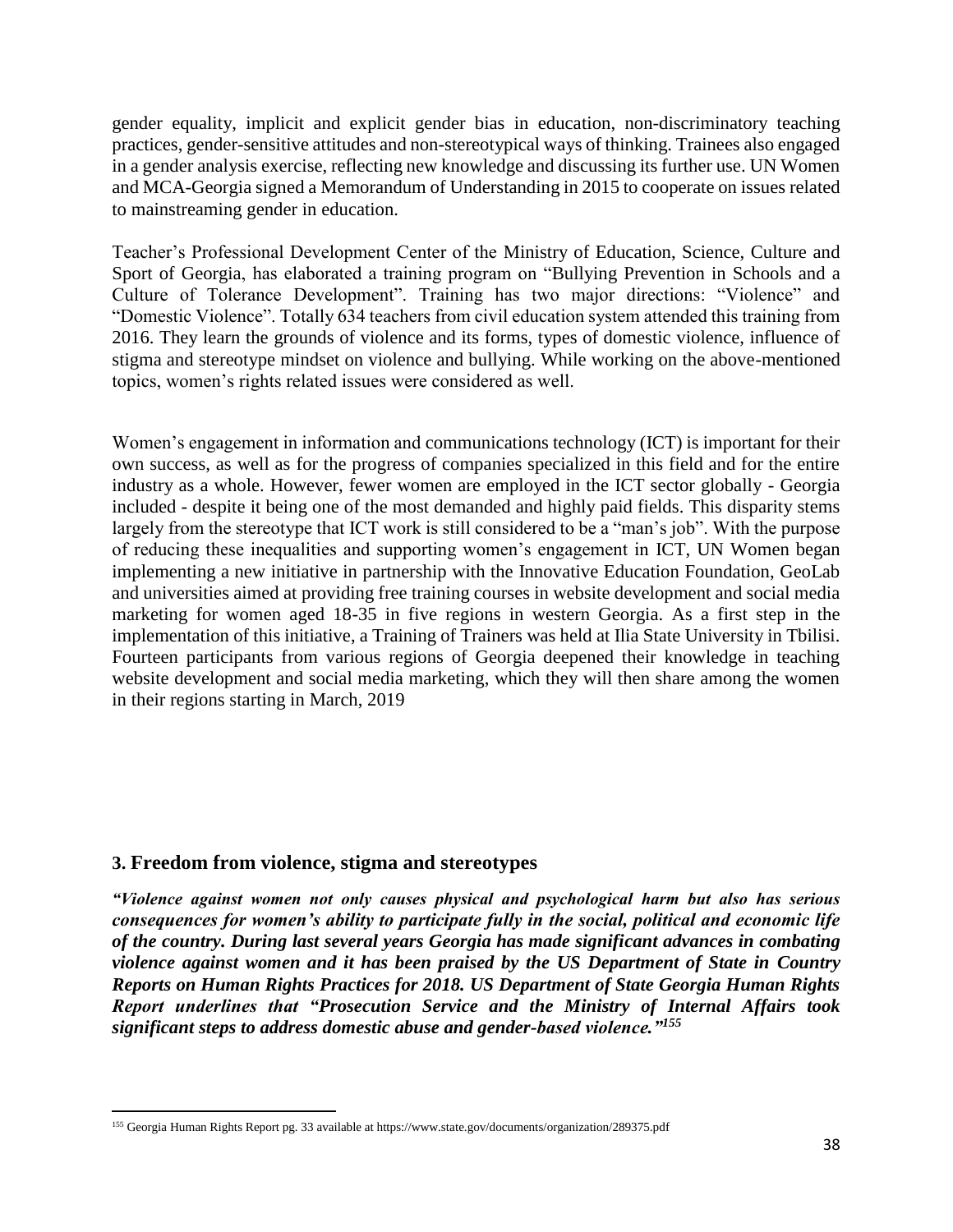The Ministry of Internal Affairs of Georgia in order to increase the efficiency of the response from police at the forefront of the law enforcement system established the Human Rights Protection Department within its structure. The Department has been established on the basis of the ministerial order on 12 January 2018 to ensure timely response and effective investigation into the following crimes: domestic violence; violence against women (including sexual violence); crimes committed on the grounds of discrimination; hate crimes; trafficking and crimes committed by and/or towards minors. The core functions of the Department is to monitor the process of investigation and administrative proceedings regarding the above-mentioned crimes; identify the gaps; and prepare and enforce measures to enhance law enforcement's role in eliminating them. The Department also analyzes the statistics related to the investigation process and related administrative procedures. As of May 1, 2018, specialized investigators on violence against women and domestic violence issues handle the cases.

A new ministerial decree issued by the Minister of Internal Affairs of Georgia on 13 July 2018 introduces a milestone policy shift in police response against domestic violence. The change requires police officers to fill out a risk assessment checklist to evaluate risks for lethality and reabuse by perpetrators in order to identify and protect at-risk victims. The reform ensures improved safety planning for victims, with the ultimate aim of saving more lives.

The domestic violence risk assessment tool, effective as of September 1, 2018 enables police officers to document the history of violence suffered and evaluate risks for lethality and re-offence using a standardized methodology. The tool further informs the police, prosecution and courts during the investigation and pretrial stage to place appropriate restrictive measures against perpetrators and protective measures for survivors. It will further help the prosecution to build stronger cases for adjudication and thus achieve proportional sanctions for the crime.

The checklist was developed by the Ministry of Internal Affairs with the technical and financial support of UN Women and the European Union within the framework of the "Unite to Fight Violence against Women" project and in partnership with the US-based organization Global Rights for Women. The tool is entirely based on global research and studies on domestic violence risk assessment and is informed by internationally established standards and best practices. The draft version of the checklist was piloted in early summer 2018 to generate feedback from practicing officers in the field. The lack of standardized domestic violence risk assessment methodology was repeatedly identified as a major gap in effective police response to domestic violence in the Public Defender's 2015 and 2016 special reports on violence against women in Georgia. According to the Effectiveness Audit Report of Protection from Domestic Violence and Preventive Mechanisms issued in February 2019 by the State Audit office of Georgia the challenge is the filling out the checklist fully by the police officers.<sup>156</sup>

**The enforcement of the risk assessment tool will be followed by the introduction of GPS electronic monitoring bracelets for perpetrators. The Ministry of Internal Affairs will implement this** important and innovative project in cooperation with UN Women and the EU. The use of electronic bracelets will be complementary to the risk assessment tool: police officers will use the electronic bracelets as an alternative form of punishment for control purposes in high-risk cases and when the perpetrator is not imprisoned. This is an additional step forward in the prevention and elimination of reoffending.

 $\overline{\phantom{a}}$ <sup>156</sup> *Effectiveness Audit Report of Protection from Domestic Violence and Preventive Mechanisms*; February, 2019; pg. 5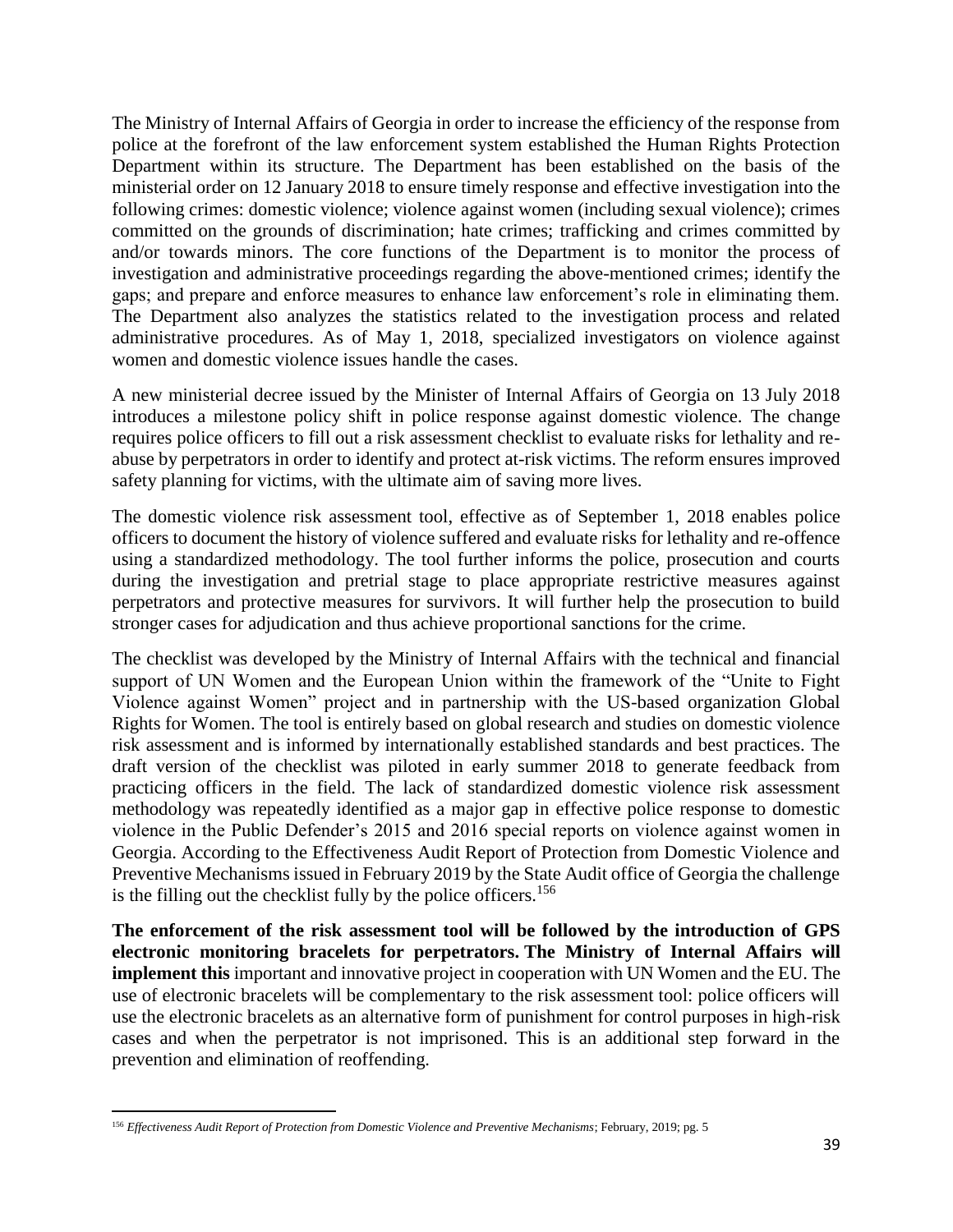One of the novelties introduced is a new feature of the mobile application for 112 - the Emergency and Operative Response Center of the Ministry of Internal Affairs. The 112's mobile app is a free, innovative and high-tech service, and its biggest advantage is in determining a user's location. The app includes such features as silent alert and chat; if the user cannot talk, or if making a call would be too dangerous, then s/he can use the silent alert or chat options. Such functionality is especially important in cases of domestic violence. It should be pointed out that as soon as the SOS button is tapped, the user's GPS coordinates are sent immediately to an operator in order to determine his/her location and then send the police to the exact address. "Useful Tips" menu of the 112 app now has a new section on domestic violence. It will help interested individuals easily find information about different types of domestic violence in addition to what to do if they or someone they know are experiencing domestic violence. The app also provides exhaustive information about state services available for the victims of violence: shelters, crisis centers and a hotline (116 006). Information is available in Georgian, English and Russian languages. This was possible through the support provided to national partners by UN Women through UN Joint Programme supported by the government of Sweden.

The classification of income calls at emergency number 112 is based on the information provided by the caller. The 112 operator determines the type of incident in the program, which is important to prioritize the case and determine resources needed to respond to the incident. Not always is possible to determine the gender of caller and due to this fact, the income calls received by 112 are not disaggregated by gender. One of the incident types related to violence is "conflict/domestic violence". This type unifies all forms of family conflicts which is broader than legal definition of domestic violence and calls registered under this type of crime does not necessarily reflect the exact cases of domestic violence related calls, but it is interesting to know that under incident type "conflict/domestic violence" the statistics for the last three years is the following: 2016 – 19078 calls;  $2017 - 20720$  calls; and  $2018 - 20496$  calls.<sup>157</sup>

The Ministry of Internal Affairs made significant improvements in responding to the domestic violence cases and establishing new mechanisms in recent years but there are some important areas that require attention among which are improvement of restriction order monitoring mechanism, taking into account history of violence when assessing the risks of violence and planning responding measures, appropriate registration of restrictive and protective orders in the police database. These measures will help police officer to better evaluate risks which will improve the quality of victim protection and help police to make informed decision. It is recommended for the police to develop the instruction for diversion of perpetrator from home, which remains to be significant problem and police officers are forced to take victim and child to the shelter.<sup>158</sup>

In light of the risk assessment tool, the Department also elaborated monitoring mechanism of restrictive orders. The mechanism provides instruction of the police to monitor obedience of requirements of restrictive order, via keeping vigorous communication and conducting visits to the victim and the offender according to the level of risk set by the protocol of the restrictive order.

Both instruments, risk assessment mechanism and monitoring tool were integrated in the protocols and adopted by the Ministerial order in July, which entered into force on September  $1<sup>st</sup>$ , 2018.

.

<sup>&</sup>lt;sup>157</sup> Information provided by the MIA 71900521257 letter; February 28, 2019

<sup>&</sup>lt;sup>158</sup> Effectiveness Audit Report of Protection from Domestic Violence and Preventive Mechanisms; February pg. 35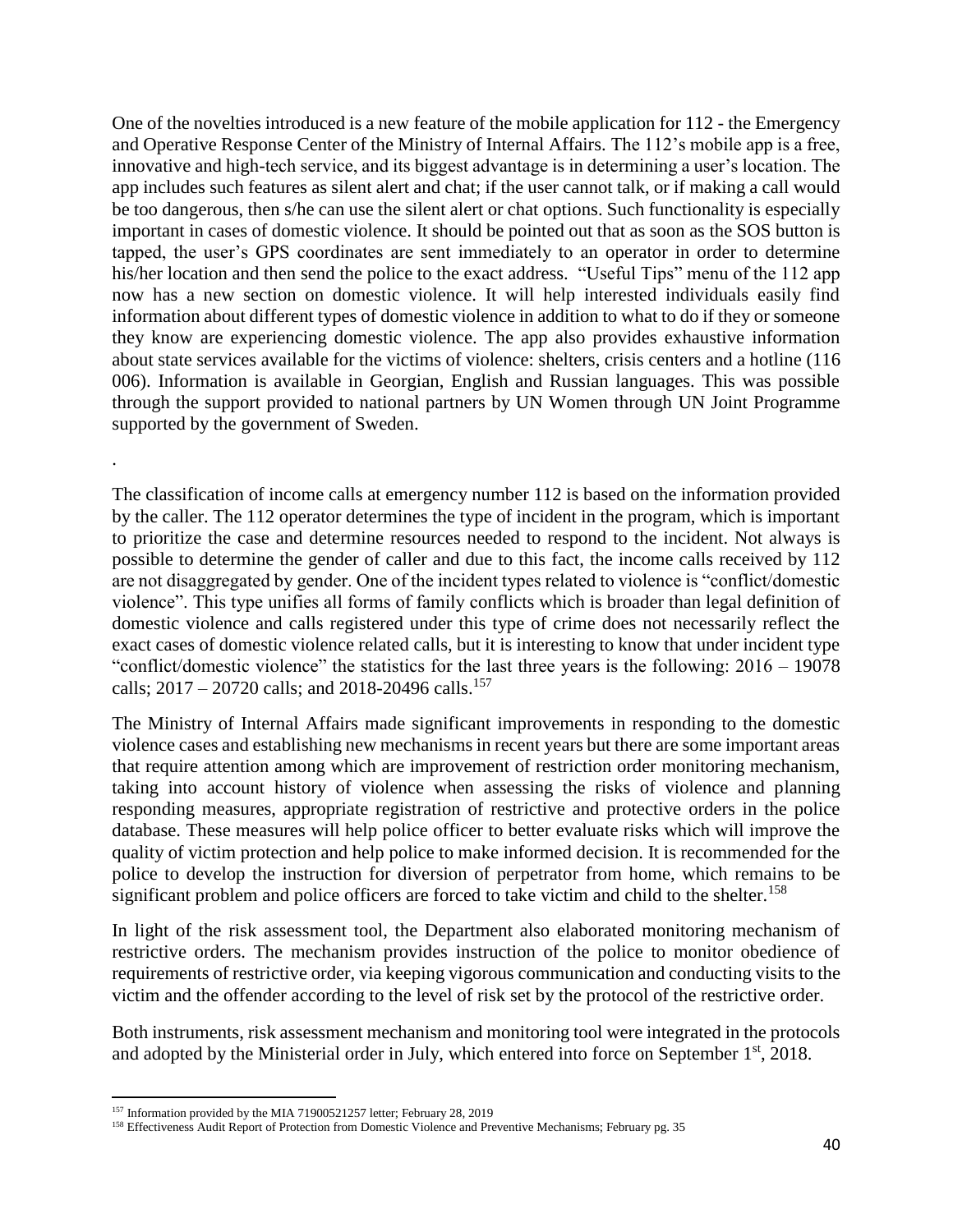In order to fix the gaps identified during the monitoring process, the Department elaborated 4 **recommendations on domestic violence** and gender based violence. These recommendations are:

- $\checkmark$  Recommendation on the issues related to the restrictions of restrictive orders;
- $\checkmark$  Recommendation on the protection of the statutory victims, after the offender is released from prison;
- $\checkmark$  Recommendations on the obligatory issuance of restrictive orders in parallel with investigation;
- $\checkmark$  Recommendations on conducting interview with the victim.

Along above-mentioned list, guidelines on the investigation of gender based and domestic violence were elaborated by the department and disseminated to the relevant departments of MIA.

Prosecutor's office applies strict criminal law policies in cases of women murder, when the crime is committed with the signs of domestic violence. While there is no written law or protocol precluding the use of plea agreements and diversion in cases on domestic violence/violence against women, prosecutors have reportedly been verbally instructed not to offer plea agreement in cases of femicide and diversion in cases of domestic violence or violence against women. There has been no single case of a plea agreement entered for last 2 years in cases of femicide.<sup>159</sup> Starting from 2014 till nowadays, all cases of women murder have been resolved, all offenders have been identified and subject to relevant sentence.<sup>160</sup>

In 2018, General Prosecutor's order determined specialized prosecutors and prosecutorinvestigators in order to carry out efficient investigation of domestic violence-based crimes, provide effective support to state prosecution. These prosecutors have completed specialized training course on domestic violence. The course covers the psycho-emotional aspects of working with survivors, witnesses and perpetrators of domestic violence and provides an overview of current domestic and international legislative frameworks related to domestic violence. The training course has been developed with the support of and in close cooperation with UN Women component of UN Joint Programme for Gender Equality supported by the government of Sweden. In 2018 three specialization courses were conducted on the issue of domestic violence and violence against women, within the ambit of which 83 employees of the prosecution service were trained. For the time being, there are 155 specialized prosecutors and prosecution service investigators in total. As of 1 May 2018, only specialized prosecutors and investigators handle the cases of domestic violence in Georgia.

As a result of the preventive measures taken and the improvement of the quality of prosecutorial supervision, the rate of reporting domestic violence by victims/survivors and the rate of launching criminal prosecutions have increased significantly - more than five-fold since 2014, amounting to criminal charges against 3955 individuals in 2018. (The rate of requesting detentions as a restrictive measure has increased significantly, from 14% in 2014 to 90% in 2018 (over nine months). The Prosecutor's Office pays special attention to each case and any past incidents of

<sup>159</sup> *Gender Equality in Georgia: Barriers and Recommendations* (2018), volume1; pg. 79

<sup>160</sup> *VI Periodic Report of Georgia Convention on the Elimination of All Forms of Discrimination against Women*; pg. 25; para 135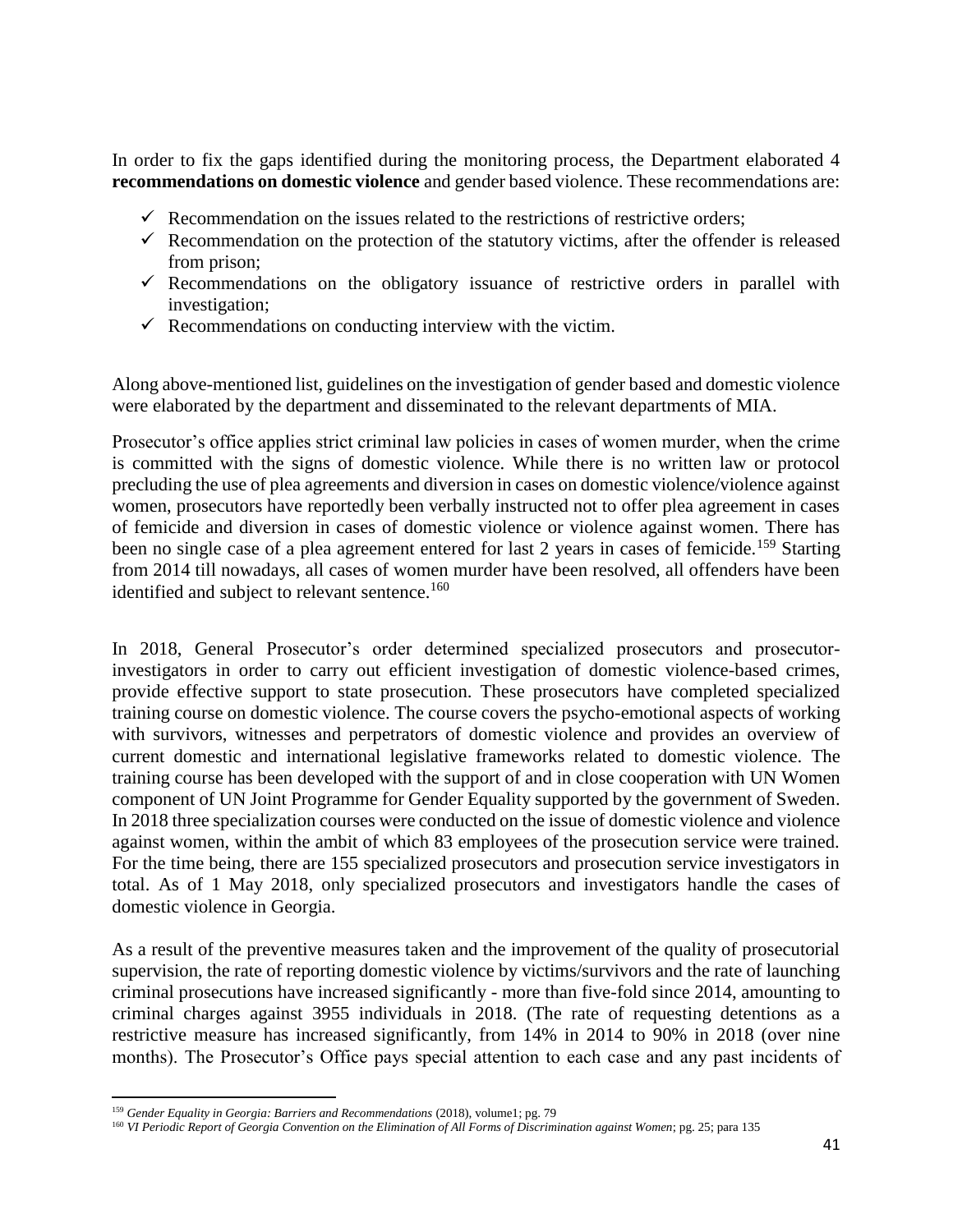violence for the purposes of detecting different forms of violence as well as determining systemic violence. Detection of psychological violence has improved, while detection of sexual violence remains a challenge. Notwithstanding the significant progress, when compared to previous years, the issue of identification of gender-based discrimination motive in violence against women and domestic violence cases remains as challenge, with only three such cases in 2016 and 111 cases in 2018.

For 2014-2018 years criminal proceedings have been initiated against 343 individuals and 359 women have been recognized as victims based on the Articles 137- 141 of Criminal Code (Crimes against sexual freedom and inviolability). During the same period of time criminal proceedings have been initiated against 350 individuals and 316 women have been recognized as victims for the above-mentioned offence, which was committed on the grounds of domestic violence.

Prosecutor's office has witness and victim coordinator's office since 2011. With the support of United States Embassy, concept on engagement of coordinators in cases of domestic violence has been elaborated and 26 individuals have been trained on the topics related to domestic violence, trafficking and child exploitation. The number of beneficiaries of services of victim and witness coordinator office is increasing every year. In 2016 totally 8573 individuals have used the services and in 2017 the number of beneficiaries (witness, victim and applicant) increased up to 9913 and 9292 individuals have used the services of witness and victim coordinator in 2018.

In March 2019 with support of the Council of Europe, a joint three months training course has started for representatives of the Prosecutor`s Office of Georgia and the Ministry of Internal Affairs on issues violence against women and domestic violence. Distant learning will be held through HELP e-programme of the Council of Europe and it aims to assist representatives of the law enforcements to get acquainted with the European standards for human rights protection. Trainings course developed by the Council of Europe aims to enhance the quality of the response to cases of violence against women and providing victims with access to justice during prosecution of accused persons. The course consists of 7 modules and covers international as well as European legal frameworks, standards of Istanbul Convention and Case Law that aims prevention of violence against women and girls and their protection from violence. In 2018 two learning courses were conducted for the prosecutors using the European Council HELP distance learning platform on the topic of combatting domestic violence and violence against women. Within the ambit of the said training course 32 prosecutors were trained. The training course included United Nations Security Council Resolution 1325, on women, peace, and security.

National study on Violence against Women in Georgia 2017 constitutes the first nation-wide research on violence against women conducted in Georgia since 2009 and explores the prevalence of domestic violence, non-partner physical and sexual violence, as well as perceptions and awareness of women and men on gender and violence in Georgia. For the first time in Georgia, the study also generated data on prevalence of sexual harassment and stalking at the national level.

The study was implemented throughout 2017 and combined quantitative and qualitative research methods. In total, 6,006 women aged 15-64 and 1,601 men aged 15-64 were interviewed across the country. If one combines all forms of violence, the study found that one in every four women has experienced gender-based violence in their lifetime. Among those, 73% of women have experience psychological violence, 54% of women experienced economic violence and some 31% women have experienced physical violence from an intimate partner, over 15 000 have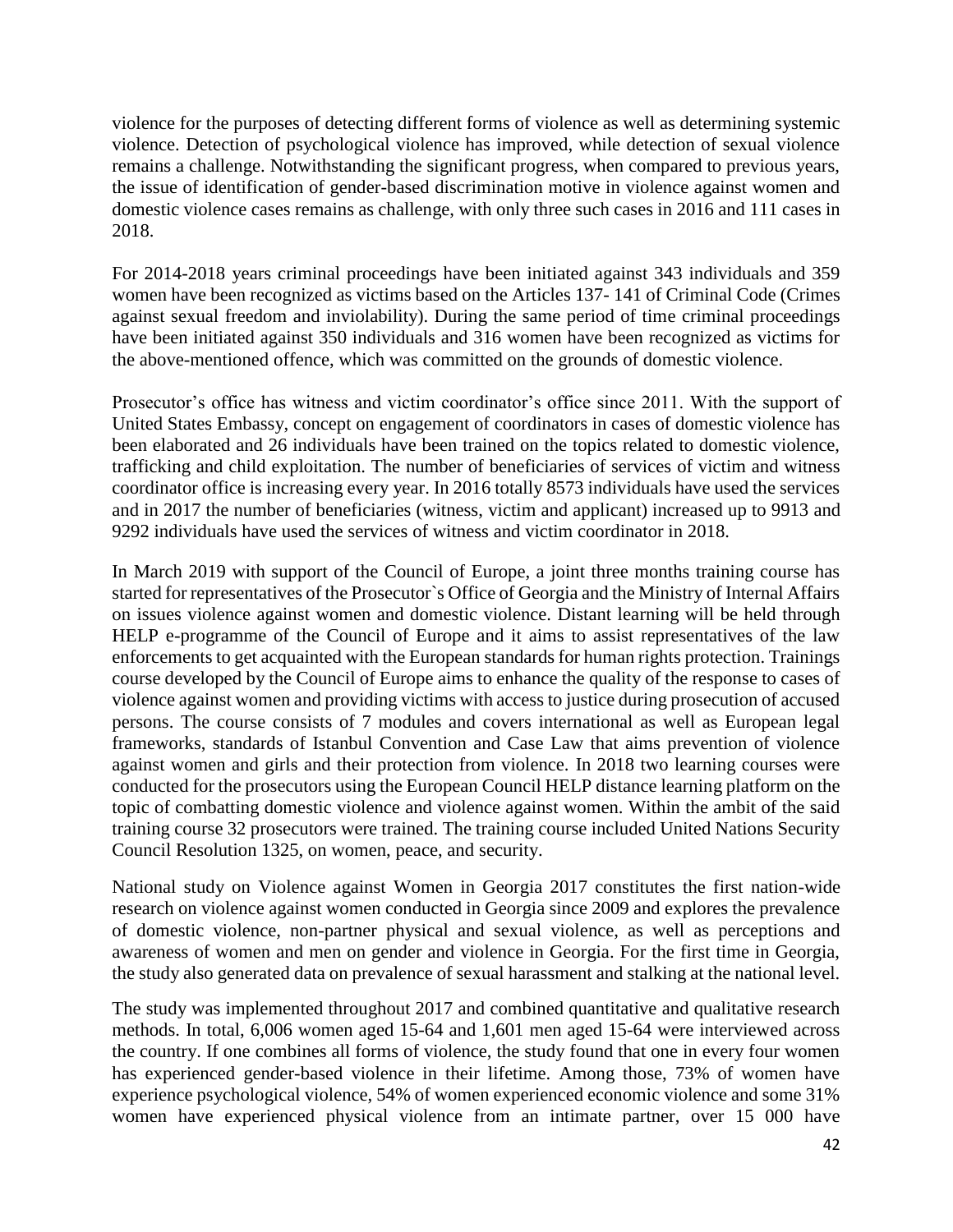experienced physical violence and 9% of women in Georgia have admitted to being subjected to sexual violence during their childhood, before the age of 18. In Georgia, 20% of women have experienced sexual harassment in their lifetime and 10% of women have experienced sexual harassment at workplace. It is important to note that according to the survey 36% of women who experienced physical or sexual violence have never told anyone about it.

The study findings indicate that women and men show a high degree of tolerance and acceptance towards the use of physical violence against women in relationships, and they also share inequitable views on sex and sexual violence. Of those surveyed, almost one quarter of women (22%) and one third of men (31%) believe that wife-beating is justified under certain circumstances. Moreover, almost one quarter of all women (23%) and nearly half of all men (42%) believe that a wife should obey her husband even if she disagrees. 33% of women and 50% of men still believe that domestic violence is a private matter and others should not intervene. Gender attitudes in Georgia appear to be considerably more conservative than in many other parts of Europe.

The study indicates some positive trends as well. There has been a significant increase in the percentage of women who have reported to the police an act of violence committed by an intimate partner: 18% in 2017, compared to 1.5% in 2009. Also, the percentage of women who believe that domestic violence is a private matter and that no one should interfere has decreased from 78% in 2009 to 33% in 2017. The study shows that women in Georgia are at greatest risk of violence from male intimate partners. Women also experience violence by non-partners, particularly in the form of sexual harassment and stalking.

Nevertheless, there have been clear positive improvements in attitudes and practices since the 2009 study in Georgia: Gender attitudes are less conservative. Men and women in the younger generation show more non-discriminatory attitudes. There has been a decrease in the rate of women who stayed with violent husbands because they believed the violence to be normal. There has been a significant increase in the percentage of women who have experienced intimate partner violence who have reported it to the police. 77% of population of Georgia is aware that there are laws protecting victims of domestic violence, services for survivors of violence and antiviolence/domestic violence campaigns. All of this suggests that the concerted efforts to raise awareness and promote women's empowerment and rights in the country over the past decade are having a positive impact.

The study was carried out by UN Women in Georgia in partnership with the National Statistics Office in the framework of the project "Unite to Fight Violence against Women" generously supported by the European Union. The National Study on Violence against Women provides baselines for a number of SDG indicators and it allows to measure over time the effectiveness of state policies and development interventions in this field.

The Government of Georgia has demonstrated its political commitment to addressing discrimination and eradicating violence against women and girls recognizing domestic violence as a problem of public concern. To ensure development of a comprehensive legislative framework for the prevention and elimination of domestic violence, including establishment of efficient mechanisms for the protection of, assistance to and rehabilitation of the victims/survivors, as well as public awareness raising, and its due enforcement, the Government has adopted special action plans. To date, six National Action Plans on the Measures to be implemented to Eliminate Domestic Violence (DV NAP) have been adopted since 2007.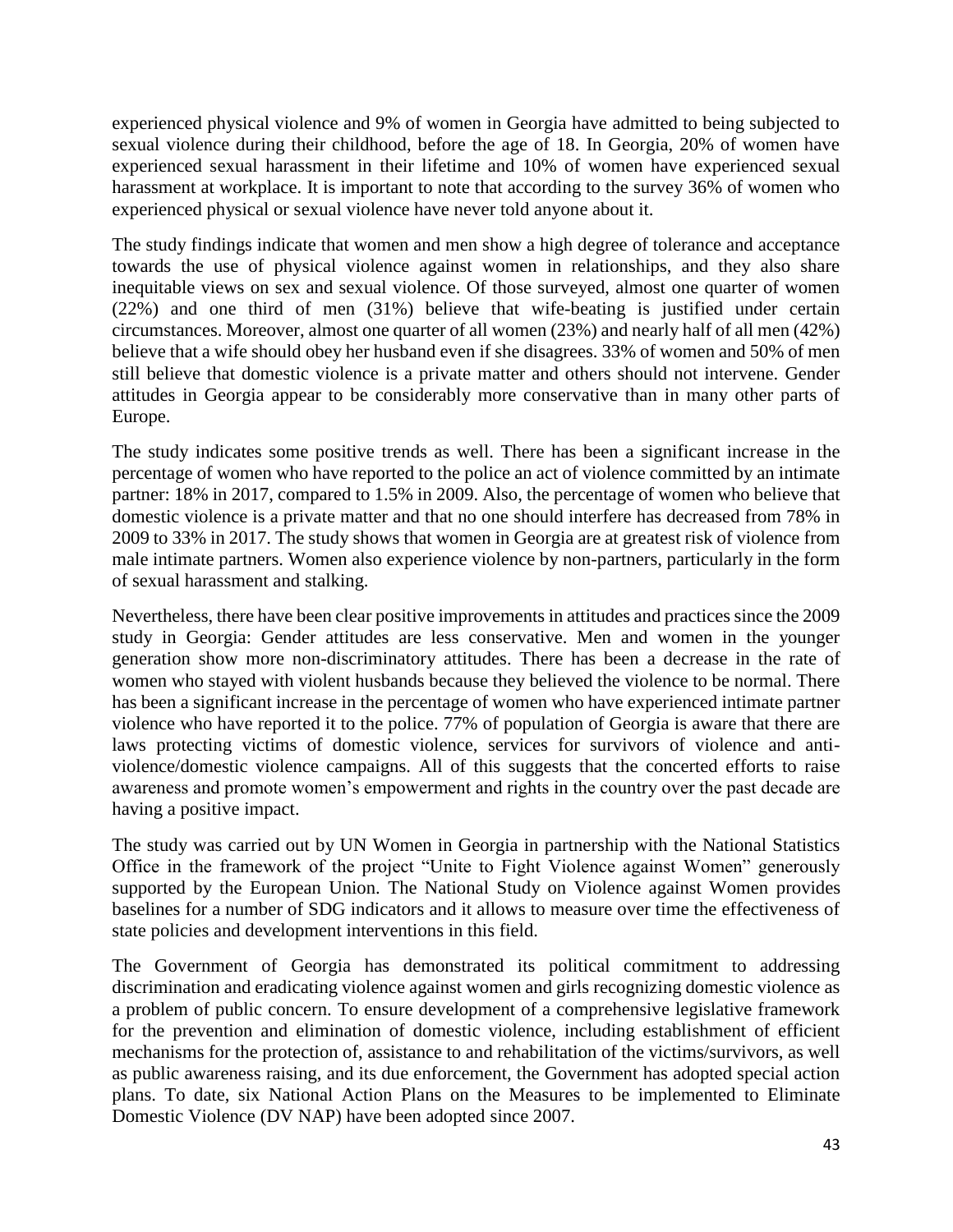In 2016 the Government of Georgia made important step forward by expansion of the scope of the National Action Plan on the Measures to be Implemented for Combating Violence against Women and Domestic Violence and Protection of Victims/Survivors, which significantly broadens the obligations undertaken by Georgia, as well as ensure increases protection of DV victims/survivors. Previous National Action Plans adopted in Georgia have focused solely on domestic violence. The VAWG/DV NAPs for 2016-2017 and 2018-2020 cover violence against women more broadly, including both, domestic and sexual violence issues.

The National Action Plan for 2016-2017 and 2018-2020 on the Measures to be Implemented for Combating Violence against Women and Domestic Violence and protection of victims/survivors foresees activities related to prevention, awareness raising, the establishment of a national referral mechanism, the establishment of a crisis center, the expansion of a hotline and the establishment of a system for data collection, making legislation and state policy documents in compliance with the international standards, creation of cooperation platform with local municipalities, measures supporting change of attitudes, social norms and behaviors towards the domestic violence and violence against women.

The 2018-2020 NAP envisages institutionalizing an electronic monitoring system for high-risk offenders and launching behavior correction programmes for perpetrators of domestic violence. As for the 2018-2020 NAP on the Implementation of the UN Security Council resolutions on Women, Peace and Security, significant importance is paid to its localization in cooperation with local selfgovernment to reach out to the beneficiaries in a more tangible manner.

The process of drafting the actions plans is coordinated by Inter-Agency Commission on Gender Equality, Violence against Women and Domestic Violence Issues. The Inter-agency Commission collects relevant documents such as PDO reports, studies of local and international organizations. The Plans take into account key international commitments of the government of Georgia concerning VAWG: the Council of Europe's Istanbul Convention, CEDAW Committee recommendations, as well as UN Sustainable Development Goal 5, where one of the key targets is to eliminate all forms of VAWG by 2030. Than the meetings with the representatives of state and non-state organizations are held, for instance in order to draft NAP for 2018-2020 three meetings were held in 2017 and meetings in 2018 and recommendations were presented by nongovernmental and international organizations and PDO.<sup>161</sup>The Inter-Agency Commission on Gender Equality, Violence against Women and Domestic Violence Issues is responsible for coordinating the implementation of both plans in close cooperation with line ministries and state agencies.

According to the Effectiveness Audit Report on Protection from Domestic Violence and Preventive Mechanisms issued in February, 2019 by the State Audit Office of Georgia the action plans shall be supported by the relevant analysis and data, monitoring and coordination; Function of the Inter-agency Commission shall be strengthened, there are cases when some activities are not fulfilled under the stated timeframe and their implementation is postponed for future.<sup>162</sup> One of the main issues regarding the functioning of the Commission is that the Inter-agency Commission does not have sufficient human resources to analyze and determine optimal number

<sup>161</sup> *Effectiveness Audit Report of Protection from Domestic Violence and Preventive Mechanisms*; February 2019 pg.38

<sup>162</sup> Ibid., pg.6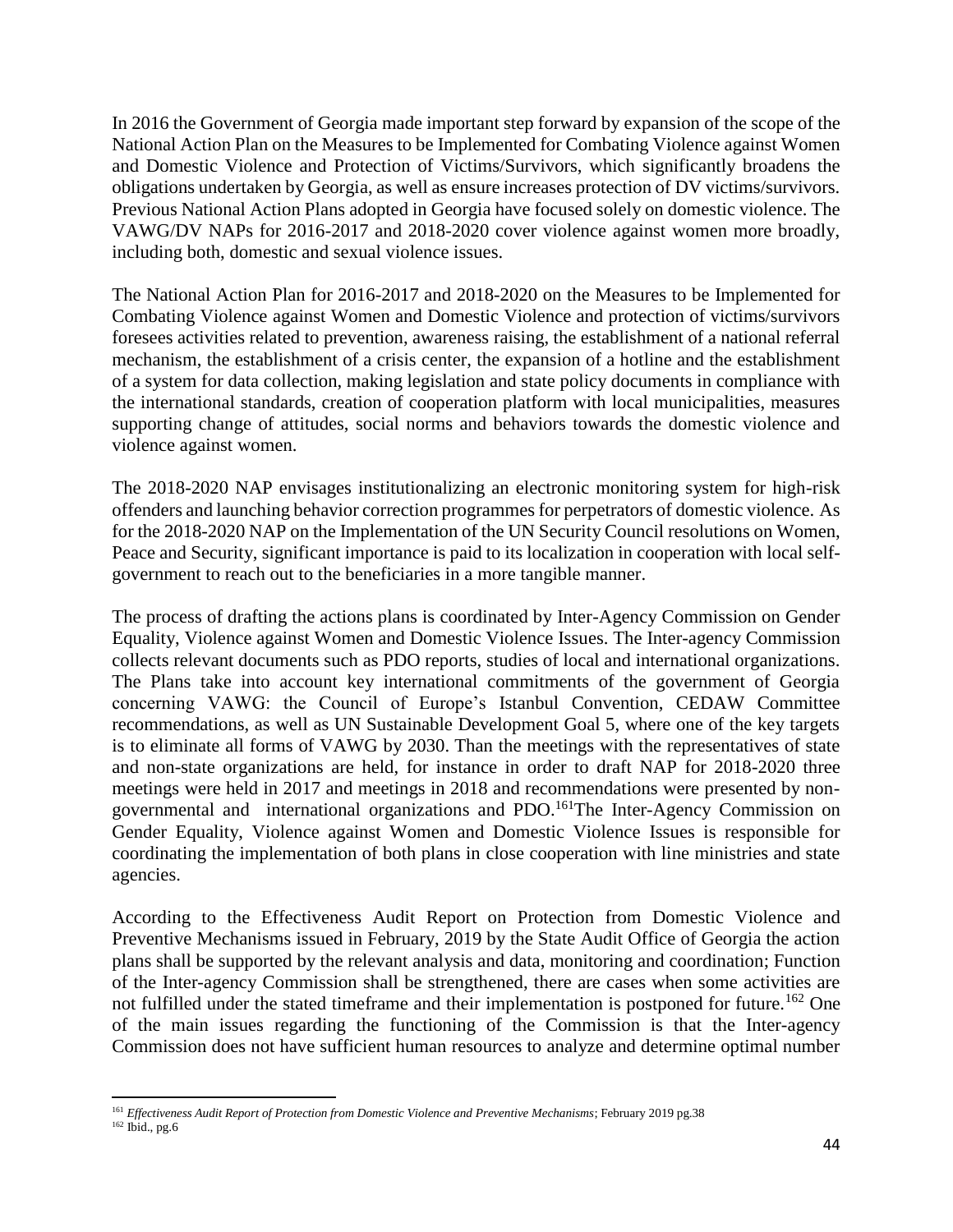of activities, which is the most important precondition for the success of result-oriented planning.<sup>163</sup>

The advancement of fight against domestic violence was supported by the major steps made by Georgia including adopting a series of amendments in 2017 to bring the legal framework into alignment with the international standards set forth in the Istanbul Convention. These amendments included, *inter alia*: adopting definitions of violence against women and stalking, criminalizing forced sterilization and female circumcision, providing for temporary residency for foreign women who are victims of violence, ensuring that victims of violence are notified prior to the release from custody of the perpetrator, and expanding the list of aggravating circumstances related to genderbased violence. Parliament adopted amendments enabling courts to take away the right to carry firearms from persons convicted of domestic violence.

The Law of Georgia on Elimination of Domestic Violence, Protection and Support of Victims of Domestic Violence was first established in 2006 and has undergone a series of amendments to strengthen its provisions, most recently in 2017. According to the law, Article 10(2), (3) provides for the issuance of temporary restraining and protective orders, to be issued by judges and police, respectively. Article 12(1) establishes the temporal limit of protective orders as six months; Subsection (2) of that Article provides for their extension to a maximum of 3 months, thus providing for a total of 9 months protection. There are three alternative sanctions for breaches of a protective or restraining order. Article 9 of the Law provides that breach of restraining and protective orders is to be governed by administrative law, civil law and criminal law.

Article 20 of the Domestic Violence Law foresees the passage of a Government decree requiring domestic violence perpetrators against whom a protection order has been issued must undergo a correctional treatment program. At present, the only program for perpetrators is provided by the Ministry of Justice for those persons serving a custodial or conditional sentence, the latter being administered by the Probation Agency. Since 2016, penitentiary system operates several programs, which are oriented on violence against women and domestic violence. These programs include behavior correction for perpetrators of domestic violence and reduction of repeated violence crimes, rehabilitation program for female victims of domestic and sexual violence, psych-social training "Stigma and Discrimination"- one chapter of this training is fully dedicated to raising awareness on domestic violence and violence against women.

In its Concluding Observations, the Human Rights Committee recommended that the State ensure "effective implementation of legislation to combat domestic violence and access of victims to effective remedies and means of protection".<sup>164</sup> Yet, upon ratifying the Istanbul Convention, Georgia made one five-year reservation to Article 30(2), which provides:

*Adequate State compensation shall be awarded to those who have sustained serious bodily injury or impairment of health, to the extent that the damage is not covered by other sources such as the perpetrator, insurance or State-funded health and social provisions. This does not preclude Parties from claiming regress for compensation awarded from the perpetrator, as long as due regard is paid to the victim's safety.*

 $\overline{a}$ <sup>163</sup> Ibid., pg.39

<sup>164</sup> Human Rights Committee, *Concluding observations on the fourth periodic report of Georgia*, CCPR/C/GEO/CO/4, para 9(b).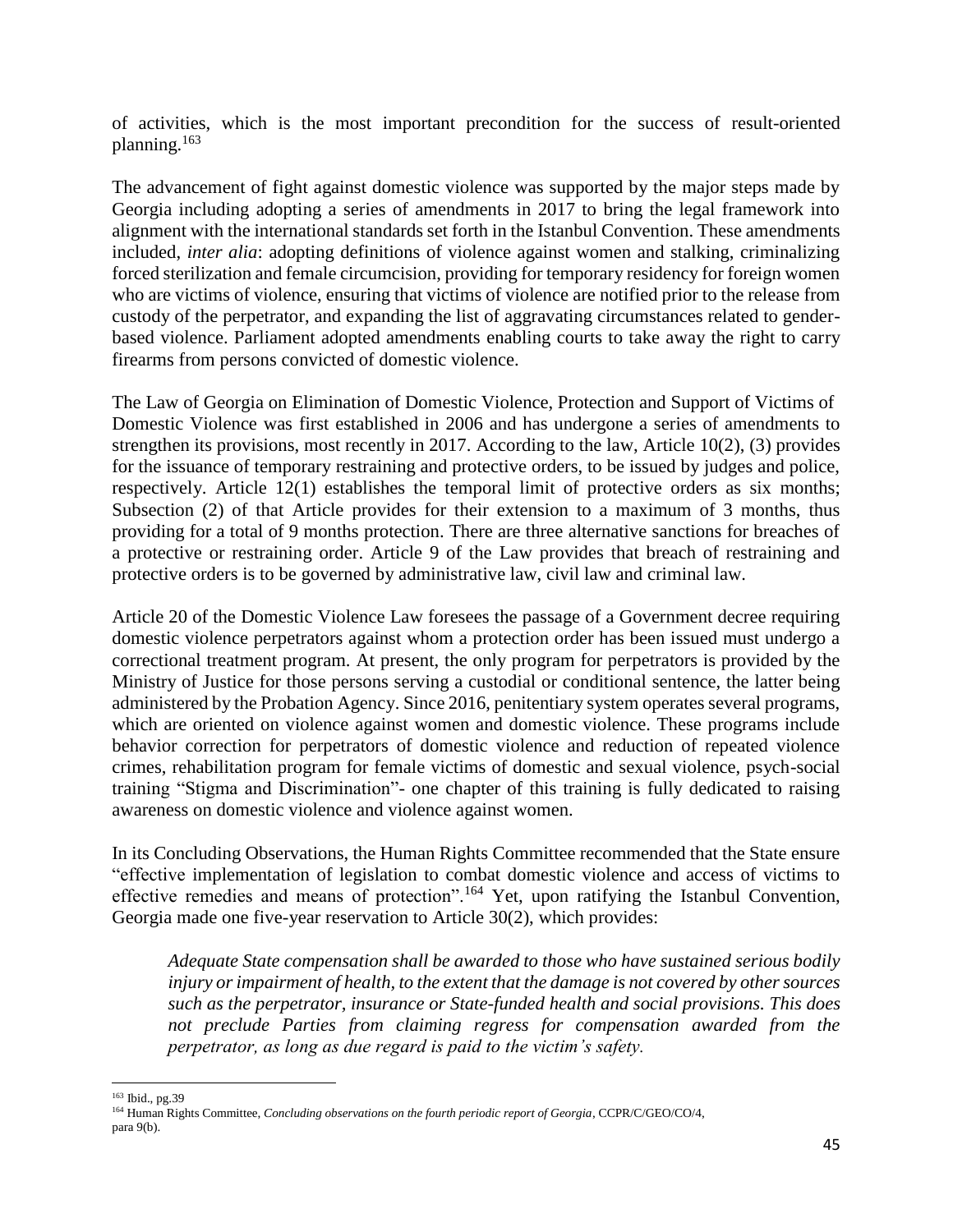This reservation will expire in September 2022. In 2016, the Georgian Administrative Procedure Code was amended in order to allow the courts to consider claims for the allocation of compensation in a simplified procedure in accordance with the jurisprudence of UN Human Rights treaty bodies.<sup>165</sup>However, in addition to determining the amount of compensation to be awarded, the Code provides for the possibility for courts to, in the alternative, deny the request for compensation ordered by the treaty body in accordance with the requirements of the  $Code;^{166}$ 

The number of restrictive orders in domestic violence cases issued by the police gradually increased comparing to 2014 (817), 2016 – 3089, 2017– 4370 and almost doubled in 2018 comparing to previous year and comprises 7646.<sup>167</sup> The Information-Analytical Department of the Ministry of Internal Affairs collect data since 2017 on restrictive orders issued on the grounds of facts of violence against women which was 26 in 2017 and increased up to 205 in 2018.<sup>168</sup> The majority of perpetrators in both domestic violence as well as violence against women cases are men. The data show that during 2015-2017 the number of restrictive orders issued by police increased minimum by 35%. The increasing number of restrictive orders is caused by active response to violence cases by the police. During 2015 – July 2018 the monitoring of restrictive orders was not properly performed by the Ministry of Internal Affairs. Due to poor monitoring police was informed regarding the violation of conditions of restrictive order only in case victim reported it. Along with the enactment of risk assessment tool the rule of monitoring of requirements and obligations determined under the restrictive order is enforced.<sup>169</sup>

Article  $11<sup>1</sup>$  of the Criminal Code envisaged criminal liabilities for domestic crimes. Statistic data of the court demonstrates increasing dynamics of cases considered by the Common Courts. The statistics provided by the judiciary states the following: 2014 - 378 individuals convicted in 373 cases of domestic crime and 36 were sentenced to imprisonment; 2015 - 773 individuals were convicted in 760 cases and 105 were sentenced to imprisonment; 2016 - 834 individuals were convicted in 822 cases and 116 were sentenced to imprisonment, 2017, rate of domestic crime has increased and court has considered 1080 cases and 1096 individuals have been convicted and 297 were sentenced imprisonment, the numbers has doubled comparing to previous year and in2018 constituted 2085 cases, with conviction of 2115 persons and imprisonment used against 608.<sup>170</sup>

One of the main functions of the State funded Legal Aid Service is the prevention of domestic violence and protection of the social rights of the victims of domestic violence and violence against women. The Legal Aid Service provides the victims of domestic violence/violence against women and possible victims with free legal consultation, drafting of legal document and court representation for the protection of the rights when court hears the case of issuing protective order, despite the insolvency status of a victim of violence or domestic violence.<sup>171</sup> In addition victim of the domestic violence is entitled to receive free legal aid in civil and administrative cases that are

 $\overline{\phantom{a}}$ 

<sup>170</sup> VI Periodic Report of Georgia Convention on the Elimination of All Forms of Discrimination against Women; pg. 24 and letter of the Supreme Court #P-145-19, issued on February 25, 2019

<sup>&</sup>lt;sup>165</sup> See Chapter VII14, Administrative Procedure Code of Georgia

<sup>&</sup>lt;sup>167</sup> Information provided by MIA71900521257, issued on February 28, 2019

 $168$  Ibid

<sup>169</sup> *Effectiveness Audit Report of Protection from Domestic Violence and Preventive Mechanisms*; February, 2019, pg.29

<sup>&</sup>lt;sup>171</sup> According to the changes introduced in 2018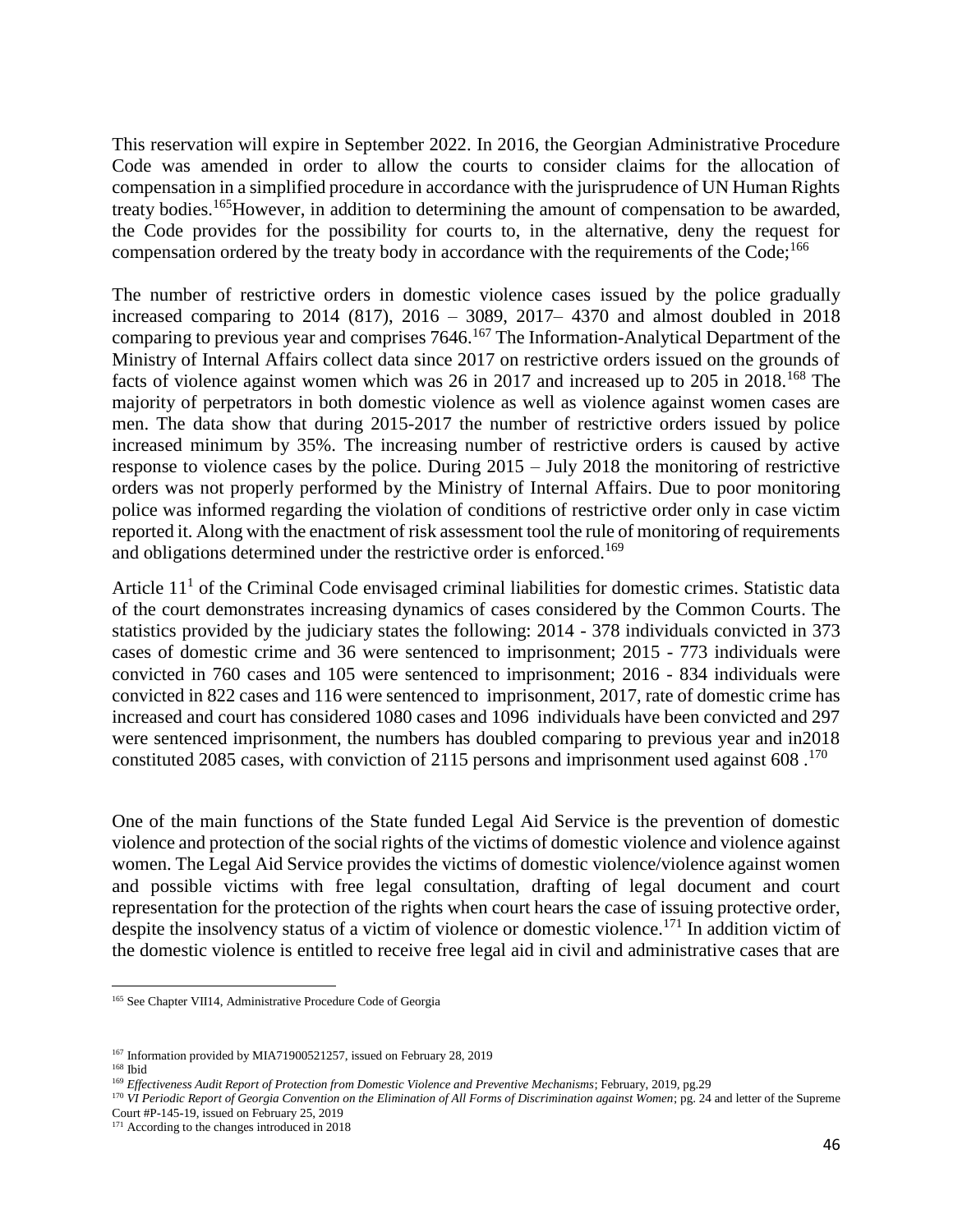related to the fact of domestic violence despite the insolvency of a victim.<sup>172</sup> According to the information received from the State funded Legal Aid Service during 2014-2019 (first quarter) totally 84 beneficiaries were provided with the court representation on protective and restrictive orders out of which 43 were juveniles and 616 legal consultations on restrictive and protective orders were issued by the lawyers of the legal aid service.

Under the initiative of the Office of the State Minister, in cooperation with the Legal Aid Service, information/awareness raising campaign on the issues of domestic violence and state services, is held in the districts, densely populated by ethnic minorities, such as Kvemo Kartli – Tsalka, Samtskhe- Javakheti – Ninotsminda, Kakheti – Iormughanlo, Akhalsopeli;

On November 10, 2017 the Minister of Labor, Health and Social Affairs elaborated Ministerial Order N01-64N on "Minimum Standard Requirements for Crisis Center Establishment and Functioning". Minimum standards envisaged in the decree are compulsory for all service providers, regardless of their organizational-legal and property form, providing psychological social services, first and emergency medical support and legal aid to the victims/survivors of domestic violence and their dependents.

On September 6, 2016 the first state-run crisis center for the victims of domestic violence in Georgia based in Tbilisi **a**nd the nation-wide domestic violence hotline 116 006 was launched. Tbilisi crisis center has the possibility to accommodate alleged victims of domestic violence until the official domestic violence victim status is granted that entitles beneficiaries to be transferred to state-run shelters. The victims not willing/needing to be placed in a crisis center or shelter can visit the center for other services such as psycho-social rehabilitation, legal aid, first aid/emergency medical assistance during the working days. The crisis center can accommodate 18 persons at once, including children and persons with special needs (disabilities). The services provided by the crisis center include psychological-social rehabilitation services, food four times a day, legal aid, translator/interpreter services as required, adequate, relevant, safe accommodation; hygiene supply; and clothing as required.

In 2016 with the supports of UN Women component of UN Joint Programme supported by the government of Sweden was possible to improve material-technical base of 116-006 hotline: small communication center has been established, which is equipped with variety of function, including conversation recording, responding to multiple incoming calls, starting conference for 3 individuals, day and night regime of operations. Starting March 1<sup>st</sup>, 2019 hotline is available in Georgian and other 7 foreign languages: English, Russian, Turkish, Azerbaijani, Armenian, Arabic and Persian Languages.

Starting from 2017 crisis center services are available for victims/survivors of violence against women, sexual violence, human trafficking and violence in Kutaisi; in 2018, Crisis Center was opened in Gori and Ozurgeti and in 2019 Crisis Center was opened in Marneuli. According to the current situation, 5 (five) State Shelters for Victims of Violence in different regions and 5(five) Crisis Centers are available. Since July 2017 victims of sexual abuse have been provided with the services of Shelters and Crisis Centers under the State fund. The agreement has already been reached with the Ministry of Internally Displaced Persons from the Occupied Territories, Labour,

 $\overline{\phantom{a}}$  $172$  Law on Legal Aid Service; Article 5, paragraph  $2<sup>4</sup>$  and  $2<sup>5</sup>$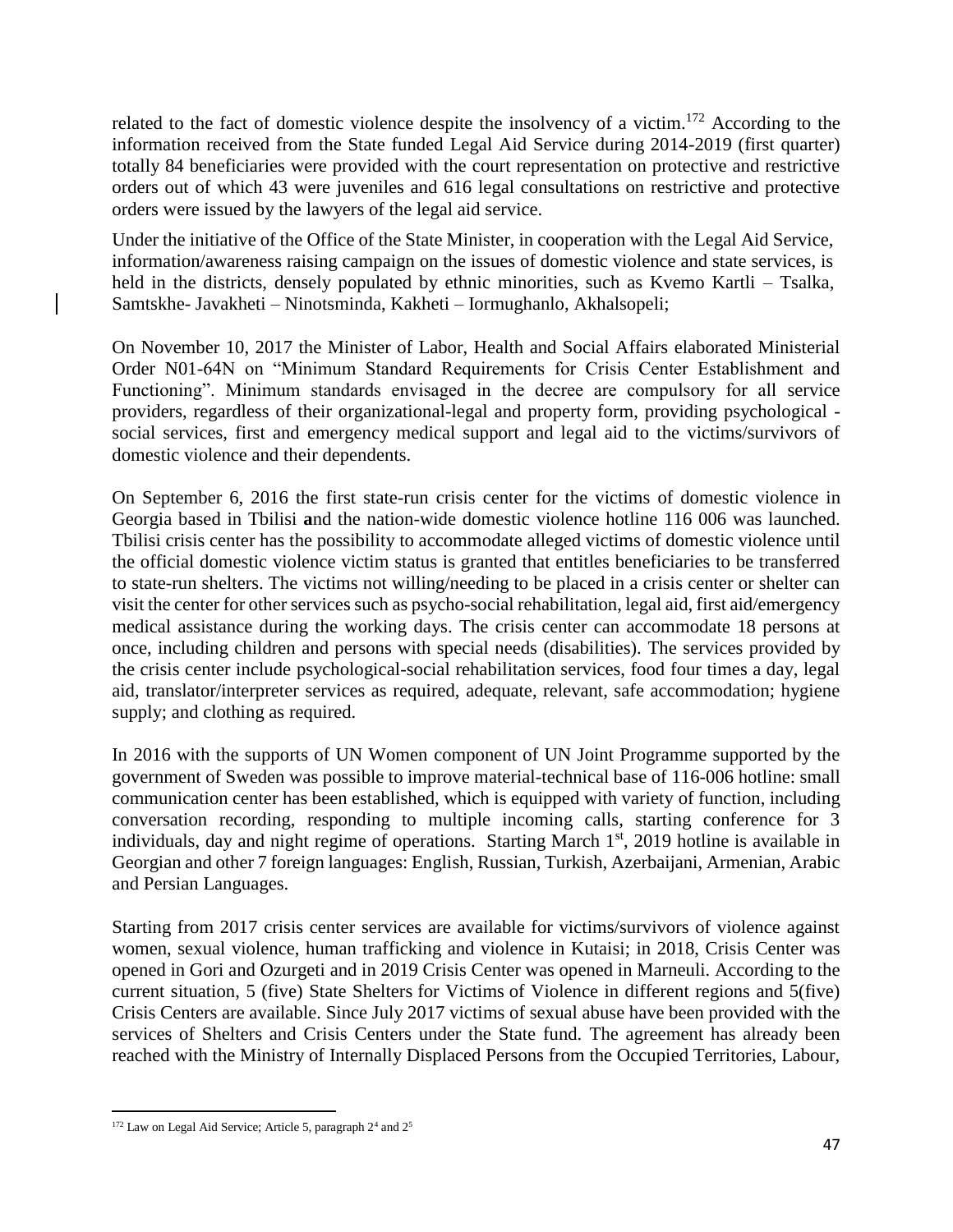Health and Social Affairs of Georgia that the government will fully take over funding of the crisis center in Ozurgeti in 2020.

Shelter sustainability and uninterrupted functioning is ensured by LEPL State Fund for Protection and Assistance of (Statutory) Victims of Human Trafficking based on the state budgetary assignations.

In line with efforts to support the process of decentralizing service provision for the survivors of violence, crisis centers in Telavi and Zugdidi have been set up jointly by a local NGO Women's Consultation Center Sakhli in collaboration with respective local municipalities with the support of UN Women and the Swedish Government. Funding for Telavi and Zugdidi crisis centers will be provided by the local municipalities as of 2021.

LEPL State Fund for Protection and Assistance of (Statutory) Victims of Human Trafficking with the support of United Nations Population Fund (UNFPA) and active cooperation with the Ministry of Internally Displaced Persons from the Occupied Territories, Labour, Health and Social Affairs of Georgia and with the purpose to implement the recommendations of the World Health Organization has elaborated guidelines (standard operational procedures for healthcare services interdisciplinary response) on identification, treatment principles and referrals for physical, psychological and sexual violence against women. These guidelines support the first and second level employees to identify and provide relevant support to female victims of the violence. Also, in the scope of standard operational procedures, post coital interventions to avoid possible pregnancy after sexual violence and post-exposition interventions and testing-treatment mechanisms (minimum package) for sexually transmitted infections (STI) were elaborated and consequently approved by Ministerial decree.

The Office of the State Minister with support of the US International Development Agency (USAID) and UN Association in Georgia "Tolerance, Civic Awareness and Integration Support Program" in cooperation with the State Fund for Protection and Assistance of (Statutory) Victims of Human Trafficking has implemented the Project "Youth for Gender Equality". The members of mobile group, established in the framework of the Project, conducted 120 trainings in 68 villages of 3 regions (11 municipalities, 3465 beneficiaries);

During 2016-2018 the Fund has organized a project - "Reducing Domestic Violence in Georgia". The project was funded by USAID. A training module on violence against women and domestic violence prevention/elimination and social work for victims of violence was prepared in the scope of the project and in cooperation with LEPL Social Service Agency. Around 244 social workers (employed at LEPL Social Service Agency, Fund and other non-governmental organizations providing services) were trained in 3 groups. In addition informational meetings were held in Tbilisi and other regions of Georgia with different target groups: teachers, students of higher educational institutions, representatives of ethnic minorities, internally displaced people, population in rural areas, Pankisi gorge population, residents of the villages bordering the administrative borders. Totally 1900 participants attended the meetings during 3 years of project implementation and got familiar with the domestic violence related issues, including preventive measures and services available at the fund.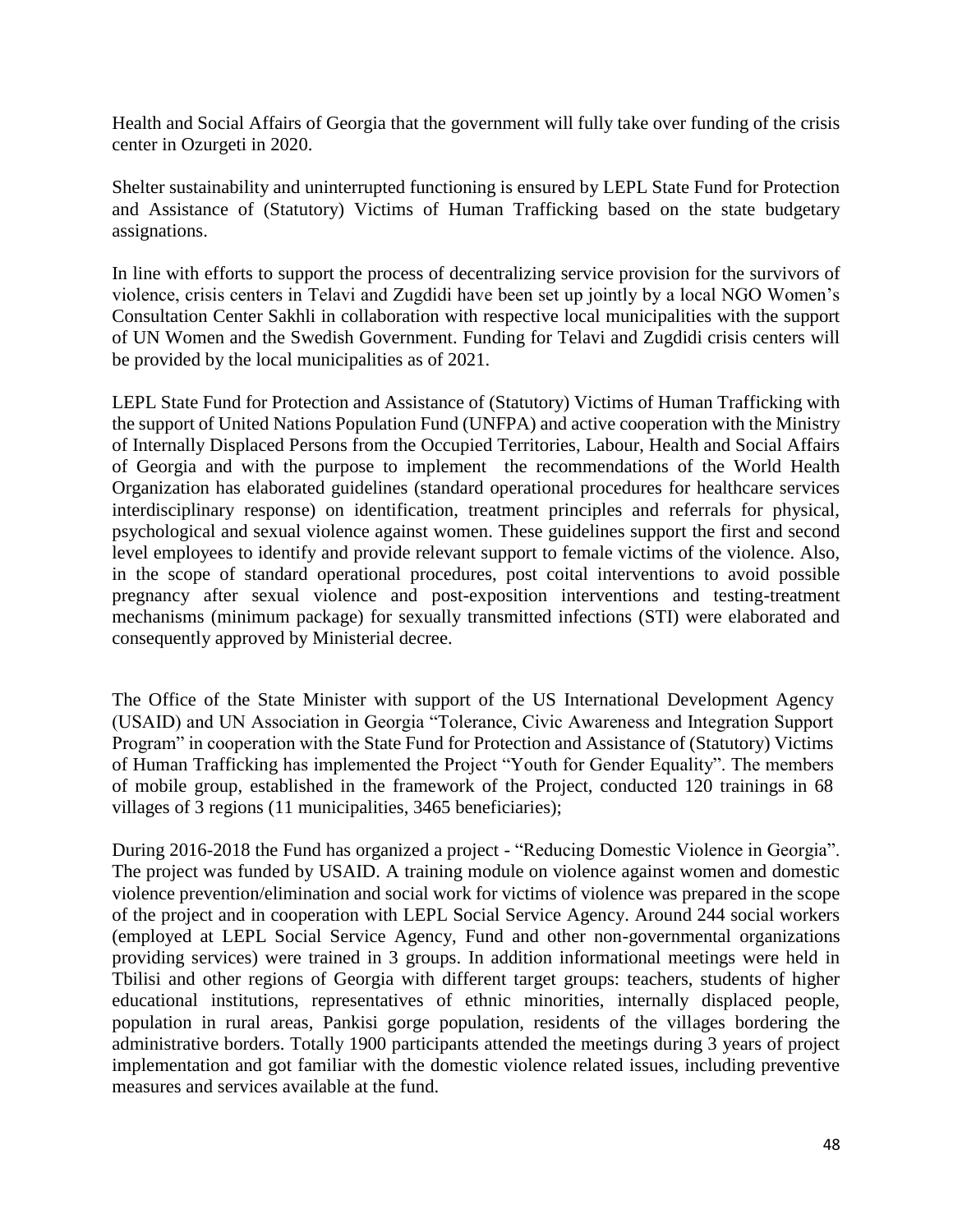According to Article 18 of the Organic Law of Georgia on the Public Defender, employees of the Department of Gender Equality of the Public Defender's Office shall monitor the service centers (shelters) for victims of human trafficking and domestic violence. In 2016, 2017 and 2018 Gender Equality Department of the Public Defender's Office of Georgia, with the technical assistance of UN Women, carried out a monitoring in state shelters for domestic violence and human trafficking victims at Tbilisi and Batumi, as well as the service centers for victims of domestic violence in Kutaisi, Gori and Sighnaghi and crisis service centers for victims of violence in Tbilisi, Gori and Kutaisi. The quality of service delivery, beneficiaries' needs and performance of duties by personnel were assessed within the framework of the monitoring. Special attention was paid to the issue of provision of psychosocial rehabilitation programs for the beneficiaries and their readiness for living independently after leaving a shelter. $173$ 

The monitoring showed that most of the beneficiaries were satisfied with shelter services and positively evaluated the efforts of the administration and personnel; the beneficiaries feel safe and constantly supported in the shelter.<sup>174</sup> Medical examination of victims upon admission to the shelter remains to be problematic, as the examination is mostly limited to an oral inquiry. The limited number of psycho-social rehabilitation, educational and employment programmes, and in some cases their absence, is still a problem in the shelters. It is important to support victims' education, which would enable them to enroll in the employment programmes and get ready to live independently.<sup>175</sup>

The Public Defender of Georgia, with the support of UN Women, has been implementing a detailed analysis of the court decisions on femicide since 2016. The purpose of the analysis is to evaluate the true dimensions of the femicide problem, the protection or prevention measures applied and the shortcomings that have occurred resulting in the failure to protect women.

While analyzing 11 femicide cases that occurred in 2016, the PDO found that 6 of the 11 women had appealed to the police for protection prior to the femicide occurring. The analysis further found that most perpetrators had no education beyond secondary school and were unemployed. The report also underlines that the gendered nature of violence and discrimination suffered by the victims is not adequately reflected in court judgments.

The number of femicide cases increased in 2017. According to the Ministry of Internal Affairs of Georgia, the murders of 26 women were reported in 2017, of which 14 were committed by family members. In 2017 Some 15 cases of the attempted murder of women were reported, of which 12 were committed in the context of domestic violence. Also, of the five instances of induced suicides, two took place because of domestic violence. In 2018 the number of femicide cases decreased by 58% and there was not even one case of murder of wife or former wife by a husband or former husband. During 10 months in 2018 totally 11 women were killed out of which 5 were killed by family members.<sup>176</sup>

In 2017, the Public Defender established femicide monitoring mechanism consultation council within the Gender Equality Unit. As part of the monitoring process, the Public Defender's Office

 $\overline{a}$ 

<sup>&</sup>lt;sup>173</sup> Information is available on the following website[: http://www.ombudsman.ge/eng/190306081201spetsialuri-angarishebi](http://www.ombudsman.ge/eng/190306081201spetsialuri-angarishebi)

<sup>&</sup>lt;sup>174</sup> Public Defender's Monitoring Report in State Shelters for Domestic Violence and Human Trafficking Victims, 2018; pg. 5

<sup>&</sup>lt;sup>175</sup> Public Defender's Monitoring Report in State Shelters for Domestic Violence and Human Trafficking Victims, 2018; Pg. 6

<sup>&</sup>lt;sup>176</sup> Ministry of Internal Affairs website https://police.ge/ge/2018-tsels-58-it-shemtsirda-qalta-mkvlelobebis-machvenebeli-kholo-qmris-mier-tsolismkvlelobis-arts-erti-faqti-ar-dafiqsirda/12131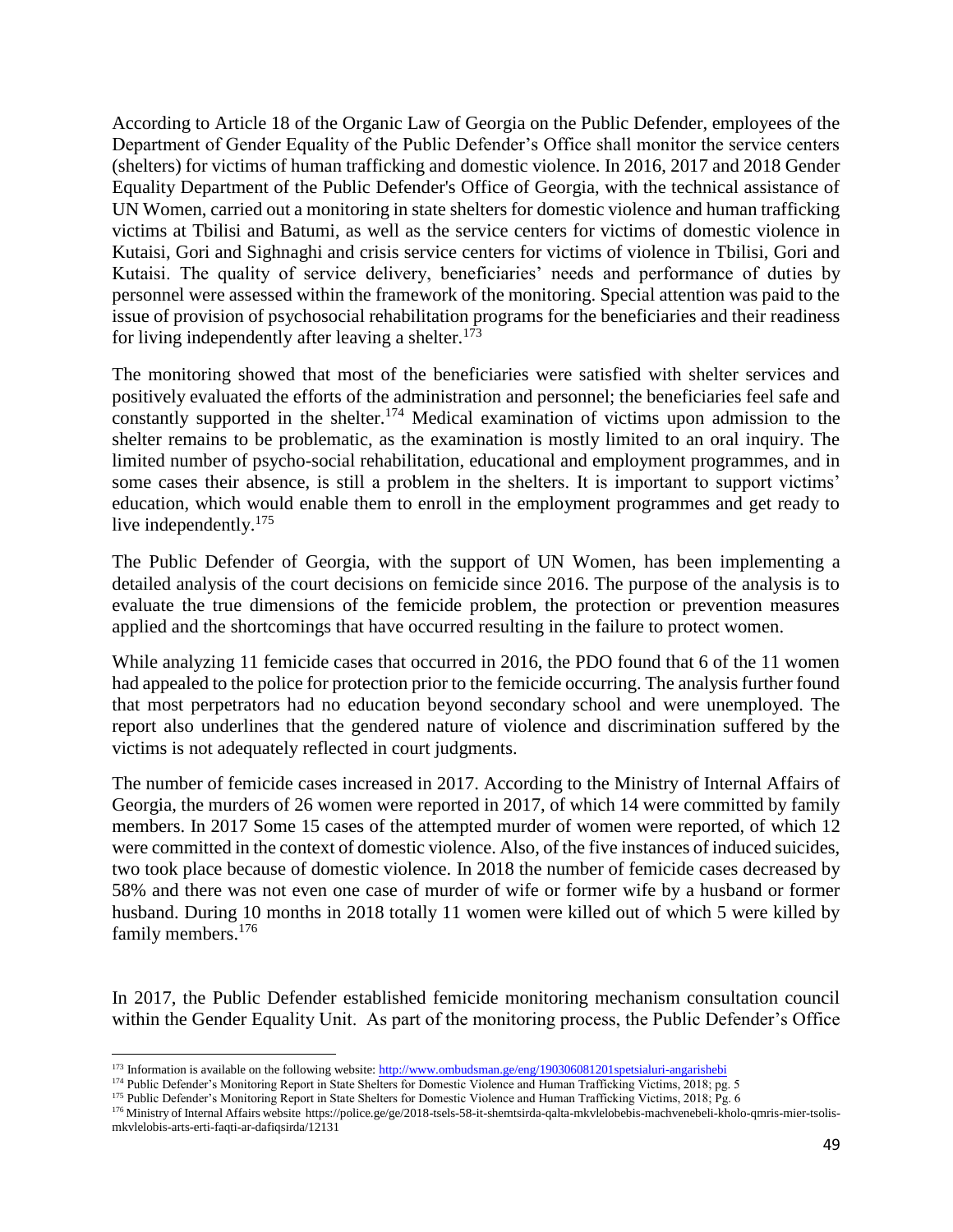analyzes relevant court decisions in detail to evaluate the real scale of the problem of femicide, the applied measures of protection and prevention and the obstacles to addressing the issue. In addition, the Public Defender's Office studies available statistical data and information on investigations and criminal prosecutions conducted by law enforcement agencies. Femicide Monitoring Reports were published by the Public Defender's Office in 2016 and 2017. The Consultation Council meets once every two months and the members of the council along with the PDO staff are the representatives of local and international non-governmental organizations working on violence against women and domestic violence issues, including UN Women.

One of the priorities of the Government of Georgia is to combat human trafficking, especially, proactive identification and punishment for trafficking cases against women and girls. Four special mobile groups of the Ministry of Internal Affairs are operating since 2013 and their major function is proactive examination of areas and identification of human trafficking facts in the areas of highrisk all-around Georgia. In 2018, as a result of sustainable and well-coordinated anti-trafficking policy led by Justice Ministry and Interagency Council on Combating Trafficking in Human Beings, Georgia received high ranking and maintained place among Tier 1 countries in the Trafficking in Persons Annual Report of the US State Department published on June 28, 2018. Georgia maintains the place among Tier 1 countries since 2016. The report states that the Government of Georgia fully meets the minimum standards for the elimination of trafficking and continued to demonstrate serious and sustained efforts by updating law enforcement guidelines for victim identification, including on the treatment of victims, screening for indicators at border posts, and victim-centered interview practices. The government identified more victims and continued to provide comprehensive care.<sup>177</sup>

The Law on Combating Trafficking in Persons and articles  $143<sup>1</sup>$  and  $143<sup>2</sup>$  of the Criminal Code criminalized all forms of trafficking and prescribes penalties ranging from 7 to 20 years imprisonment or life imprisonment. The law defines trafficking broadly to include buying, selling or any illegal transaction in relation to a person without the purpose of exploitation. In 2018, the government investigated 21 new cases (21 in 2017). In 2018 the government prosecuted three defendants for sex trafficking, 2 for forced begging of minors and 2 for selling of minor compared to four for sex trafficking in 2017. In 2018 the government convicted six traffickers (2 in 2017); traffickers received sentences between 7 and 15 years imprisonment..<sup>178</sup>. In 2018 mobile groups and task force checked 97 risk places/organizations and screened 413 individuals working at hotels, bars, nightclubs, and bathhouses for trafficking indicators and another 30 individuals begging in the streets deemed as "high-risk" for human trafficking .

The Ministry of Justice continued to issue grants for NGOs. In 2017 government issued grants to organize awareness-raising activities in 10 cities and separately provided a new allocation to two NGOs to identify and support the reintegration of t children in street situations.

The government operates two specialized shelters in Tbilisi and Batumi and provides medical aid, psychological counseling, legal assistance, childcare services, reintegration support, and a onetime financial payment of 1000 Lari (\$380) to victims. Victims could initially stay at the shelter for three months, which could be extended upon the victim's request. The government-run shelters staff includes a nurse, social worker, lawyer, and psychologist. The shelters offer separate sections

<sup>&</sup>lt;sup>177</sup> Trafficking in Persons Report; Pg.194[; https://www.state.gov/documents/organization/282801.pdf](https://www.state.gov/documents/organization/282801.pdf)

<sup>178</sup> Information provided by the Ministry of Justice of Georgia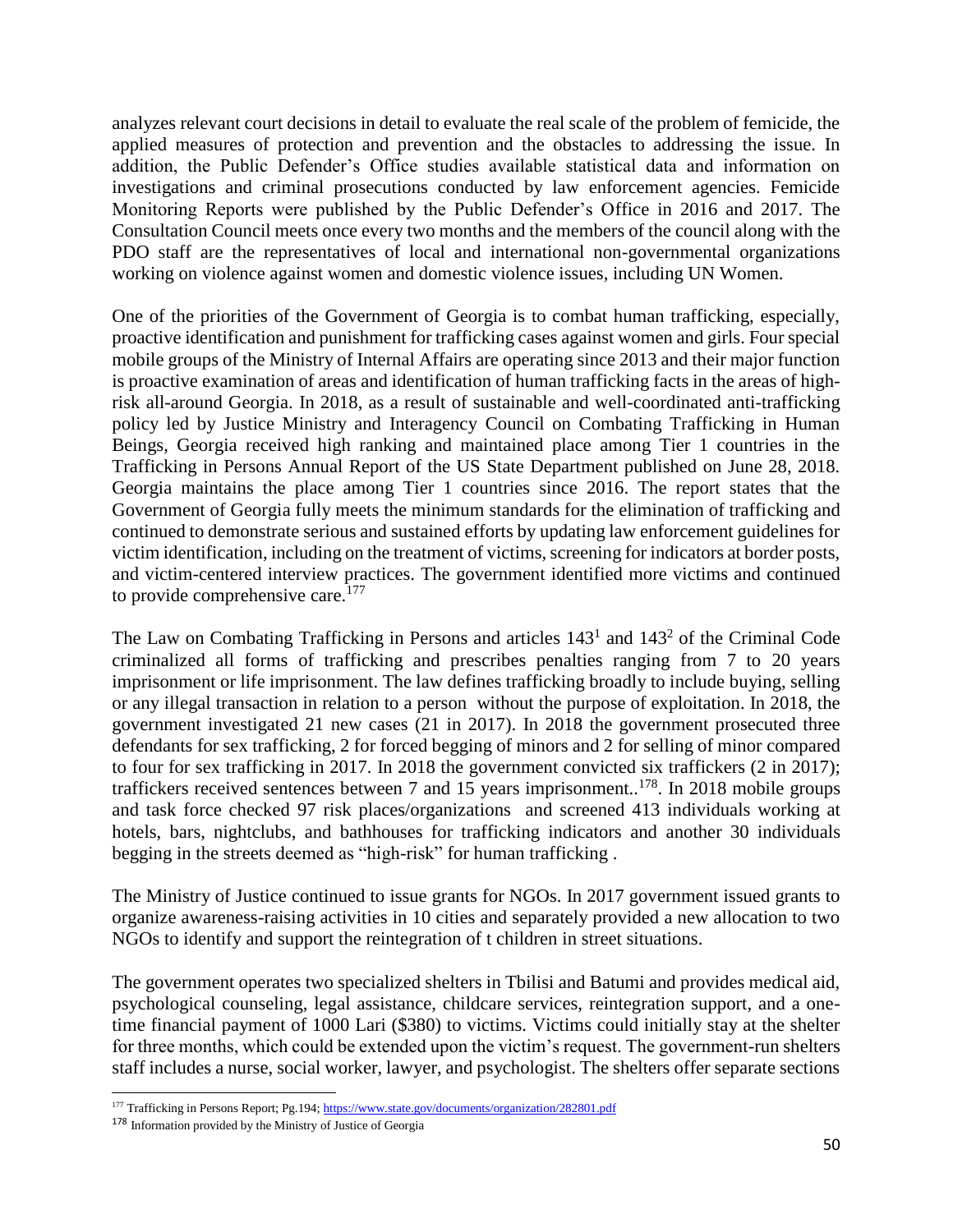for men, women, and children. Shelter staff shall chaperone victims when leaving the shelter but victims could request to leave the shelter unchaperoned. In addition to equal services for domestic and foreign victims, the government makes foreign trafficking victims eligible for renewable oneyear residence permits with the ability to seek legal employment. The law prohibits penalizing trafficking victims for unlawful acts committed as a direct result of being subjected to human trafficking. The Prosecutor General's Office's Victim-Witness Coordinators provide counsel to victims from the beginning of the investigation through the end of the court proceedings.

Over the past five years, Georgia is a source, transit, and destination country for women and girls subjected to sex trafficking and men, women, and children subjected to forced labor.  $^{179}$  The statistical information for 2010-2018 shows that women from Georgia are subjected to sex trafficking within the country, in Turkey, and, to a lesser extent, in the United Arab Emirates.<sup>180</sup>

In accordance with new edition of Article 140 of the Criminal Code, sexual intercourse with one under sixteen is punishable. It shall be highlighted that, sanctions defined by this article is very strict and implies 7 to 9 years of imprisonment; in cases with aggravating circumstances from 8 to 10 years of imprisonment. During 2014-2018, criminal proceedings on the grounds of Article 140 of the Criminal Code were initiated against 478 individuals, 500 females were recognized as victims. From 2015, according to the Article  $150<sup>1</sup>$  of the Criminal Code, forced marriage is punishable. Criminal proceedings on the grounds of Article  $150<sup>1</sup>$  of the Criminal Code were initiated against 4 individuals, 3 females were recognized as victims.<sup>181</sup>

The Human Rights Committee called upon Georgia to develop strategies for combating patriarchal attitudes, gender stereotyping, early marriage and sex-selective abortions among others impediments to gender equality.<sup>182</sup> The United Nations Special Rapporteur on Violence against Women (UNSR on VAW) noted in her report on Georgia that among the factors that most likely increase the risk of intimate-partner violence are discriminatory gender stereotypes and patriarchal attitudes, women's low awareness of their rights and the occurrence of child and forced marriages.<sup>183</sup>

The issue of child marriage has gained recognition in Georgia during the last few years as a result of evidence-based advocacy by the Public Defender's Office, and international and civil society organizations.<sup>184</sup> Research findings indicate that child marriage is not a rare occurrence in Georgia, and is linked to gender inequality, among other factors.<sup>185</sup> The number of parents who were still minors when registering the birth of a child also declined from 1,449 in 2015 to 1,278 in 2016. However, the figures for the number of minor parents having children considerably exceed the figures on early marriage, clearly indicating that the phenomenon continues with such marriages not being registered.<sup>186</sup>

<sup>179</sup> Ibid; Pg.196;

<sup>&</sup>lt;sup>180</sup> Information provided by the Ministry of Justice of Georgia;

<sup>181</sup> *VI Periodic Report of Georgia Convention on the Elimination of All Forms of Discrimination against Women*; pg. 31; para 176

<sup>182</sup> CCPR/C/GEO/CO/4, p. 4;

<sup>183</sup> A/HRC/32/42/Add.3, paras. 24-25;

<sup>&</sup>lt;sup>184</sup> Public Defender's Office, *Special Report: Early Age Marriage: Challenges and Solutions (PDO Early Age Marriage)* 2016. UNFPA, *Child Marriage in Georgia*, 2014.

<sup>185</sup> PDO, *Early Age Marriage*, 2016, p. 10; PDO, *Report on Sexual and Reproductive Health*, 2017, p. 96.

<sup>186</sup> Public Defender's Office, *Special Report on Women's Rights and Gender Equality*, 2016, p.35.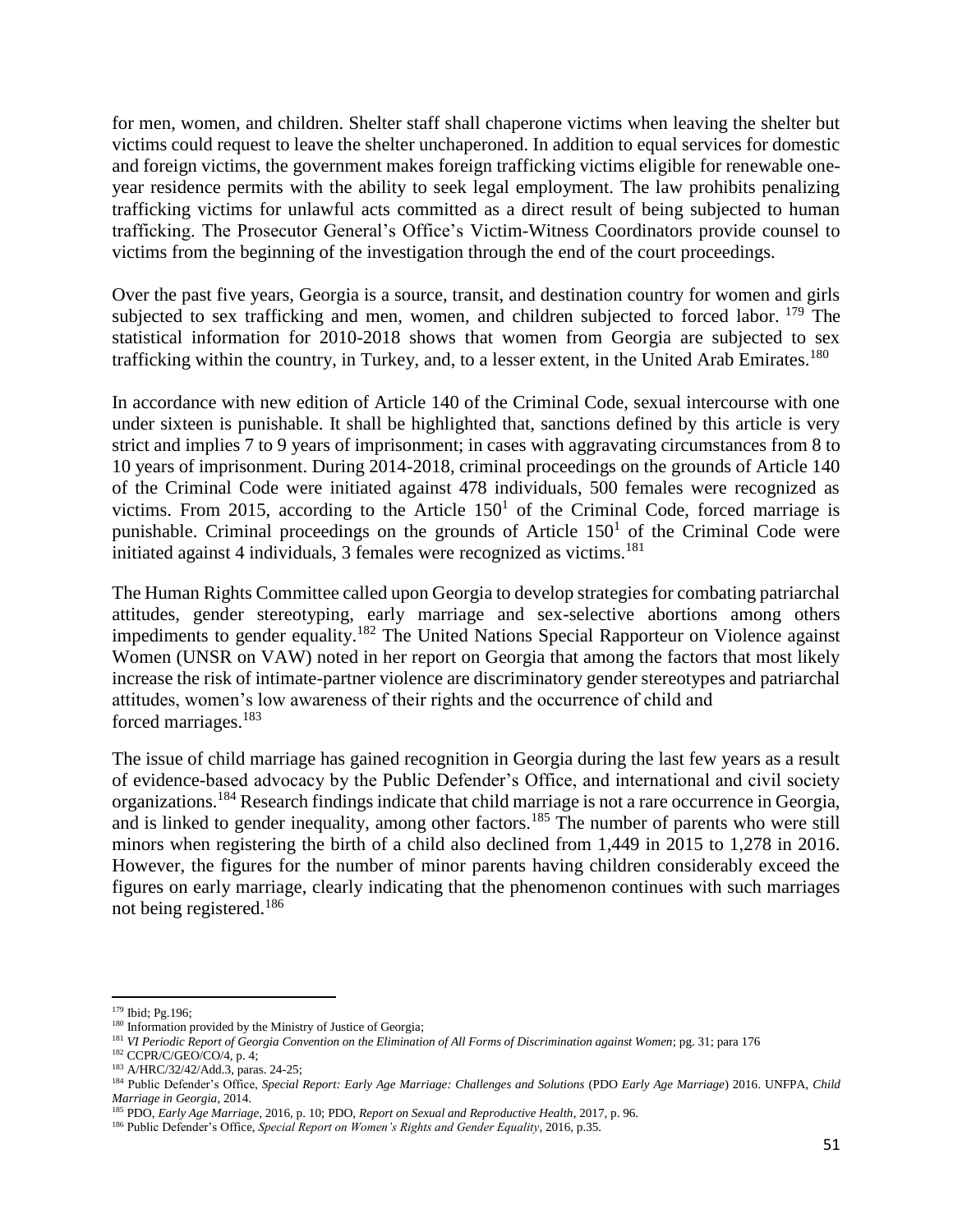According to the Civil Code of Georgia the legal age of marriage for persons is 18 years, <sup>187</sup> which means that marriage prior to that age is null and prohibited. Forced marriage, including nonregistered one is a crime, whereas coercion of the minor into marriage is an aggravating circumstance.<sup>188</sup> Both parents of the girl as well as the groom would be held criminally responsible.

A Governmental Order #437 regulates referral procedures for cases of violence against children, which authorizes educational institutions (schools) to refer the case to the competent authorities.<sup>189</sup>

In 2017, nation-wide qualitative research on child marriage was commissioned by the National Center for Disease Control (NCDC) with the support of UNFPA. The preliminary findings of the research identified attitudes, societal norms and diverse practices related to child marriages.<sup>190</sup>

Qualitative data collection took place in urban and rural areas of 10 regions and the capital of Georgia. The findings indicated that early/child marriage was common and frequent across the country, including in the capital, Tbilisi.<sup>191</sup> Education and marriage were generally seen by respondents as two opposite ends of a continuum, with many girls leaving school if they married early. Part of the reason for this juxtaposition was a challenge of balancing the roles and responsibilities expected from young girls after marriage. Secondary or higher education for boys was privileged over education for girls, and often poverty and financial challenges acted as barriers against girls' secondary or higher education.<sup>192</sup> Roles and responsibilities after marriage were predominantly distributed along gendered lines. Decision-making around household finances, continued education, and family planning were often in the hands of husbands and responsibilities for women were rooted in norms around women seen predominantly as caregivers expected to take care of their children's daily needs.<sup>193</sup> The research confirms the role of traditional gender stereotypes, and social norms related to sexual relations.<sup>194</sup>

Since 2015, a Task Force on the Issues of Early Marriages has been summoned under the Inter-Agency Commission on Gender Equality, which is mandated to refine policy recommendation, identify necessary interventions and activities for the implementation of policy recommendations, as well as to improve the application of the child referral procedures. Task Force has found that there is a need to: (i) invigorate policies aimed at the prevention and eradication of the harmful practices; (ii) strengthen inter-agency coordination in the implementation of specific activities; and, (iii) raise public awareness on harmful practices in order to transform existing social norms and attitudes. As of 2017, The Government extended the mandate of the Task Force to cover FGM issues.

Government of Georgia leads the EVAWG Task Force, which consists of the relevant Government and public entities, representatives of local and international civil society organizations, bilateral and multilateral donors and UN agencies. The role of the Task Force is to support the Government

 $\overline{a}$ <sup>187</sup> Civil Code of Georgia; Article 1108,

<sup>&</sup>lt;sup>188</sup> Criminal Code of Georgia Article 1501,

<sup>189</sup> Article 5.10, Government Order #437 of 2016 on the Referral Procedures in Case of Violence against a Child.

<sup>190</sup> Exploring Early/Child Marriage in Georgia: Preliminary Results from a Qualitative Research, Sponsored by UNFPA

<sup>191</sup> Ibid; pg.5

<sup>&</sup>lt;sup>192</sup> Ibid; pg.7

 $193$  Ibid; pg.9

 $194$  Ibid

within the frameworks of the UN Joint Program for Gender Equality and UNICEF, Preliminary Findings – 6th of December 2017.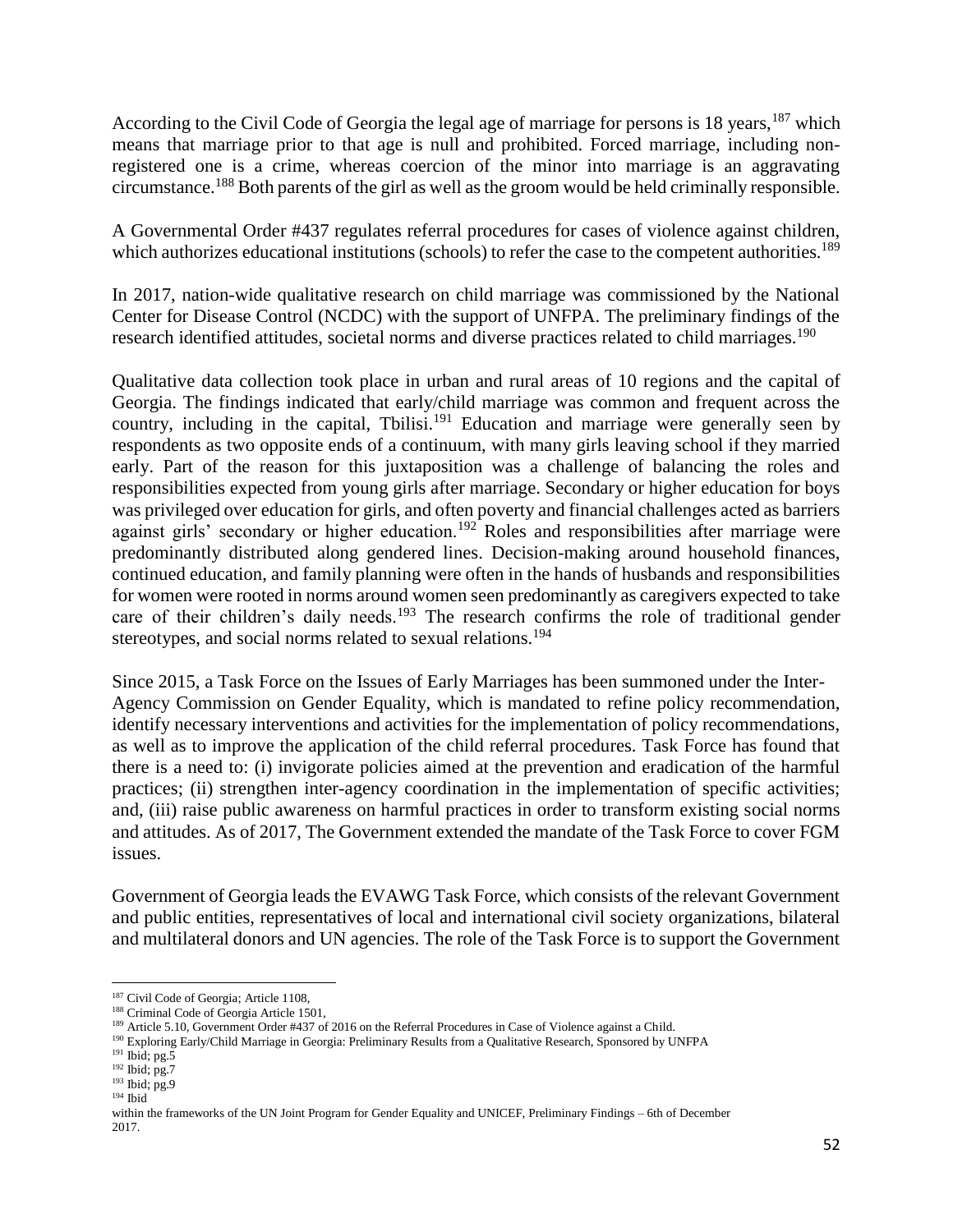in coordinating development efforts for enhanced implementation of its obligations under international and national commitments for preventing and combating violence against women and girls.

FGM is reportedly practiced among the Avar community in the Kakheti region of Georgia.<sup>195</sup> The Prosecutors Office of Georgia has also confirmed that FGM occurs among the Avari community living in Kvareli, Kakheti region.<sup>196</sup> There are no specific statistics on the practice of FGM in Georgia.<sup>197</sup>While the local population in villages of Tivi, Saruso and Chantliskure indicate that FGM is no longer performed, there is credible information to suggest that local communities have been covering up information on FGM due to the increased interest from society and the media.<sup>198</sup>As of May 2017, the new Article  $133<sup>1</sup>$  of Criminal Code prohibits female genital mutilation on any grounds, including both forceful acts as well as mutilation conducted with the woman's or girl's consent. The Article provides for the criminal responsibility of the person performing the cutting as well as any person coercing a woman/girl to undergo FGM, including family members. According to UNFPA study the interviewees remarked that transition to adulthood is not marked by any specific rituals, though, in Muslim communities, boys get circumcised between the ages of 7-12 years. There was consensus among the respondents that girls did not experience FGM/C. Older women in Avar all share that they have undergone FGM/C, particularly that which is classified as Type Ia: removal of the clitoral hood or prepuce only. However, key informant interviews indicated that the perceived reduction of FGM/C was only a result of legal penalties which may have driven the practice underground. Others note that FGM/C has declined but only because the woman who would do the cutting in the village has died.<sup>199</sup>

The legal framework for media in terms of gender issues is defined by the Georgian Law on Broadcasting and the Code of Conduct for Broadcasters adopted by the Georgian National Communications Commission (GNCC).

The Georgian Law on Broadcasting obliges Public Broadcasting "to reflect ethnic, cultural, linguistic, religious, age, and gender diversity in programs."<sup>200</sup> According to the same law, broadcasting license holders shall avoid: "broadcasting programs containing apparent and direct threat to incite racial, ethnic, religious or other hatred and which are of a discriminatory nature or encourage violence towards any group,<sup>201</sup> broadcasting programs that are intended to abuse or discriminate against any person or group on the basis of disability, ethnic origin, religion, opinion, age, gender, sexual orientation, or any other feature or status."<sup>202</sup>

The "Code of Conduct for Broadcasters" adopted by the Georgian National Communications Commission, (GNCC) obliges broadcasters to abide by broadcasting principles and" accommodate interests of various social groups regardless of their political affiliation, cultural, ethnic, religious and regional backgrounds, language, age or gender."<sup>203</sup>

<sup>200</sup> *Law on Broadcasting* Article 16, Content Obligation "h"

 $\overline{a}$ <sup>195</sup> Institution for War and Peace, FGM uncovered in Georgia, 2016 available at https://iwpr.net/global-voices/fgm-uncoveredgeorgia.

<sup>196</sup> Letter from the Prosecutors Office of Georgia, No: 08-2/504, as cited in PDO, *Report on Sexual and Reproductive Health*, 2017, p. 117. <sup>197</sup> Ibid

<sup>198</sup> Ibid

<sup>&</sup>lt;sup>199</sup> Exploring Early/Child Marriage in Georgia: Preliminary Results from a Qualitative Research, Sponsored by UNFPA; pg. 6

<sup>201</sup> Ibid., Article 56. Prohibitions; paragraph: ; 2

<sup>202</sup> Ibid., Article 56. Prohibitions; paragraph: ; 3

<sup>203</sup> *Code of Conduct for Broadcasters,* Article 3; paragraph 1.b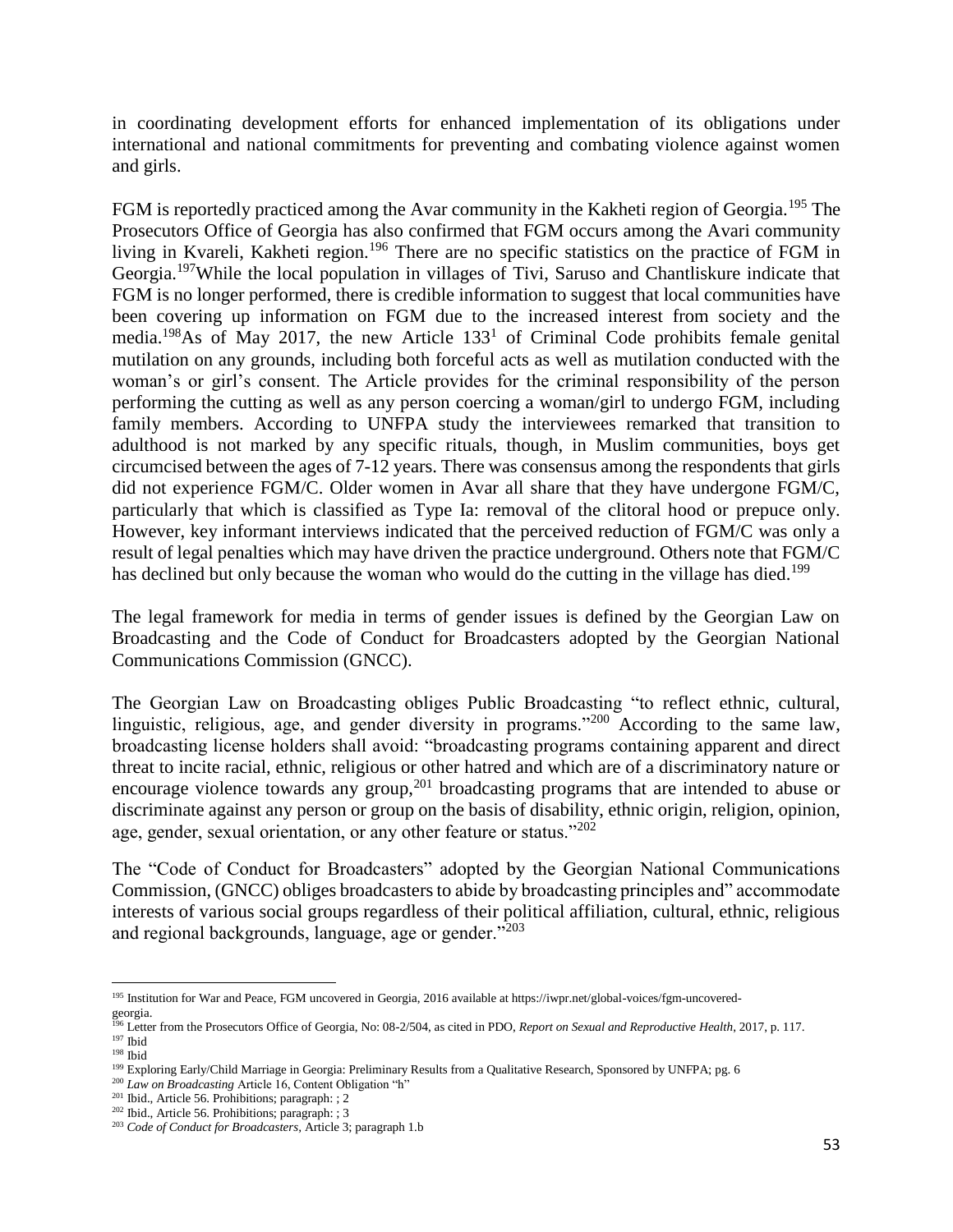The guidelines for reporting crime and anti-social behavior require from broadcasters "not to disclose the identity of victims of sexual abuse, unless victims give their consent and disclosure complies with the public interest."<sup>204</sup>

Broadcasters shall be careful when making a decision to broadcast shocking images and shall make careful judgment about the use of offensive languages.  $^{205}$  The code lists factors that broadcasters shall consider and take into account when deciding on portraying violence, these factors include: "violence in daily life: domestic violence. . . Incidents where elderly, disabled people, women and children are the victims; verbal and physical aggression; sexual or any other violence should not be condoned". $206$ 

Broadcasters shall refrain from publishing any material likely "to incite hatred or intolerance on the grounds of race, language, gender, religious convictions, political opinions, ethnic origin, geographic location, or social background."<sup>207</sup>

The Law of Georgia on Advertisement determines that advertisement shall not encourage citizens towards "violence, aggression and chaos, or any other dangerous actions, that can damage the health or security."<sup>208</sup>

On December 4, 2009 around 139 journalists signed and approved common principles of professional conduct and by signing this statement they became the members of the Georgian Charter of Journalistic Ethics, a self-regulatory body. Article 7 of the Charter determines that journalist shall understand the importance of journalistic work and "shall take all efforts to avoid discrimination of any person by race, gender, sexual orientation, language, religious, political and other opinion, national or social origin or any other feature". <sup>209</sup>

In 2017 the Charter in order to encourage the creation and use of non-stereotypical, balanced and diverse images of women and girls in the media, adopted Guidelines on Coverage of Gender Issues. The Charter acknowledges the role media can play to destroy gender roles and stereotypes and encourages them to strike a balance between the respondents, fights against women and men roles established in the society, use of stereotype language. The guidelines encourage media to cover issues related to the state policy on gender equality, gender discrimination, violence against women, and use of gender stereotypes by the representatives of government and public officials, cases of sexual harassment, discrimination in labour relations, women political representation.<sup>210</sup>

It is crucial to have all necessary services for victims of domestic violence and violence against women available in the country but the best approach to combat and prevent violence form happening is to change the public attitudes and perceptions. UN Women has been supporting national partners in Georgia including women's organizations and state institutions, to conduct a series of awareness-raising interventions and campaigns targeted towards the public and decision makers at all levels, aimed at changing the attitudes, values and structures that sustain inequality and discrimination. Some of the highlights of these awareness raising initiatives include UN Women's partnership with sports to promote zero tolerance for VAWG/DV and involving

<sup>204</sup> Ibid., Article 50; paragraph 5

<sup>205</sup> Ibid., Article 56

<sup>206</sup> Ibid. paragraph 7

<sup>&</sup>lt;sup>207</sup> Ibid., Article 31. Principle of diversity, equality and tolerance

<sup>208</sup> Law on Advertisement, Chapter 2; Article 4; paragraph 11

<sup>209</sup> Journalist Ethic Charter, Article 7

 $^{210}$ https://www.qartia.ge/ka/sakhelmdzghvanelo-tsesebi1/article/34573-genderuli-sakithkhebis-gashuqeba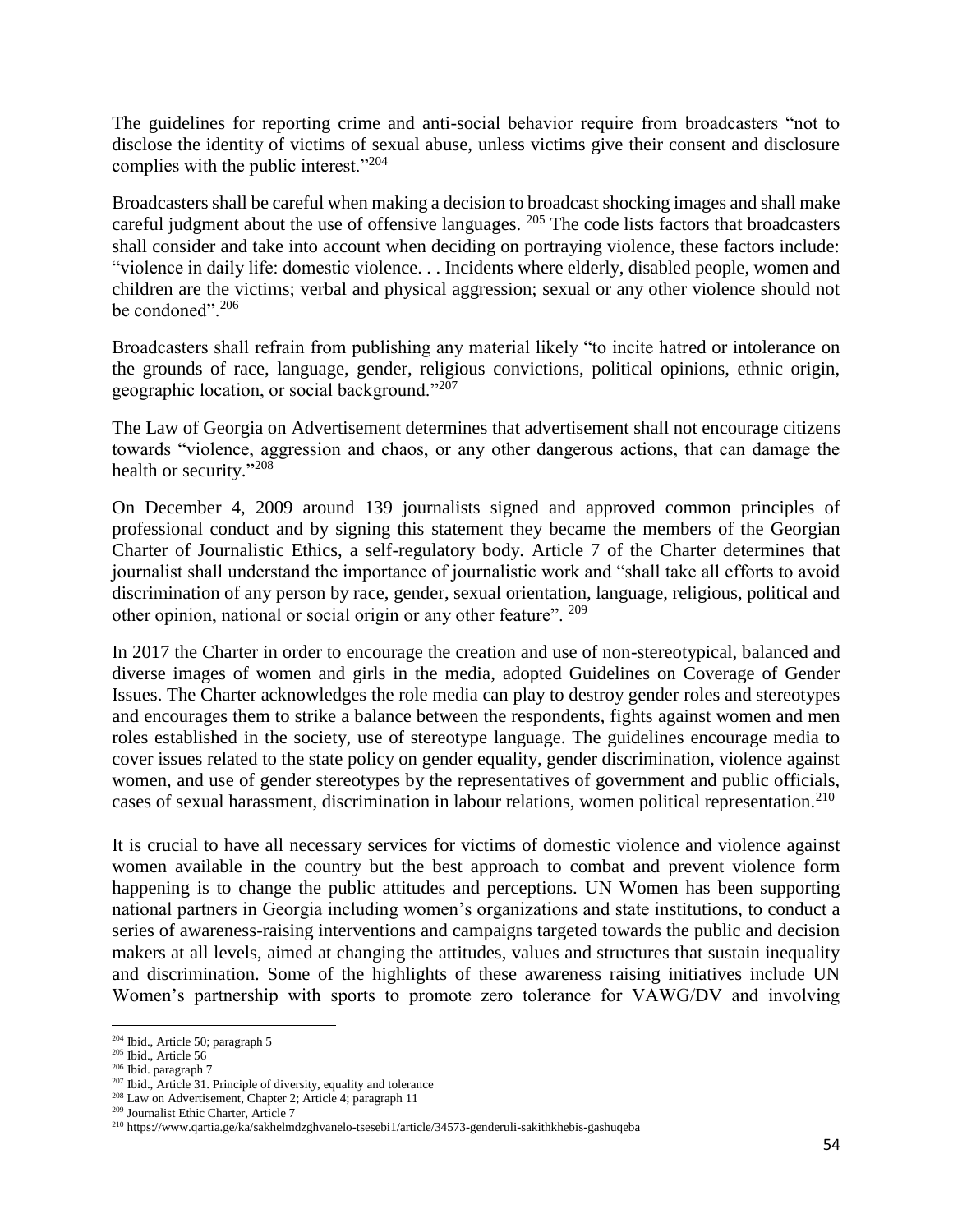Georgian Rugby Union and rugby players, a world champion in kickboxing, as well as the Georgian Football Federation; establishment of New social movement - "CHVEN (WE) – Men Against Violence", which has united prominent Georgian men and was launched on 7 December 2015. The aim of the movement is to support the fight against domestic violence and violence against women and girls, while also seeking to contribute to the achievement of gender equality in Georgia through working with youth, conducting awareness raising initiatives, sports activities and other interventions. The Georgian Rugby Union has been a long-standing partner for UN Women in the framework of the UN Joint Programme for Gender Equality supported by the government of Sweden. This cooperation is aimed at increasing men's engagement in the fight against violence against women and girls. The Rugby players have devoted a number of international matches to the cause of ending violence against women and girls in the framework of the UN Secretary General's UNiTE to End Violence against Women campaign and have joined "HeforShe" campaign soon after its launch in 2014.

In line with the commitments undertaken by the Government of Georgia under Article 13 of the Council of Europe Convention on Violence against Women and Domestic Violence and to ensure synergies and maximize effectiveness of the Government's outreach efforts on violence against women, Inter-Agency Commission on Gender Equality, Violence against Women and Domestic Violence Issues in partnership with line ministries and state agencies engaged in the national response to violence against women and with the support of UN Women and the European Union implemented a comprehensive governmental campaign "16 Days of Activism against Gender-Based Violence 2018."

The campaign was implemented from 25 November to 10 December 2018 and focused on promoting zero tolerance for VAWG and increasing awareness of the laws and services available for victims/survivors. The overarching theme of the campaign was that ending violence against women and girls (VAWG) is a national priority and that the Government of Georgia is committed to supporting victims and holding perpetrators accountable.

The campaign was implemented in line with the National EVAW Communication Strategy and Action Plan developed and adopted in 2018 by the Inter-Agency Commission on Gender Equality, Violence against Women and Domestic Violence Issues with the support of UN Women and the European Union.

During the campaign workshops were conducted for government officials and community members in general. Study cards and orange ribbons were distributed at these workshops thus encouraging community dialogue and raising awareness about the responsibility of each individual in safeguarding their communities from violence.

 $\rightarrow$  11 training were conducted by LEPL Training Center of Justice of Georgia in Batumi, Zugdidi, Kutaisi, Gori, Tsnori, Rustavi, Tbilisi respectively, reaching approximately 135 people. Orange ribbons, posters and fact sheets were handed out to training participants and generated a lot of discussion;

 $\rightarrow$  Civil Service Bureau of Georgia conducted training of public servants on code of conduct including on sexual harassment and distributed special announcement on Sexual Harassment online course among all public servants;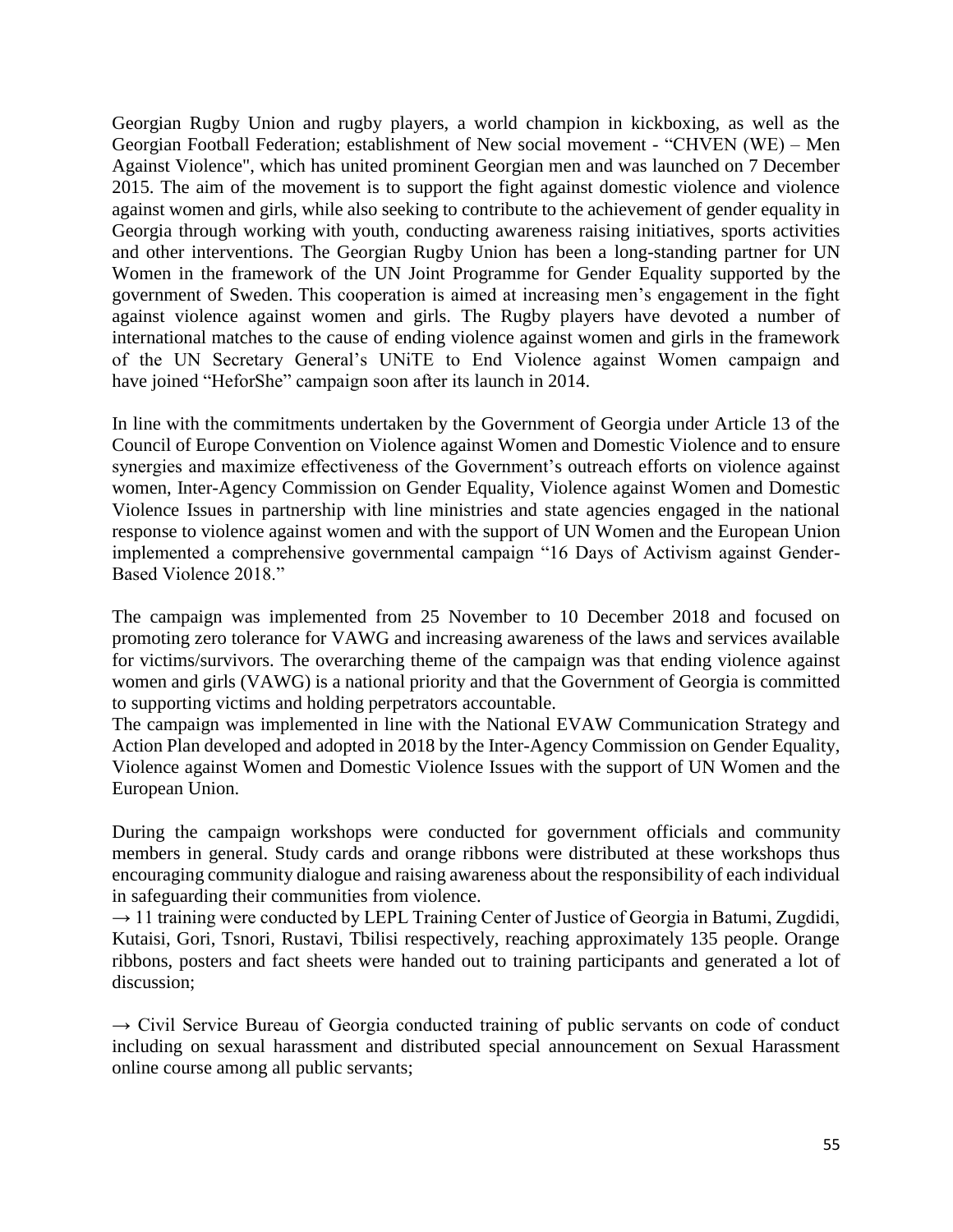Throughout the 16 Days Campaign, community group discussions and meetings were used to reach specific members of the community. Some state agencies used this opportunity to gather indepth information on the perceptions of violence against women and stated that this would be useful in their agencies programming. Totally, 64 community group meetings and discussions held in different regions of Georgia.

State agencies this year used media to call for everyone to advocate for non-violent behavior. Media campaigns were held in Social media with special logos and hashtags - such as #GeorgiaAgainstVAW, #endingVAWisajointresponsibility, #GeorgiaCares and others - that were designed by the Government for this occasion. Social Media campaign was widespread, and hundreds of people get involved.

LEPL Training Center of Justice of Georgia and The Ministry of Education, Science, Culture and Sport of Georgia launched two different essay competitions on Violence against Women. The main aim of this kind of activity was to raise awareness about violence against women and to emphasize that it is a problem for us all, even the youth and to show the importance of peace and kindness in relationships.

the Ministry of Education, Science, Culture and Sport of Georgia with the support of the Inter-Agency Commission on Gender Equality, Violence against Women and Domestic Violence Issues and UN Women ensured involvement of various sportsmen in the campaign. Totally 116 sportsmen joined the campaign "Sportsmen UNITE against violence against women". 2 matches were live streamed on public broadcasting and on YouTube channel. Before the match sportsmen wore t-shirts with special logos and message: "Sportsmen UNiTE against violence against women".

In addition, in February-November 2017, the Ministry of Justice conducted a large-scale social campaign named "Act-On." The social campaign aimed at prevention of violence against women through various activities, such as information meetings with youth (886 participants), dissemination of video clips via TV and social media, etc.

Apart from it, within the social campaign a website [www.imoqmede.ge](http://www.imoqmede.ge/) has been created through which everyone can anonymously report about the alleged violence against women and/or domestic violence.

GoG acknowledges the importance of awareness raising campaign to efficiently address the violence against women and gender based violence. For this purposes, in 2015 the Ministry of Justice issued the one-off grant of 15.000 GEL to non-governmental organization to promote their engagement in the preventive activities on violence against women and to strengthen cooperation with NGOs in this field.

Within the framework of the Grant project of the Ministry, multilingual brochures (Georgian, Russian, English, Azerbaijanian and Armenian) on violence against women and domestic violence were produced.

## **4. Participation, accountability and gender-responsive institutions**

Women's equal political participation and representation in decision-making bodies in Georgia requires their increased presence in political and governmental institutions. In Georgia, women's participation in decision-making processes remains very low in the legislative and executive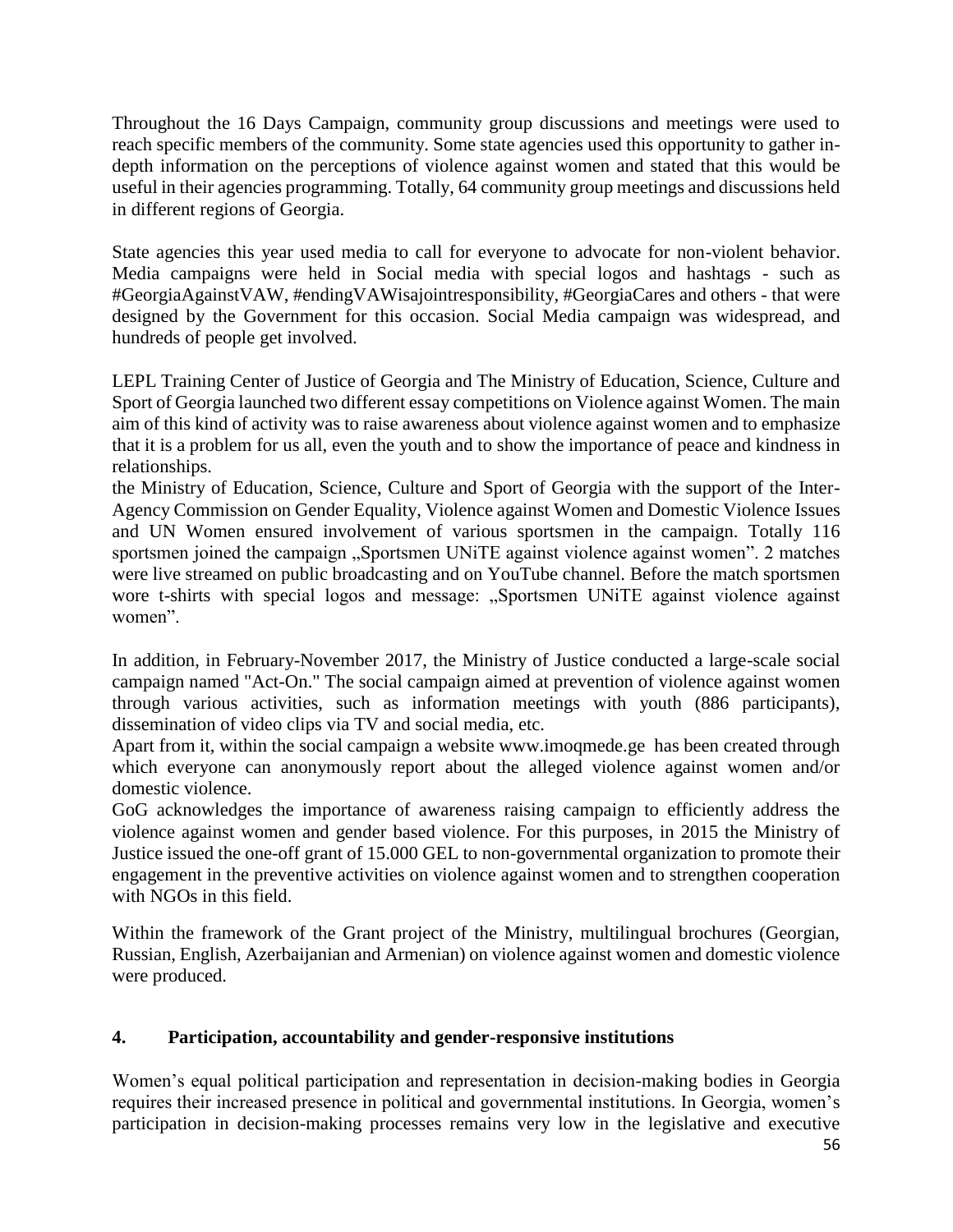branches of government, both at the central and sub-national levels. It ranks 124<sup>th</sup> among 193 countries in the worldwide classification of women in national parliaments - an indicator for women's political participation.<sup>211</sup> According to the World Economic Forum's, *Global Gender Gap Report* for 2017, Georgia ranked 114 on political empowerment among 144 countries.<sup>212</sup>

Women constitute the majority of the population in Georgia: 52.3%.<sup>213</sup> Women account for 53, 76% (men, 46,24%) of the electoral body.<sup>214</sup> During local self-governance elections of 2017, from 3 440 123 registered voters, 53.7% were women. 791 993 women participated in elections (first round), what constitutes to 49.38% of women voters. However, women comprise only 15% of the seats in Parliament; 85% of the seats are held by men. Since Georgia's independence, women's participation in Parliament has increased slightly. 73 members of the 150-seats in Parliament are allocated from single-mandate constituencies, known as "majoritarian" electoral districts. There are only 5 women majoritarian candidate out of 73 MPs. Among 6 deputies Chairperson of Parliament 2 are women, including the first deputy chairperson.

The Parliamentary Elections in October 2016 was a step forward for women's political participation considering that previous Parliament had a fewer number of women. In 2012-2016, there were only 18 women MPs in Georgia, accounting for as low as 12% of all 150 MPs. Following the elections in 2016, 24 women were able to gain seats, accounting for 16% of the total number of MPs. The number of women MPs remained 22 after the process of formation of the government, after some candidates turned down their Parliamentary seats and Presidential Elections in 2018.

On December 16, 2018 Salome Zourabishvili has been sworn into office as Georgia's first woman President. Zourabishvili won the 2<sup>nd</sup> round of the 2018 Georgian Presidential Elections becoming president elect with 59% of the votes.

Based on the analysis of proportional and majoritarian lists submitted to the CEC, number of women among candidates nominated for the 2016 parliamentary elections had increased compared to the previous parliamentary elections in 2012. In the 2016 parliamentary elections, women's share among candidates registered for the proportional component was 37%, for the majoritarian component – 17.52% (17.65% in lists nominated by parties and blocs, and 15.09% in lists nominated by initiative groups). In the 2012 parliamentary elections, share of women among candidates for the proportional component was 31.3%, meaning that share of female candidates for the proportional component in the 2016 elections was 6% more, and 13.35% for the majoritarian component  $-4\%$  less than in 2016.<sup>215</sup>

For 2016 parliamentary elections under the proportional representation system the ruling party, that has constitutional majority at the Parliament- Georgian Dream - nominated a total of 155 candidates, including 18 women (11.61%) and 137 men (88.39%), and for the parliamentary elections under the majoritarian representation system, it nominated 72 candidates including 5

 $\overline{\phantom{a}}$ <sup>211</sup> See, Inter-Parliamentary Union, available at: http://www.ipu.org/wmn-e/classif.htm.

<sup>212</sup> World Economic Forum, *Global Gender Gap Report,* 2017, available at: http://reports.weforum.org/global-gender-

gap-report-2017/dataexplorer/#economy=GEO.

<sup>213</sup> GeoStat, Census 2015

<sup>214</sup> Data of Central Election Commission of Georgia. http://cesko.ge/statistic/.

<sup>215</sup> GYLA, *Women in Georgian Politics – analysis for women's engagement in political/electoral processes during the 2016-2018 election cycle in Georgia,* 2017, p. 36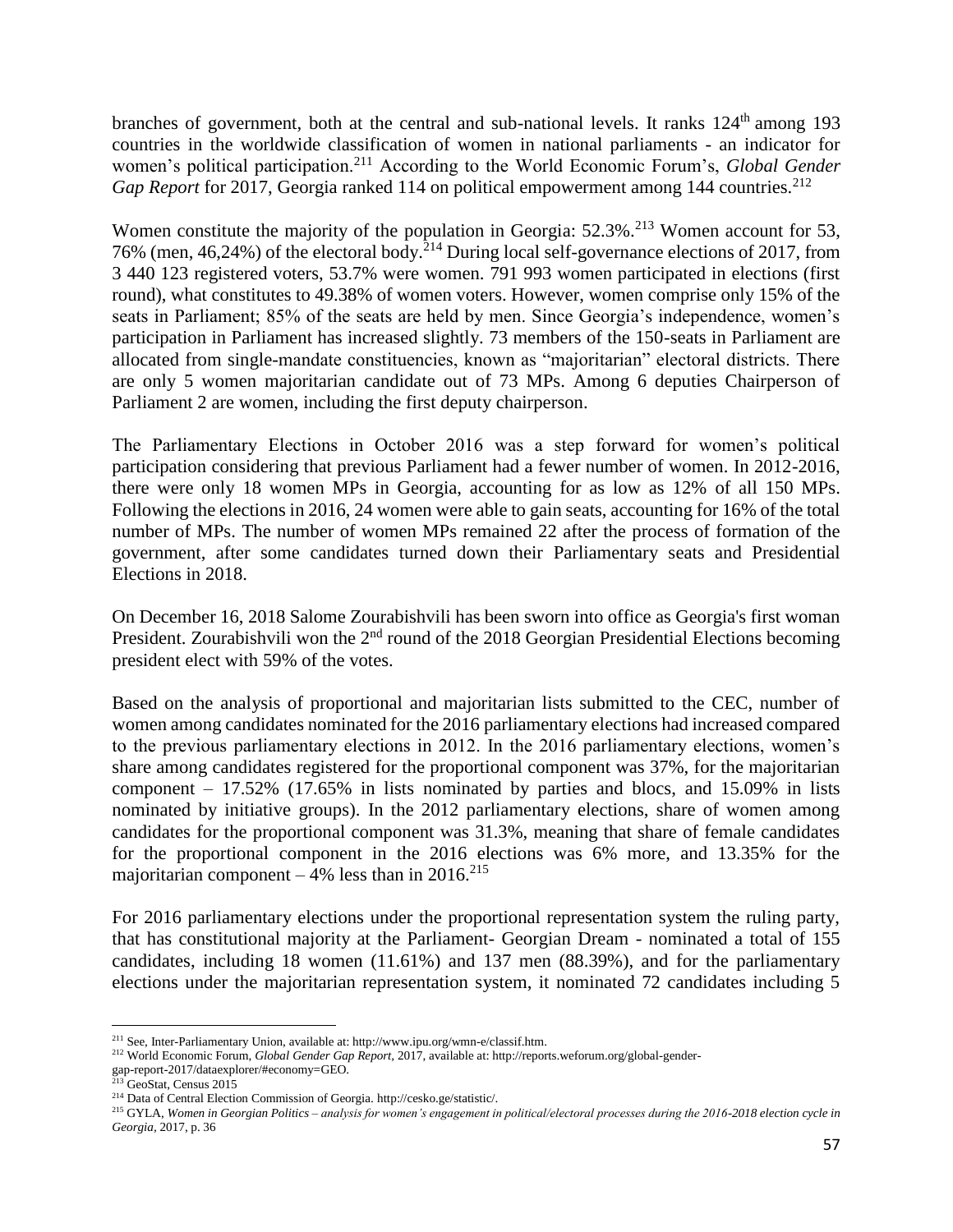women (6.94%) and 67 men (93%). Placement of women candidates is as important as their number. Georgian Dream had 4 women among the first group of ten candidates, 2 women among the second group of ten candidates.<sup>216</sup> United National Movement didn't ensure gender balance in groups of ten candidates. In particular, in the top two groups of ten candidates it had 3 women per group, but in subsequent groups it had one or two women at most.  $2^{17}$ 

| <b>Parliamentarian Elections</b> | % of women in the Parliament |
|----------------------------------|------------------------------|
| 1992                             | 6.22%                        |
| 1995                             | 6.64%                        |
| 1999                             | 7.17%                        |
| 2004                             | 9.33%                        |
| 2008                             | 6%                           |
| 2012                             | 12%                          |
| 2016                             | 15%                          |

Percentage of women in Parliament,  $1992-2016^{218}$ 

The statistics show that women's representation rate in Georgian Parliament increased following every Parliamentary election, but the increase was very slow and incremental. The Parliamentary Elections in 2012 were an important step forward for women's political participation as it increased women's representation to 12%.

Election Administration of Georgia (CESKO) carries out relevant activities based on equality principles. 2015-2019 strategic plan<sup>219</sup> and annual action plans<sup>220</sup> elaborated by the administration, imply balanced gender and equality-based environment along with other aspects. Election administration also has a gender equality policy<sup>221</sup> document, according to which, three major target groups of the administration are as follows: women voters, women candidates and election administration female staff.

CESKO has Election System Development, Reform and Training Center (Training Center) and during elections 2016-2017 it launched training program for potential women candidates. 53 potential women candidates representing different political parties and initiative groups participated in the training held during 2016. One candidate was later elected based on proportional system. 69 potential women candidates participated in training launched in 2017. From this number, 16 women were elected, 3- were elected based on majoritarian system.<sup>222</sup>

Through training center Election Administration issues grants to NGOs on the topics defined as annual priorities. In 2016-2017 support for women's participation in Parliamentary Elections of

 $\overline{a}$ <sup>216</sup> GYLA, *Women in Georgian Politics – analysis for women's engagement in political/electoral processes during the 2016-2018 election cycle in Georgia,* 2017, p. 38

<sup>217</sup> Ibid; p. 39

 $218$  Ibid; p. 13

<sup>&</sup>lt;sup>219</sup>Election Administration of Georgia 2015-2019 Strategic Plan, available on the link below: [http://cesko.ge/res/docs/STRATEGICPLAN2015-](http://cesko.ge/res/docs/STRATEGICPLAN2015-1019_ENG.pdf) [1019\\_ENG.pdf](http://cesko.ge/res/docs/STRATEGICPLAN2015-1019_ENG.pdf)

<sup>&</sup>lt;sup>220</sup> Administration of Georgia 2015-2017 Action Plan, available on the link below:<http://cesko.ge/eng/static/1527/samoqmedo-gegma>

<sup>&</sup>lt;sup>221</sup> Gender Equality Policy Document of Election Administration is available on the link below: [http://cesko.ge/res/docs/GenderEquality-](http://cesko.ge/res/docs/GenderEquality-EngForWeb.pdf)[EngForWeb.pdf](http://cesko.ge/res/docs/GenderEquality-EngForWeb.pdf)

<sup>222</sup> *VI Periodic Report of Georgia -Convention on the Elimination of All Forms of Discrimination against Women*; pg. 57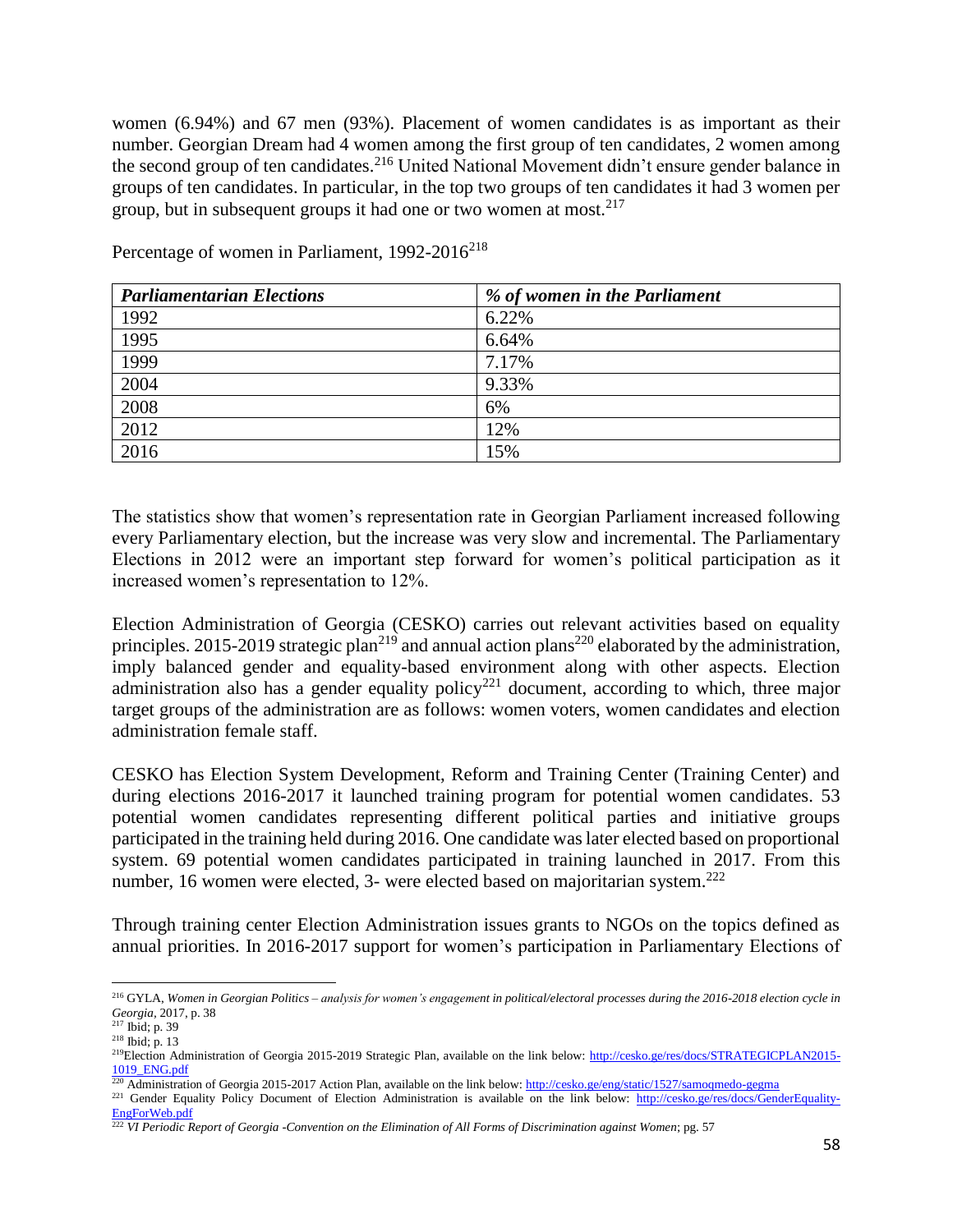Georgia 2016 and local self-governing body elections in 2017, was prioritized and training center has funded 19 local non-governmental organization projects. Total budget of projects was 555 783 Georgian Lari. Project covered all regions of the country (except for occupied territories). Target groups were: representatives of ethnic minorities, persons with disabilities, victims of domestic violence, internally displace persons and women from rural-mountainous areas, along with other important topics, gender equality module was included in the program. In addition, Election Administration has provided trainings for central and regional media representatives. Training highlighted importance of gender equality principles in Election Administration activities.

It is important to note that Central Election Commission processes gender segregated data which is available on the website at [http://cesko.ge/statistic/.](http://cesko.ge/statistic/) By segregation of information on gender basis, administration creates important instrument for establishment of gender balanced election environment and provides additional information resources for all individuals engaged in election process.

To provide a more illustrative picture of women's political participation in Georgia, it is important to analyze representation of women in other political institutions, including the executive and local self-government authorities. There are four female ministers in the government of 12 ministers, including the Prime Minister. As to the state representatives, none of the nine governors are female. Furthermore, women are also under-represented in local self-government bodies. Following the 2017 municipal elections, women make up 13.4% of local legislative bodies (Sakrebulo)<sup>223</sup> and women's representation was only 11.3% in Sakrebulos elected in 2014. All five mayors of the selfgoverning cities (Tbilisi, Rustavi, Kutaisi, Poti, Batumi) are men and out of 59 mayors of selfgoverning communities, only one is a woman. There are only two women at the Supreme Council of the Autonomous Republic of Adjara which is comprised of 21 members.<sup>224</sup> Women comprise 29%, and men 71% of employees in the civil service.<sup>225</sup>

The positive exception to the low level of women's participation is the judiciary. By October 2018 women make up  $\overline{53.3\%}$  - out of 306 active judges are women.<sup>226</sup> In addition, 4 out of the 9 judges on the Constitutional Court are women.<sup>227</sup> There are 4 women judges at the Supreme Court, where currently seat 11 justices. First Deputy Chief Justice is also a woman. The position of a Chief Justice is vacant, there used to be female chief justice during 2015-2018. Despite the high female representation in the judiciary they are not equally represented on managerial positions - only 4 women are court chairperson out of 26; only 2 women are chairs of chambers out of 9 and only men are chairs of collegiums.<sup>228</sup>

On December 8, 2017 Parliament of Georgia elected Nino Lomjaria as Public Defender of Georgia for 5 years term. It is important to note that Public Defender's Office is the leading state entity with the women representation and promotion. Out of three deputies of the Public Defender two are women and female representation on managerial positions at PDO is 55.6%. The gender balance of all employees at the public defender's office is 70% women and 30% men.<sup>229</sup>

<sup>223</sup> The Central Election Commission of Georgia, *Gender Statistics of Elections*, available at: http://cesko.ge/statistic/

<sup>224</sup> The Supreme Council of Adjara at: http://sca.ge/geo/static/107/umaghlesi-sabchos-tsevrebi

<sup>225</sup> Civil Service Bureau, 2016, p, 21, available at: http://csb.gov.ge/uploads/2017book.pdf.

<sup>226</sup> Supreme Court of Georgia website http://www.supremecourt.ge/news/id/1815;

<sup>227</sup> http://www.constcourt.ge/ge/court/judges/CurrentJudges/0/

<sup>228</sup> Supreme Court of Georgia website http://www.supremecourt.ge/news/id/1815;

<sup>229</sup> Public Defender's Official web site http://ombudsman.ge/geo/genderuli-meinstrimingi-sakhalkho-damtsvelis-aparatshi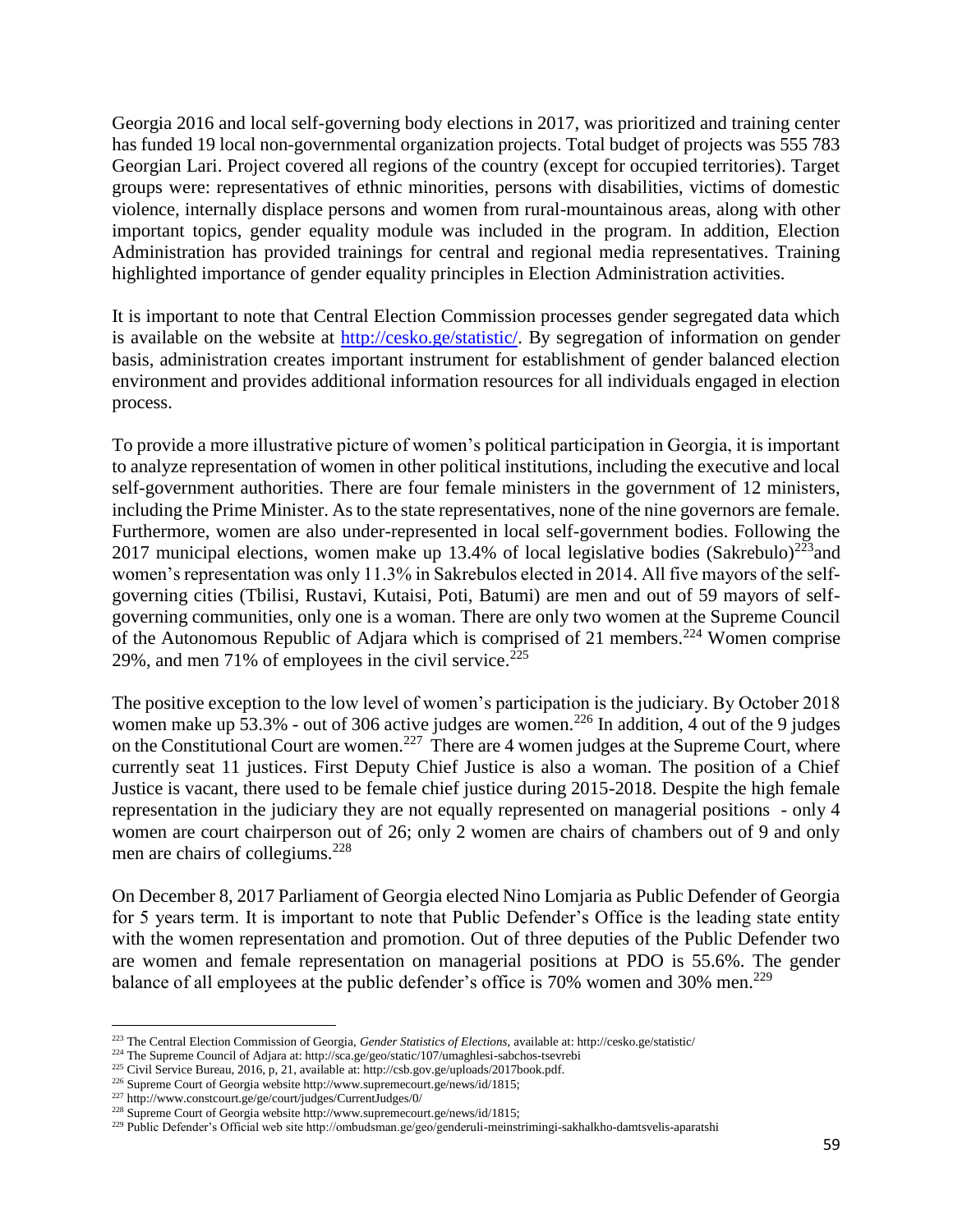Although the Election Code is gender-neutral and does not provide any mechanism for strengthening women's participation, women's political participation in the legislative branch can be attributed, in part, to the electoral system. The Election Code of Georgia establishes a mixed electoral system: 73 members of the 150-seats in Parliament are allocated from single-mandate constituencies, known as "majoritarian" electoral districts. The remaining 77 seats are allocated from party lists in a national proportional system. As noted by the OSCE:

*Proportional-representation systems – in which parties present lists of candidates provide greater incentives for parties to include more women among their candidates to attract a broader base of voter support. Proportional systems are also more conducive to implementation of affirmativeaction measures than are majority systems.*<sup>230</sup>

By adopting Constitutional changes in 2017existing electoral system will be reformed to make it more just and fair and according to the new Constitution, the country will transition to fully proportional parliamentary representation beginning from 2024. The 2020 Parliamentary polls will be held using the current mixed electoral system.

In all the Parliamentary elections in Georgia, more women MPs have been elected via proportional party lists than in majoritarian districts. The difference between the two systems has been significant over the last three elections.

| <b>Parliamentarian Elections</b> | % of women elected via<br>proportional list | % of women elected via<br>majoritarian system |
|----------------------------------|---------------------------------------------|-----------------------------------------------|
| 2008                             | 10.67%                                      | 1.33%                                         |
| 2012                             | 14.29%                                      | 9.59%                                         |
| 2016                             | 23.38%                                      | 8.20%                                         |

Comparison of Parliamentary election results between proportional and majoritarian systems<sup>231</sup>

In 2011, Article  $30(7<sup>1</sup>)$  was added to the Organic Law on Political Associations of Citizens, which provided an additional 30% of funding for including three women out of every ten candidates listed.<sup>232</sup> The financial incentives regulation does not require that women be positioned among the top ten candidates on the party lists, and their lack of financial resources impedes their political participation.

In the 2014 local elections, two political parties received the additional State financing pursuant to Article  $30(7^1)$ .<sup>233</sup> In the 2016 Parliamentary elections, five political parties' lists reflected the

<sup>230</sup> OSCE/ODIHR, *Handbook for monitoring women's participation in elections,* 2004, p. 21.

<sup>231</sup> GYLA, *Women in Georgian Politics – analysis for women's engagement in political/electoral processes during the 2016-2018 election cycle in Georgia,* 2017, p. 25.

 $^{232}$  Article 30(7<sup>1</sup>) of the Law on Political Associations of Citizens reads: "A party receiving funding under this article

shall receive a bonus of 30% of the basic funding if, in the election list presented by this party or by the relevant electoral bloc (in the case of local self-government elections, in all party lists) at the elections based on the results of which they received funding, at least 30% of female candidates are included in the first, second and every subsequent 10 candidates."

<sup>&</sup>lt;sup>233</sup> The United National Movement, and the bloc United Democratic Movement.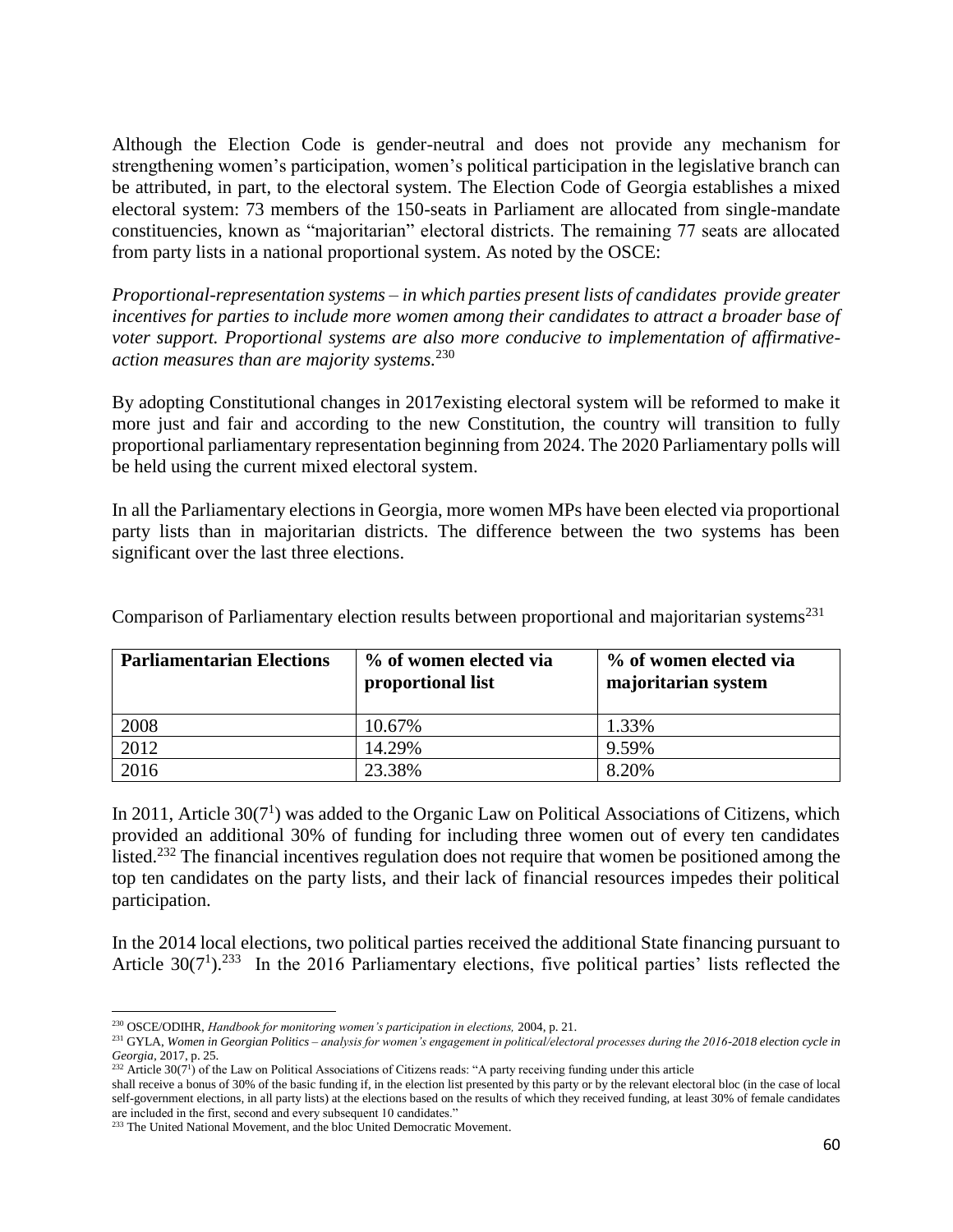quotas set forth in Article  $30(7<sup>1</sup>)$ , but only one party, the Alliance of Patriots, actually obtained seats in Parliament that were designated to women.<sup>234</sup>

In the 2017 local elections, only 36.85% women candidates were presented in the proportional lists of local legislative bodies (Sakrebulo) and 16.5% women as majoritarian candidates. Among the mayoral candidates of five self-governing cities, only 22.92% were women. Out of mayoral candidates of 59 local self-governing municipalities, only 12.15% were women. As for the candidates for the office of Tbilisi Mayor, 15.38% were women.<sup>235</sup>

The third attempt to introduce diverse mandatory quotas for Parliament and on party lists was made in 2015, in which *the Task Force for Women's Political Participation* submitted a legislative proposal introducing mandatory gender quotas for proportional lists for parliamentary elections, with a target of 50% gender balance. The initiative did not envisage any special measures for majoritarian representation system. The proposal was presented to two parliamentarian committees. The Human Rights Committee adopted the proposal and transmitted it to the Legal Committee, which rejected it without presenting it to the plenary session. Simultaneously, in 2015, an alternative legislative initiative was submitted to Parliament by two MPs, requiring that among every three candidates in the proportional lists, a candidate of the less-represented sex be included. For the first time in Georgian Parliament's history, the initiative on gender quotas was discussed on the plenary session of Parliament, however the voting never took place.

The most recent initiative, in June 2017, involved 37 000 citizens' signatures in support of 50% mandatory gender quotas for parties' proportional lists for parliamentarian and local elections. The proposal was registered by the Bureau of the Parliament of Georgia, and the parliamentary process was initiated in the 2017 session. Parliament of Georgia has rejected a bill on mandatory gender quotas with the support of only 66 MPs, while it needed at least 75 in order to proceed.

National Human Rights Action Plan, Activity 13.1.7.1, calls for initiating "legislative amendments in order to increase the representation of women in elected bodies".

Women are well represented in civil society organizations in Georgia and women oftentimes occupy senior positions within the Civil Society sector.

The Interagency Human Rights Council was created in order to elaborate and implement a united state policy in the field of human rights. The Council is chaired by the Prime Minister of Georgia. The authority of the Council is defined through the Government [Decree](https://matsne.gov.ge/en/document/view/3465313) N551 of December 13, 2016. The objectives of the Council include elaboration and implementation of a unified state policy of the Government of Georgia in the field of human rights; Elaboration and discussion of the Human Rights Action Plan and its submission to the Government for approval; Coordination and monitoring of the implementation of the Action Plans.

The Council discusses, approves and presents to the Government the statements and recommendations prepared in relation to the Human Rights Action Plan. The Council is authorized to create thematic working groups in order to coordinate and monitor the implementation of the

 $\overline{a}$ <sup>234</sup> Transparency International Georgia, *Political Campaign Finance in Georgia*, 2017, p. 52.

<sup>235</sup> The Central Election Commission of Georgia, *Gender Statistics of Elections available at:* http://cesko. ge/statistic/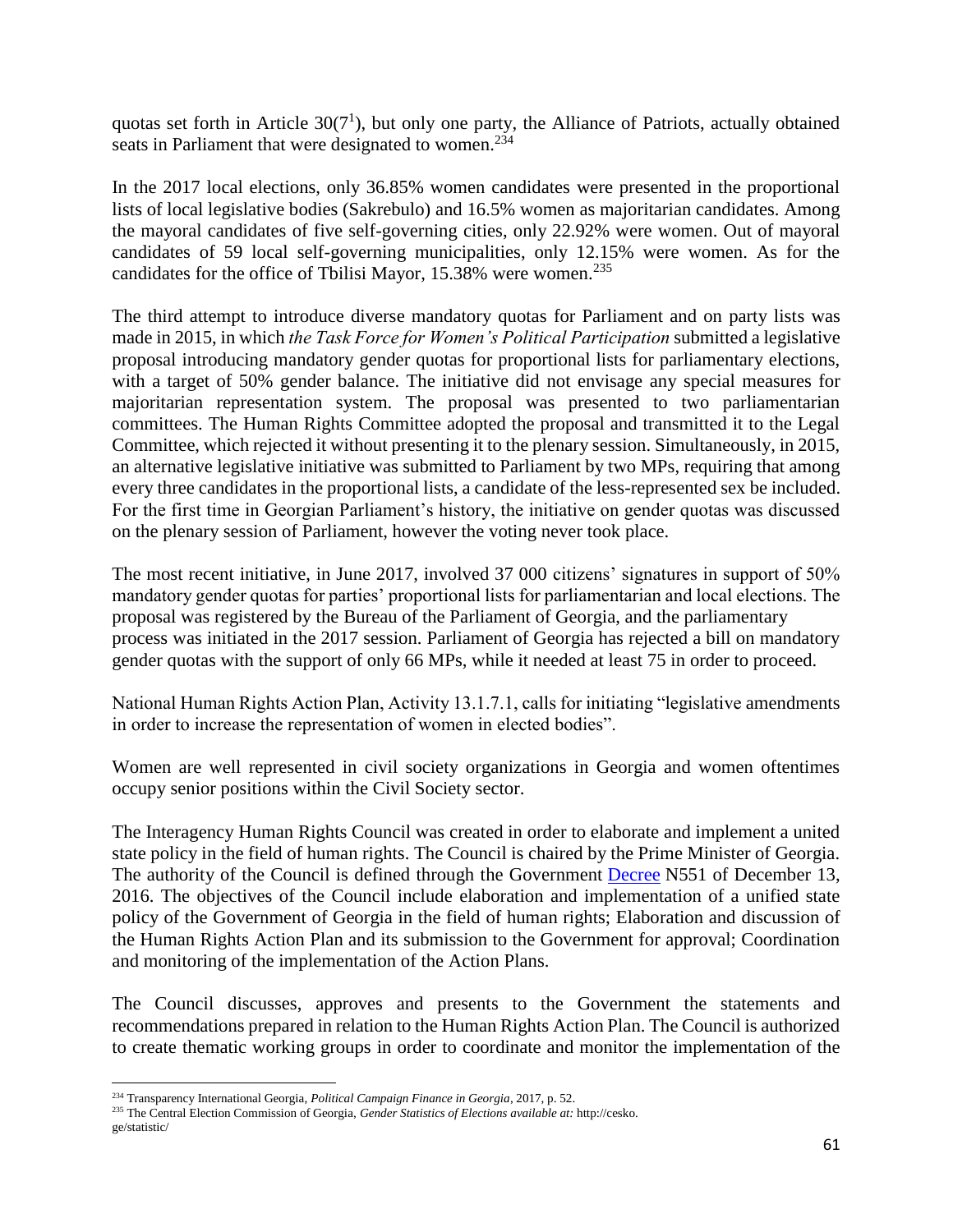Human Rights Action Plan; Council meets once in every 6 months and the meetings are chaired by the Prime Minister of Georgia; Every year, no later than March 15 the annual report on the implementation of the Human Rights Action Plan is presented to the Council, which is submitted to the Parliament of Georgia by the GoG no later than March 31.

The Human Rights Secretariat of the Administration of the Government of Georgia administers and provides organizational and analytical support to the activities of the Council. The Human Rights Secretariat is a structural unit of the Administration of the Government of Georgia, which ensures the coordination of executive branch in the process of elaboration and implementation of the state policies of the Government in the field of human rights. In addition to coordinating state agencies, the Secretariat also ensures the involvement of the civil society, academia and international organizations in the process of elaborating, implementing, and monitoring of documents that define human rights policy. The Secretariat was established in 2014. The Secretariat coordinates the activities of thematic groups created within the Council and prepares reports on the implementation of action plans.

In June 2017, the Inter-Agency Commission on Gender Equality, Violence against Women and Domestic Violence Issues was established pursuant to Decree #286. An inter-ministerial body located in the Executive branch, the Commission was created in order to meet the requirements of Article 10 of the Istanbul Convention. The Inter-Agency Commission's existence and mandate is reflected in Article 12, paragraph 6 of the existing Law on Gender Equality.

On April 11, 2018 the Government of Georgia approved the NAP on the Implementation of the UN Security Council resolutions on Women, Peace and Security; and the NAP on the Measures to be Implemented for Combating Violence against Women and Domestic Violence. The two NAPs consider lessons learned from the implementation of the previous phases of the 2016-2017 plans, as well as respond to key international commitments undertaken in the area of gender equality and women's empowerment. These include commitments under the Council of Europe Convention on Preventing and Combating Violence against Women and Domestic Violence (also known as the Istanbul Convention), as well as the Convention on the Elimination of All Forms of Discrimination against Women, the Universal Periodic Review and commitments assumed under the nationalized Sustainable Development Goals 5 and 16.

The Inter-Agency Commission on Gender Equality, Violence against Women and Domestic Violence Issues is responsible for coordinating the implementation of both plans in close cooperation with line ministries and state agencies.

The plans were developed in broad consultation with national partners from the line ministries and key public institutions responsible for their implementation, as well as with development partners and the representatives of civil society and grass-roots groups. This is critical to ensure that the plans are realistic and effectively address the challenges to achieve gender equality and empower women in Georgia.

The 2018-2020 National Action Plan on Combating Violence against Women and Domestic Violence and Measures to be implemented for the Protection of Victims (Survivors) constitutes a national framework document that combines the measures to eliminate and prevent violence against women and domestic violence. The Action Plan sets out the goals, objectives and activities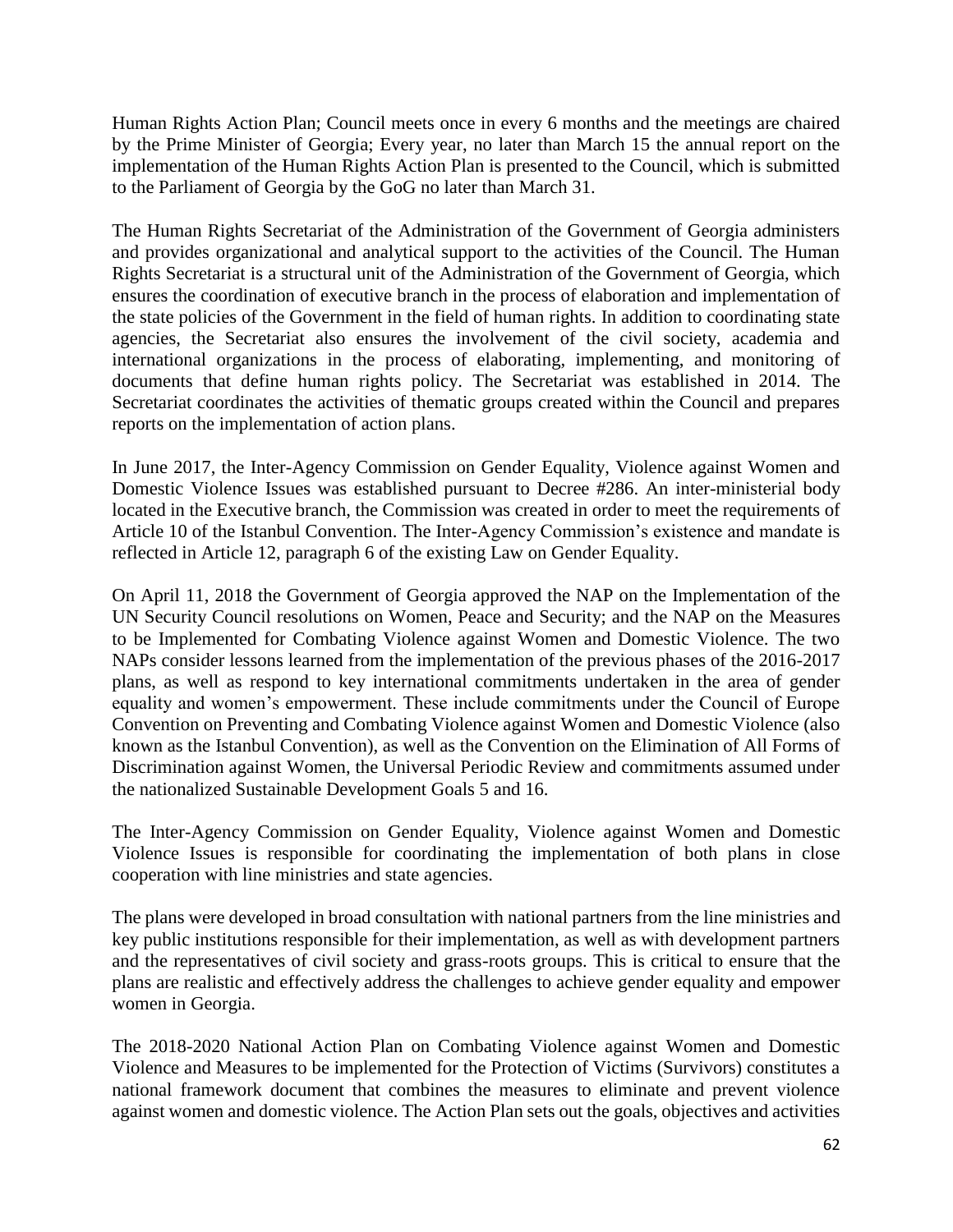that respond to the United Nations Sustainable Development Goal 5, the Convention on the Elimination of All Forms of Discrimination against Women (CEDAW), the Universal Periodic Review of the UN Human Rights Council and the recommendations contained in the reports of the Special Rapporteur on violence against women, its causes and consequences. The Action Plan also responds to the requirements of the Council of Europe Convention on preventing and combating violence against women and domestic violence (Istanbul Convention). The Action Plan envisages introducing a risk assessment methodology in responding to domestic violence cases, institutionalizing an electronic monitoring system for high-risk offenders, and launching behavior correction programmes for perpetrators of domestic violence, approval of the National Referral Mechanism, development of a unified statistical standards. It takes into consideration the gendered nature of domestic violence and addresses the phenomenon of violence against women and girls in a holistic manner. To ensure efficient implementation of the VAWG/DV NAP 2018-2020, clear cut indicators, baselines and targets have been determined on the outcome and output levels to allow for proper monitoring and evaluation of results.

The 2018-2020 National Action Plan of Georgia for the Implementation of the UN Security Council Resolutions on Women, Peace and Security (NAP) constitutes a whole of government approach to integrating gender perspectives in the security sector and in decision-making processes, using a gender lens in peace negotiations, protecting the rights of women and girls and promoting their meaningful participation in conflict prevention and resolution.

The Government of Georgia has been implementing the Women, Peace and Security (WPS) agenda since 2011, when Georgia developed its first National Action Plan for the implementation of UN Security Council resolution 1325 (2000) and the subsequent resolutions on WPS. Following the adoption of the second NAP (2016-2017), the Government formed the Inter-Agency Commission on Gender Equality, Violence against Women and Domestic Violence Issues – an accountability mechanism for the advanced implementation, monitoring and coordination of drafting the National Action Plans on Gender Equality, Violence against Women/Domestic Violence and the UN Security Council Resolutions on Women, Peace and Security. Thus, development of the third NAP (2018-2020) has been coordinated by the Commission. The NAP development process concluded after several phases of wider consultation and validation with the public. Civil society has played an important role in the development of the NAP. In 2018-2020 NAP significant importance is paid to its localization in cooperation with local self-government to reach out to the beneficiaries in a more tangible manner.

UN Women's [Study](http://www.unwomen.org/~/media/files/un%20women/wps/highlights/unw-global-study-1325-2015.pdf) conducted globally in 2015 on the Implementation of UN Security Council Resolution 1325 recommended that countries with a National Action Plan on Women, Peace and Security (WPS NAP) support and invest in participatory processes, social accountability tools and localization initiatives. At the national level, monitoring reports produced by the Public Defender's Office of Georgia<sup>236</sup> and the NGO Women's Information Center also recommended that the Government of Georgia localize its third WPS NAP (2018-2020). The localization process is being carried out in 10 Georgian municipalities - Dusheti, Gori, Kareli, Kaspi, Khashuri, Sachkhere, Stepantsminda, Tsalenjikha, Tskaltubo and Zugdidi - selected for either their proximity to the occupied territories or their high concentration of IDPs.

<sup>&</sup>lt;sup>236</sup> Information is available on the following website[: http://www.ombudsman.ge/res/docs/2019042317463258695.pdf](http://www.ombudsman.ge/res/docs/2019042317463258695.pdf)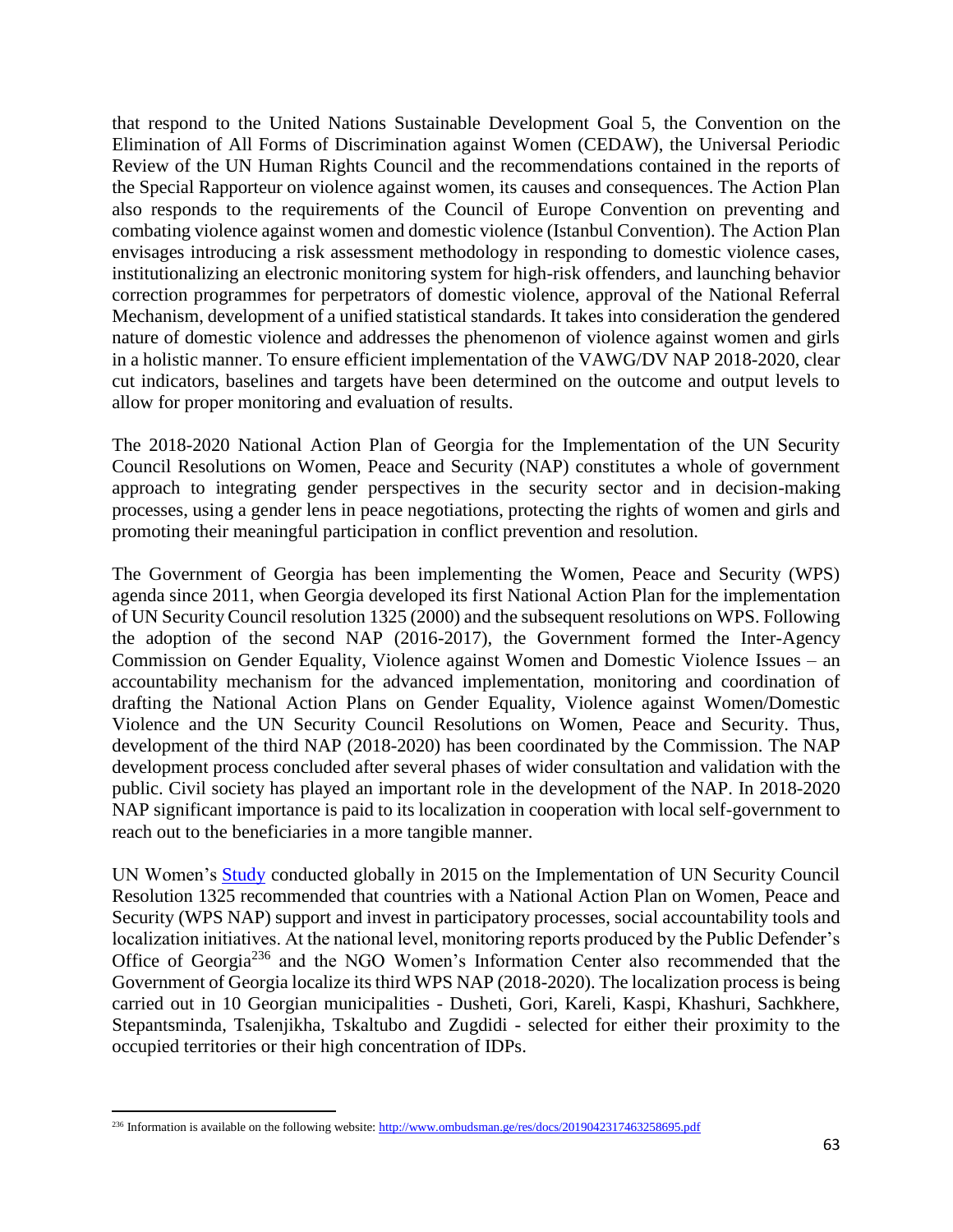The 2018-2020 National Action Plan of Georgia for the Implementation of the UN Security Council Resolutions on Women, Peace and Security covers 6 major goals:

- 1. Increased participation of women at the decision-making level in the security sector and peace negotiations
- 2. Increased participation of IDP and conflict-affected women and youth in decision-making processes regarding conflict prevention, management and resolution
- 3. Prevention of all forms of violence against women and girls including sexual and genderbased violence (SGBV), and other risks related to human security
- 4. Security and physical and psychological well-being of women and girls is ensured
- 5. Socially and economically empowered IDP and conflict-affected women, girls and their family members
- 6. Goals and objectives of UN Security Council Resolution 1325 (2000) are integrated in the national policies and sectoral strategies of state institutions

In light of marking the  $20<sup>th</sup>$  anniversary of UN Security Council Resolution 1325, Georgia joined the pledges made by the UN Member States to accelerate the implementation of Women, Peace and Security Agenda at the national level in April 2019. According to the pledge the government has committed by 2020 to:

- 1. Integrate goals and objectives of UN Security Council resolution 1325 (2000) in the national policies and sectoral strategies of state institutions;
- 2. Ensure localization of the National Action Plan of Georgia (on the level of local municipalities) for the Implementation of the UN Security Council Resolutions on Women, Peace and Security (NAP);
- 3. Increase capacity-building of the security sector, specialized units, Special Tasks Department, peacekeeping personnel, law enforcement and Legal Aid Service employees on preventing, and responding to Sexual Gender Based Violence, including in conflict and post-conflict situations;
- 4. Ensure IDP and conflict-affected women's needs, priorities and recommendations are reflected in the official negotiation processes;
- 5. Continue regular dialogues with women's CSOs around the Geneva International Discussions (GID) and the Incident Prevention and Response Mechanisms (IPRMs);
- 6. Ensure the increase of women's participation in GID up to 50%;
- 7. Monitor and analyze achievements and challenges of the NAP on UN Security Council resolution 1325 (2000) and ensure the dissemination of the findings;
- 8. Ensure active engagement of IDPs, conflict-affected women and girls and CSOs in the development and implementation of relevant policies;
- 9. Institutionalize gender advisers throughout system of the Ministry of Defense;
- 10. Introduce Sexual Harassment complaints mechanism by the Ministry of Internal Affairs.

The major objectives of the most recent, 2018-2020 action plan of the Gender Equality Council of the Parliament of Georgia are identification of main directions of state policy on gender equality; Improvement of legislative framework and state mechanisms of gender equality; Raising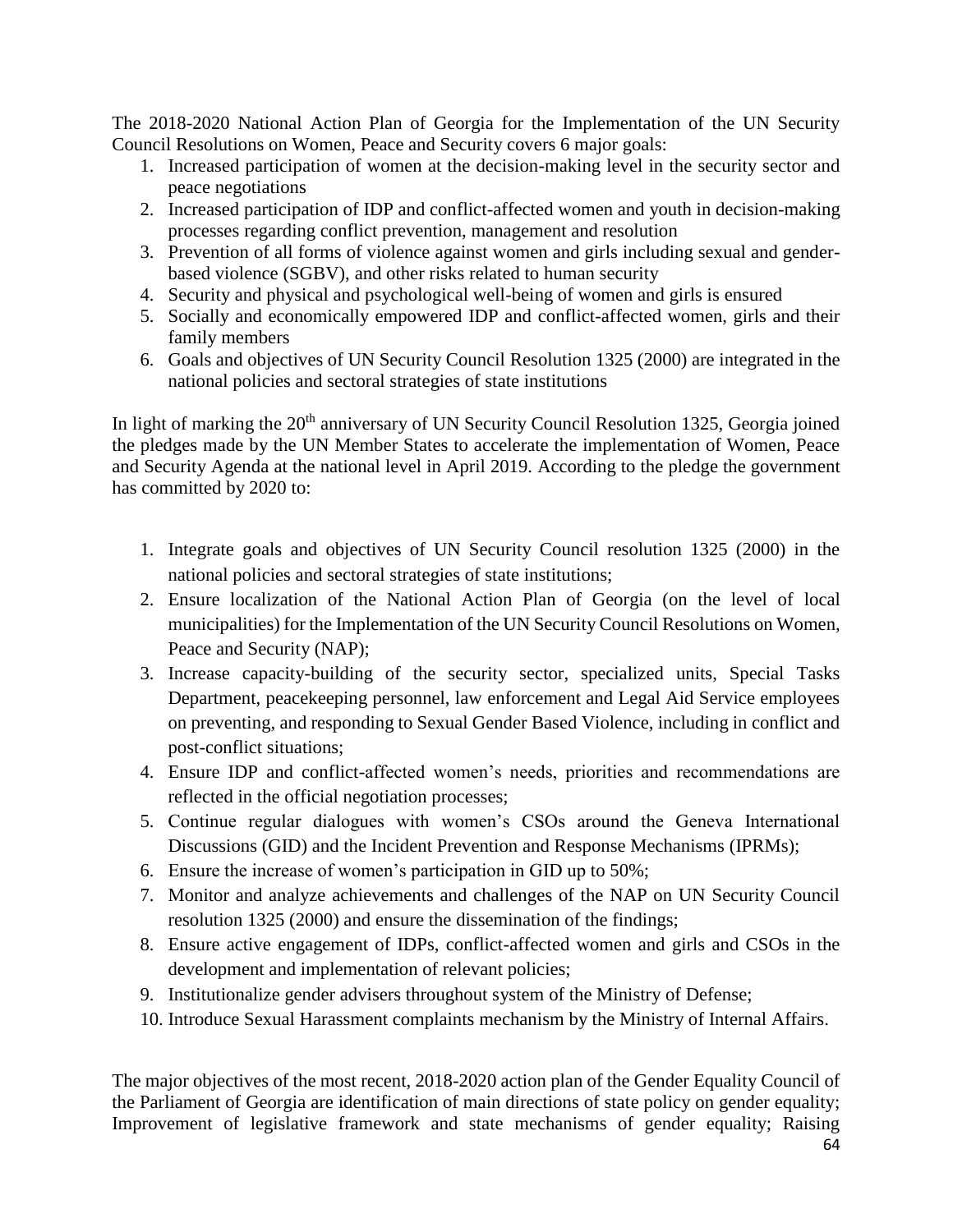awareness about Gender Equality. According to the action plan the Council plans to draft new state concept on gender equality in Georgia, to institutionalize Gender Impact Analysis (GIA), gender analysis of the state budget, develop the Pay Gap calculation methodology, advocating legislative changes supporting women's increased political participation by introducing mandatory gender quotas.

The national human rights institution responsible for protection, monitoring and promotion of human rights in Georgia is the Office of the Public Defender. The Public Defender (Ombudsman) of Georgia oversees the observance of human rights and freedoms in Georgia. It advises the government on human rights issues. It also analyses the state's laws, policies and practices, in compliance with the international standards, and provides relevant recommendations.

The powers and functions of the Public Defender are defined in the 1996 Organic Law on the Public Defender of Georgia. The Public Defender exercises its functions independently and is bound only by the Constitution, international treaties and agreements of Georgia, and by the universally recognized principles and rules of international law, the Organic Law on Public Defender of Georgia, and other legislative acts.<sup>237</sup> Any influences or interferences with the Public Defender's activities are prohibited and punished by law.<sup>238</sup> The Public Defender undertakes educational and public awareness activities in the field of human rights and freedoms, and lodges complaints in the Constitutional Court of Georgia in case the human rights and freedoms as envisaged by the Georgian Constitution are violated by a normative act. The Public Defender is further authorized to exercise the Amicus Curiae function at the Common Courts and the Constitutional Court of Georgia. Public Defender independently, either on her own initiative or based on received statement or complaint, examines the human rights situation and facts of human rights violation. In March of each calendar year the Public Defender submits to the Parliament annual report on the situation of human rights and freedoms in the country.

The Public Defender exercises the functions of the National Preventive Mechanism (NPM), envisaged by the Optional Protocol to the United Nations Convention against Torture and Other Cruel, Inhuman or Degrading Treatment or Punishment (OPCAT).<sup>239</sup> Based on the Law on "Elimination of All Forms of Discrimination", the Public Defender is designated as an equality body, whose one of the main functions is to supervise the implementation of the law.<sup>240</sup> In 2014 the Public Defender of Georgia was named as the structure for ensuring implementation, promotion and protection of the Convention on the Rights of Persons with Disabilities.<sup>241</sup>

The Public Defender of Georgia ensures effective protection of persons from discrimination under international agreements recognized as binding by Georgia and recommendations of the United Nations Organization and monitoring bodies of the Council of Europe.<sup>242</sup>

The Public Defender monitors issues related to elimination of all forms of discrimination and ensures equality by examining statements of possible victims and study of the facts of direct or indirect discriminations, trying to settle a case by mutual agreement between the victim of

l

<sup>&</sup>lt;sup>237</sup> Organic Law on the Public Defender of Georgia, Article 4, paragraph 1

<sup>238</sup> Ibid; Article 4, paragraph 2

<sup>&</sup>lt;sup>239</sup> Organic Law on the Public Defender of Georgia, Article  $3<sup>1</sup>$ , paragraph 1

<sup>&</sup>lt;sup>240</sup> Ibid, Article 3, paragraph  $1<sup>1</sup>$ 

<sup>&</sup>lt;sup>241</sup> CRPD Article 33, paragraph 2

<sup>&</sup>lt;sup>242</sup> Organic Law on the Public Defender of Georgia, Article  $3<sup>1</sup>$ , paragraph 4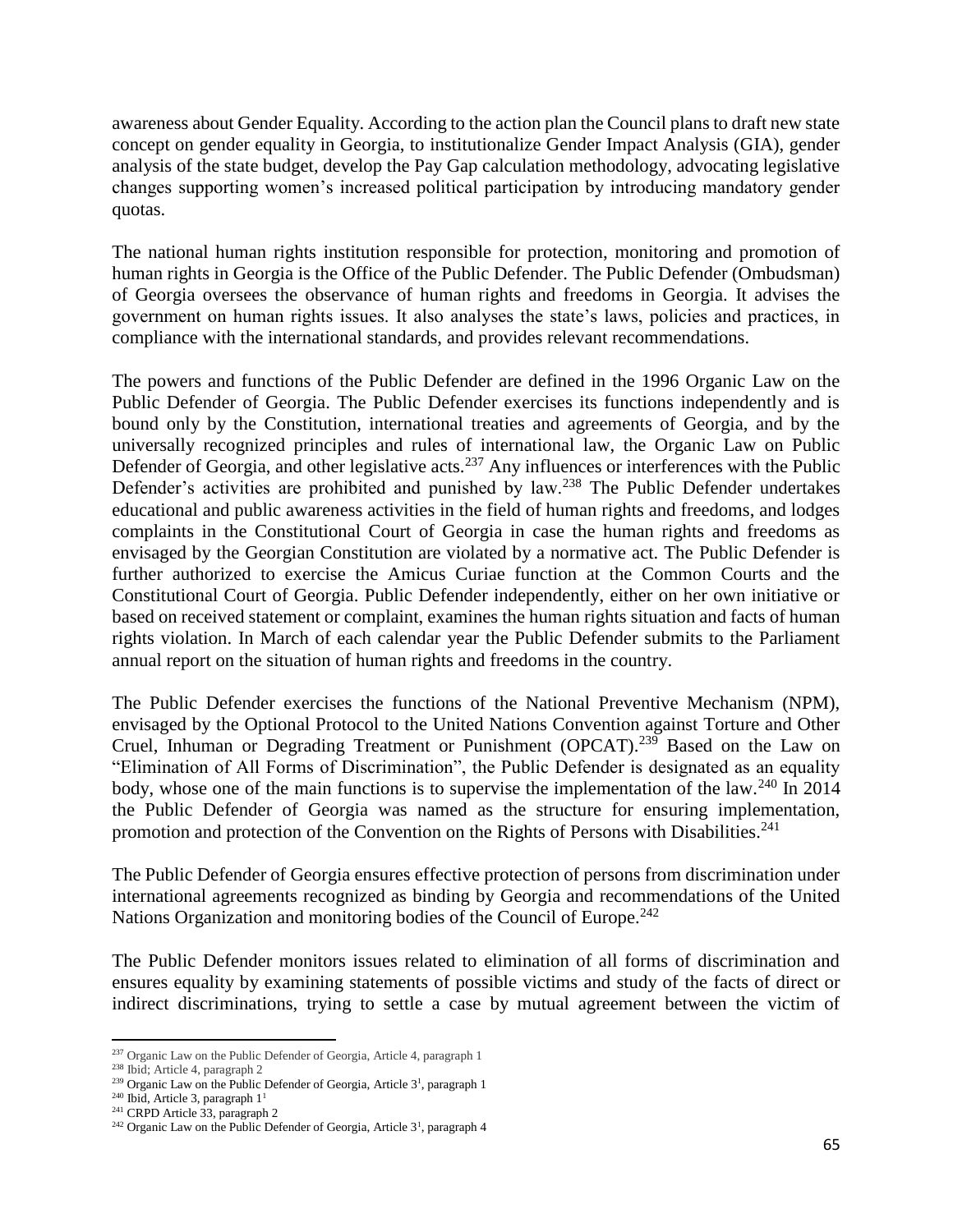discrimination and alleged discriminator, producing appropriate recommendations to restore rights of victims, providing relevant institutions with proposals on preventing or combating discrimination, recording and analyzing statistical data on facts of discrimination.<sup>243</sup> Article 14 of the Gender Equality Law recognizes the two key functions performed by the Public Defender's Office: monitoring gender equality issues and addressing individual complaints concerning rights violations.

Any person or group of persons can lodge either individual or collective applications with the Public Defender requesting her finding on discrimination. A special from is available on the Public Defender's official website that assists applicants in formulating their request fully and comprehensively, indicating factual circumstances and if need be, involving organizations active in non-discrimination field as representatives. Besides, applicants are entitled to lodge applications electronically or via post, through social media or hotline and in any form, including handwriting. Furthermore, applicants can come to the Public Defender's Office in person and write an application on the spot. There is a 6-month term for the Public Defender's Office to consider a discrimination case. This term can only be extended for another three months in some cases.<sup>244</sup>

The Public Defender is the first state institution that established structural unit on gender equality issues. The Department of Gender Equality of the Public Defender's Office was set up in May, 2013 . Its mandate includes, *inter alia*, monitoring protection of the right to gender equality, as well as examining individual complaints concerning related rights violations and issuing recommendations. It also engages in research, promotes gender equality issues in the activities of the Public Defender, raises public awareness of gender equality issues in Georgia, and issues annual and special reports on women's rights issues.

Under the Law of Georgia on the Elimination of All Forms of Discrimination, $245$  the Public Defender of Georgia annually develops and publishes the Special Report on Fight against Discriminationits Prevention and Situation of Equality in Georgia. Up to date four documents in this series were published. In addition, since 2016 Public Defender's Office develops monitoring reports of shelters and crises centers for the victims of domestic violence and human trafficking. Separate monitoring reports are dedicated to status of women and juvenile prisoners; women and children in conflict affected zones; monitoring of enforcement of gender equality policy; monitoring of femicide cases in 2016 and  $2017.^{246}$ 

Public Defender's Office has nine regional representations. Gender Specialist's position was introduced in the regional offices. Currently gender specialists are in four regions offices: Kakheti, Kvemo Kartli, Samegrelo and Adjara and the vacancy is available at Samtskhe-Javakheti office. It is important to underline the sustainability of this initiative, although since September 2017 the gender specialist position was supported by the UN Womenproject "Unite to Fight Violence against Women" funded by the European Union in Guria regional office the position became part of the staff from April 2019. Gender specialists are professional focal points at the PDO's regional offices and are focused on strengthening efforts on promoting gender equality and women's rights. They provide counseling in individual cases, collect information and evidence, observe trends,

l

<sup>&</sup>lt;sup>243</sup> Ibid; Article 14<sup>1</sup>

<sup>&</sup>lt;sup>244</sup> Special Report on the Fight Against Discrimination, its Prevention and the Situation of Equality, 2018; pg. 6

<sup>&</sup>lt;sup>245</sup> The Law of Georgia on the Elimination of All Forms of Discrimination, Article 7

<sup>246</sup> Reports can be found at https://sites.google.com/view/geoombudsman2/reports/special-reports/gender-department?authuser=0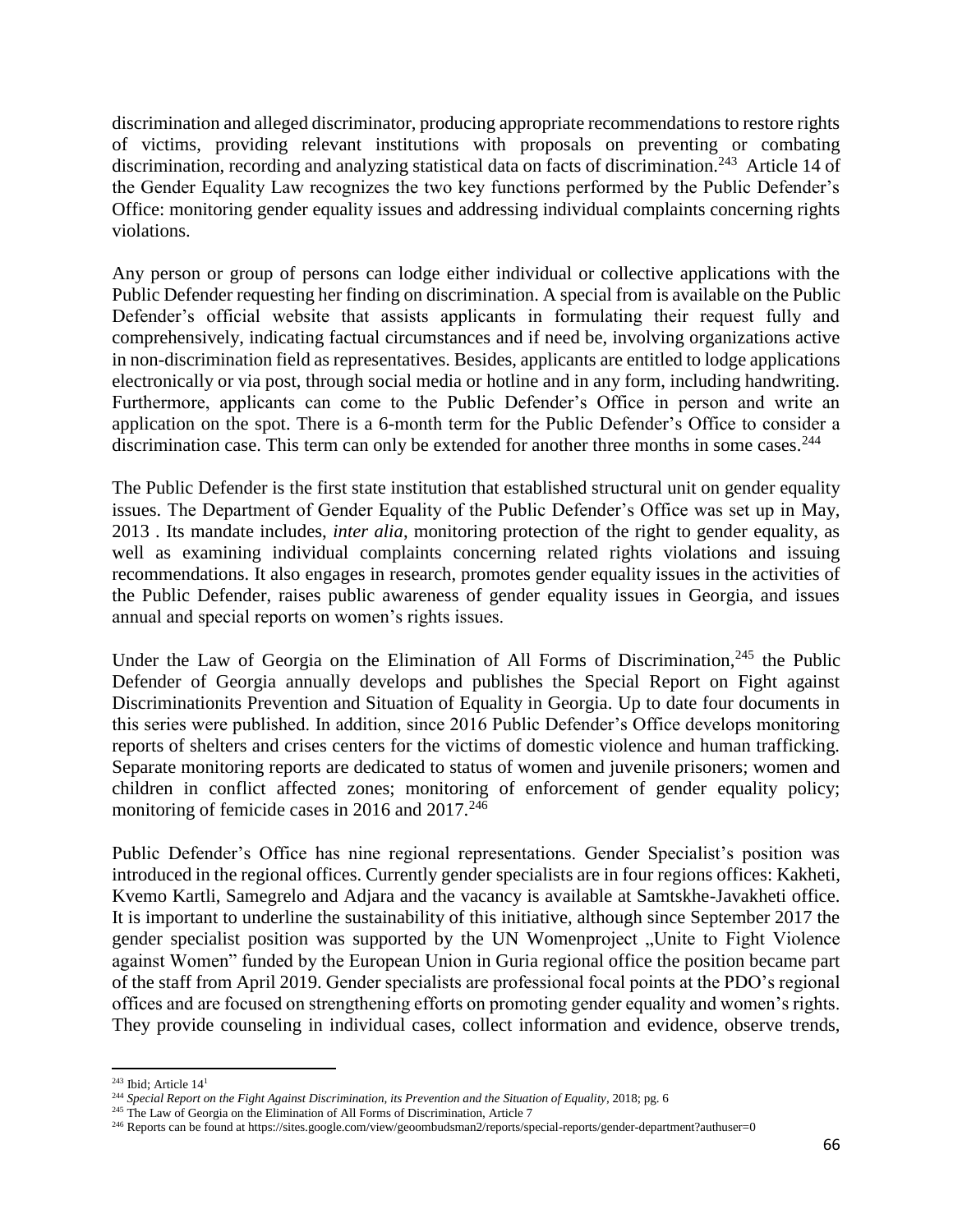describe the general situation in the region, and organize awareness-raising meetings and activities. In addition, the gender specialists speak minority languages, which is an additional advantage in communicating with victims/survivors of violence. Most referrals are made about domestic violence. Early marriage is another issue of concern. Outlawing marriage for those under 18 years of age has made a positive impact, but minors getting engaged remains a problem.<sup>247</sup>

## **5. Peaceful and inclusive societies**

 $\overline{\phantom{a}}$ 

The current human rights situation in the occupied territories of Abkhazia and Tskhinvali region of Georgia has largely been shaped by the conflicts of the 1990s and August 2008 Russia-Georgia war. 25 years have passed since Georgia faces unresolved conflicts. At the 11th anniversary of Russian military aggression, de-facto annexation is still in progress; militarization of the occupied territories continues; fundamental principles of international law, human rights and freedoms are being violated openly and gravely, including ethnic discrimination of Georgian population of Gali and Akhalgori districts, Russification policy and attempts of erasing Georgian traces, restrictions of the right to receive education in native language and to move freely, division of population living on both sides of occupation line by barbed wires and other artificial barriers, illegal detentions and infringement of the right to life, pressure on and intimidation of people. The society faces humanitarian challenges.

The conflicts particularly affect women and expose them to increased risk of violence. This problem is aggravated by a lack of proper protection mechanisms, crisis centers, and psychological rehabilitation services. Due to the occupation by the Russian Federation human rights are seriously violated in occupied Abkhazia and Tskhinvali region"

With the adoption of landmark UN Security Council's Resolution 1325 on Women, Peace and Security in 2000, the global women, peace and security (WPS) agenda has gained significant normative strength, the international community recognized the important role women play in conflict resolution and tasked participating countries with taking measures to encourage women's participation in all types of representative bodies and mechanisms for conflict resolution.

In addition, the Resolution highlights the need for consideration of women's needs in the process of conflict resolution negotiations. The new international model of war and peace with respect to women is composed of three parts: protection during military confrontations; participation in the process of prevention and avoidance of conflicts; and participation in the decision-making process regarding conflict resolution and matters of peace.

For Georgia – as a country where 20% of its territory is still occupied by the Russian Federation and where more than 53% of the officially registered  $283,058^{248}$  internally displaced persons (IDPs) are women – UN Security Council resolution 1325 (2000) on Women, Peace and Security and its related resolutions are of paramount importance.

 $247$  http://georgia.unwomen.org/en/news/stories/2017/08/public-defenders-office-enhances-work-on-gender-equality-in-the-regions-of-georgia  $248$  As of March 2019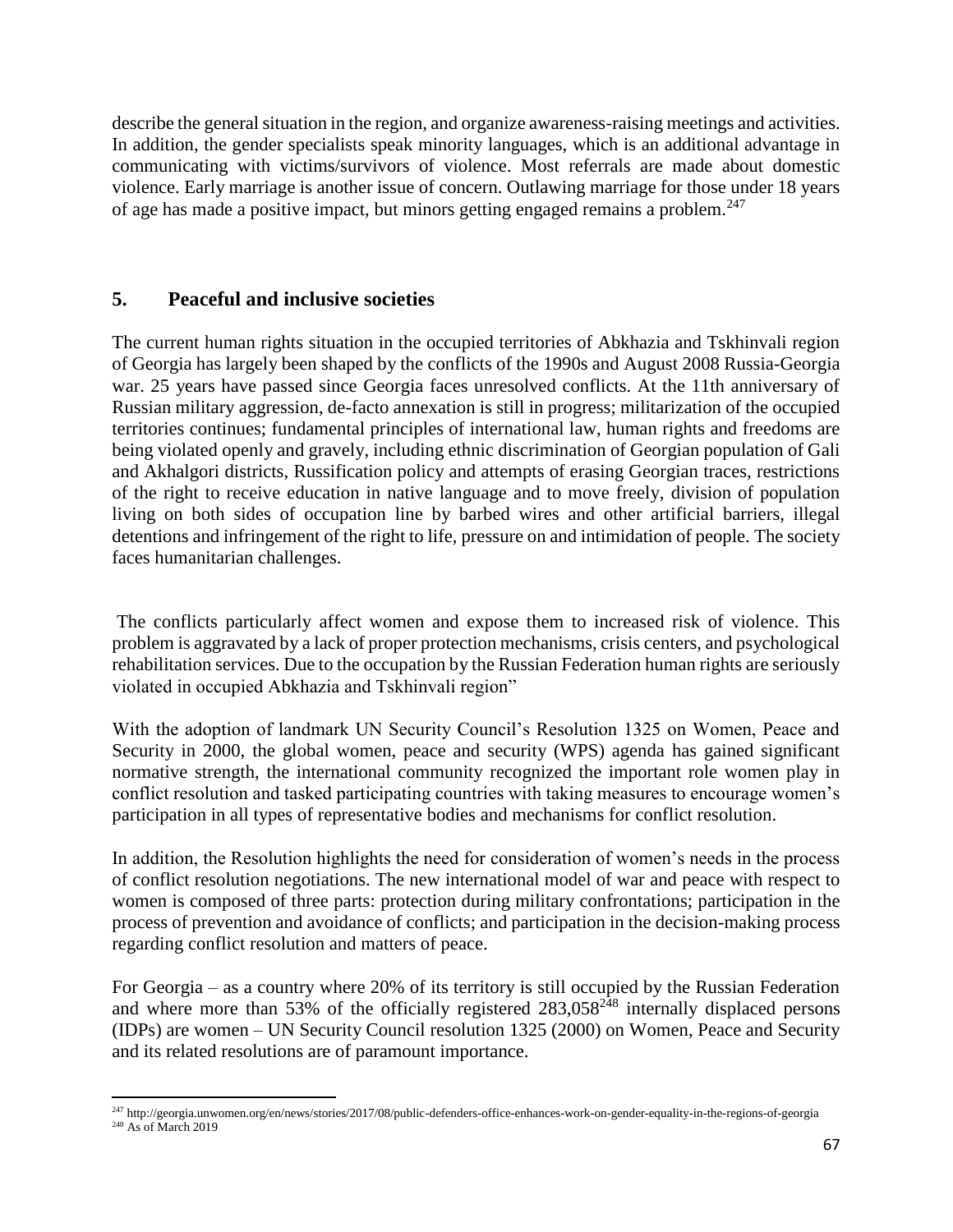In order to achieve implementation of UN Security Council resolutions 1325 (2000), 1820 (2009), 1888 (2009), 1889 (2010) and 1960 (2011), a National Action Plans for the period from 2012 to 2015; 2016-2017 and 2018-2020 were adopted in accordance with the statute of the Parliament of Georgia on "Women, Peace and Security" issued on 5 May 2011. It is noteworthy that the 2016- 2017 and 2018-2020 National Action Plans were adopted as a result of consultations with the appropriate institutions tasked with its implementation, twenty-five gender focal points from the line ministries, as well as state institutions and civil society. These action plans took into consideration lessons learned from the implementation of the previous NAPs, the findings and recommendations from civil society organizations (CSOs) and the Public Defender's monitoring reports of the NAP (2016-2017), as well as respond to key international commitments and commitments assumed under the nationalized Sustainable Development Goals 5 and 16.

The third generation NAP development process was launched in August 2017 by the coordination mechanism formed at the executive branch, the Inter-Agency Commission on Gender Equality, Violence against Women and Domestic Violence Issues . The Government has invited CSOs to provide their recommendations on several occasions, including a drafting workshop along with implementing state agencies. Senior level decision makers and deputy ministers from the line ministries, including Ministry of Defence; Ministry of Internal Affairs; Ministry of Internally Displaced Persons from the Occupied Territories, Labour, Health and Social Affairs of Georgia ; and the Office of the State Minister for Reconciliation and Civic Equality, who also serve as members of the Inter-Agency Commission, participated in the discussion session and confirmed the readiness of their respective state agencies to push forward the WPS agenda.

To better reflect the needs of conflict-affected and IDP women in this policy document, consultative meetings were held with the women and girls living in the villages adjacent to the occupation lines with Abkhazia and Tskhinvali region- Anaklia, Ganmukhuri, Khurcha and Perevi – by the Assistant to the Prime Minister on Human Rights and Gender Equality Issues, Ms. Sopio Japaridze, who leads the Inter-Agency Commission on Gender Equality, Violence against Women and Domestic Violence Issues. In addition to human security-related issues, women shared the health-care and socioeconomic challenges they face on a daily basis. Another objective of the visit was advocacy for the localization of the NAP and discussing the mechanisms for improved coordination between the central government and regional self-governance bodies for its implementation. Thus, meetings were held with the local municipality representatives in Zugdidi and Sachkhere to further identify their role in the development and implementation process of the NAP in partnership with civil society organizations and municipal gender equality councils.

NAP for 2018-2020 is the product of complex work and represents an important policy instrument, which provides space for meaningful involvement of women's organizations and women's voices, including IDP and conflict-affected women. The NAP's goals, objectives and indicators have been significantly improved in order to better monitor and report on the NAP's progress. Now with the Inter-Agency Commission in place, the Government is well positioned to adopt a more strategic approach to the implementation, monitoring and evaluation of the 2018-2020 NAP.

Women's participation is relatively low in main Russian-Georgian negotiation format –Geneva International Discussions (GID) and non-political format created under the GID – Incident Prevention and Response Mechanism Format (IPRM)". IPRM meetings with the representatives of de facto Abkhazia government were suspended during 4 years and restored in 2016. However,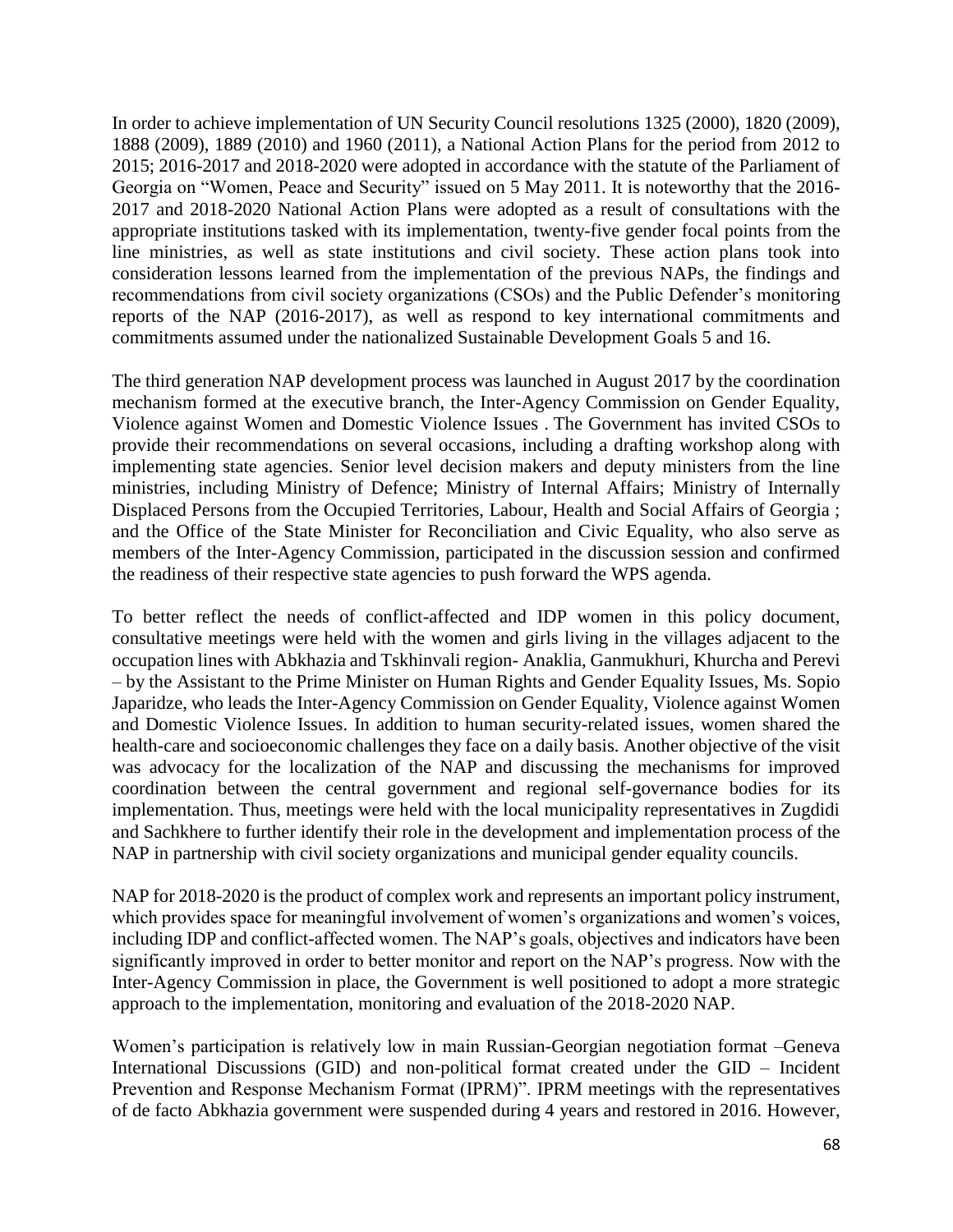since June 2018 Gali IPRM meeting is still halted due to the decision of de facto authorities and the Russian Federation.The Geneva International Discussions, co-chaired by the UN, EU and OSCE, have been conducted four times per year since 15 October 2008, following the ceasefire agreement of 12 August 2008. The Discussions take place in two parallel working groups, one dealing with security and stability, and the other with humanitarian issues, including the issues of internally displaced persons and refugees.

Women's meaningful participation in negotiating peace and conflict resolution is one of the most fundamental components of the Women, Peace and Security (WPS) agenda. Indeed, between 1990 and 2017, women still only comprised 2% of mediators, 5% of witnesses and signatories and 8% of negotiators.<sup>249</sup> The [Report](https://undocs.org/S/2018/900) of the Secretary-General on women and peace and security, issued on 9 October 2018, reconfirms the representation of women in peace and security efforts as one of the essential measurements of commitments related to WPS.<sup>250</sup> Ten years on since the launch of the Geneva International Discussions (GID) on the conflict in Georgia, women are still generally underrepresented around the negotiating table. Currently, among the Georgian participants of the Geneva International Discussions (GID) and Incident Prevention and Response Mechanism (IPRM), women comprise slightly over 30 per cent. Despite positive trends, attaining women's meaningful participation in peace negotiations, conflict resolution and related political processes still calls for further efforts. The Government of Georgia, in its National Action Plan for Implementation of the UN Security Council Resolutions on Women, Peace and Security (2018- 2020), has committed to increase the number of women negotiators.

Georgian government firmly commits to deliver on the Women, Peace and Security agenda and to increasing women's representation in peace negotiations. Advancing the capacity of women in negotiation and mediation is the Ministry of Foreign Affairs (MFA) commitment under Georgia's 2016-2017 and 2018-2020 NAP on Women, Peace and Security. The MFA also plans to integrate the principles of UN Security Council resolution 1325 (2000) et al. in the training modules offered to career diplomats at the Ministry's Diplomatic Training Centre.

To improve this indicator further in 2017, the Levan Mikeladze Diplomatic Training Centre of the Ministry of Foreign Affairs (MFA) in cooperation with Folke Bernadotte Academy, UN Women and the Swedish Embassy initiated a series of capacity development interventions to train trainers on high-level negotiation and mediation skills. The participants have been women public servants who are either already engaged in formal negotiations or will soon take on important roles as negotiators and mediators. The first round of training of trainers on high-level negotiation and mediation skills was held in November 2017 in Tbilisi. During two days participants learned role of women in peace negotiations, gendered dimensions of conflict and respective conflict analysis, multitrack engagement and inclusive mediation process design. On 4 and 5 May 2018, a second phase of the training of trainers was conducted in Borjomi, Georgia, where 16 participants from the MFA, Ministry of Justice, Office of the State Minister for Reconciliation and Civic Equality and State Security Service deepened their knowledge in negotiation techniques, the key elements of resolution 1325 (2000) and practical and successful examples of its implementation with a focus on dialogue processes. The third and final round of ToT took place in Stockholm, Sweden from 13 to 15 November 2018. Fifteen participants learned about the follow-up resolutions on WPS by

<sup>249</sup> http://georgia.unwomen.org/en/news/stories/2018/11/georgian-government-commits-to-increasing-womens

<sup>&</sup>lt;sup>250</sup> [https://undocs.org/S/2018/900;](https://undocs.org/S/2018/900) pg. 3; paragraph 9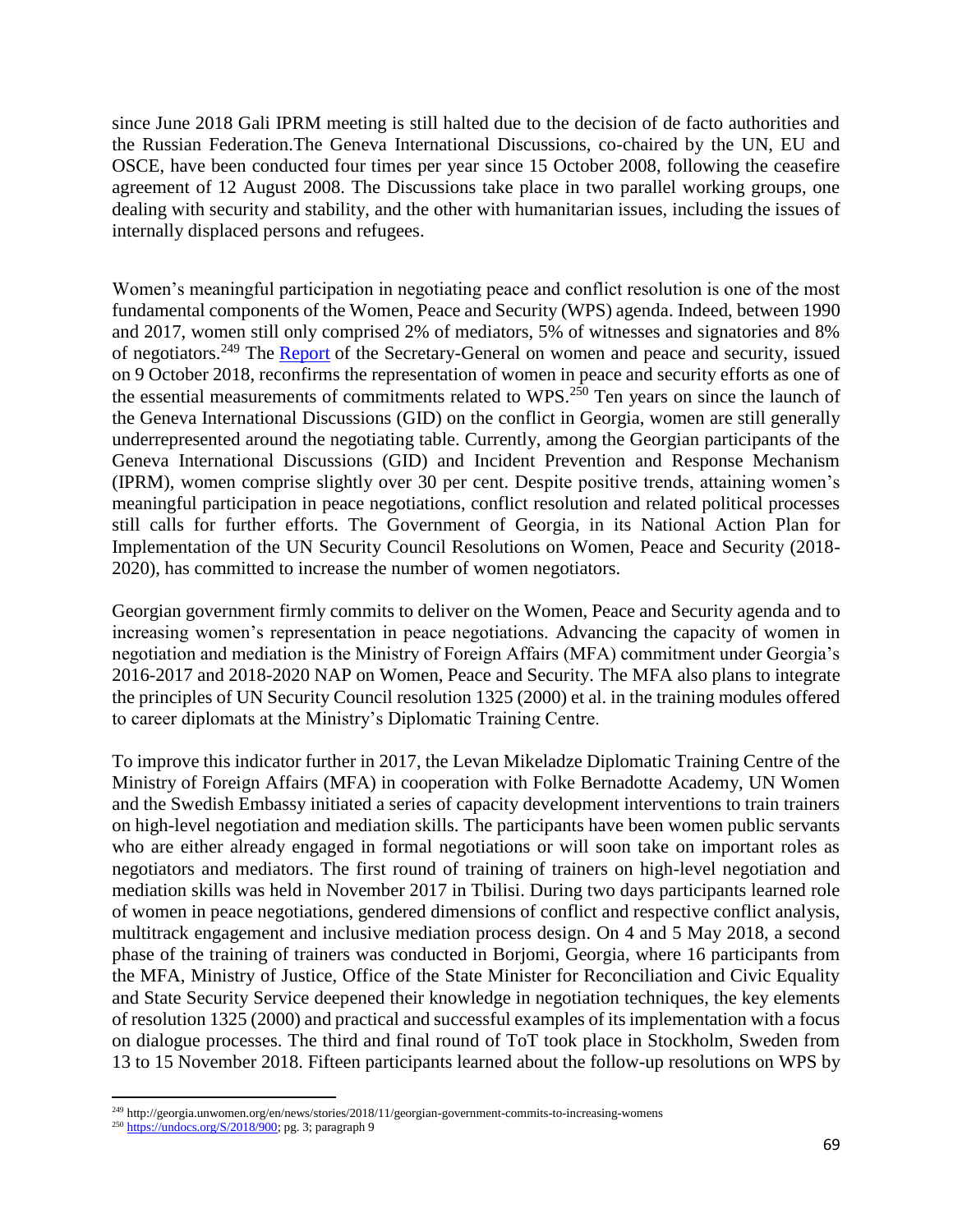improving their skills and negotiation techniques, heard professionals' insights of the negotiation processes and discussed different forms of inclusion for women's civil society organizations in peace processes.

In the framework of the 2018-2020 UN Security Council Resolutions on Women, Peace and Security the State Minister of Georgia for Reconciliation and Civic Equality in partnership with the Academy of the Ministry of Finance and with the support of UN Women implemented the project "How to Start and Develop Business" for 17 conflict -affected women residing in Zugdidi municipality.

The Office of the State Minister of Georgia for Reconciliation and Civic Equality attaches importance to women's role and use of their potential in peace processes and continues facilitation of increase of their involvement in confidence building and reconciliation process. SMRCE supports engagement of conflict-affected women's non-governmental organizations in public diplomacy . The State Minister's Office has a database on public diplomacy initiatives. In the period of 2016-2017, the indicator of submitted initiatives by women or/and women organizations (equaled to 10% as of 2015) has increased up to 20%.

The regular information-sharing meetings between the participants of the Geneva International Discussions (GID) and civil society organizations and women's rights activists are held as part of the Government of Georgia's commitments in the framework of the National Action Plan of Georgia for Implementation of the UN Security Council Resolutions on Women, Peace and Security (2018-2020). With the support of UN Women and the US Department of State regular meetings continue. This is a very important information sharing format which engages all parties including women's rights activists and CSOs to participate in the process. These meetings aim at sharing information and mainstreaming women's priorities and needs in the peace negotiations, existing humanitarian and security situations in the villages adjacent to the occupation lines with Abkhazia and Tskhinvali region.

On 17 December 2018, the Ministry of Foreign Affairs, the Office of the State Minister of Georgia for Reconciliation and Civic Equality and the State Security Service of Georgia participated in a meeting to discuss the main results of the 46th round of the GID with representatives of the Public Defender's Office, civil society organizations and women's rights activists. During the last GID meeting the establishment of a sub-group on Women, Peace and Security issues composed of GID participants was considered. This will be a big step forwards to ensure that the needs and priorities of IDP and conflict-affected women and their communities are heard.<sup>251</sup>

Since 2016 the regular information-sharing meetings between civil society and representatives of local conflict-affected community and the participants of the Incident Prevention and Response Mechanism (IPRM) are led by the Office of the State Minister for Reconciliation and Civic Equality, with the participation of the State Security Service of Georgia. These informationsharing meetings have become a well-established platform for regular dialogue between civil society representatives and IPRM participants. Due to the growing importance of the meetings, they have been included for the third time in the new National Action Plan of Georgia for the

 $\overline{\phantom{a}}$ <sup>251</sup> http://georgia.unwomen.org/en/news/stories/2018/12/making-steps-forwards-for-womens-inclusion-in-the-geneva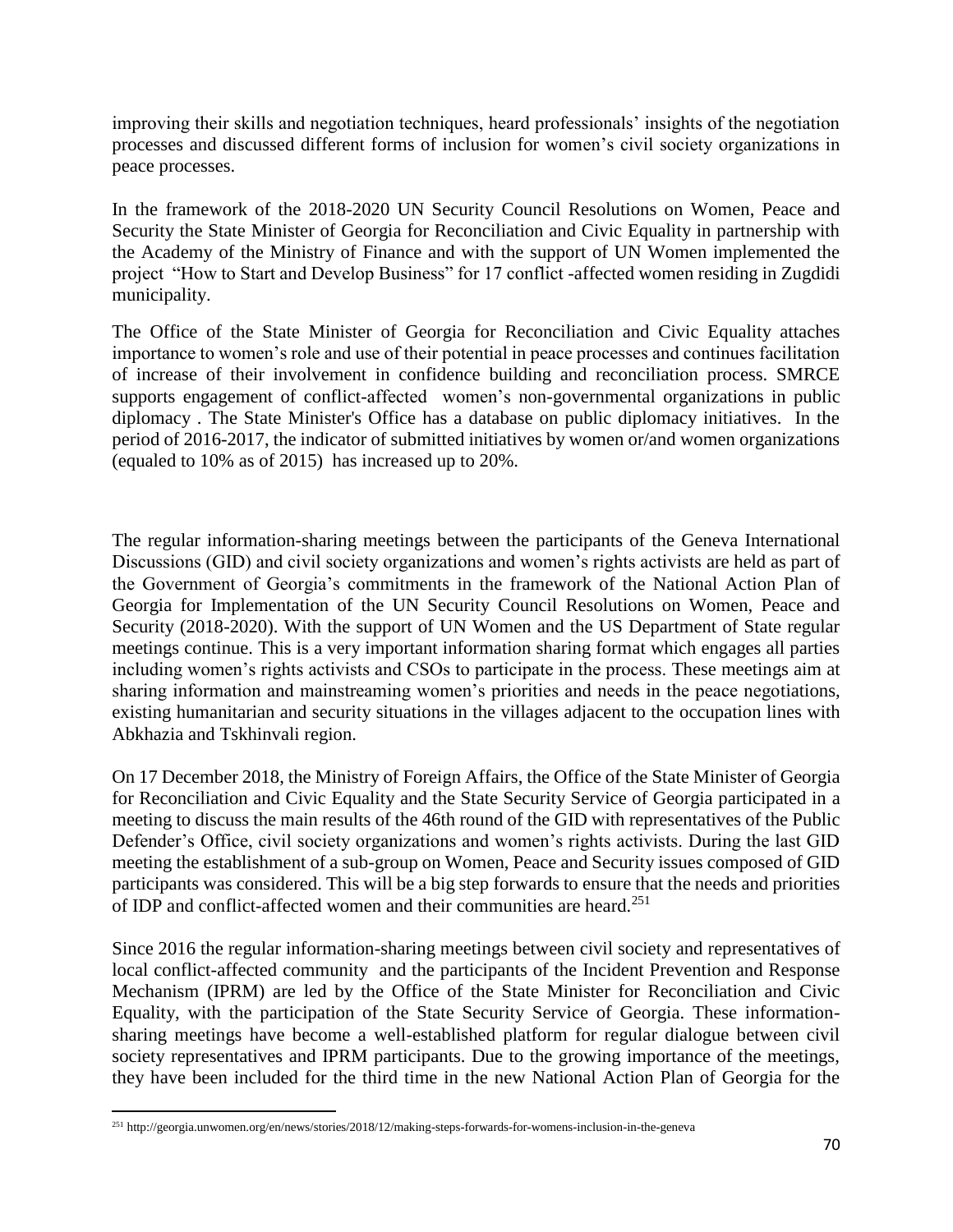implementation of the UN Security Council resolutions on Women, Peace and Security (2018- 2020). Government officials meet with the representatives of women's CSOs to exchange information on recent developments concerning human rights and the security situation in the villages adjacent to the occupation lines with Abkhazia and Tskhinvali regions of Georgia. The discussion usually are centered around the everyday security of the population living in the villages adjacent to the occupation lines with Abkhazia and Tskhinvali region, limited access to essential health, social and education services of the people, especially women living in the Gali region of occupied Abkhazia, Georgia, as well as challenges related to the persisting problems with poor infrastructure. The results of the independent monitoring of the National Action Plan of Georgia on Women, Peace and Security (2016-2017) by the Public Defender's Office as well as the NGO Women's Information Center assessed the meeting format as highly productive. The results of the monitoring also recommended diversifying the meeting locations beyond Tbilisi and the administrative centres of Samegrelo and Shida Kartli regions, by also engaging the villages adjacent to the occupation lines with Abkhazia and Tskhinvali region. In 2018 the Office of the State Minister for Reconciliation and Civic Equality together with the State Security Service in response to above mentioned recommendation decided to extend the geographical coverage of information-sharing meetings. On 10 August 2018, residents from the village of Perevi (Imereti region) and residents from the neighboring villages shared their concerns with state officials. The Office of the State Minister is planning reaching out to more women and men in the villages close to occupation lines, particularly the villages of Ergneti (Shida Kartli region) and Khurcha (Samegrelo region).

Georgia started to move forward with localization of its third WPS NAP (2018-2020) which has been recommended by the UN Women's [Study](http://www.unwomen.org/~/media/files/un%20women/wps/highlights/unw-global-study-1325-2015.pdf) on the Implementation of UN Security Council Resolution 1325 (2015), monitoring reports produced by the Public Defender's Office of Georgia and the NGO Women's Information Center. The localization process is being carried out in 10 Georgian municipalities - Dusheti, Gori, Kareli, Kaspi, Khashuri, Sachkhere, Stepantsminda, Tsalenjikha, Tskaltubo and Zugdidi - selected for either their proximity to the occupation lines with Abkhazia and Tskhinvali regionor their high concentration of IDPs. A coalition of three civil society organizations in Georgia - the IDP Women's Association "Consent", the Women's Information Center and the Cultural-Humanitarian Fund "Sokhumi" with the help of UN Women and the U.S. Department of State started to strengthen the capacities of the regional and local administrations in the localization process of the WPS NAP and to enhance the dialogue and participation of internally displaced (IDP) and conflict-affected women and girls.

From 11 to 13 February 2019, consultation meetings organized in the Imereti and Samegrelo regions of Georgia engaged local government representatives from Sachkhere, Tsalenjikha and Zugdidi municipalities, CSOs, grass-roots and IDP women and members of the communities residing along the occupation lines. The discussions focused on the progress of localizing the WPS NAP and on respective security and socioeconomic challenges and needs of the population concerned. Among other human security issues raised were housing and livelihood problems for the IDPs, illegal detentions of people by the Russian occupation forces for so called illegal crossing of the occupation line, human rights abuses and the negative effects of the closure of the so called crossing points with Abkhazia. .

Such consultation meetings are being organized in all target municipalities and serve the purpose of linking national policies with local needs and priorities. These participatory platforms increase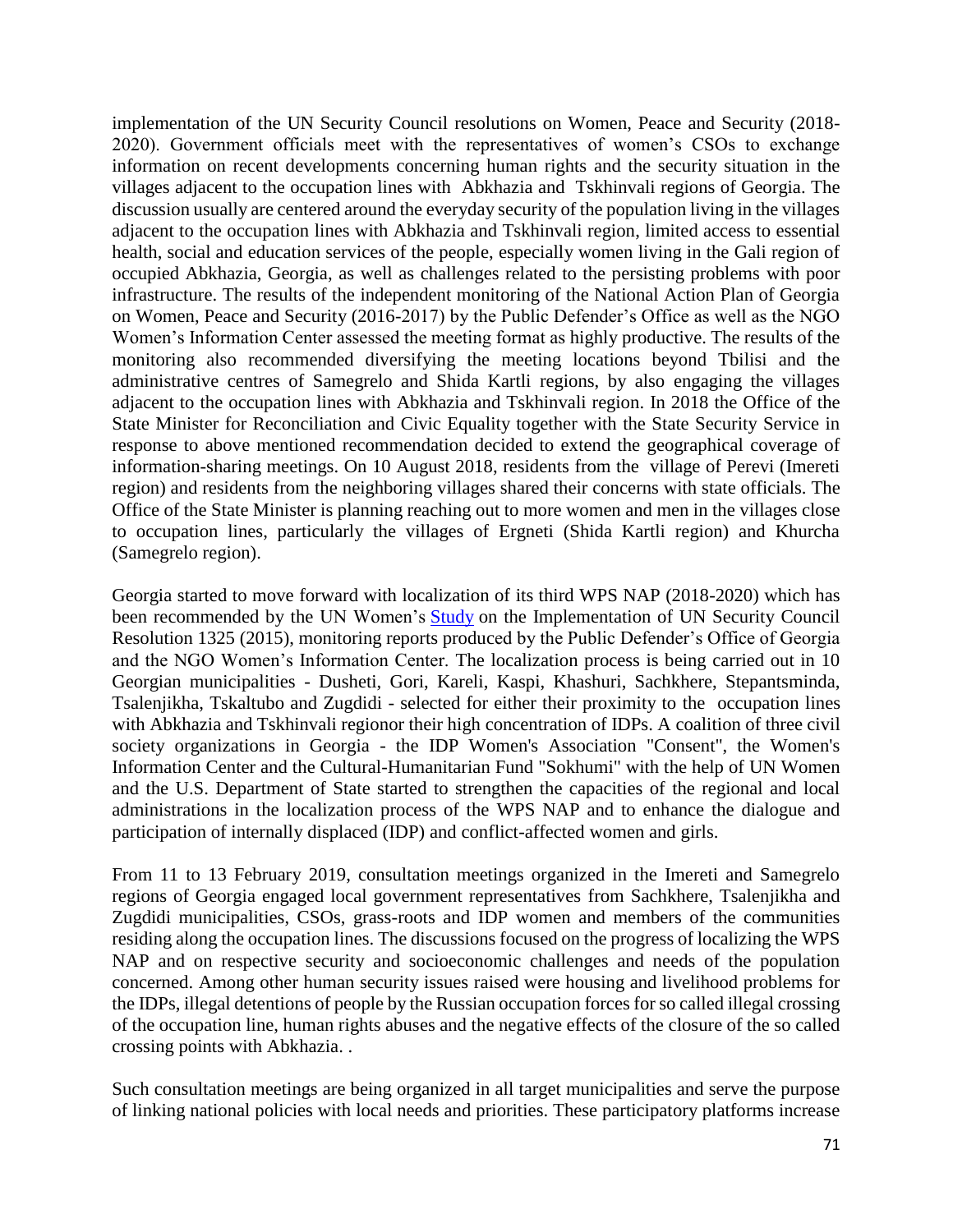ownership of the municipalities and of IDP and conflict-affected women in the WPS NAP and contribute to a bottom-up approach to its implementation.

Establishing sex-disaggregated data collection and analysis systems in the security institutions is part of the commitments undertaken by the Government of Georgia under the 2016-2017 and 2018-2020 National Action Plans on 1325 and contributes directly towards creating an enabling environment for the increased participation of women in the decision-making positions in the security sector. In November 2016, first, two-day training for the representatives of human resources departments from the Ministry of Defense, Ministry of Internal Affairs, State Security Service, National Security Council, Ministry of the Ministry of Internally Displaced Persons from the Occupied Territories, Labour, Health and Social Affairs of Georgia, and the National Statistics Office – GeoStat, on collecting and analyzing sex-disaggregated data was organized. The training was conducted by UN Women in cooperation with the Prime Minister's Office and the Civil Service Bureau. The workshop focused on raising awareness of human resources managers around their respective commitments under the NAP, building capacity of human resources staff on methods and systems around collecting sex-disaggregated data, and using data for policy formulation and tracking progress on gender equality.

UN Security Council resolution 1325 (2000) encourages all States to conduct events aimed at protecting the rights of women and girls, including organizing training programmes and high-level meetings with an increased female presence. Providing targeted trainings on UNSCR 1325 and subsequent WPS resolutions with special focus on the prevention of and response to sexual and gender-based violence and communication aspects with the population for the specialized units of the Ministry of Internal Affairs, including the officers of the Special Tasks Department is part of the Ministry's commitments under the National Action Plan on the Implementation of the UN Security Council Resolutions on Women, Peace and Security 2018-2020. Ministry of Internal Affairs (MIA) to enhance the capacities of the Ministry's Special Tasks Department around gender-responsive patrolling and oversight across the occupation lines conducts trainings for the officers stationed across the occupation lines in Imereti, Samegrelo and Shida Kartli. The training is dedicated to women's rights and gender equality issues, specifically effective ways for identifying and responding to the security concerns of women, men, girls and boys living in the villages adjacent to the occupation lines. Special attention is paid to gender mainstreaming in security operations and communication strategies with conflict-affected women and girls.

Open Days on Women, Peace and Security are organized annually by UN Women during last five years. The Open Days provide the opportunity for women in conflict-affected areas to voice their concerns and priorities directly to UN officials, and for the latter to stay informed on key contextspecific issues. The fifth meeting was held in November 2018. More than 60 representatives of women's and youth's civil society and grass-roots organizations, internally displaced persons (IDPs) and conflict-affected women from the regions of Imereti, Kvemo Karti, Samegrelo and Shida Kartli living in villages in the vicinity of the occupation lines with the occupied regions of Abkhazia and Tskhinvali region of Georgia, were brought together to discuss the progress and challenges of the implementation of WPS in Georgia with the UN representatives. The importance of institutionalizing a consultative mechanism between the representatives of women's organizations and the co-chairs of the Geneva International Discussions (GID) that would inform the sessions about women's experiences, concerns and recommendations were discussed. In addition, the participants raised their safety and security concerns and expressed worries about the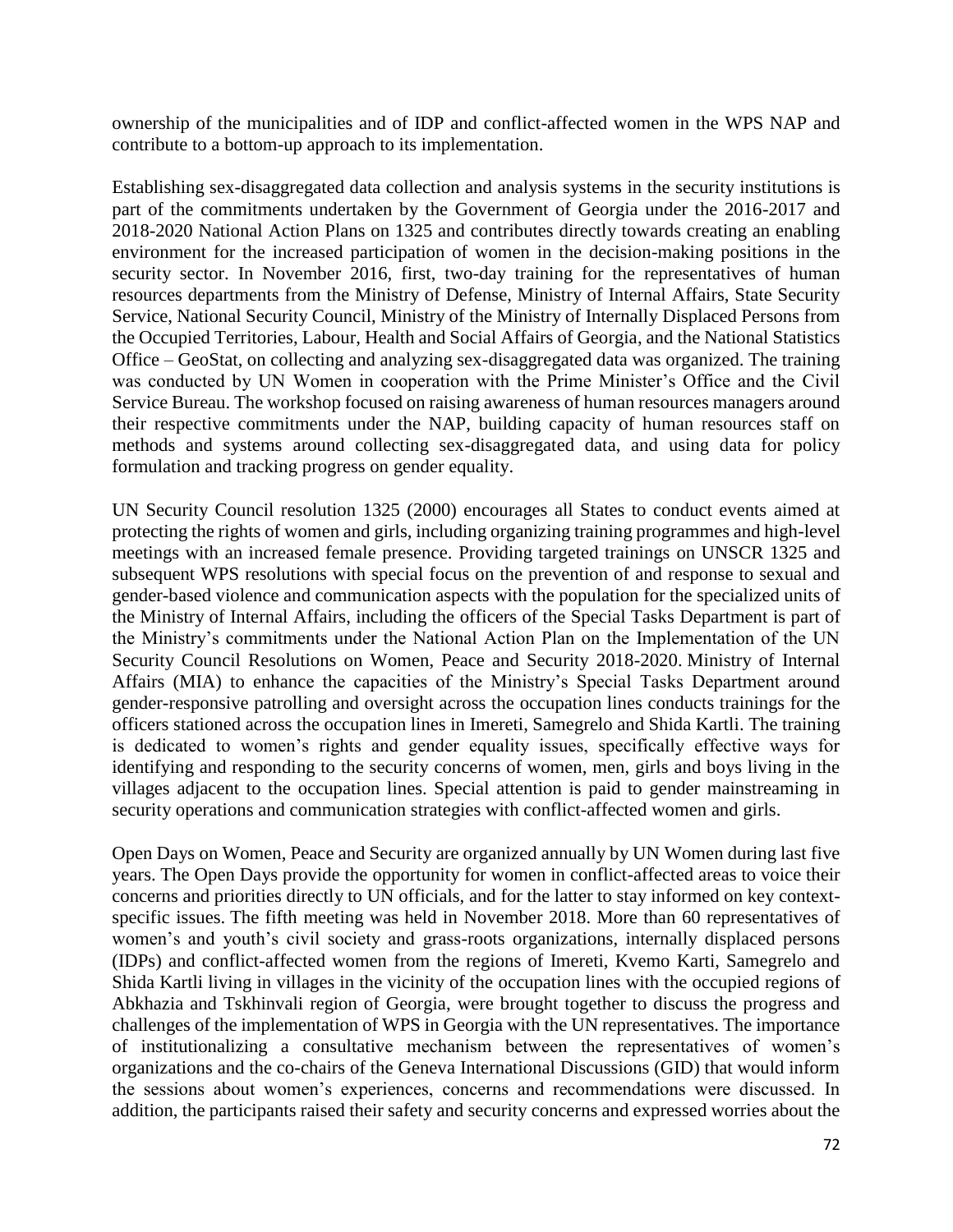future in the gradually depopulating and ageing villages, which offer limited to no job opportunities and a lack of services.

In December 2018, the Ministry of Defence of Georgia, with the support of UN Women, organized the Workshop on Female Leaders in Security and Defence - "National Implementation of United Nations Security Council Resolution 1325 (UNSCR 1325)". The meeting brought together 25 representatives from the security and defence sector of Bosnia and Herzegovina, Bulgaria, Georgia, Greece, Italy, Romania, Turkey and the United States to discuss issues related to the role of women in the armed forces, international missions and operations, as well as gender mainstreaming within the security and defence sector in the context of the national implementation of UNSCR 1325 (2000). The two-day meeting served as a platform to exchange best practices for many other areas, including sex-disaggregated data collection and analysis used to improve HR policies; and capacity development for military and civilian staff on gender equality and antidiscrimination.

The training "Integrating Gender Equality and Women, Peace and Security Principles into the Security Sector" was prepared and held at the joint initiative of Georgia's Ministry of Defence, the National Defence Academy, UN Women, the Women's Information Centre and the NATO Liaison Office in Georgia during 21-23 May 2014. The training aimed at raising awareness and deepening the knowledge of military and civil service staff of the Ministry of Defence about the integration of gender equality principles into the security sector.

In summer, 2015 advocates from occupied regions and the territory controlled by the central government of Georgia working on gender equality issues met in Istanbul for training on gender aspects of mediation. During the four-day training, participants from these conflict-divided communities improved their mediation skills, strengthened the knowledge of formal and informal peace-building processes and served as a rare occasion for people-to-people interaction. The participants, coming from different professional backgrounds - representatives of NGOs, journalists and writers - exchanged their views on the issues of women, peace and confidence building. Such meetings make progress in building trust and learning about the positive role women can play in conflict prevention. The training was conducted by UN Women in partnership with the Institute for War and Peace Reporting (IWPR) Caucasus Office.

Georgia is the first country in the South Caucasus, which has adopted the National Action Plan on the implementation of UN Security Council Resolution 1325. Since 2012, Georgia has had a National Action Plan for Women, Peace and Security (NAP). While it has delivered many positive results over the years - with Georgia becoming an example of best practices in mainstreaming gender and strengthening women's participation in the security sector - the NAP's direct benefits to local-level women have been less visible.<sup>252</sup> It is important to ensure coordinated partnerships among various national and international partners in effectively addressing women's needs in the security sector as well as women's leadership in peacebuilding.

The Ministry of Internally Displaced Persons from the Occupied Territories, Accommodation and Refugees of Georgia (now called the Ministry of Internally Displaced Persons from the Occupied Territories, Labour, Health and Social Affairs of Georgia) was one of the first line ministries that

 $\overline{\phantom{a}}$ 

<sup>252</sup> http://georgia.unwomen.org/en/news/stories/2018/11/open-day-on-women-peace-and-security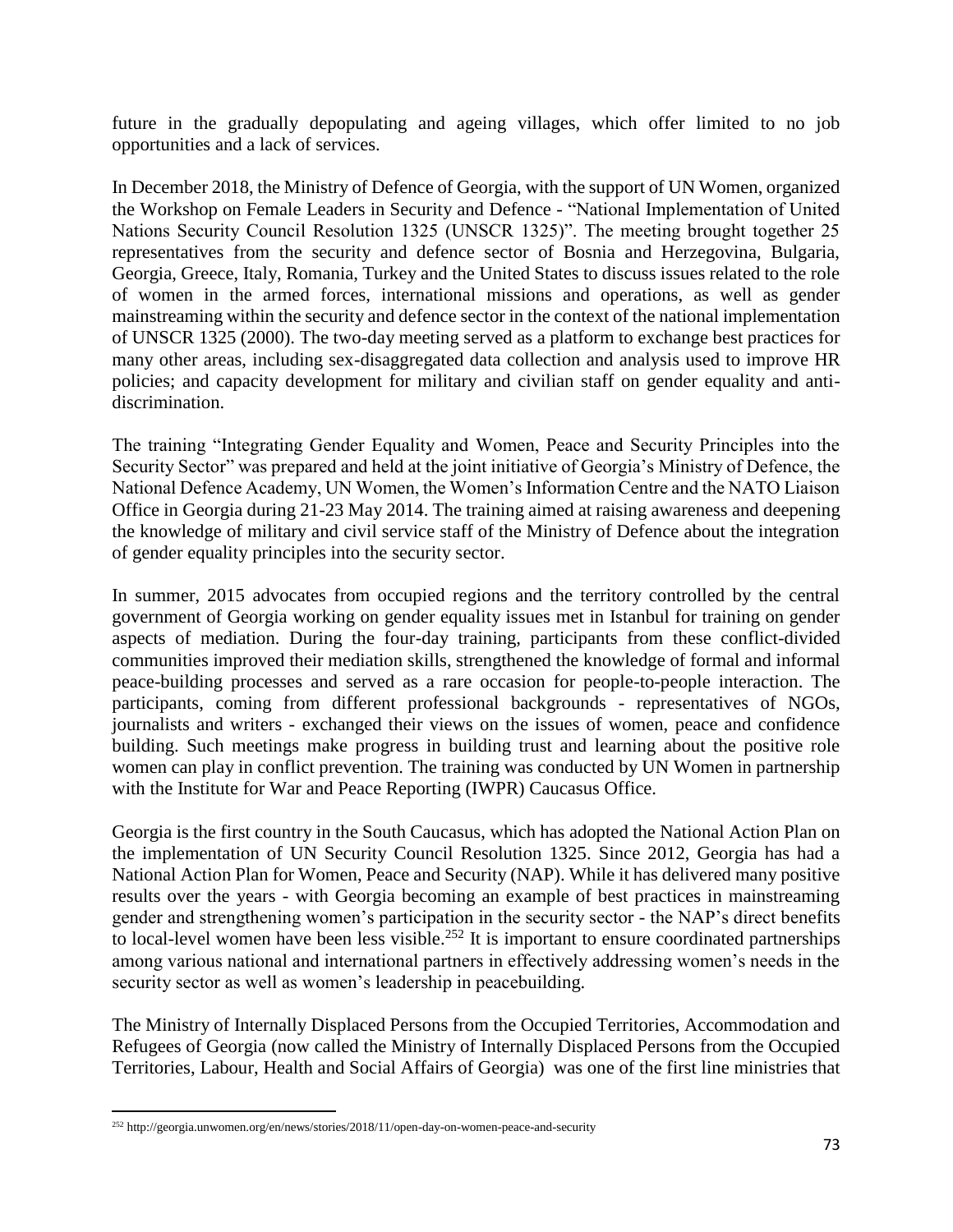adopted Gender Equality Strategy and Action Plan in 2016. The promotion and observance of gender equality and the prevention and elimination of discrimination and sexual harassment**,** combating violence against women and domestic violence, protecting victims/survivors, and implementing the UN Security Council resolutions on Women, Peace and Security, are some of the key principles of the documents that are based on the fundamental guarantees of equal rights, freedoms and opportunities for women and men as stipulated by the Georgian Constitution and legislation and in international conventions ratified by the Government. Ministry's Gender Equality Strategy and Action Plan were harmonized with other national policies on gender equality and women's empowerment and the AP is budgeted.

The Ministry has created an internal gender equality mechanism by appointing a Gender Advisor to the Minister, establishing a Gender Equality Commission, and appointing gender focal points in the regional branches. Gender Equality Strategy and Action Plan foresee gender mainstreaming in the internal policies and structures as well as programmes for Ministry's beneficiaries, internally displaced persons, refugees, emigrants and other vulnerable groups of population.

The Ministry of Internally Displaced Persons from the Occupied Territories, Accommodation and Refugees of Georgia functioned from 1996 until 2018. In 2018 the Ministry's various tasks were assigned to the ministries of [Regional Development and Infrastructure,](https://en.wikipedia.org/wiki/Ministry_of_Regional_Development_and_Infrastructure_of_Georgia) [Ministry](https://en.wikipedia.org/wiki/Ministry_of_Internal_Affairs_of_Georgia) of Internal Affairs, and [Ministry of Labor, Health and Social Affairs.](https://en.wikipedia.org/wiki/Ministry_of_Health,_Labour_and_Social_Affairs_of_Georgia)

There is no consistent oversight on the rights of women in the conflict-affected regions. Nor are there quantitative surveys, statistics, or other data available to paint a realistic picture of local trends and needs. The Office of the Public Defender of Georgia has no direct representation in occupied Abkhazia and Tskhinvali regions of Georgia and, hence, no direct access to the regions, <sup>253</sup> due to the occupation of regions by the Russian Federation.

Based on the assessment of the Public Defender domestic violence represents one of the most complex and latent problems in occupied Abkhazia and Tskhinvali region. In most cases, victims residing in occupied regions continue to live with abusive spouses, while central government's law enforcement agencies do not have possibility to exercise their duty in occupied regions and properly protect victims' interests. There are no shelters or crisis centers to provide protection and safety to victims. A mobile team continues to function in Gali. The team regularly visits local villages to provide psychological, medical, and legal counseling to women and raise awareness about women's issues in local communities.<sup>254</sup> According to Women's Development Fund (formerly known as Avangard), a Gali-based NGO, in 2016, 75 cases of domestic violence were reported in the occupied Ochamchire, Tkvarcheli, and Gali districts combined, compared to 44 cases in 2015.<sup>255</sup>

The Public Defender is aware of 11 cases of early marriage among girls in Gali over the past three years.<sup>256</sup> Based on the information available to the Public Defender's Office, early marriage among girls represents a common social problem. As law enforcement agencies of Central Government of Georgia are not allowed in the occupied regions in order to respond to early marriage cases, as well as occupation regimes tend to be indifferent regarding human rights issues, justice rests

l <sup>253</sup> Special report of the PDO on the rights of women and children in conflict affected areas; pg. 36

<sup>254</sup> Ibid; pg. 37

<sup>&</sup>lt;sup>255</sup> Ibid; pg. 37

<sup>256</sup> Ibid; pg. 39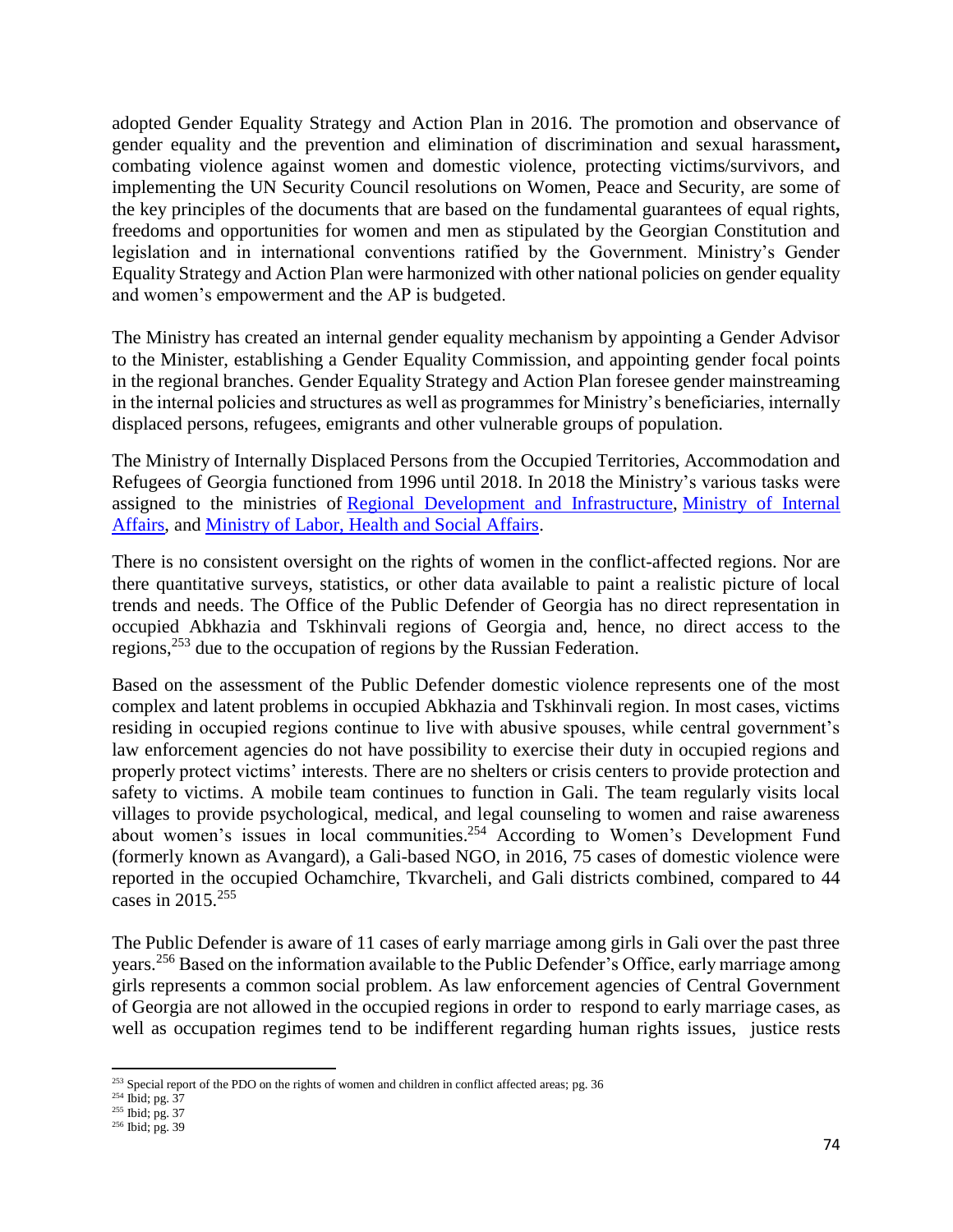within families. However, in most cases families refuse to accept the return of female victims of early marriage, as they believe it will damage the family's honor and public reputation. So-called honor killing constitutes one particularly egregious form of violence against women.<sup>257</sup> In 2016 a case involving the death of a young woman in occupied Abkhazia raised concerns among local organizations working on women's issues. According to the "official" version of events, the young woman committed suicide. Information circulating among members of Abkhaz society suggests that a young woman hanged herself in Gudauta. Many people believe that she was in fact murdered or pushed to commit suicide by members of her family for allegations of infidelity to her husband. The so called Abkhazian authorities responded that no statement or claim had been filed with the police and, therefore, no "criminal investigation" was launched.

In January, 2019 opening of crisis center for victims and survivors of violence in Zugdidi and existence of similar center in Gori are very important as these are two cities close to the occupation lines and can provide one-stop shop support services to victims/survivors of violence.

Local civil society organizations work to raise awareness, provide legal counseling, and advocate for improved women's rights conditions. So called Abkhazian organizations tend to be more active in advocating women's rights and have been able to affect some positive outcomes. In 2012 *Women's Association of Abkhazia*, started working on combating domestic violence issues. A region wide survey was preceded. Sixty women from different occupations, age groups, and ethnic backgrounds were interviewed in the course of the survey. Findings suggested that most of the respondents considered domestic violence to be an issue in occupied Abkhazia, however, they also thought it to be a latent problem. At the same time, the respondents believed that perpetrators of such violence must be punished, however no effective mechanism was created in this regard.<sup>258</sup>

The year 2015 gave rise to concerns regarding women's security in occupied Tskhinvali region of Georgia, in the wake of self-liquidation of two NGOs led by women and working on women's and youth issues. One reason behind the decisions to shut down the organizations was pressure from so called security service (KGB) due to their participation in the peace processes. In his 2015 parliamentary report, the Public Defender stated that "because of the pressure heads of two of the most reputable and experienced non-governmental organizations (Agency for Social-Economic and Cultural Development and the Association of South Ossetian Women for Democracy and Human Rights) made a decision to shut down their respective organizations. The decision was a response to and a form of a protest against the situation with respect to non-governmental organizations."<sup>259</sup>

On 9 February 2016, the so called Abkhazian authorities made a decision regarding banning termination of pregnancy, even in cases when pregnancy threatens the health of the mother. The only exception was made with regard to antenatal death, commonly referred to as stillbirth. Statistics suggest that 700 abortions were performed in occupied Abkhazia in 2015, only 15 of which were justified by medical reasons, with social factors accounting for most of the remaining cases. The rationale behind the above decision was the efforts to combat demographic decline. However international practice suggests that banning abortion is not a solution to demographic

l

<sup>&</sup>lt;sup>257</sup> Ibid; pg. 39

 $258$  Ibid; pg. 38

<sup>&</sup>lt;sup>259</sup> The human rights situation of the conflict-affected population in Georgia, Public Defender of Georgia, 2015, P. 68. Available at: http://www.ombudsman.ge/uploads/other/3/3768.pdf.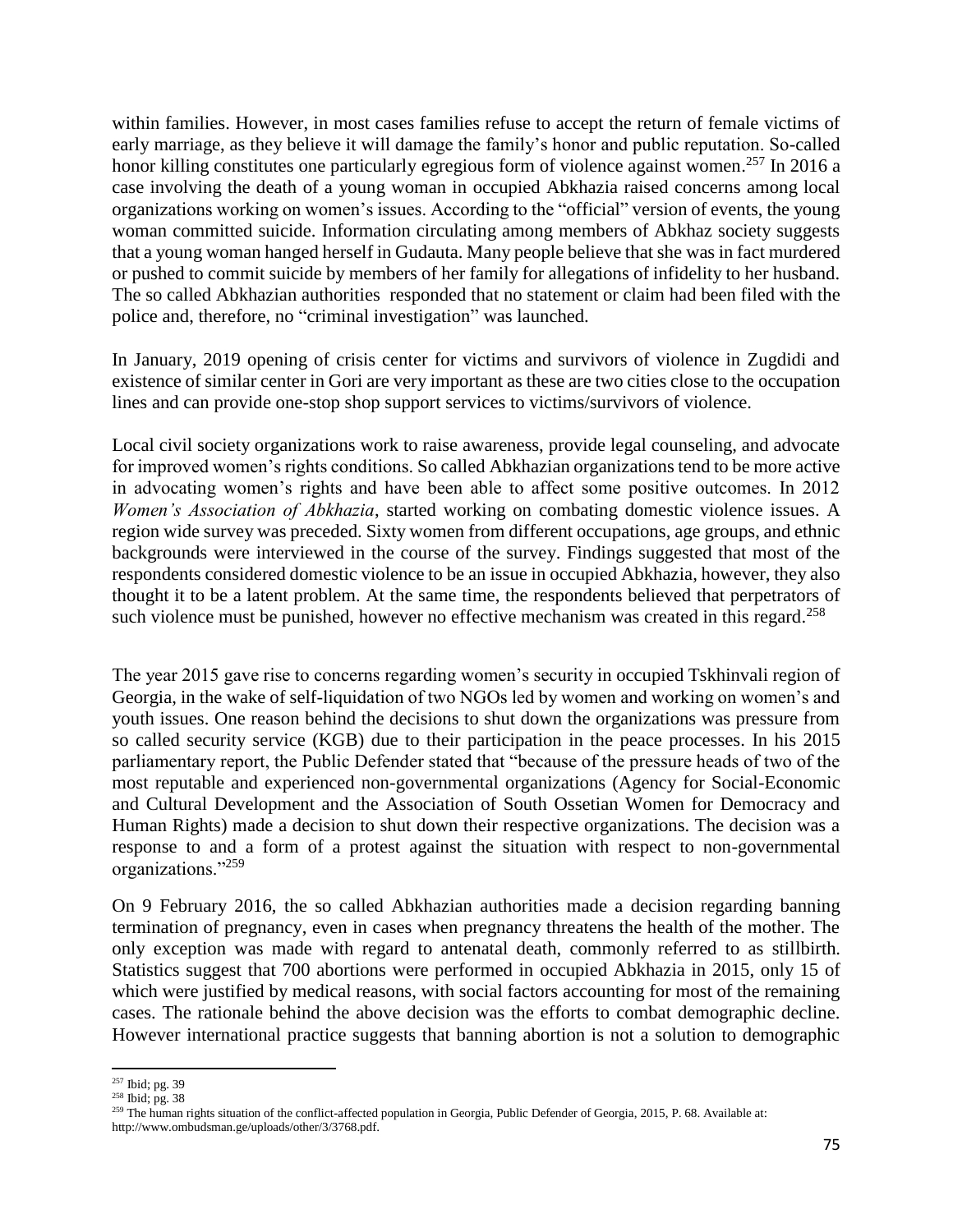problems, rather it results in an increased rate of illegal abortions and higher mortality rates among women.

In occupied Abkhazia and Tskhinvali region of Georgia, women are more active in the civil sector and in the fields of education and healthcare.<sup>260</sup>

Free healthcare service is one of the most successful directions of the engagement strategy. Individuals living in occupied territories are able to use different types of state programs and the most important is the state program on "Referral Service". Starting from 2017, referral service program has become available for the residents of Gali region.

Regardless existence of wired fence and major limitation of movement, compared to the data of 2012, number of individuals from occupied Tskhinvali region willing to be treated has increased. At the same time, number of patients from Abkhazia region engaged in referral program has increased six times.<sup>261</sup> Universal healthcare program elaborated by the Government of Georgia is available for population of all ages residing at occupied territories and holding neutral documentation. In April 2015, Hepatitis C elimination program was initiated. Based on the initiative of the central government of Georgia, residents of occupied territories were able to participate in the program. In March 2017, Hepatitis C Control Center was established in Zugdidi city. This center serves individuals from occupied territories and participation in Hepatitis C elimination program is available based on neutral documentation.

Citizens living in the region of Abkhazia, under the UN Development Program and with support of "Coordination Mechanism" established in the scope of state engagement strategy action plan, are regularly provided with different medications and vaccines. During 2017, Abkhazia region of Georgia was provided with immunization vaccines, Hepatitis B vaccines, Hepatitis C tests, medication for diabetes, counter tuberculosis and AIDs medications. Abkhazia region of Georgia was provided with ambulances, medical inventory, equipment and other medical assets through the coordination mechanism.

In order to simplify procedures of healthcare provision, in close proximity of occupation line, particularly in the neighborhood of Zugdidi city, village Rukhi, university clinic constructions was completed in 2018. The construction of the medical center was initiated by the Government of Georgia in August, 2014. University clinic is equipped with 220 beds and modern technologies and provides services to residents of occupied territories.

Every year the Ministry of Education, Science, Culture and Sport of Georgia has a social program for funding of students. The funding is available for bachelor as well as master program students. 2 520 00 GEL<sup>262</sup> was allocated for 2018-2019 academic year for the social assistance program to fund bachelor's program of students of different categories among which are students that studied at school on the occupied territories of Georgia and were accepted at the certified universities in Georgia. In 2018-2019 academic year 340 students received funding within the framework of social program, in 2016-2017 academic years, 206 students got State Grant to study. Within the framework of "Study funding program of the affected students in the villages adjacent to the demarcation line" 906 affected students at Bachelor and Master higher educational programs were

 $\overline{a}$ <sup>260</sup> Public Defender of Georgia, Situation in Human Rights of the Conflict Affected Communities of Georgia, 2015, P. 30

<sup>261</sup> *VI Periodic Report of Georgia -Convention on the Elimination of All Forms of Discrimination against Women*;

<sup>262</sup> https://www.mes.gov.ge/content.php?id=4791&lang=geo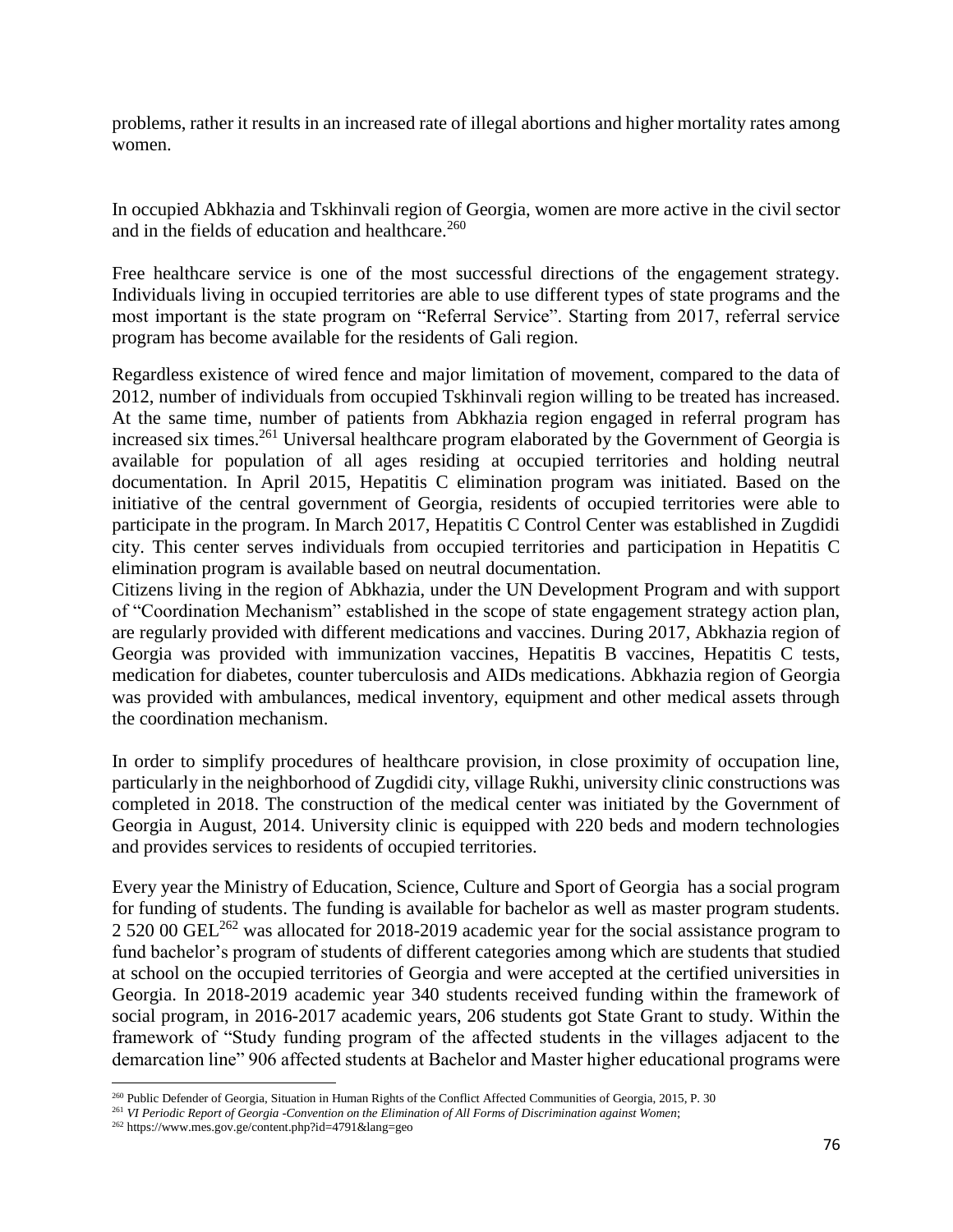funded. Previous years data is the following: In 2013 - 548 students, in 2014 - 727 students and in 2015 - 914 students were funded. $263$ 

In 2013-2016 Education and Science Infrastructure Development Agency of the Ministry of Education, Science, Culture and Sport of Georgia carried out rehabilitation of 26 schools of border regions of Zugdidi, Kareli, Gori, Tsalenjikha, Oni and Sachkhere, as well as fully rehabilitated Atotsi Public School. With the support of "Millennium Challenge Account - Georgia", full rehabilitation was carried out through the modern standards of public schools in Tkviavi, Shindisi, Pkhvenisi, Sakasheti, Zerta and Kheltubani.

The Ministry of Education, Science, Culture and Sport of Georgia carries out the program "Financial Assistance for Teachers and Administrative-Technical Personnel of Occupied Regions". In addition teachers of the public school of villages located near the border of occupied territories of Georgia are provided with different training programs. In 2017, 254 teachers undergone subject trainings for professional development. In 2015-2016 the new project "Improving pedagogical practice together" was carried out with the support of European Commission Confidence Building Unit and Abkhazian, Georgian and teachers living at the occupied territory (Gali) participated in the project. The Ministry provides free school bus service to pupils, including in the occupied regions. About 2030 pupils of around 40 schools are involved in the program. $264$ 

The State Legal Aid Service offers free legal advice to IDPs and refugees. They are entitled to use person-to-person and telephone/online consultation services. Legal Aid Service provides legal assistance for the protection of their rights, when:

- The rights determined under the Law of Georgia on Internally Displaced Persons from the Occupied Territories of Georgia" or by-laws has been violated and insolvent internally displaced person is authorized to requests appointment of a lawyer;
- Providing legal assistance to a refugee (representation in a court or administrative agency) is advisable because a case falls into the category of complex and important cases.

### **6. Environmental conservation, protection and rehabilitation**

One of the basic human rights is the right to live in healthy environment. Protection of this right is one of the main prerequisites for the nation's health and welfare. Under Constitution of Georgia "the state shall take care of environmental protection and the rational use of natural resources"<sup>265</sup> Article 29 of the Constitution regulates right to environmental protection and states that "Everyone has the right to live in a healthy environment . . .Everyone has the right to receive full information about the state of the environment on a timely manner. Everyone has the right to care for the protection of the environment. The right to participate in the adoption of decision related to the environment shall be ensured by law. Environmental protection and the rational use of natural

 $\overline{a}$  $263$  Ibid

 $^{\rm 264}$  Ibid

<sup>&</sup>lt;sup>265</sup> Article 5; paragraph 5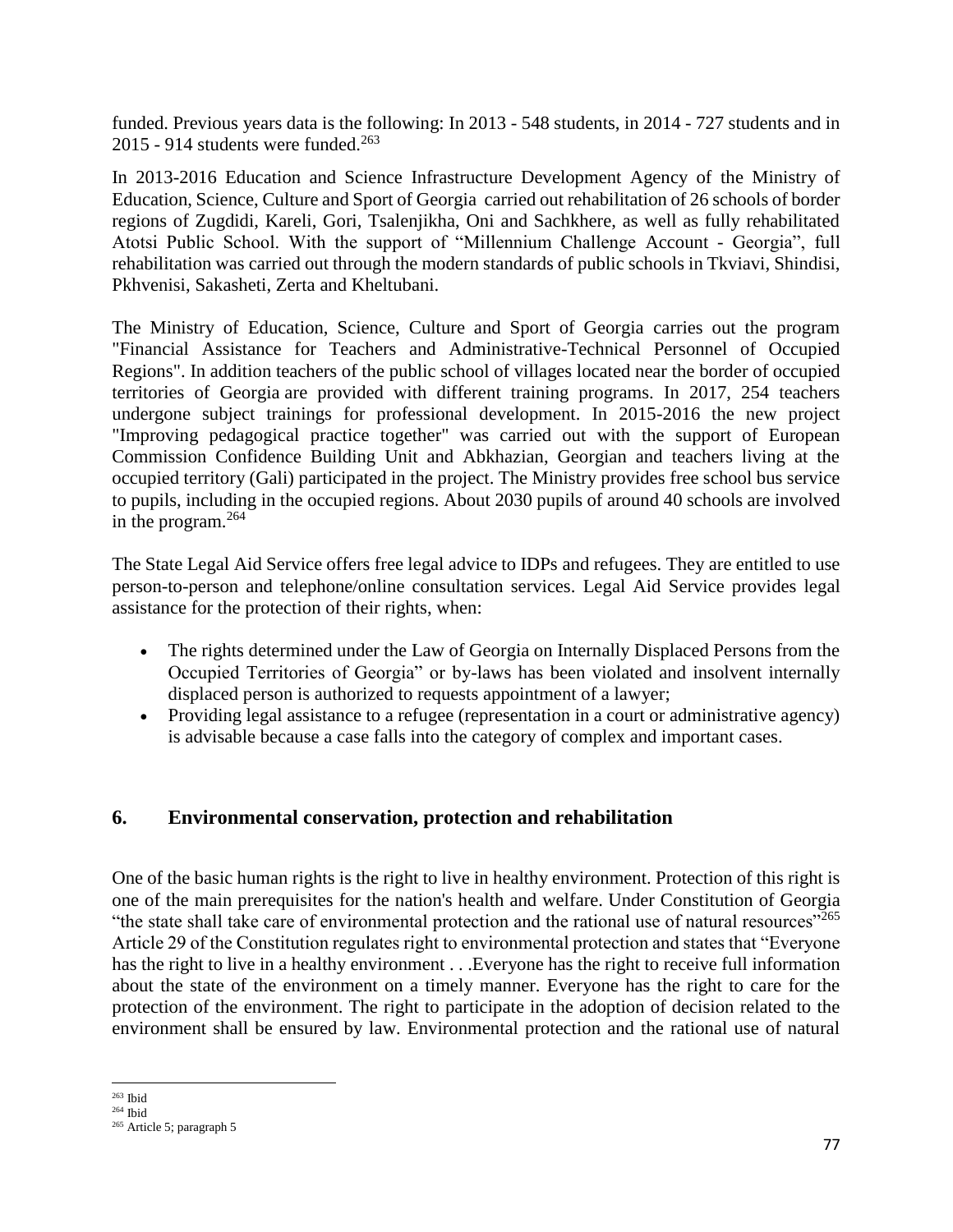resources shall be ensured by law, taking into account the interests of current and future generations."

One of the strategic objectives<sup>266</sup> of the National Strategy for the Protection of Human Rights in Georgia for 2014-2020 is strengthening domestic legal guarantees on environmental human rights, which should be achieved through a) providing greater access to information relating to environmental protection; b) improving state mechanisms so as to ensure greater transparency and public involvement in decision-making processes relating to environmental protection; c) making sure domestic legislation is in line with international legal norms and criteria on environmental protection and d) raising public awareness on environmental issues.

Human Rights Action Plan for 2018-2020 determines the Ministry of Environmental Protection and Agriculture of Georgia as agency in charge to adopt decree on the procedures to accessing environmental information, approve procedures for public discussions, introduce the Aarhus Convention Standards and implement educational programs and awareness raising activities on environmental topics.

Georgia experiences natural disasters that are large-scale and recurrent, because of difficult landscape and geographical location. There has been a significant increase in frequency and intenseness of hydro-meteorological and geological disasters in Georgia. In 1967-2012 more than 60000 families were displaced as eco-migrants in Georgia due to geological disaster, more than 1000 people died, of whom  $107 - in 1995-2012.<sup>267</sup>$ 

After signing the EU Association Agreement, Georgia is required to implement reforms and ensure harmonization of legislation with a number of the EU directives, including in the fields of environmental protection and sustainable development. Article 302 of the EU requirements states that Georgia should advance air and water quality, develop waste management, nature protection, industrial air pollution and chemicals management at an international level. The agreement provides for a range of activities in the field of environment protection, implementation of which will support not only the creation of appropriate environment for the humans and ecosystems, but also the enhancement of environment management and efficient decision-making.

The negative effects of unfavorable environment are in direct connection with a tendency to the deterioration of human health. Air pollution is a potential risk-factor for disease, disability, and mortality. Spectrum of diseases is wide enough. In Georgia air is polluted by emissions of vehicles, energy sector, agriculture and industrial facilities. Children and pregnant women are at most risk. Major pollutant in urban area is transport. 62-78% of nitrate oxides (NOx) and carbo monoxide (CO) emissions in the country is from transport sector.<sup>268</sup>

One of the problems in Georgia is contamination of the environment by waste and chemical substances. This is a comprehensive problem, including contamination by household waste, disorganized landfills, as well as the issues related to hazardous and accumulated waste management. It is noteworthy that no law existed in Georgia on waste or waste management. The Law on the Waste Management Code entered into force in January, 2015 and is in compliance with the relevant EU directives and ensures the protection of the environment and human health by preventing and reducing adverse impacts of the waste generated by introducing effective

 $\overline{a}$ <sup>266</sup> Strategic Objective 23

<sup>267</sup> Environmental Information and Education Center – Disasters

<sup>268</sup> http://eiec.gov.ge/%E1%83%97%E1%83%94%E1%83%9B%E1%83%94%E1%83%91%E1%83%98/Air.aspx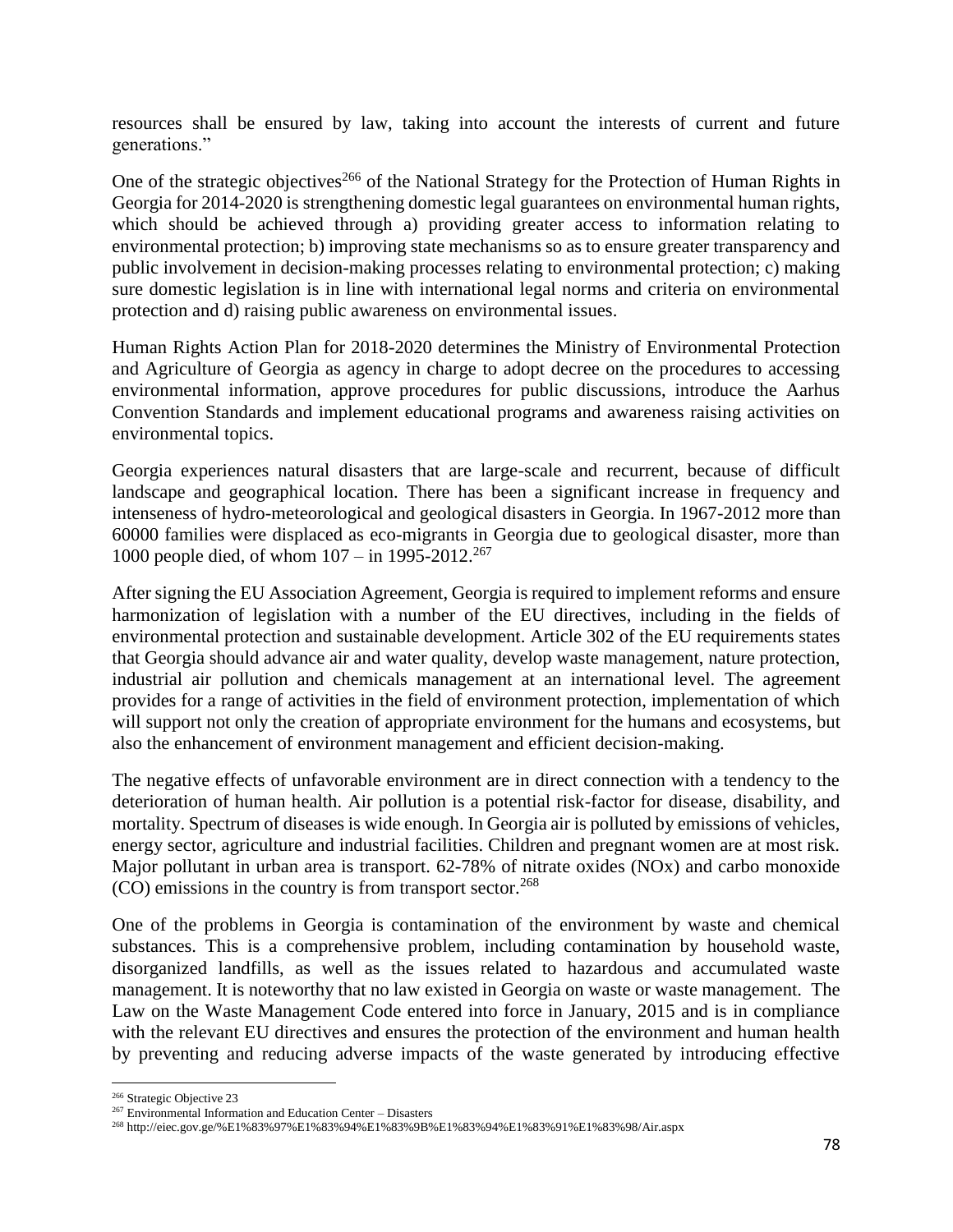mechanisms of waste management. The National Waste Management Strategy 2016-2030 and an Action Plan 2016-2020 was adopted on April 1, 2016 which define the policies and goals of waste management for the next 15 years. According to the Environment Protection Supervision Department of the Ministry of Environmental Protection and Agriculture of Georgia a total of 566 cases of violation of waste management code were recorded in 2018 in Georgia. Waste Management Code provides for implementation of measures that will facilitate waste prevention and its increased re-use as well as environmentally safe treatment of waste including recycling and separation of secondary raw materials, energy recovery from waste and safe disposal of waste, and monitoring of this process.

The new Law on Radioactive Waste adopted in 2015 increased the level of protection of human health and the environment from the harmful impact of ionizing radiation. In addition, the Strategy for Management of Radioactive Waste 2017-2031 and Action Plan 2019-2021 was adopted by the Government of Georgia. The Sulphur content in petrol was gradually decreased from 250 mg/kg in 2012 to 50 in 2015.

The draft laws on Water Resources Management has incorporated the principle of access to information<sup>269</sup> and public participation in the environmental decision-making process, informing public regarding the status of drinking water.<sup>270</sup> Under the draft Law the Ministry takes responsibility to inform consumers every 3 years regarding the condition of consumed water.<sup>271</sup> The draft law on Water Resources Management was submitted to the Parliament in 2017.

On 14 May 2013, a Legal Entity of Public Law 'Environmental Information and Education Centre' was established within the structure of the Ministry of Environmental Protection and Agriculture of Georgia with the aim to raise public awareness on environmental protection, support public participation in the decision-making process and increase access to justice. The mission of the Environmental Information and Education Centre is to act as a mediator between the environmental protection policy developing and implementing parties and ensure that strategies, legislation and policies are explained to the target groups in a simple language and format.

The functions of the Environmental Information and Education Centre are the following:

- To create a unified data base on environmental protection and support its publicity;
- To ensure public access to the timely and an adequate information on the state of environmental protection;
- To support public participation into the environment related decision-making processes;
- To support public participation into the environment related surveys;
- To timely disseminate information about public discussions of reports concerning impact on the environment;
- To disseminate information about adoption of new legislative acts or legislative amendments in the field of environment;
- To carry out different activities and events in order to raise awareness on environmental issues among the target groups;
- To study public demand for environment related information;

 $\overline{a}$ <sup>269</sup> laws on Water Resources Management, Article 6, paragraph 1, subparagraph "h"

<sup>&</sup>lt;sup>270</sup> Law on "Water Resources Management, Article 33, paragraph 3,"b"

<sup>271</sup> Ibid, Article 14, paragraph 3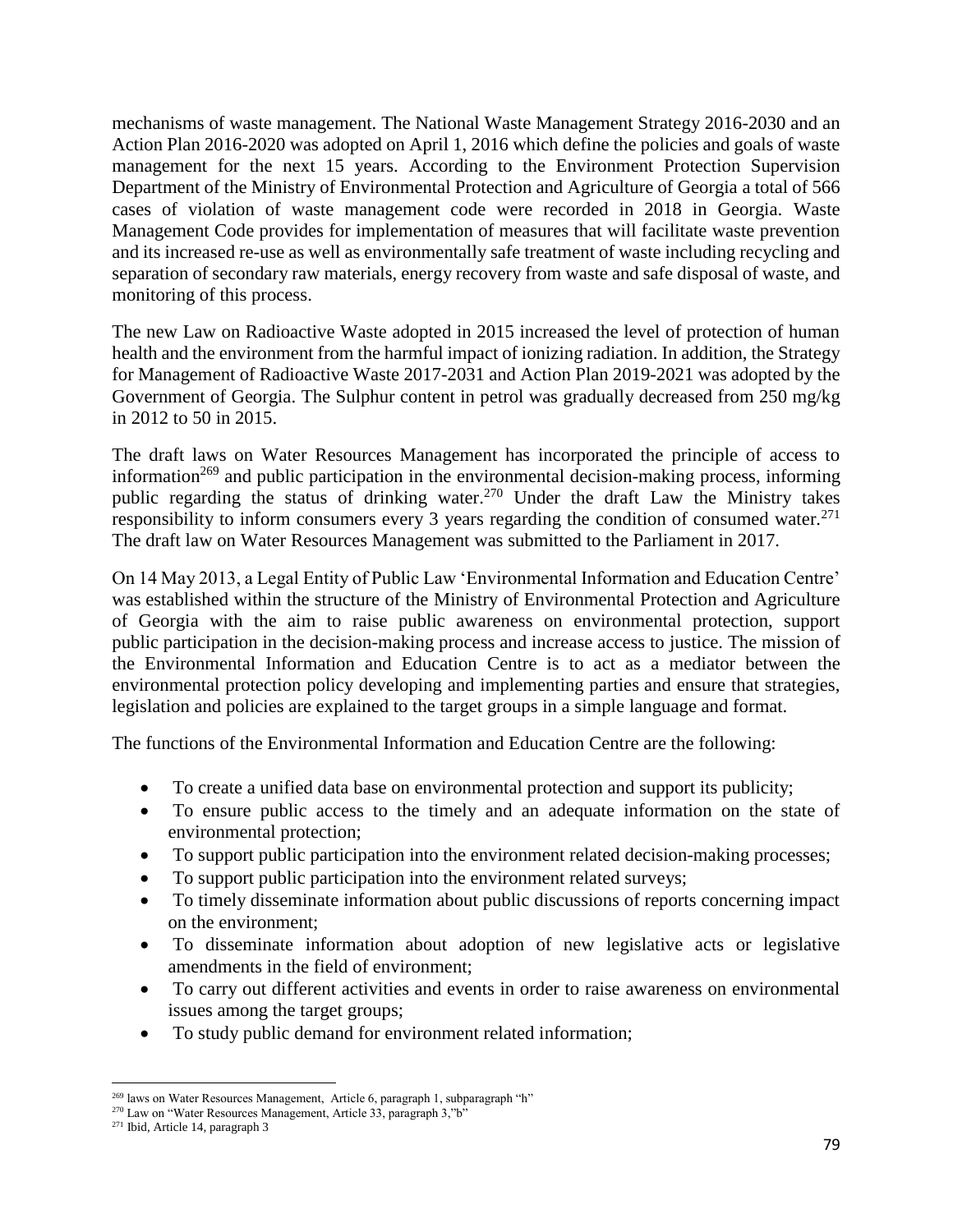• To support environmental education in Georgia and coordinate an implementation of the respective activities;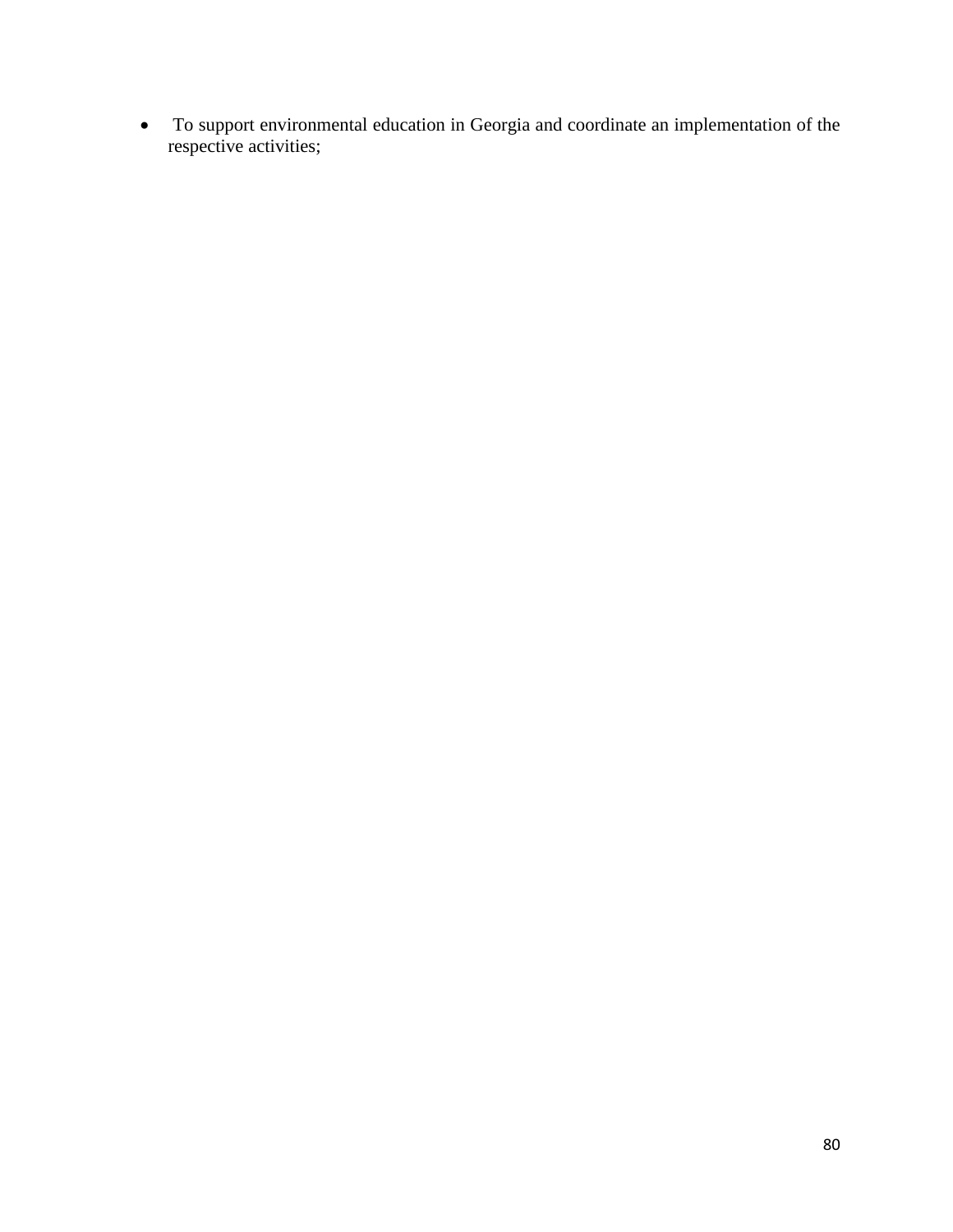# **Section III – National Institutions and processes**

Establishment of gender equality implies various important measures. The Government of Georgia, which shares the principles of equality and assumes international obligations to promote gender equality in the country, creates strong institutional mechanisms. National machineries for gender equality refer to the institutional arrangements and mechanisms for ensuring effective gender mainstreaming.

Georgia's national machinery consists of three key bodies:

- 1. Gender Equality Council of the Parliament;
- 2. Inter-Agency Commission on Gender Equality, Violence against Women and Domestic Violence Issues; and
- 3. Gender Department of the Public Defender's Office.

The Gender Equality Council was established as an advisory body based on Parliamentary Decree in 2004. In 2010, with the passage of Gender Equality Law the Gender Equality Council became a standing body. In June 2017 the institutional framework for Gender Equality Council has changed and it became permanent consultation body to the Parliament of Georgia that exists to ensure systematic and coordinated activity on gender issues.

According to Article 12 of the Gender Equality Law the Parliament of Georgia defines basic trends of the state policy in the gender related areas, ensures the development and implementation of the legislative framework in the gender equality, reviews and approves gender equality strategy and monitors the activities of the bodies accountable to the Parliament of Georgia in the field of gender equality.

According to the new Rules and Procedures of the Parliament adopted in December 2018 the Parliament sets up the Gender Equality Council to ensure systemic and coordinated work regarding gender issues.<sup>272</sup> The composition, status, functions and powers of the Council is approved by the Chairperson of the Parliament.

#### **According to the Regulations of the Gender Equality Council of Parliament of Georgia** the primary functions of the Council are: <sup>273</sup>

- Support the Parliament of Georgia to definer the state policy in gender sphere;
- Analyze the legislation of the Georgia and develop proposals for elimination of gender inequalities;
- Provide gender equality assessment of the draft legislative acts;
- Develop and plan measures to achieve gender equality and to realize the equal rights of men and women;
- Develop and establish monitoring and evaluation system for the measures ensuring gender equality;
- Supervise the gender equality activities of the executive government;

 $\overline{\phantom{a}}$ <sup>272</sup> Rules and Procedures of Parliament; Article 76.2

<sup>&</sup>lt;sup>273</sup> The Regulations of the Gender Equality Council of Parliament of Georgia, Article 3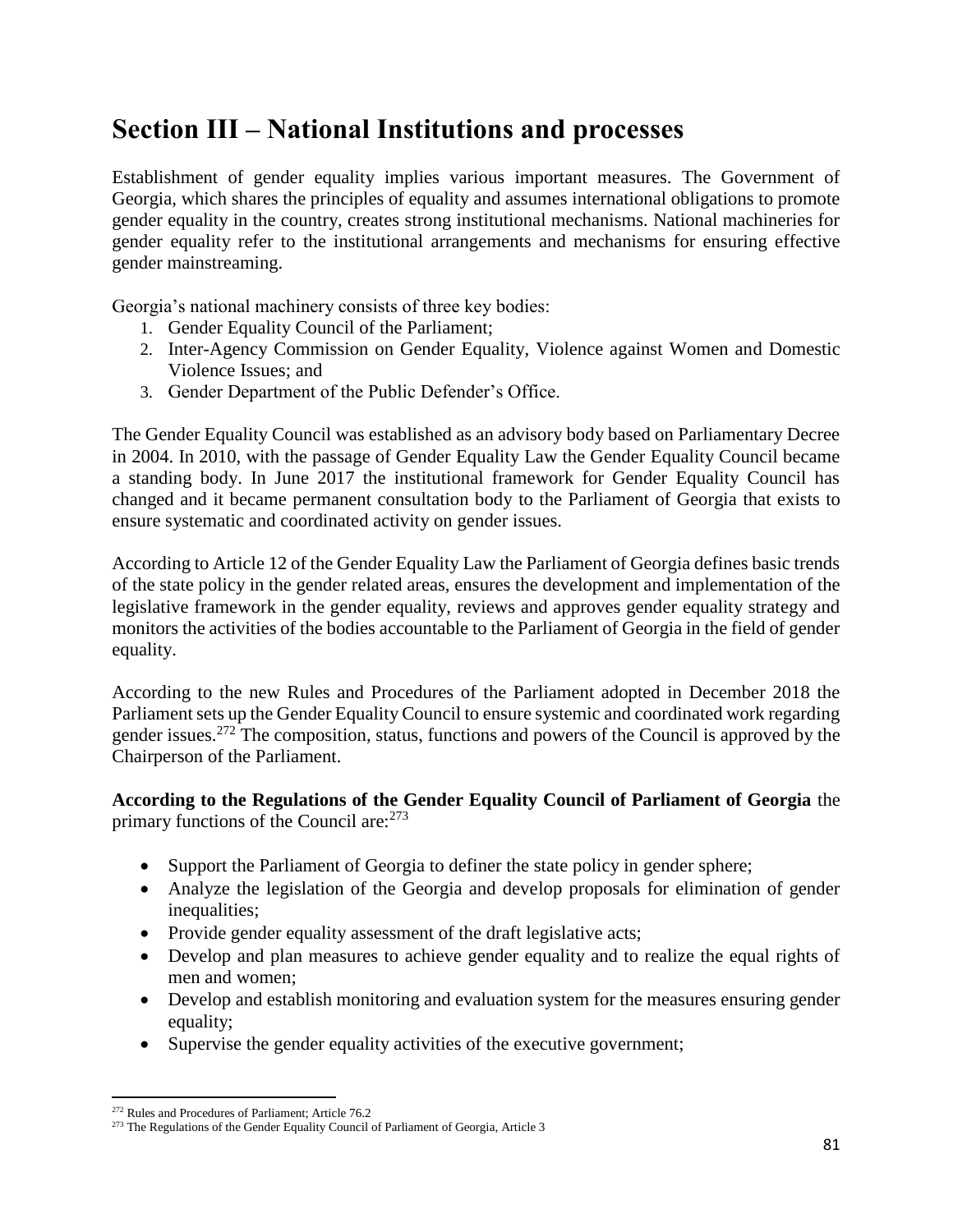- If necessary, summon the representatives of the Ministries and State Agencies to the Parliament and obtain the information;
- Hear the reports of the Inter-Agency Commission on Gender Equality, Violence against Women and Domestic Violence Issues;
- Request information and documents related to the investigation of gender equality issues;
- Consideration of the applications, documentation and other information concerning violation of gender equality and provision of response and respective recommendations within the competences; The Council is authorized to invite the experts or international and local organizations working on the topic; $^{274}$
- Oversight of implementation of the National Action Plan on Rights of Women and Gender Equality;

The Council, in order to improve the public awareness and support women empowerment, regularly disseminates information to public about the work performed, coordinates the public awareness campaigns, publishes announcements on women rights violations, gender equality issues and tendencies in this field; The Council cooperates with Gender Equality Councils at the Supreme Councils of the Autonomous Republics of Abkhazia and Adjara, Gender Equality Councils in Municipalities and with the female members of the City Assemblies of the Municipalities and the Advisors on Gender Issues.<sup>275</sup>

The Gender Equality Council once a year submits report on the gender equality status to the Parliament of Georgia. In addition, Gender Council is responsible to draft the report on the international obligations of Georgia on gender equality issues and is authorized to represent Parliament of Georgia in international relations on gender equality issues.<sup>276</sup>

The Council shall have minimum 10 members who should be selected pro rata to the percentage of the Members of all political parties represented in the Parliament. The past experience and awareness of a candidate on gender equality issues shall be taken into account upon selection of the MP to the Council.<sup>277</sup> Currently there are 17 members at the GEC (14 female and 3 male), including the chairperson. The new enlarged composition of the Council was introduced in January 2017. The Council is chaired by the First Deputy Chairperson, Ms. Tamar Chugoshvili, assuming office in January, 2017.

In 2019 the [Gender Equality Council,](http://parliament.ge/en/saparlamento-saqmianoba/komisiebi-da-sabchoebi-8/genderuli-tanasworobis-sabcho) in line with the strategy and action plan for 2018-2020, has started the thematic inquiry on the basis of the Article 155 of the Rules of Procedure. Currently there are two thematic inquiry groups at the GEC: accessibility of vocational education for economic empowerment of women and women participation in state economic programs. The new oversight instrument – thematic inquiry - envisages active participation of NGOs and civil sector. The groups will develop the recommendations and the conclusion to be submitted to the GEC. **The new Rules and Procedure of Parliament ensure the new capacity of the Parliament to select issues for the thematic inquiry that reflects the problems in the country requiring the Parliamentary oversight.** 

 $\overline{a}$ <sup>274</sup> Rules and Procedures of Parliament; Article 76.4. paragraph "g"

<sup>&</sup>lt;sup>275</sup> The Regulations of the Gender Equality Council of Parliament of Georgia, Article 4

<sup>276</sup> Rules and Procedures of Parliament; Article 76.5

<sup>&</sup>lt;sup>277</sup> The Regulations of the Gender Equality Council of Parliament of Georgia, Article 7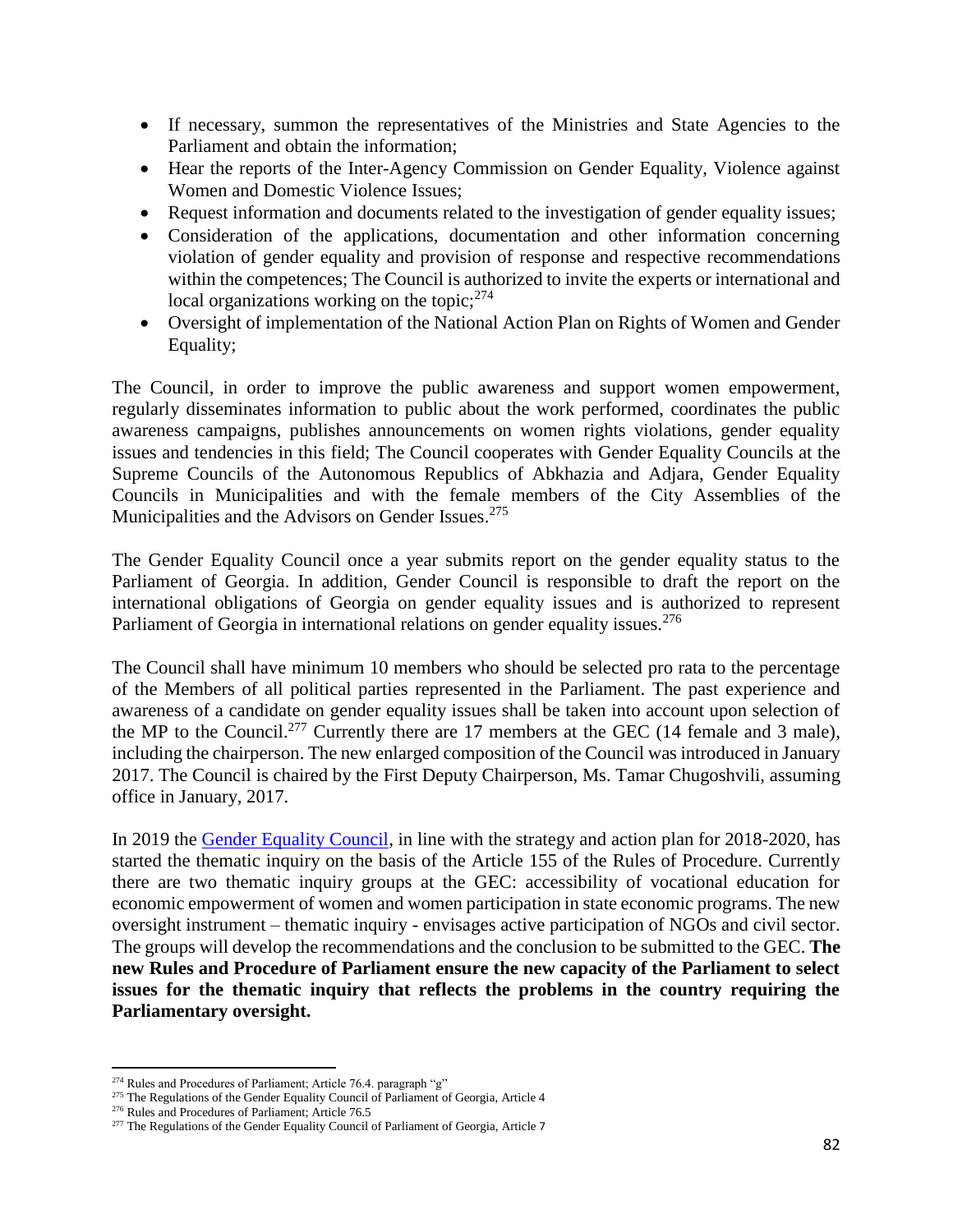In 2017, in order to support evidence-based gender policy, upon initiative of new composition of Gender Equality Council, comprehensive survey on "Gender Equality in Georgia- Barriers and Recommendations" has been carried out. This survey includes country level information on gender equality. Survey has been conducted with the support of UN Development Program (UNDP) under the UN Joint Programme for Gender Equality and PROLoG/USAID. Local researchers and international experts participated in the survey.<sup>278</sup>

The Council works on drafting the State Concept on Gender Equality. The first draft has been developed in cooperation with the UN Joint Programme for Gender Equality supported by the Government of Sweden and the adoption of the document is planned by the end of 2019.

Given its placement within Parliament, the Gender Equality Council remains uniquely poised to play an important role in monitoring legislative developments, especially in light of the lack of gender balance among parliamentarians.

The Decree (N286) of the Government of Georgia approved the statute of the Inter-Agency Commission on Gender Equality, Violence against Women and Domestic Violence Issues and in 2017, for the first time, gender equality institutional mechanism has been established in executive government. Article 12, paragraph 6 of the Law of Georgia on Gender Equality states that the Government of Georgia in order to ensure systemic and coordinated work on gender issues creates the Inter-agency Commission on Gender Equality, Violence against Women and Domestic Violence Issues. Law of Georgia on Elimination of Domestic Violence, Protection and Support of Victims of Domestic Violence states that the Inter-agency Commission on Gender Equality, Violence against Women and Domestic Violence Issues ensures monitoring and assessment of measures to eliminate all forms of violence and prevent them.<sup>279</sup> Article  $16<sup>1</sup>$  paragraph 2 of the same Law determines that the composition, status, functions, authority of the Inter-agency Commission shall be determined by the Government of Georgia.

The Commission is co-chaired by the Assistant to the Prime Minister on Human Rights and Gender Equality Issues and the Deputy Justice Minister of Georgia and the members of the Inter-agency Commission include representatives of different government institutions<sup>280</sup>.

The representatives of the Public Defender's Office, the Legal Aid Service, the Public Broadcaster, the Gender Equality Council of Parliament, and the Supreme Court has deliberative vote at the Commission.<sup>281</sup> The representatives of international and non-governmental organizations can only participate in the work of the Inter-agency Commission if the Chairman invites them.<sup>282</sup> The Interagency Commission is authorized to create consultative group, thematic working groups, invite independent experts. 283

<sup>282</sup> Article 2

 $\overline{\phantom{a}}$ <sup>278</sup> <http://www.parliament.ge/ge/sascavlo-centri/resursebi/genderuli-resursi/kvlevebi/barriers-recommendations>

<sup>&</sup>lt;sup>279</sup> Law of Georgia on Elimination of Domestic Violence, Protection and Support of Victims of Domestic Violence; Article 7; paragraph 3

<sup>&</sup>lt;sup>280</sup> The Decree (N286) of the Government of Georgia approves the statute of the Inter-Agency Commission on Gender Equality, Violence against Women and Domestic Violence Issues; Article 1

<sup>&</sup>lt;sup>281</sup> The Decree (N286) of the Government of Georgia approves the statute of the Inter-Agency Commission on Gender Equality, Violence against Women and Domestic Violence Issues; Article 1

<sup>283</sup> Article 3; Article 5, paragraph "b"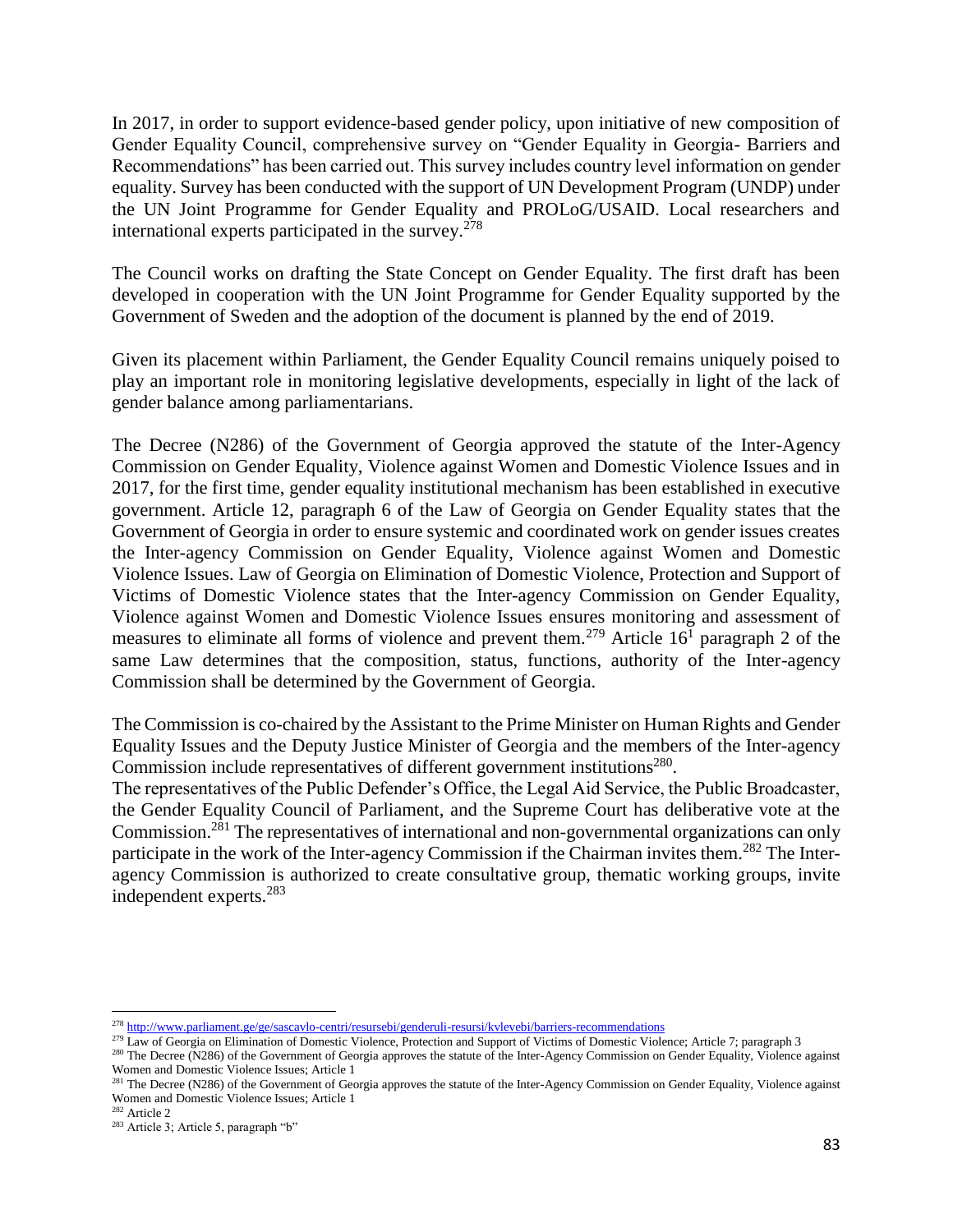The Constitution of Georgia, International Treaties of Georgia, Laws and Normative Acts of Georgia and the Regulation govern the work of the Inter-agency Commission, which is created for indefinite period of time.

The Commission mandate covers three main spheres:

- 1. Gender equality;
- 2. Violence against women and domestic violence;
- 3. Issues on the implementation of the UN Security Council resolutions on Women, Peace and Security (post conflict violence).

In addition, the Commission addresses issues such as supporting the effective implementation of functions and coordination of activities of respective state bodies in the field of gender equality, violence against women, domestic violence and women's empowerment. The Commission also supports the development of proposals and relevant strategy on these issues and submits them to the Government of Georgia for their review and further action, monitor implementation of the plans. It is noteworthy that the Commission carries out duties of national level monitoring mechanism for Istanbul Convention and is a coordinating body envisaged in Article 10 of the Istanbul Convention; thus, it observes the implementation of issues covered by the Convention.<sup>284</sup>

Every year, before March 1 the Inter-agency Commission drafts annual report regarding the work performed and recommendations enforced related to the UN Security Council Resolutions on gender equality, violence against women and domestic violence.<sup>285</sup>

It should be noted that setting up of the Inter-agency Commission and its cooperation with other national mechanisms contributes to the strengthening the gender equality policy and its efficiency.

Under Article 6 of the Law of Georgia on the Elimination of All forms of Discrimination the Public Defender is responsible for the monitoring and elimination of discrimination and the process of ensuring equality. Article 7 of the same Law determines that the Public Defender annually publishes special report on combating and preventing discrimination and on equality situation in Georgia. Article 14 of the Gender Equality Law recognizes two key functions performed by the Public Defender's Office: monitoring protection of gender equality issues and addressing individual complaints concerning rights violations. The Public Defender is the first state institution that established structural unit on gender equality issues. Under Article  $3<sup>1</sup>$  of the Law on Public Defender the Public Defender of Georgia, shall ensure effective protection of persons from discrimination.

The Department of Gender Equality of the Public Defender's Office -with relevant strategy and action plan that supports integration of gender equality issues in human rights activities of the Public Defender's Office was established in 2013 and since December 2018 it is called Gender Department. Creation of this unit is significant step forward in organizational development and underlines the will of the PDO to pay key role in establishment of gender equality in public. There are 4 employees (head of Department and 3 Chief Specialists) at the Department and additional 7

 $\overline{\phantom{a}}$ <sup>284</sup> Article 5

<sup>&</sup>lt;sup>285</sup> Article 5, paragraph "e"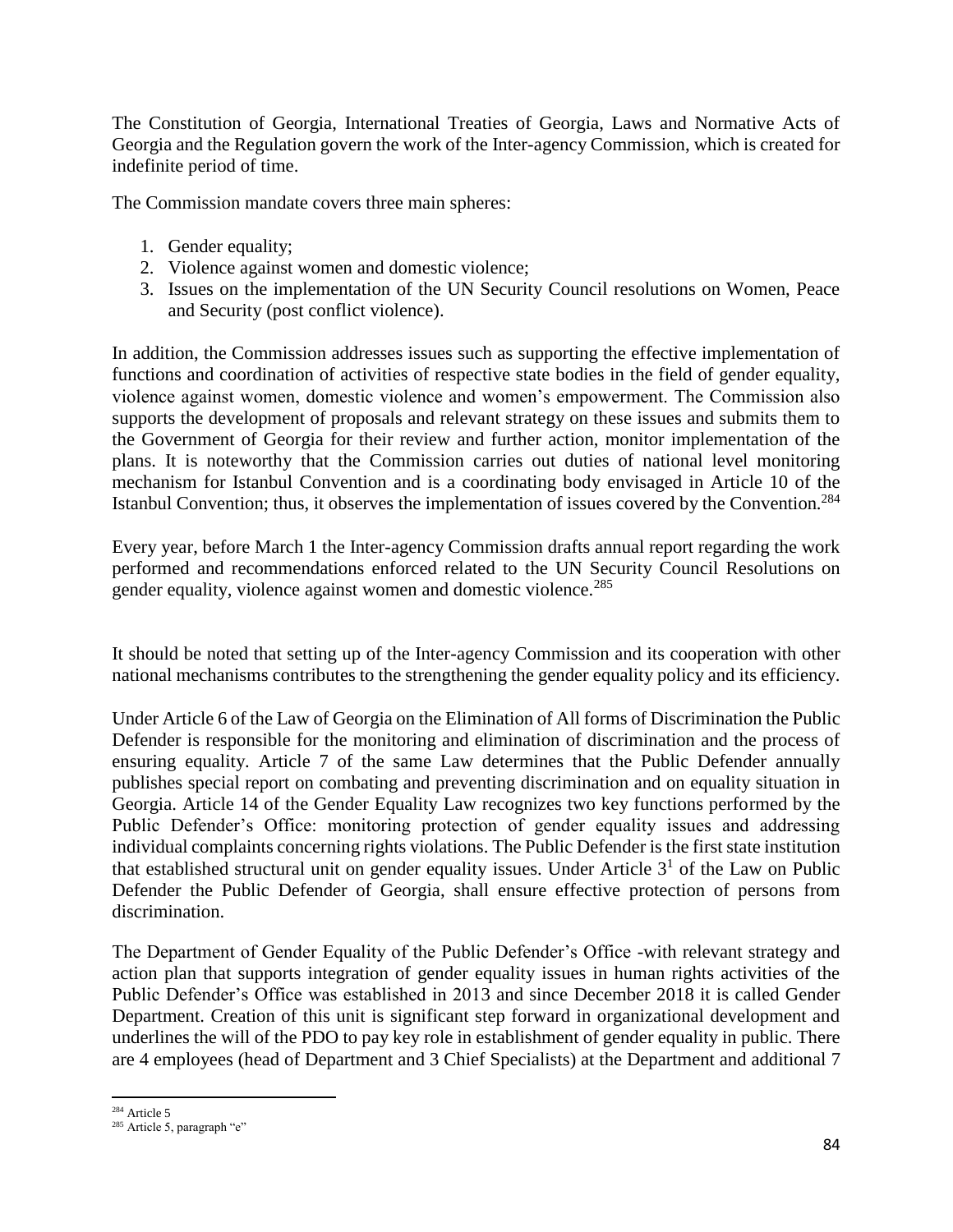staff members (4 in regions and 3 in Tbilisi) who are hired for the implementation of certain projects.

Its mandate includes, inter alia, monitoring protection of the right to gender equality, as well as examining individual complaints and applications concerning related rights violations and issuing recommendations and conclusions, monitoring of implementation of national and international acts on gender equality, generalization of national or international practice on gender equality issues and application of good practices in Georgia. It also engages in research, promotes gender equality issues in the activities of the Public Defender, raises public awareness on gender equality issues in Georgia, and issues annual and issue-specific reports on women's rights issues. The purpose of the Department is to supervise protection of human rights and freedoms with regard to gender equality, support the integration of gender equality issues in regular human rights activities of the Public Defender and raising public awareness to strengthen gender equality in Georgia.

Since February 29, 2016 the Gender Department issued 28 recommendations and 2 amicus curiae and most frequently the Department is approached regarding the domestic violence issues. Since its establishment in 2014 up until April, 2019 the Department received 1449 applications.<sup>286</sup> According to the information provided by the Gender Department the application with regard to violence against women has increased (72 cases in 2018) including the cases of sexual harassment (22 cases in 2018). In 2018 out of 484 applications 223 were about the domestic violence where physical and physical-psychological form of violence prevails comparing to other forms.

Implementation of gender policies at local levels is a part of gender strategies of the country. In order to effectively integrate gender equality issues at local levels, it is important to have a relevant mechanism in place which will be part of the policy planning process, its implementation and monitoring.

The 2016 amendments to Georgia's Law on Gender Equality place gender equality in the center of local self-governance. According to the amendments, gender equality councils must be established at the local councils (sakrebulos) and mayors of each municipality shall appoint designated civil servants responsible for addressing the matters related to gender equality. The Law on Gender Equality regulates creation of Gender Equality Councils at the autonomous republics of Georgia and at the local self-government bodies in order to ensure systematic and coordinated work on gender issues.<sup>287</sup> In case of city halls designation of person responsible for gender equality in order to ensure the study of gender equality issues, planning and coordination of appropriate activities is determined.<sup>288</sup>

In order to facilitate municipalities' efficient actions towards gender equality issues and coordinated work with the Gender Equality Council of the Parliament of Georgia, the Municipal Gender Equality Council is set up in the municipalities. The composition, status, functions and authorization of the Council is defined by the local self-governance 'Sakrebulo' by law and the statute of the Municipal Gender Equality Council, approved by the respective 'Sakrebulo'.<sup>289</sup>

l <sup>286</sup> Breakdown by years: 2014 – 167; 2015 – 155; 2016 – 161; 2017 – 401; 2018 – 484 and 2019 (3 months) - 81

 $287$  Law on Gender Equality, Article  $12<sup>1</sup>$  and 13

<sup>&</sup>lt;sup>288</sup> Ibid; Article 13; paragraph  $1<sup>1</sup>$ 

<sup>&</sup>lt;sup>289</sup> Local Self-governance Code of Georgia Article 61.2; Article 16.4; Article 24.1."B""h"; Law on Gender Equality Article 13.1<sup>1</sup>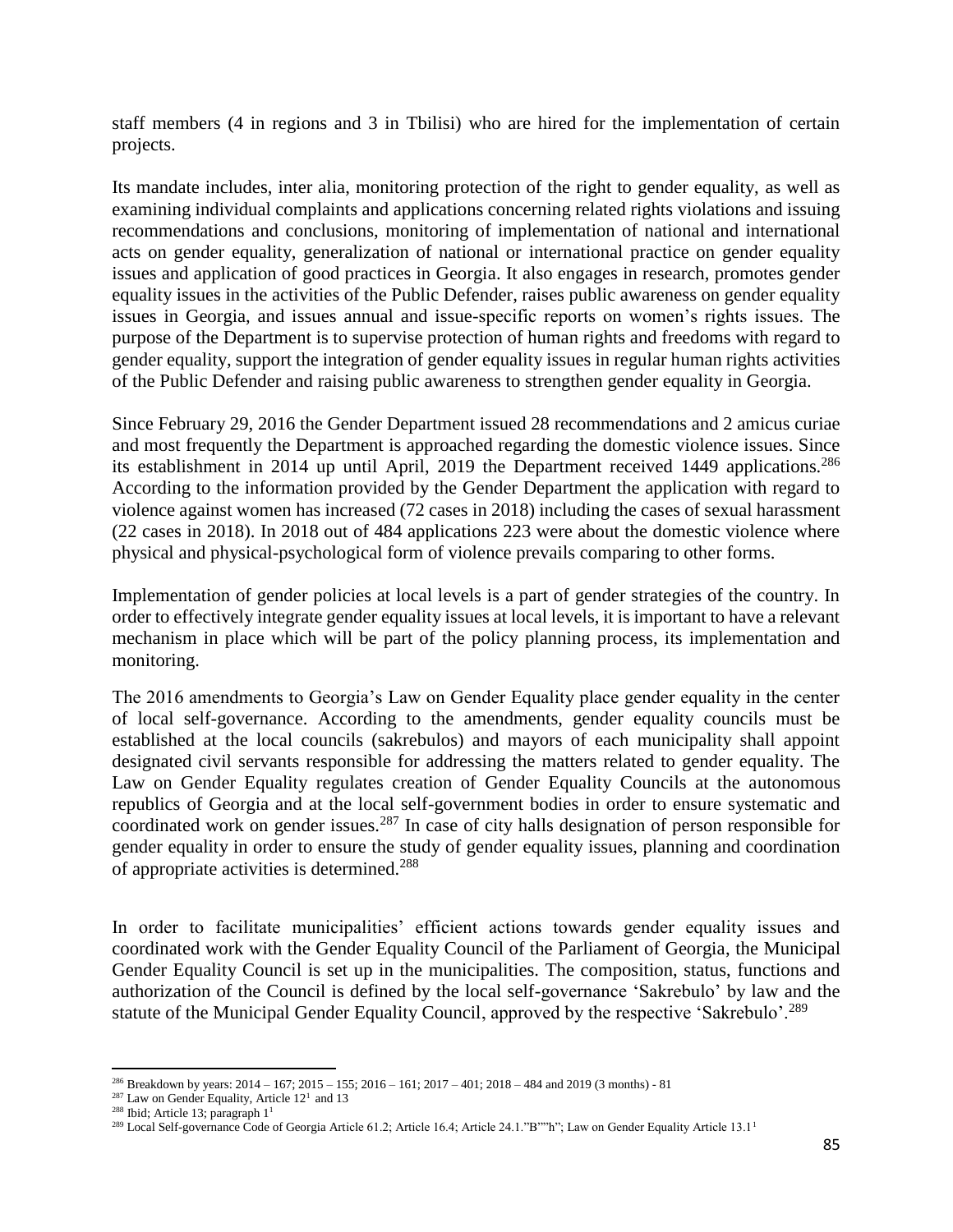Gender Focal Points have been identified at all government institutions, line ministries, at the subnational level in each of the district mayor's offices<sup>290</sup> as major partners responsible for implementation of the gender mainstreaming within the state institutions. As of 2019, Gender Equality Councils exist in all 64 local self-governing bodies to support the advancement gender equality at sub-national levels.

Creation of gender councils at the legislative branch, the local self-governance level and appointment of gender focal point public officers at the executive branch, line ministries is important step made forward to ensure strengthening of gender equality mechanisms in local and executive governments.

Women's rooms in four regions of Georgia represent the working space for these people. "Women's rooms" are open spaces, information-consultation resource centers created by local self-governing executive body, municipality city halls. The goal of the women's rooms is to increase, strengthen and support equal participation of men and women at local self-governance level in decision making process and to give them additional information-consultation services for social-economic activities. Women's rooms were established in Samtske-Javakheti, Kvemo Kartli, Adjara and Kakheti regions during 2012-2018 by Mercy Corps with SDC support.

In 2015 gender audit was held at Tbilisi City Hall. On November 1, 2016 Tbilisi City Hall adopted decree #26-80 on creation of Gender Equality Council based on which the Council was established at the City Hall and the public officers responsible for gender equality issues were designated. Major direction of activity include identification of gender strategy, implementation of educational training programs on gender equality for employees, and organization of charity and fund raising events to resolve women's and children's issues. The council and individuals responsible for gender equality have elaborated gender strategy action plan for 2017-2020, which was approved by the City Assembly in February 2017.

The first national conference on 15 May 2018 brought together representatives of the Georgian Government and Parliament, as well as mayors of all self-governing cities and municipalities, chairs of local councils/sakrebulos and municipal gender equality councils, and local gender equality focal points. Practical implementation of the legislation, coordinated efforts and common strategies of the national and local governments, and the enhancement of institutional mechanisms for achieving gender equality at the local level were in focus of the discussions at the conference.

To meet its international commitments, Georgia has strengthened its national institutional framework to monitor and advance women's equality.

The Government has offered high-level political support to incorporating SDGs into national priorities. Since 2015 the Government of Georgia has adopted the global goals and has been working through a process to nationalize the targets and indicators. In 2015 the Administration of Government of Georgia was granted coordination functions of the implementation of SDGs and it was largely intra-governmental process involving all ministries and agencies. The High-Level Political Forum (HLPF) meets annually to review country reports. Georgia submitted its first [Voluntary](https://sustainabledevelopment.un.org/content/documents/1511Georgia%20national%20reviews.pdf) National Review (VNR) to the HLPF in 2016. However, VNR was not detailed at

 $\overline{\phantom{a}}$  $^{290}$  [http://www.ginsc.net/map\\_html/index.php?lev=0&cat=0&sub=0&lang=en](http://www.ginsc.net/map_html/index.php?lev=0&cat=0&sub=0&lang=en)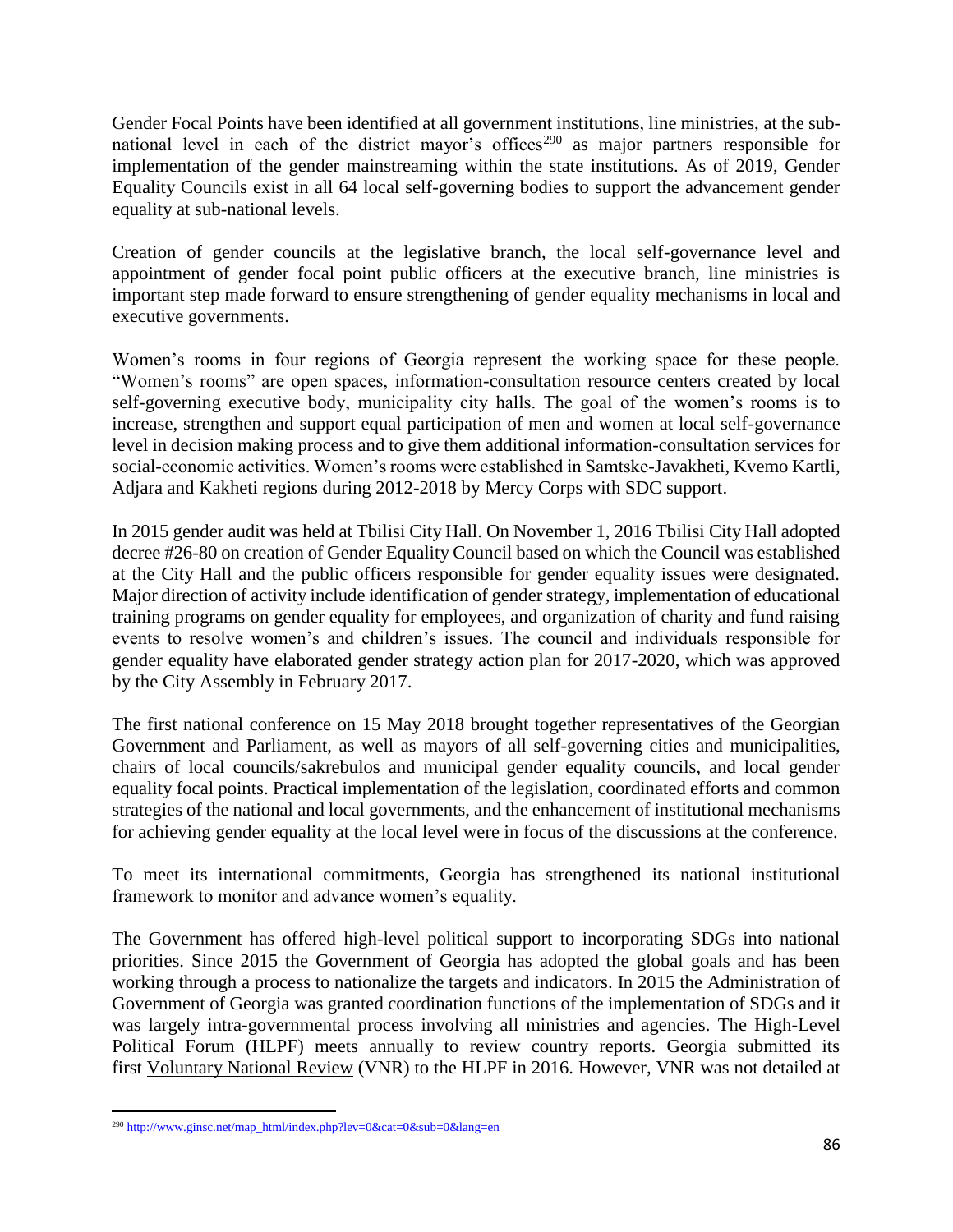that time and highlighted Georgia's general aspirations towards achieving sustainable development, the process of establishing institutionalized coordination and nationalization mechanism and future plans.

In 2016, the Government of Georgia (AOG) established a technical working group and involved experts of various sectoral ministries.. As a result of the work, Georgia currently has all 17 goals, 100 targets and 215 indicators nationalized. The Government of Georgia (GOG) aims to nationalize all 169 targets till 2030.

Since May 2, 2017 the implementation and monitoring of the 2030 Agenda for Sustainable Development is facilitated through the Sustainable Development Goals Council, which was formally established through the Ordinance of the Prime Minister of Georgia. The Council was established within the auspices of the Public Administration Reform Council, which was transformed into the Public Administration Reform and Sustainable Development Goals Council through the Decree of the Prime Minister. An important role of the Council is to guarantee the conformity of national policy directions with the strategic objectives established by the National SDG Document.

The detailed functioning of the SDGs Council was determined at its first meeting on October 24, 2017. The Council gained the core function to oversee the implementation of Sustainable Development Goals in Georgia which includes:

- Coordination of interagency issues associated with the implementation of SDGs;
- Adoption of decisions on updating and extending SDGs, SDG indicators, and the SDG national document;
- Continue to incorporate SDGs into Georgia's national policies;
- Establishment and oversight of relevant working groups to support the strategic planning, integrated implementation, and effective monitoring of assigned SDGs and related thematic fields, etc. $^{291}$

The Council is chaired by the Head of the Administration of the Government of Georgia and cochaired by the UN Resident Coordinator and reports directly to the Prime Minister.<sup>292</sup> The meetings of the Council take place once every three months.<sup>293</sup> The Policy Analysis, Strategic Planning and Coordination Department of the Administration of the Government serve as the Secretariat of the Council and provide analytical and technical support to its operation.<sup>294</sup> The Council is composed of ministries and other government agencies; however, it also allows for a possibility for the participation of representatives of UN agencies, EU delegation, USAID, civil society organizations, business associations and academia, without the right to vote in order to guarantee transparency and inclusiveness of the process.<sup>295</sup> Prime Minister's Assistant on Human Rights and Gender Equality issues, who is the chairman of Inter-Agency Commission on Gender Equality, Violence against Women and Domestic Violence Issues, along with other ministries and

 $\overline{a}$ 

<sup>&</sup>lt;sup>291</sup> Ordinance of the Prime Minister of Georgia #118; Article 3

 $292$  Ibid; Article 4 and Article 5.1

<sup>293</sup> Ibid; Article 5.2

<sup>294</sup> Ibid; Article 6

<sup>295</sup> Ibid; Article 5 & Article 9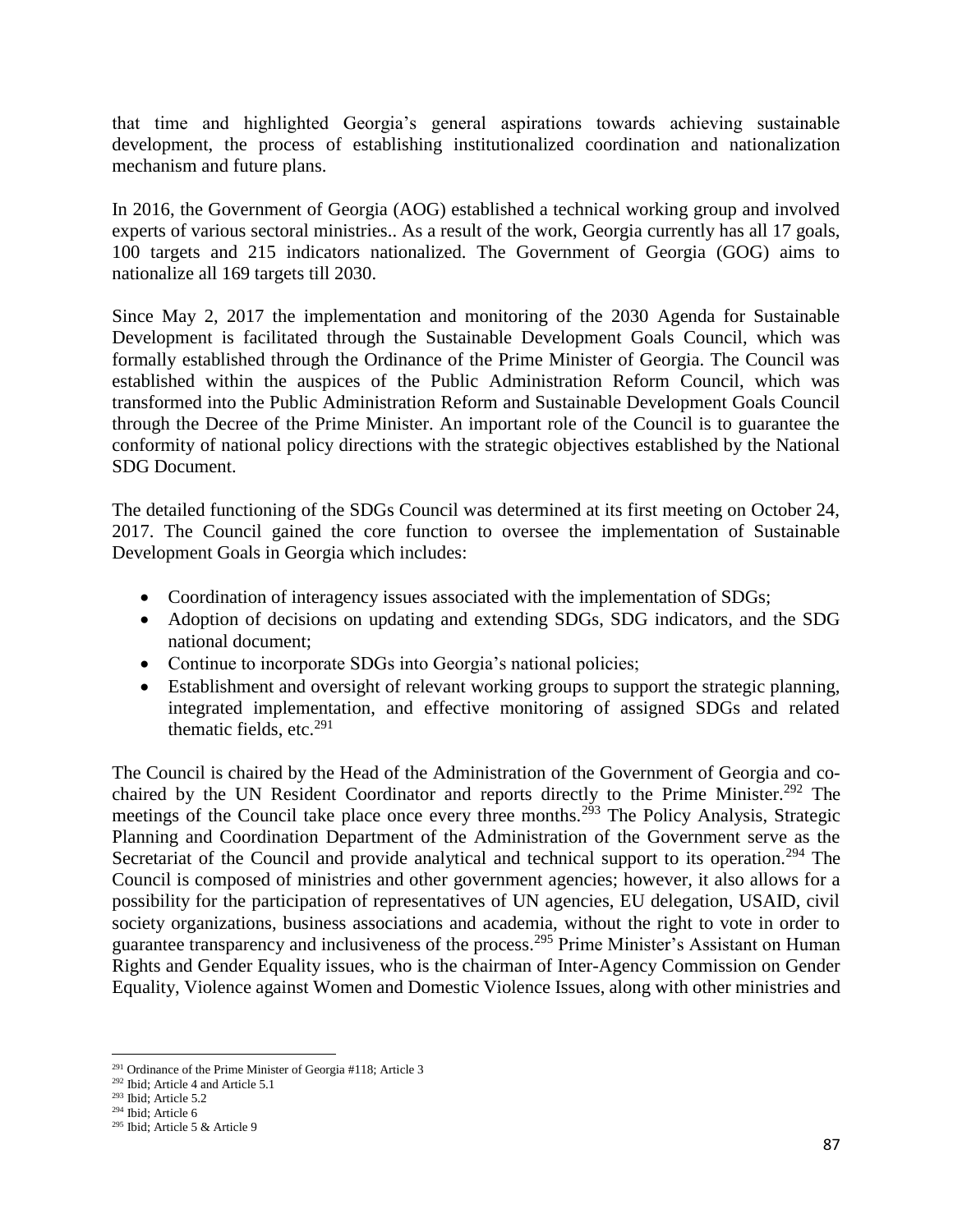the UN agencies is the member of the SDGs implementation monitoring thematic working group of the SDGs Council.<sup>296</sup>

To support the functioning of the Council, four thematic SDG Working Groups have been established: Social Inclusion, Economic Development, Democratic Governance and Sustainable Energy and Environmental Protection.<sup>297</sup> SDG 5 and 10, SDG 16 falls within the competence of the Democratic Governance Working Group. The Council makes political decisions, while Working Groups work on thematic directions and coordinate the work of the involved institutions on data collection and SDGs integration into national policy documents. The responsibilities of this Working Group are to:

- Ensure the efficient implementation of assigned SDGs;
- Make informed recommendations to relevant stakeholders on key policy priorities;
- Incorporate knowledge-sharing mechanisms that can be utilized by the Working Group to advance the integrated implementation of SDGs;
- Ensure the integration of SDGs into national policy planning system via incorporating the SDG targets into existing or prospective National Strategies and Action Plans;
- Provide feedback, guidance and relevant insight in the drafting of Georgia's Voluntary National Review on the 2030 Sustainable Development Agenda;
- Create effective mechanisms to successfully monitor and evaluate assigned SDGs;
- Conduct a targets/indicators revision and extension of sustainable development targets for approval of the SDGs Council. <sup>298</sup>

The core instrument to support the Council and Working Groups in the process of elaboration of the first progress report, describing detailed progress of all SDGs compared to relevant indicators, to be submitted in 2019 will be the Electronic Monitoring System (EMS). Development of Electronic Monitoring System for Sustainable Development Goals is one of the best examples of cooperation among the government, civil society organization and UN Agency for the purpose of SDG Goals effective implementation. The design of the system was developed by LEPL Data Exchange Agency of Georgia in close collaboration with AoG, IDFI and UNDP. The complex system enables AoG and lead government institutions to report on the implementation of the 2030 Agenda through a web-based monitoring system. Once the National SDG Document is incorporated in the monitoring software, the administrator will assign tasks to every lead agency, which will annually report on the implementation of each indicator. After monitoring data is inserted in the system, it will generate charts, graphs and other visualizations, according to the level of disaggregation of the indicator. The information will be published on the public module of the website, where all interested parties will have the opportunity to look into the national level implementation of SDGs. In addition, the system will simplify the preparation of the Voluntary National Review reports by providing ready-made visualizations on the implementation of each target. AoG will have the opportunity to utilize the system for the preparation of the 2019 High-Level Political Forum.<sup>299</sup>

Georgia's progress in the implementation of the 2030 Agenda for Sustainable Development was discussed on 22 January 2019 at the annual meeting of the national Council on the Sustainable

l <sup>296</sup> Ibid; Article 3.2.K

<sup>&</sup>lt;sup>297</sup> IDFI -Nationalization of Sustainable Development Goal 16 in Georgia - Achievements, Challenges and the Way Ahead; pg.6

<sup>298</sup> Ibid; pg.6-7

 $^{299}$  Ibid; pg.5  $\,$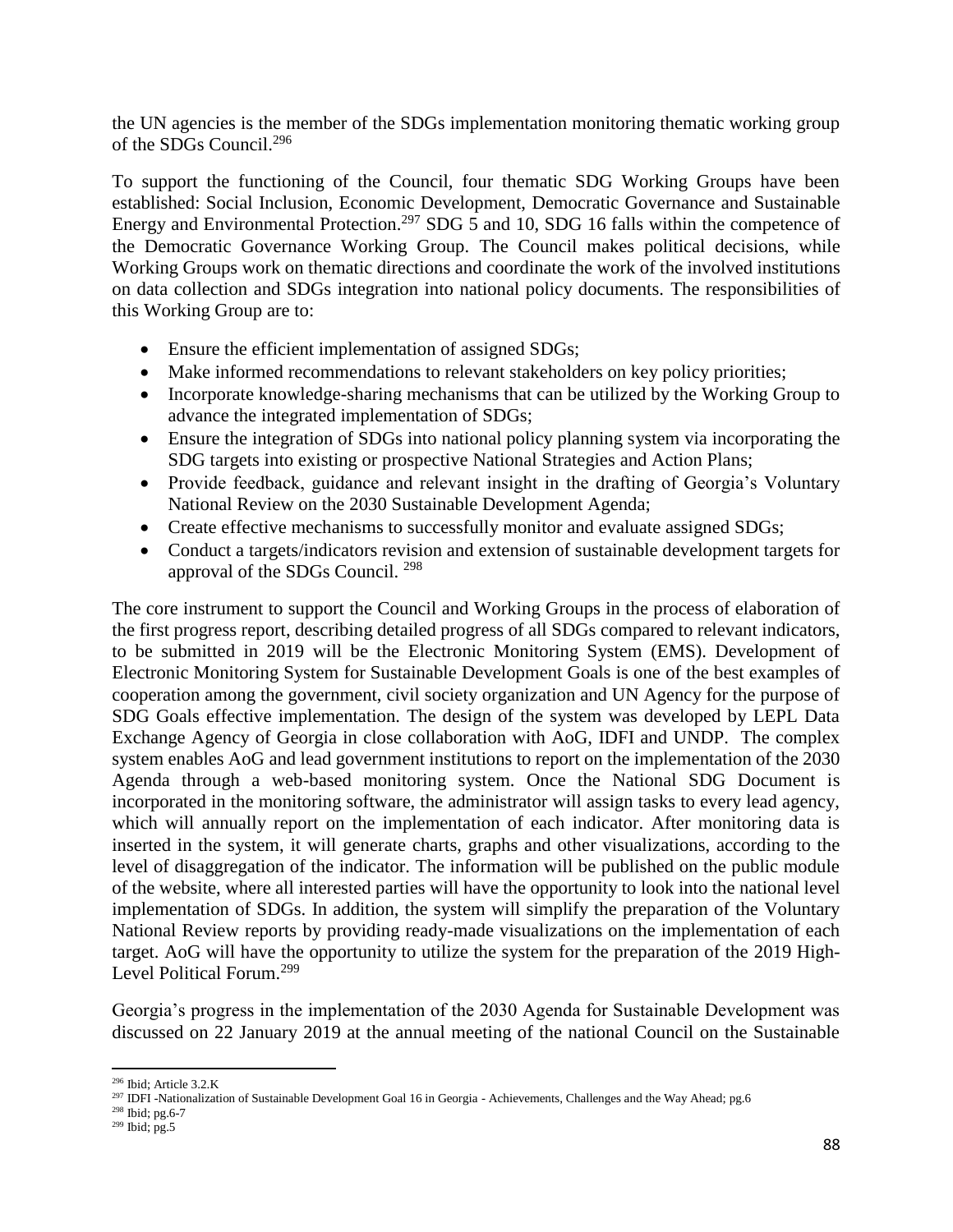Development Goals (SDGs). Chaired by the Administration of the Government of Georgia and the United Nations, the SDG Council brought together over 130 representatives of the Georgian Government, United Nations, civil society, private sector, academic institutions and international organisations.

Setting up a national coordination mechanism for the implementation and monitoring of the 2030 Agenda for Sustainable Development has proven to be one of the most important tasks for Georgia. The institutional setup and broad ownership of the SDGs is decisive in how the process will continue further. Activities carried out by AoG and relevant line Ministries have guaranteed that, Georgia will be among the leaders in the process of implementing the 2030 Agenda. Development of the National SDG Document is an important milestone in the overall implementation of the 2030 Agenda, since it will facilitate a substantive dialogue between public institutions, civil society, development partners, private sector and academia.

National parliaments are uniquely positioned to promote sustainable development, translate the goals into enforceable domestic laws and regulations, create synergies among the stakeholders, and hold governments accountable for the goals they subscribed to.

The Parliament of Georgia joins hands with the United Nations Development Programme (UNDP), Government of Sweden and Inter-Parliamentary Union (IPU) to introduce effective tools for monitoring and implementing the Sustainable Development Goals (SDGs). The national Parliamentary Action for SDGs will focus on all available parliamentary mechanisms, such as lawmaking, budgeting, oversight and citizen engagement, and will be based on the Parliament's selfassessment that will measure its capacities, gaps and opportunities in supporting Georgia to achieve its national goals.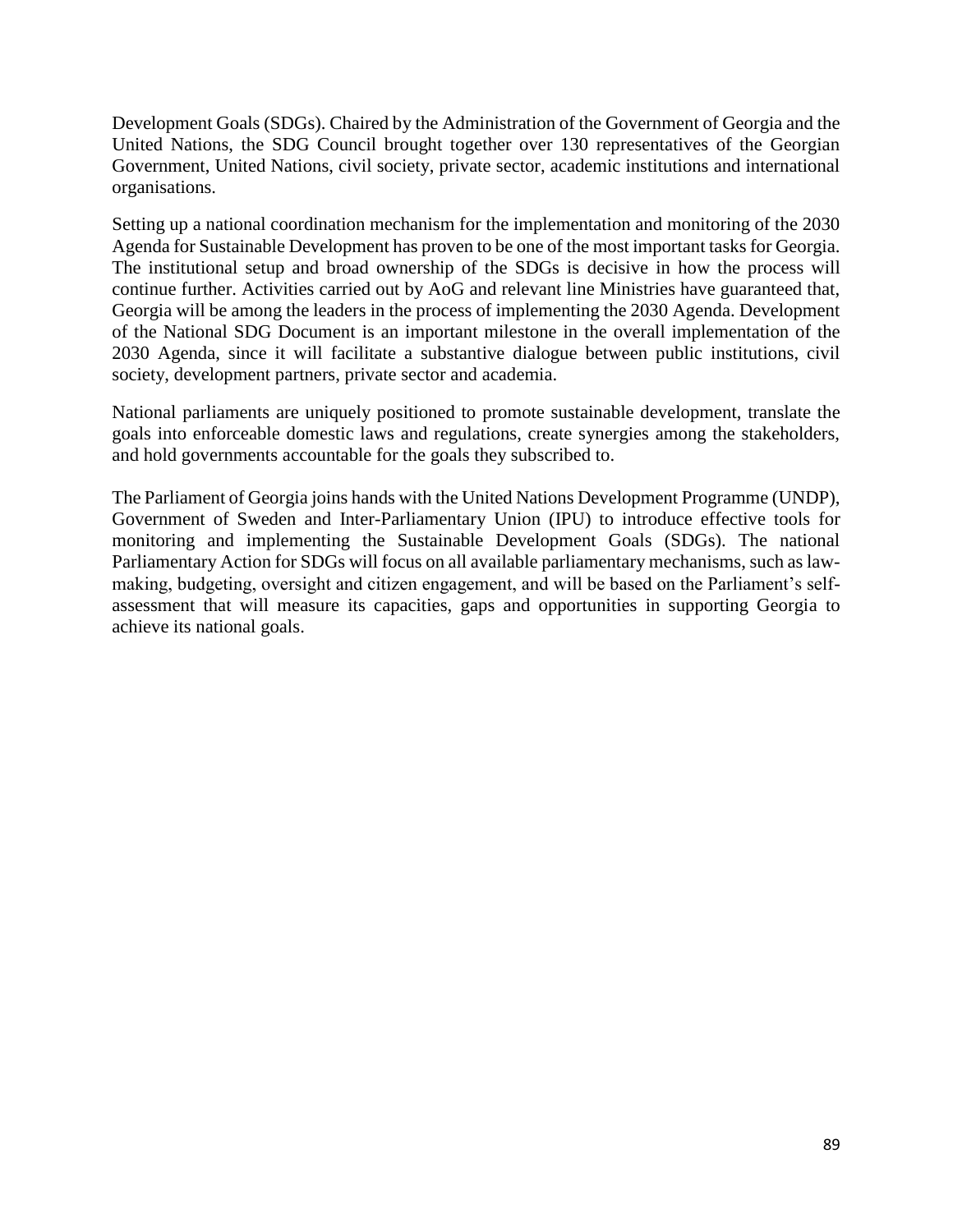## **Section IV – Data and Statistics**

Article 5 of the Gender Equality Law states: "Official statistical reports on gender issues shall contain sex-disaggregated data". The Law of Georgia on Official Statistics defines the purpose and principles of official statistics and determines the legal grounds for keeping, storing and disseminating statistical information. At present the statistical activities are carried out by an independent body of National Statistics Office of Georgia - GeoStat, the Legal Entity of Public Law. It carries out its functions considering the international methodology and standards. The purpose of the Law is to keep independent, impartial and reliable statistics in the country in compliance with the UN Fundamental Principles of Official Statistics and the European Statistics Code of Practice, based on internationally recognized fundamental principles of statistics.

GeoStat conduct the census of the population, produces annual reports, develops statistical activity program and within the framework of this program conducts statistical surveys, processes administrative data exclusively for the statistical purpose; publishes the data and ensures its publicity and secures the equal access to the statistical data for all the users.

The GeoStat is run by the Executive Director, who is simultaneously the Chairperson of the Board of the GeoStat and the GeoStat Advisory Board.<sup>300</sup> The Director is appointed for 4 years term. GeoStat Board comprises seven members and the GeoStat Executive Director. There must be one representative of the National Bank of Georgia, one of the Ministry for Economy and Sustainable Development of Georgia and one of the Ministry of Finance of Georgia at the Board and the remaining members shall not be public servants. Organizations representing the national women's machinery are currently not members of this board. The Board oversees the operations of GeoStat such as reviewing and approving the annual program of activities, budget allocations and statistical methodologies. Another consultative body, the GeoStat Advisory Board, is also chaired by the head of GeoStat. It comprises eleven data producers and/or users from academia and international organizations and, as its title suggests, it plays an advisory rather than decision-making role; to review statistical activities and methods and to provide recommendations. UN Women is represented on this board .

Data to be produced is determined through the annual 'Statistical Activity Programme' designed by GeoStat. It does not go into any detail about the indicators, level of disaggregation that will be available or format of the final products disseminated.

GeoStat produced its first National Strategy for the Development of Statistics (NSDS) covering the period  $2011$ - $2014$ <sup>301</sup>. The NSDS 2011-2014 included provisions on gender statistics. Under the social statistics domain, the strategy committed to using data from the annual integrated household survey, the population census and other sources to "compile gender related statistics on a wide range of topics".<sup>302</sup> Aside from production, the NSDS included development of gender statistics strategy and ensuring that all data collection and compilation activities are gender aware by the end of the initial strategy period. This is still to be developed as resource limitations and

l <sup>300</sup> Law of Georgia on official Statistics, Article 8

<sup>&</sup>lt;sup>301</sup> GeoStat. 2011. National Strategy for the Development of Statistics in Georgia 2011-2014. Tbilisi. <http://www.geostat.ge/cms/files/NSDS%20Geo%20Eng.pdf>

<sup>&</sup>lt;sup>302</sup> National Strategy for the Development of Statistics 2011-2014; Section 5.36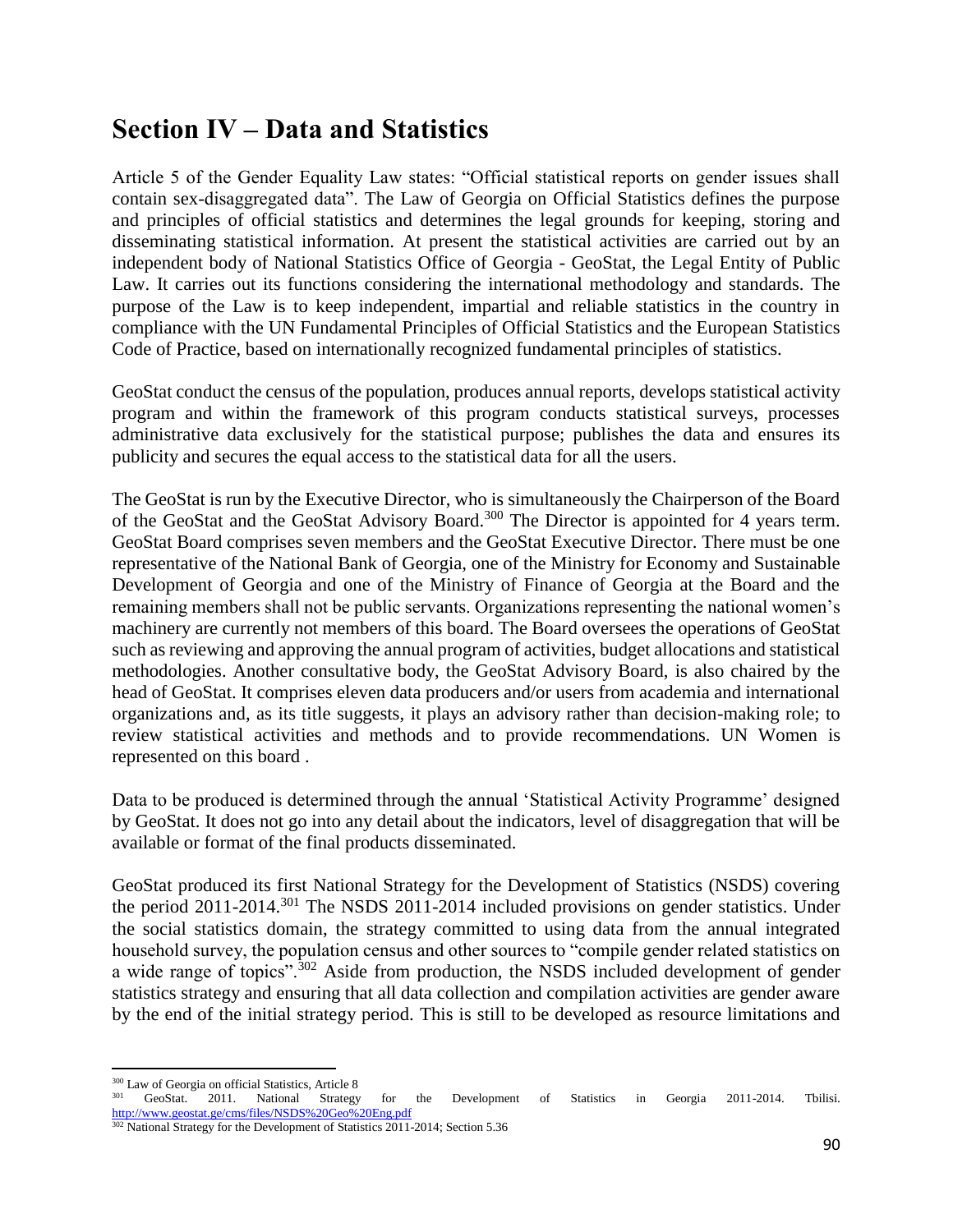other priorities have halted progress.<sup>303</sup> With support through the United Nations Development Programme (UNDP), a draft strategy for statistical development for 2019-2023 will be developed by the end of  $2019.^{304}$ 

A global assessment of the Georgian National Statistical System was conducted by the European Commission (Eurostat), the European Free Trade Association (EFTA), and the United Nations Economic Commission for Europe (UNECE) in 2012 which led to introduction of an amendments to the law in 2015 that clarifies the role of GeoStat and better reflects the principles of the United Nations fundamental principles and the European Statistics Code of Practice.<sup>305</sup> A second global assessment is being undertaken in late 2018 by Eurostat and partners, which considered the effective implementation of the law and provided recommendations on the future development of the national statistical office (GeoStat) and the national statistical system in general.

The World Bank rates the general statistical capacity of Georgia quite high with a score of 86.7 out of a possible 100 points. This is the average of three scores related to their compliance with international statistical standards and methods (90.0), the quality of key source data, including gender-related collections (80.0) and the periodicity of key social indicators including some related to gender equality in education and maternal health (90.0). Georgia's statistical capacity peaked in 2010 at 95.6, with the fall being mainly due to limited data being produced on health, education and child malnutrition. For last four years Georgia maintains score between 88.9-87.8.<sup>306</sup> This statistical capacity score does not tell us much about gender statistics but rather provides an indication of overall capacity. A more recent country gender assessment conducted by the World Bank in 2016 highlights the commitments made to improving gender statistics.<sup>307</sup>

GeoStat has been mainstreaming gender in its work for many years. The main results of gender mainstreaming being:

1. Publication of a data booklet entitled 'Women and Men in Georgia' every two years since 2000. "Women and Men in Georgia" is the statistical publication dedicated to gender equality challenges. The publication is aimed at raising public awareness of gender-related problems and developing targeted state policies in the field of gender equality. The data are retrieved from the surveys conducted by the National Statistics Office of Georgia and other administrative sources. The publications are PDFs available online and also distributed in print. It comprises tables of data but little analysis or interpretation. The biannual 'Women and Men in Georgia' is developed in a participatory way, with users involved at the initial stages to give feedback and suggestions on new data the publication should contain. The topics covered are population, public health, social security, education, labour market, crime and justice, and business statistics, asset ownership and entrepreneurship, violence against women, agriculture, domestic tourism and ICT.

 $\overline{\phantom{a}}$ <sup>303</sup> Jessica Gardner (UN Women Consultant), *Gender Assessment of the National Statistical System in Georgia Final Report*; 27 December 2018; pg.8

 $304$  Ibid., pg. 8

<sup>&</sup>lt;sup>305</sup> United Nations Economic Commission for Europe (UNECE). 2013. Adapted Global Assessment of the National Statistical System of Georgia. <sup>306</sup> The World Bank: Statistical Capacity Indicator Dashboard [\(http://datatopics.worldbank.org/statisticalcapacity/SCIdashboard.aspx\)](http://datatopics.worldbank.org/statisticalcapacity/SCIdashboard.aspx). Accessed March 20, 2019.

<sup>307</sup> The World Bank. 2016. Georgia Country Gender Assessment.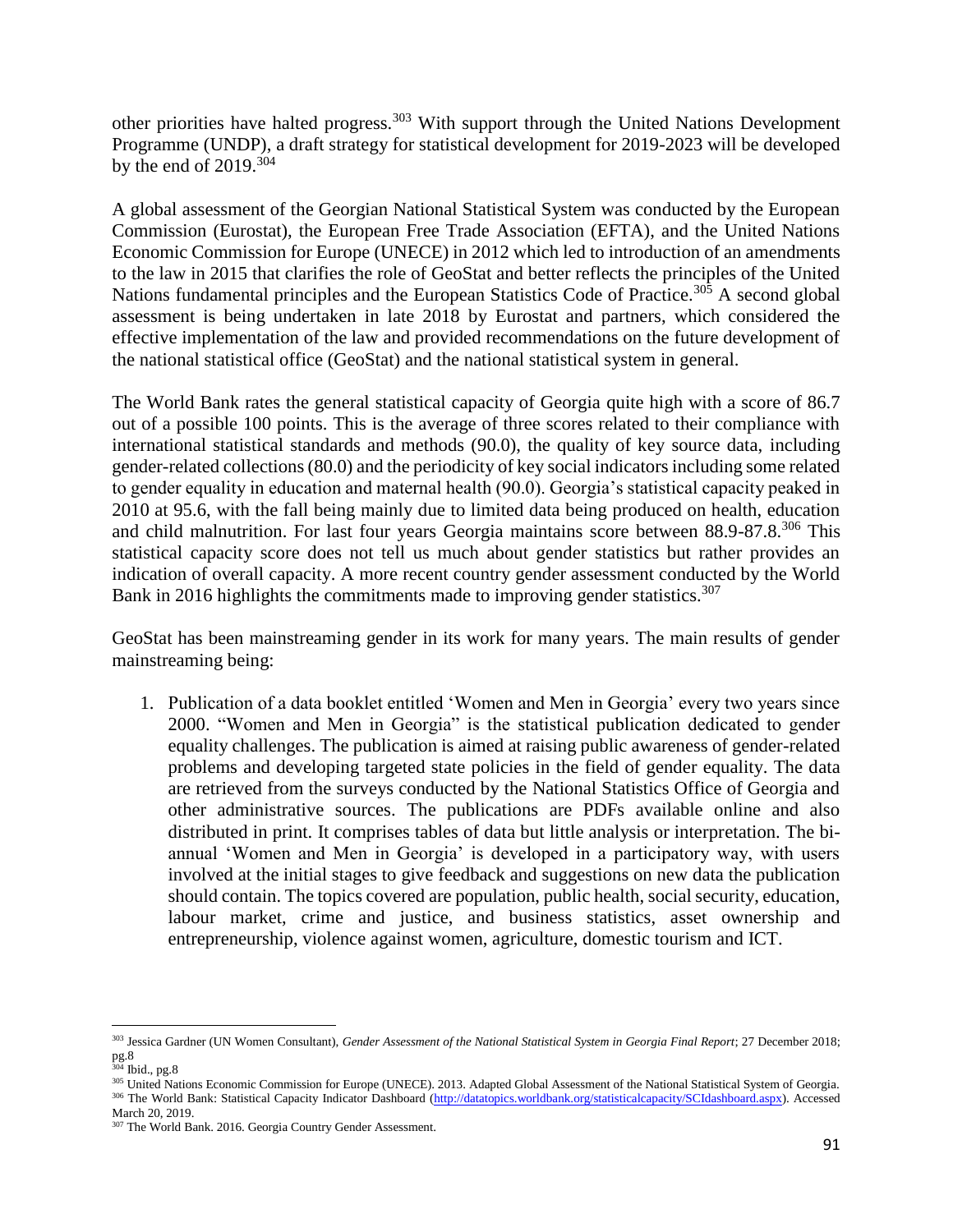In 2018, for the first time, in the latest publication of ["Women](http://geostat.ge/gender/doc/W&M%20ENG-2018.pdf) and Men in [Georgia"](http://geostat.ge/gender/doc/W&M%20ENG-2018.pdf) GeoStat has made linkages between its gender data and the relevant gender indicators of the Sustainable Development Goals.

2. Development and release of a Gender Statistics Portal that repackages available data using infographics and interactive data visualizations. GeoStat took its work on gender statistics to another level by launching an electronic Gender Data Portal at the end of 2018. The portal was developed in cooperation with UN Women. This bilingual (English and Georgian) Portal can be accessed from GeoStat's official web page (geostat.ge) as well as directly available at [http://geostat.ge/gender/index.php?lang=ka.](http://geostat.ge/gender/index.php?lang=ka) Gender Statistics Portal represents centralized, user friendly, web-based database on gender statistics. The Gender Data Portal presents key gender statistics in the fields of agriculture, business statistics, crime, demography, education, employment and unemployment, health care, households, ICT, income, influence and power, and social security. The Gender Data Portal not only presents data in a user-friendly format, but also allows visitors to access relevant GeoStat datasets for further scrutiny and elaboration.

In 2018, also for the first time, "Women and Men in Georgia" as well as the Gender Data Portal, feature findings from the National Study on Violence against Women in Georgia conducted by GeoStat and UN Women, with financial support from the EU, in 2017.

- 3. Gender analysis of the 2014 population census with UFPA support and publication of two products: a) Gender Analysis of the 2014 General Population Census Data; and b) Trends in the Sex Ratio at Birth in Georgia: An Overview Based on the 2014 General Population Census Data, attempted to analyze sex differences in a number of specific issues, such as marriage, fertility, education, impairment and disability, migration, knowledge of the state language, household composition and economic activity.
- 4. Survey on violence against women in 2017. The 2017 National Survey on Violence against Women was designed to produce reliable indicators of violence, representative at the national, urban, rural and, to the extent possible, regional level. The objectives of the 2017 National Survey on Violence against Women in Georgia was to obtain reliable estimates of the prevalence of different forms of violence against women and girls, committed by intimate partners as well as other perpetrators in the private and public spheres, during their lifetime as well as in the last 12 months; to assess the extent to which violence against women is associated with a range of health and other outcomes; to identify factors that may either protect or put women at risk of violence; to assess the extent to which women are aware of and use services for survivors of violence; to examine men's and women's awareness of and attitudes towards issues of violence against women. The [National](http://georgia.unwomen.org/en/digital-library/publications/2018/03/national-study-on-violence-against-women-in-georgia-2017) Survey on [Violence](http://georgia.unwomen.org/en/digital-library/publications/2018/03/national-study-on-violence-against-women-in-georgia-2017) against Women, conducted by GeoStat and supported by UN Women and the European Union, has significantly contributed to the creation of a baseline for the nationalized SDG 5.
- 5. Evidence and Data for Gender Equality (EDGE) stand-alone survey on entrepreneurship and asset ownership in 2015. Data collected through the stand-along EDGE survey represented the first step of collecting individual ownership data and provided first-time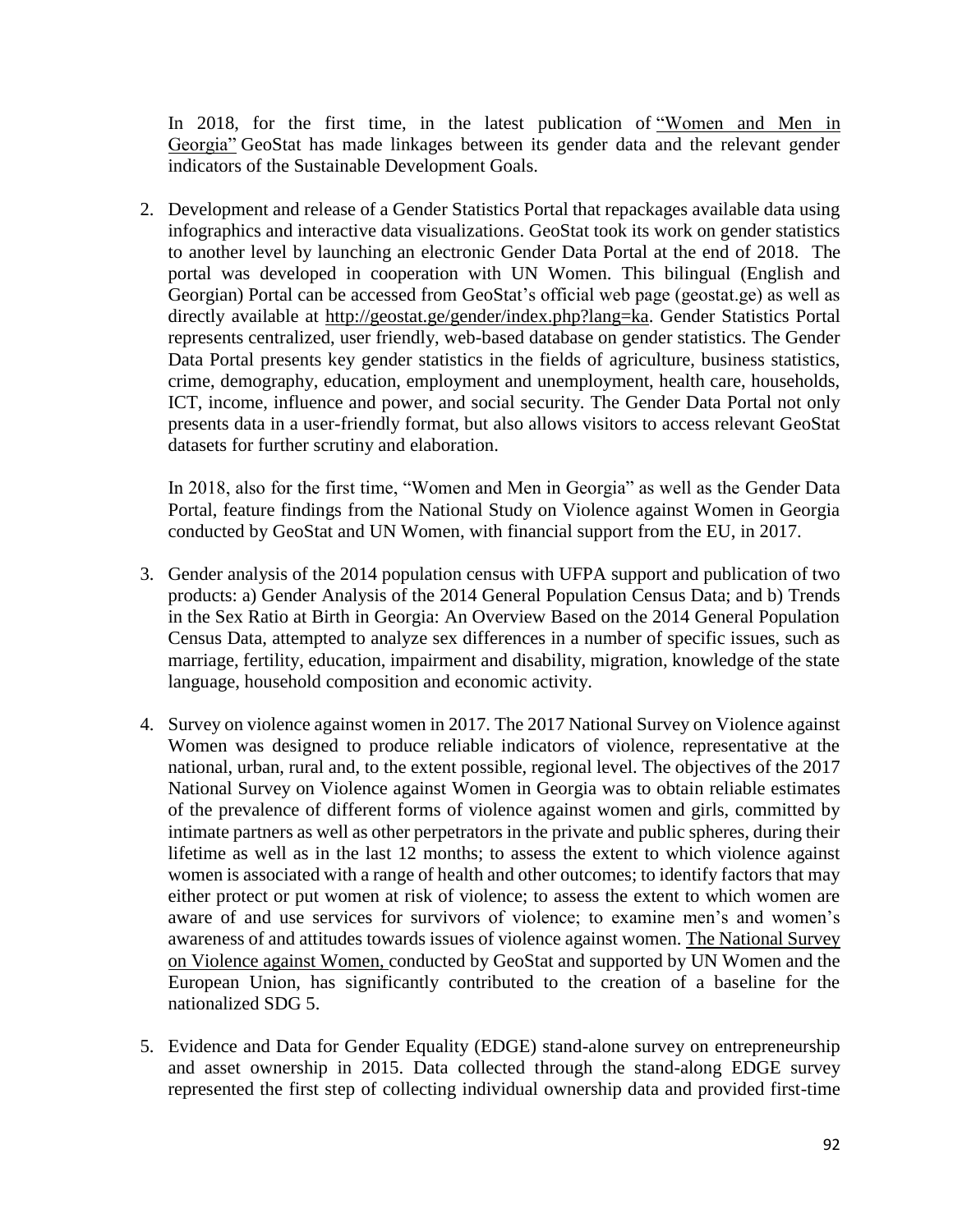indicators on incidence and distribution of ownership for different types of assets. The pilot survey attempted to estimate gender disparities with relation to distribution of wealth.

- 6. An assessment and technical recommendations to better align the methods for calculating the gender pay gap with international standards to be implemented in 2019.
- 7. Some training of users of gender statistics with more planned for the future (e.g. journalists, NGOs, civil servants).

In Georgia official gender-related data comes from three sources: administrative records, sample surveys (population or establishment based), and censuses.

| Collection                                    | Frequency        | Latest year                 |
|-----------------------------------------------|------------------|-----------------------------|
| Population census                             | Every 10 years   | 2014                        |
| Agriculture census                            | Every 10 years   |                             |
| Survey on prevalence of gender-based violence | Every 5-10 years | 2017                        |
| against women                                 |                  |                             |
| Pilot Evidence and Data for Gender Equality   | Unknown          | 2015                        |
| survey                                        |                  |                             |
|                                               |                  |                             |
| Labour Force Survey                           | Quarterly        |                             |
| Reproductive Health Survey                    | Every 5 years    | 2010                        |
| Summary of vital statistics                   | Annual           | 2017                        |
| Multiple Indicator Cluster Survey (MICS)      | Every 5-15 years | 2018                        |
| Agriculture Integrated Survey (Agris)         | Unknown          | Will be piloted during 2019 |
|                                               |                  |                             |

Table 1: Data collections that provide a basis for producing gender statistics $308$ 

Information management systems of key ministries (e.g. education, health, justice and internal affairs) Quarterly and annual data submitted by administrative bodies to GeoStat

The main users of gender statistics in Georgia are the parliament, the national women's machinery, researchers, representatives from NGOs, particularly those working on protecting human rights, policy and decision makers within government ministries, and donors and development partners. The national women's machinery (described in section III) and GeoStat, are the main actors leading the production and use of gender statistics. National action plans (NAPs) related to gender equality support the production and use of gender statistics. They provide an entry point to better clarify the priorities and data needs and have a working group associated with them responsible for overseeing implementation and monitoring. Gender Equality Council of the Parliament of Georgia under its action plan for 2018-2020 Activity 1.4 Develop the Pay Gap Calculation Methodology states to cooperate with National Statistic Office to conduct needs assessment and analysis of environment and under Goal 5: Raised Awareness and Sensitivity about Gender Equality the Council determines availability of the most recent and updated statistics on violence against women to be one important indicator.<sup>309</sup> Coordination and resolution of issues between users and producers of gender statistics are addressed through the Gender Equality Council as

 $\overline{a}$ <sup>308</sup> Jessica Gardner (UN Women Consultant), *Gender Assessment of the National Statistical System in Georgia Final Report*; 27 December 2018;  $pg.17-18$ 

Gender Equality Council of the Parliament of Georgia under its action plan for 2018-2020 pg. 2 and pg. 10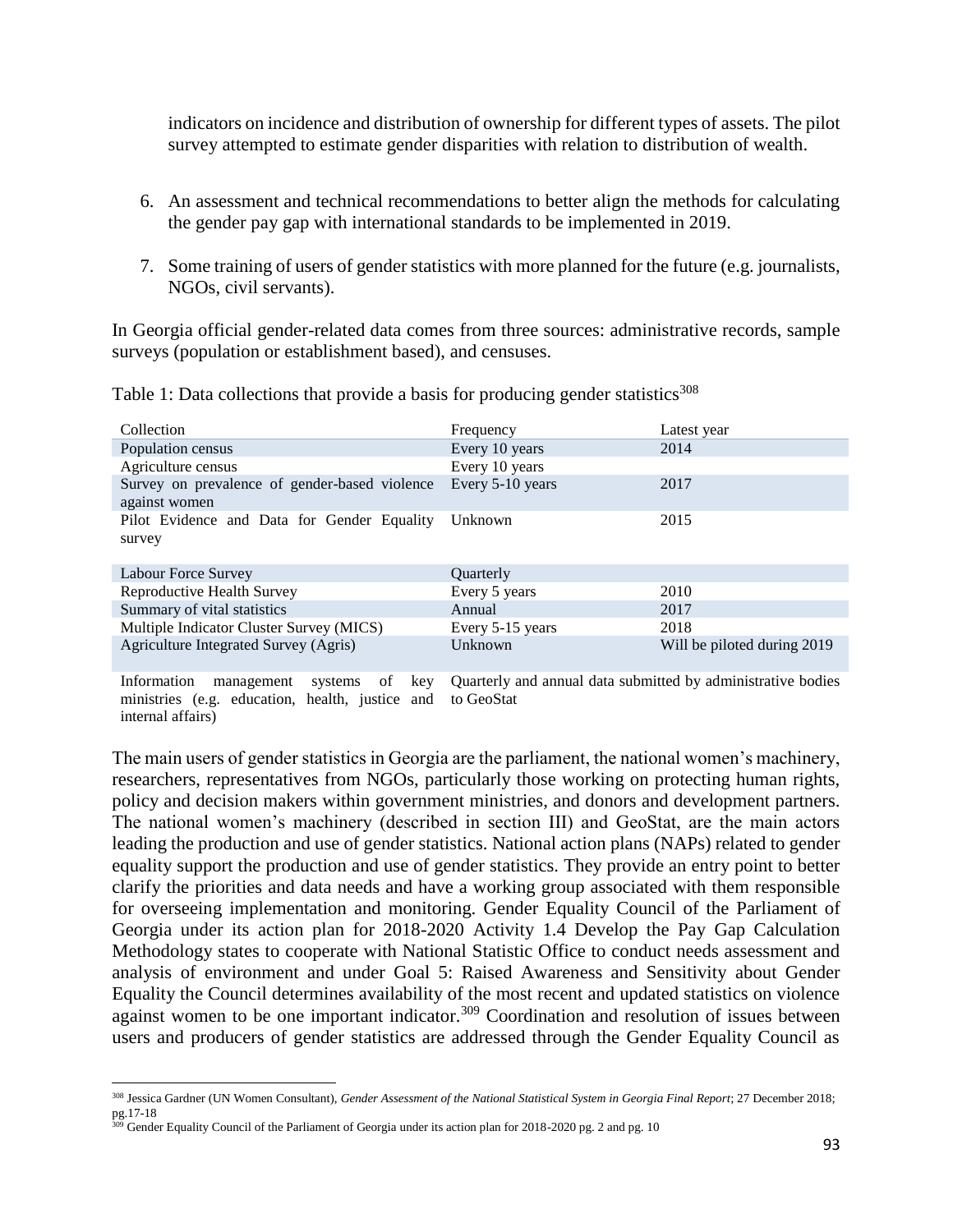needed (e.g. recent discussions on calculation of the gender pay gap). The SDG Council working groups are another forum for user-producer dialogue.

Gender statistics are defined as statistics that adequately reflect the differences and inequalities in the situations of women and men in all areas of life. It is one of the key instruments to reflect and integrate the needs and priorities of women and men and girls and boys in policy development and to ensure equal distribution of its positive outcomes for everyone. Gender statistics are aimed at producing adequate data by using advanced, gender-sensitive methodology to measure and assess the actual situation regarding the social status of women and men and overall gender equality. Improvement of content, methods, classifications and measurements with respect to gender equality statistics is of utmost importance for gender equality professionals, as it is for representatives of legislative bodies, state authorities and civil society.

Presently there are gaps in data production, accessibility and use. However, without disaggregating statistics by gender and other categories, it is impossible to determine issues of concern related to gender equality and develop evidence-based policies to address them. Rather, the disaggregation of data should be integrated into all data collection efforts.

The Public Defender has recommended that the courts "collect information on the sex, date of birth, relationship status of a victim and their abuser, forms of violence and other significant data".<sup>310</sup> In this regard, the Special Rapporteur on violence against women, its causes and consequences expressed concern "about the absence of unified statistical data on domestic violence and in general on gender-based violence".<sup>311</sup> She further expressed concern about the lack of effective data collection on the issuance of protective orders.

A recent assessment on Gender Equality in Georgia: Barriers and Recommendations highlights a lack of sufficiently disaggregated data as a barrier to achieving gender equality.<sup>312</sup>

The establishment of laws, policies and national action plans provide a good basis for driving the demand for gender statistics, although there is a need to elaborate on specific data needs.

Collecting and providing access to sex disaggregated data is a key priority in advancing gender equality. GeoStat collects certain data in a sex disaggregated fashion. Major statistical publication "Women and Men in Georgia" dedicated to the gender equality issues provides information disaggregation by following topics: population, healthcare, education, social security, households, employment and unemployment, income and expenditures, ICT, business statistics, crime, influence and power, agriculture and land/assets ownership, Entrepreneurship, domestic tourism, violence against women. The expansion of indicators happened gradually. The 2017 issue of "Woman and Man" has been expanded with such important issues as agriculture, domestic tourism and ICT and 2018 edition includes a number of new indicators such as asset ownership and entrepreneurship, violence against women.

l

<sup>310</sup> See also, Public Defender's Office, *Special Report: Evaluation of Protection Mechanism from Domestic Violence*, 2017, p. 18.

<sup>&</sup>lt;sup>311</sup> Human Rights Council, *Report of the Special Rapporteur on violence against women, its causes and consequences on her mission to Georgia,* A/HRC/32/42/Add.3, 9 June 2016, para 78.

<sup>&</sup>lt;sup>312</sup> UNDP; USAID/PROLoG 2018. Gender Equality in Georgia: Barriers and Recommendations (Volume 1 and Volume 2).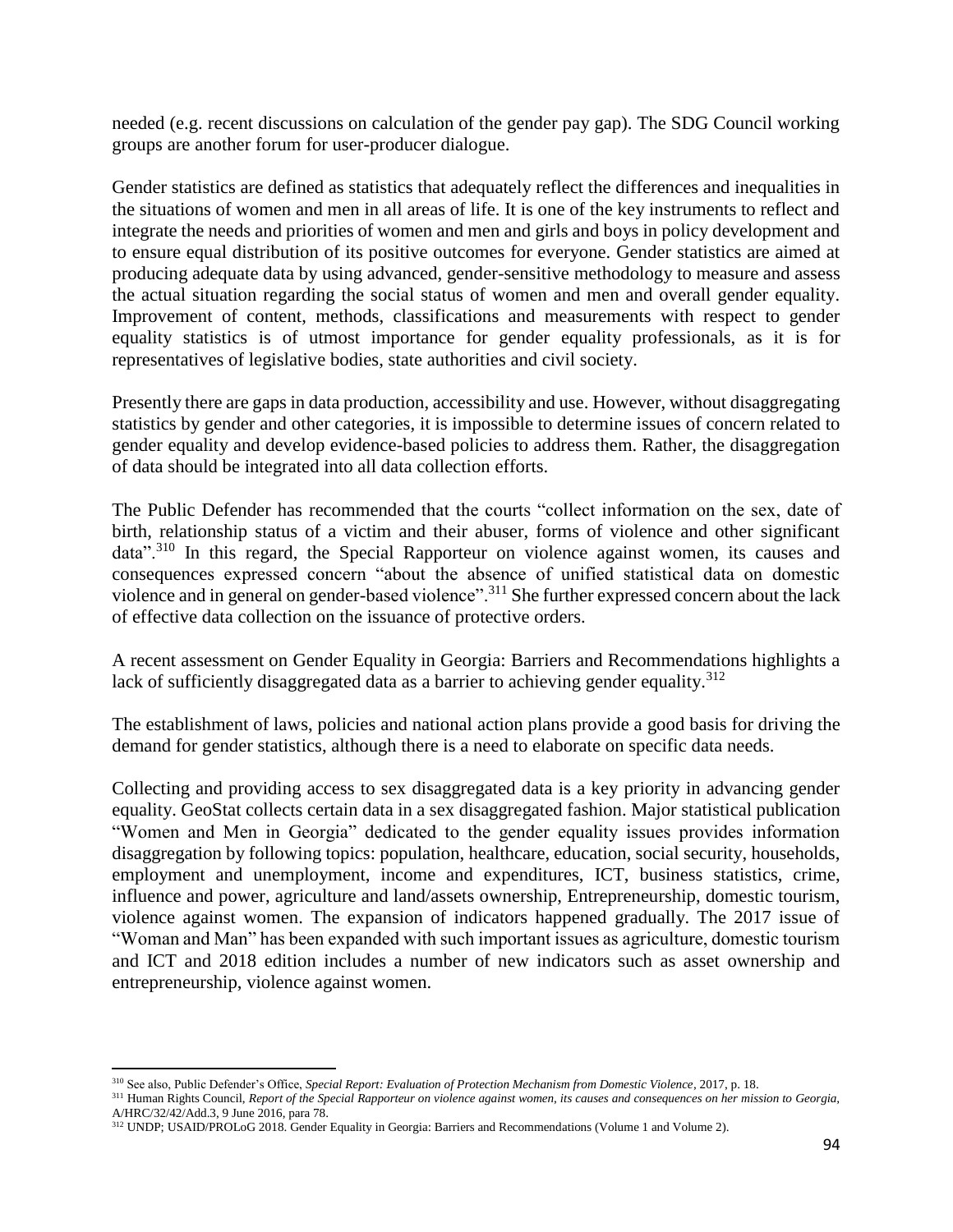In 2018 UN Women has supported the assessment of the National Statistical System from the gender perspective in Georgia, with the aim of identifying gaps and opportunities for the improvement of methodology, collection, distribution and application of sex-disaggregated data for informed policymaking. Some of the recommendations of the assessment include development of a national strategy and action plan for gender statistics; adoption of a national set of gender indicators for reporting on national and international commitments, such as the SDGs, the Istanbul Convention, CEDAW and the Beijing Platform for Action; establishment of the basis for what gender-related data are to be produced, analysed and used; Introduce regulations and amend national policies and plans so that government ministries collect, analyse, produce and disseminate sex-disaggregated and gender-related statistics from administrative records; transforming the Women and Men in Georgia publication into a national gender profile that could provide more comprehensive information to complement the latest key gender indicators.

UN Women has been supporting the advancement of gender statistics in Georgia in close cooperation with the National Statistical System since 2014. Support for the improved methodology and Gender Pay Gap calculation, facilitation of user-producer dialogues, and investment in wide dissemination of user-friendly sex-disaggregated statistics are a few examples of the ongoing cooperation between UN Women and GeoStat, with the support of the EU and the Governments of Austria and Switzerland.

The Government of Georgia began the nationalization of the Sustainable Development Goals (SDGs) in 2016. The Government identified the priority goals, targets and indicators through the adaptation of the 2030 Agenda for Sustainable Development. This has resulted in mix of global and local targets (100) and indicators (215). By implementing the SDG national agenda, by 2030 the situation regarding gender equality will be significantly improved in the country. Specifically, Goal 5 with its relevant objectives and indicators focuses on achieving gender equality and empowering all women and girls. Support from the national statistical system is essential to ensure legislating, policy-making, monitoring and reporting are evidence-based and data is guiding government and others towards achieving sustainable development goals.

The nationalized set of SDGs includes tailored targets, baseline data and additional nationally relevant measures. Of the 54 gender-related indicators at the global level, 30 (56%) have been adopted as is.<sup>313</sup> Nine of the indicators are not included in the framework either due to not being considered relevant or no data being available.<sup>314</sup> The remaining 18 global gender-related indicators are in the local framework but use a related or different measure.<sup>315</sup>

In most cases the local targets and indicators under SDG 5 are aligned with the global ones with wording of targets adjusted for the national context (e.g. target 5.3 refers only to child and early marriage and not to female genital mutilation) and more nationally appropriate indicators used. There are 26 indicators under SDG 5 reflecting the national priorities under each area covered by

 $\overline{\phantom{a}}$ 

<sup>&</sup>lt;sup>313</sup> The following global indicators appear as is in the Georgia SDG framework (as at September 2018): In local framework: 1.1.1, 1.2.1, 1.3.1, 1.4.2, 3.1.1, 3.1.2, 3.3.1, 3.7.1, 3.7.2, 4.6.1, 4.7.1, 5.2.1, 5.2.2, 5.3.1, 5.5.1, 5.5.2 (as 16.7.1.c), 5.6.1, 5.6.2, 5.a.1, 5.b.1, 8.3.1, 8.5.1, 8.6.1, 8.7.1, 8.8.2, 10.2.1, 16.1.1, 16.2.3, 16.7.2, 17.18.1. Please see Global gender-specific SDG indicators available in Georgia in Annex 1

<sup>&</sup>lt;sup>314</sup> Global SDG indicators not included in Georgia framework: 1.2.2, 1.b.1, 2.1.1.; 2.1.2, 5.3.2, 11.1.1, 11.2.1, 11.7.1, 11.7.2, 13. b.1.

<sup>&</sup>lt;sup>315</sup> Indicators for which related or different measures are being used: 2.3.2 (adjusted indicator on average income per family farm), 3.8.1 (related measure used instead on population reporting being sick and consulted health care provider), 4.1.1 (related measure), 4.2.1 (different measure on screening for health/developmental concerns), 4.2.2 (related measure on participation in school readiness program), 4.3.1 (related measure on participation in TVET), 4.5.1, 4.a.1 (measures only special education needs students), 5.1.1, 5.4.1, 5.a.2, 8.8.1, 8.9.2, 9.5.2, 16.1.2, 16.2.2, and 16.7.1.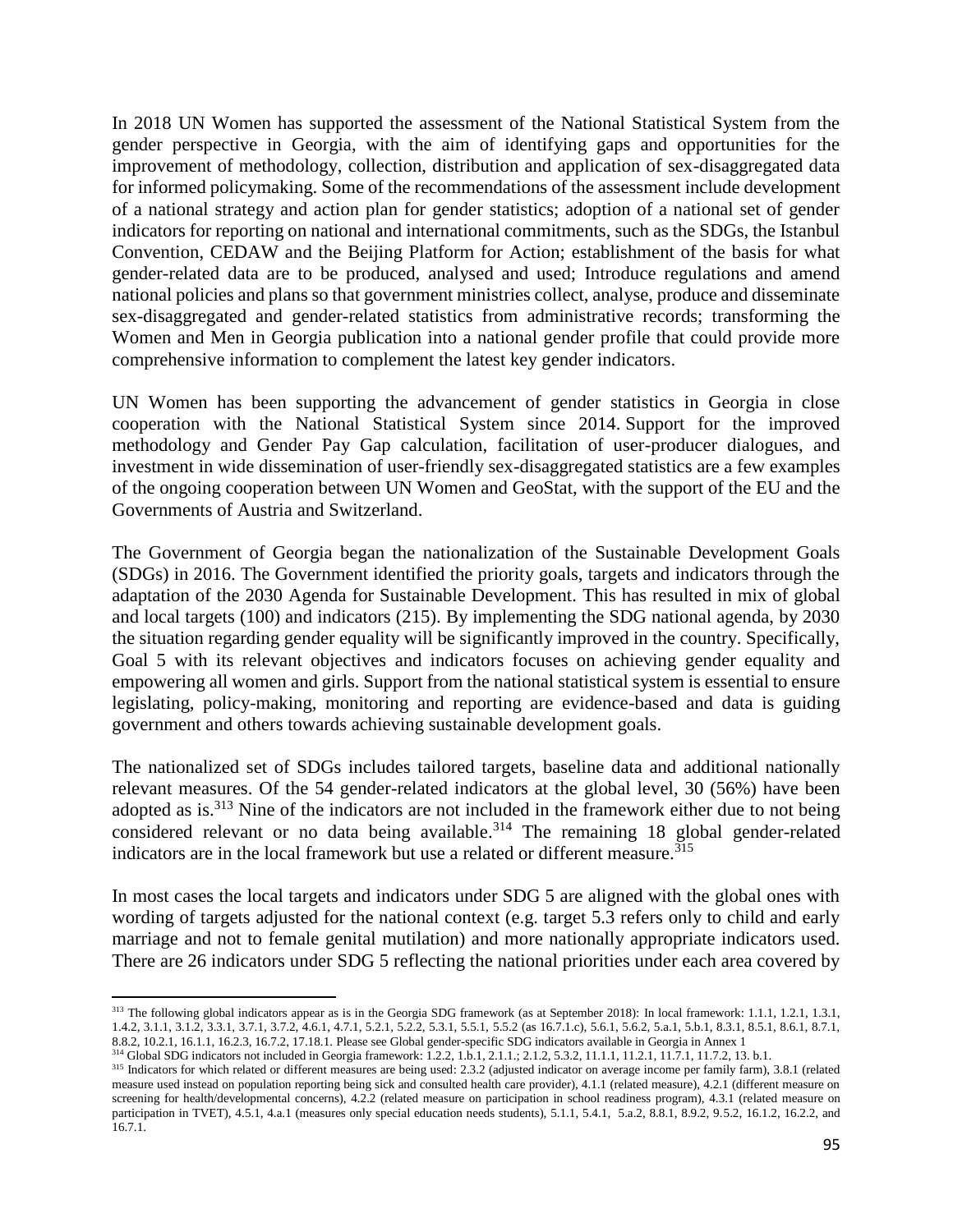the global goals (discrimination, violence, harmful practices, unpaid care work, women's participation in leadership and decision-making, access to sexual and reproductive health, equal rights to economic resources, and enabling technologies). Only eight indicators (5.2.1, 5.2.2, 5.3.1, 5.5.1, 5.6.1, 5.6.2, 5.a.1 and 5.b.1) match those associated with the global goals and the remaining 18 are local additions or adjustments.

Data collection has been identified as the main challenge for implementation of the SDGs and barriers include a lack of consistent data collection standards and capacity for analysis. The key problem identified in the first Voluntary National Report on implementation of the Sustainable Development Goals (SDGs) is the lack of data disaggregated by age, gender, and specific sectors of economy. This especially concerns the Goals and Targets that deal with social rights, labor rights, gender issues, poverty and unemployment.<sup>316</sup> The first VNR states that lack of sectordisaggregated data and administrative statistics in many areas impedes development of the effective indicators and means of verification. The process of adjusting the SDGs has helped Georgia to pinpoint specific areas in which the national data collection must improve.<sup>317</sup> Georgia has identified sectoral, disaggregated data generation and analysis as an area of interest to learn best international practices and seek assistance.<sup>318</sup> The identified data gaps in the first VNR demonstrate substantial need for upgrading Georgia's national statistical research infrastructure and practices, which will require additional training, better financing and attraction of the necessary human capital.<sup>319</sup>

Building of statistical capacity within the SDG Council and its four working groups is needed as they embark on putting together the first SDG progress report in 2019 covering the period 2015- 2017. In 2019 Data for the SDGs report will be collated through an Electronic Management System (EMS), which ensures e*ffective coordination between government agencies in the process of monitoring and reporting on the national SDG agenda and helps* to report on the implementation of the 2030 Agenda through a web-based monitoring system. The four groups are: (a) good governance, (b) economic growth; (c) social inclusion, (d) sustainable energy and environment protection. There is no separate group for gender issues or gender statistics. Gender concerns, including gender statistics, are led by Inter-agency Commission on Gender Equality and Violence against Women and Domestic Violence Issues and are discussed under the good governance and social inclusion working group.

Institute for Development of Freedom of Information (IDFI) launched new platform, an open DataLab [\(www.datalab.ge\)](http://www.datalab.ge/) in 2018. It is a platform that brings together data sets from public institutions in a user-friendly way. It currently contains more than 800 datasets from 190 public institutions and users can explore datasets on public policy issues, analyze data according to individual interest, prepare simple visualization and share official statistics.

l

<sup>&</sup>lt;sup>316</sup>First Voluntary National Report on implementation of the Sustainable Development Goals (SDGs) pg.8

<sup>317</sup> Ibid; pg.3

<sup>318</sup> Ibid;

<sup>319</sup> Ibid, pg.8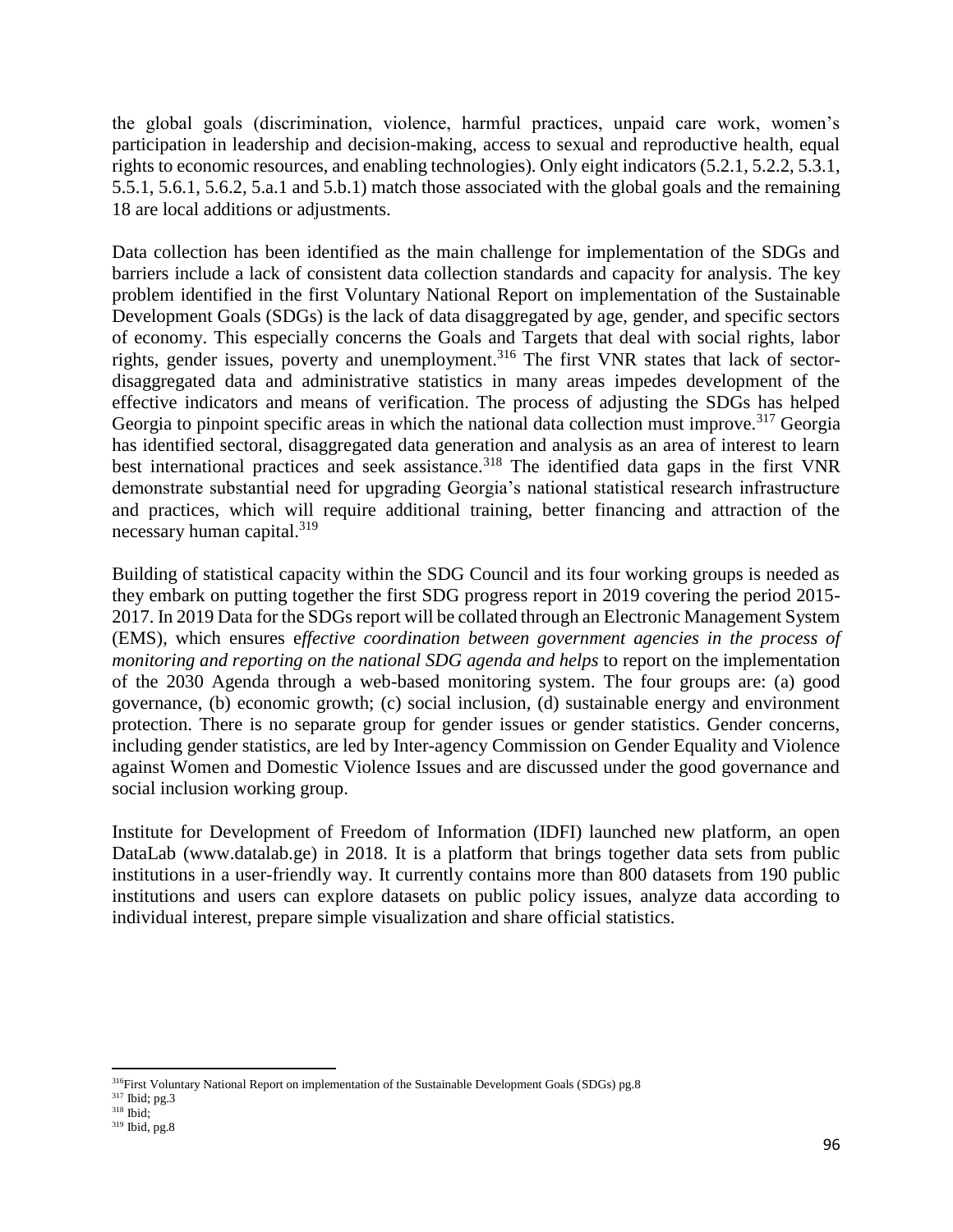#### **Annex 1 – Global gender-specific SDG indicators available in Georgia**

The following global gender indicators appear in the Georgia SDG framework:

| Gender-related SDG Indicators in the Georgia SDG framework |                                                                                           |  |
|------------------------------------------------------------|-------------------------------------------------------------------------------------------|--|
| Goal 1: End poverty in all its forms everywhere            |                                                                                           |  |
| 1.1.1.                                                     | Proportion of population below the international poverty line, by sex, age,               |  |
|                                                            | employment status and geographical location (urban/rural)                                 |  |
| 1.2.1.                                                     | Proportion of population living below the national poverty line, by sex and age           |  |
| 1.3.1.                                                     | Proportion of population covered by social protection floors/systems, by sex,             |  |
|                                                            | distinguishing children, unemployed persons, older persons, persons with disabilities,    |  |
|                                                            | pregnant women, newborns, work-injury victims and the poor and the vulnerable             |  |
| 1.4.2                                                      | Proportion of total adult population with secure tenure rights to land, with legally      |  |
|                                                            | recognized documentation and who perceive their rights to land as secure, by sex and      |  |
|                                                            | by type of tenure                                                                         |  |
|                                                            | Goal 2: End hunger, achieve food security and improved nutrition and promote              |  |
|                                                            | sustainable agriculture                                                                   |  |
| 2.3.2                                                      | Average income of small-scale food producers, by sex and indigenous status                |  |
|                                                            | Goal 3: Ensure healthy lives and promote well-being for all at all ages                   |  |
| 3.1.1                                                      | Maternal mortality ratio                                                                  |  |
| 3.1.2                                                      | Proportion of births attended by skilled health personnel                                 |  |
| 3.3.1                                                      | Number of new HIV infections per 1,000 uninfected population, by sex, age and key         |  |
|                                                            | populations                                                                               |  |
| 3.7.1                                                      | Proportion of women of reproductive age (aged 15-49 years) who have their need for        |  |
|                                                            | family planning satisfied with modern methods                                             |  |
| 3.7.2                                                      | Adolescent birth rate (aged 10-14 years; aged 15-19 years) per 1,000 women in that        |  |
|                                                            | age group                                                                                 |  |
| 3.8.1                                                      | Coverage of essential health services (defined as the average coverage of essential       |  |
|                                                            | services based on tracer interventions that include reproductive, maternal, newborn       |  |
|                                                            | and child health, infectious diseases, non-communicable diseases and service              |  |
|                                                            | capacity and access, among the general and the most disadvantaged population)             |  |
|                                                            | Goal 4: Ensure inclusive and equitable quality education and promote lifelong learning    |  |
|                                                            | opportunities for all                                                                     |  |
| 4.1.1                                                      | Proportion of children and young people: (a) in grades $2/3$ ; (b) at the end of primary; |  |
|                                                            | and (c) at the end of lower secondary achieving at least a minimum proficiency level      |  |
|                                                            | in (i) reading and (ii) mathematics, by sex                                               |  |
| 4.2.1                                                      | Proportion of children under 5 years of age who are developmentally on track in           |  |
|                                                            | health, learning and psychosocial wellbeing, by sex                                       |  |
| 4.2.2                                                      | Participation rate in organized learning (one year before the official primary entry      |  |
|                                                            | age), by sex                                                                              |  |
| 4.3.1                                                      | Participation rate of youth and adults in formal and non-formal education and training    |  |
|                                                            | in the previous 12 months, by sex                                                         |  |
| 4.5.1                                                      | Parity indices (female/male, rural/urban, bottom/top wealth quintile and others such      |  |
|                                                            | as disability status indigenous peoples and conflict-affected, as data become             |  |
|                                                            | available) for all education indicators on this list that can be disaggregated            |  |
| 4.6.1                                                      | Percentage of population in a given age group achieving at least a fixed level of         |  |
|                                                            | proficiency in functional (a) literacy and (b) numeracy skills, by sex                    |  |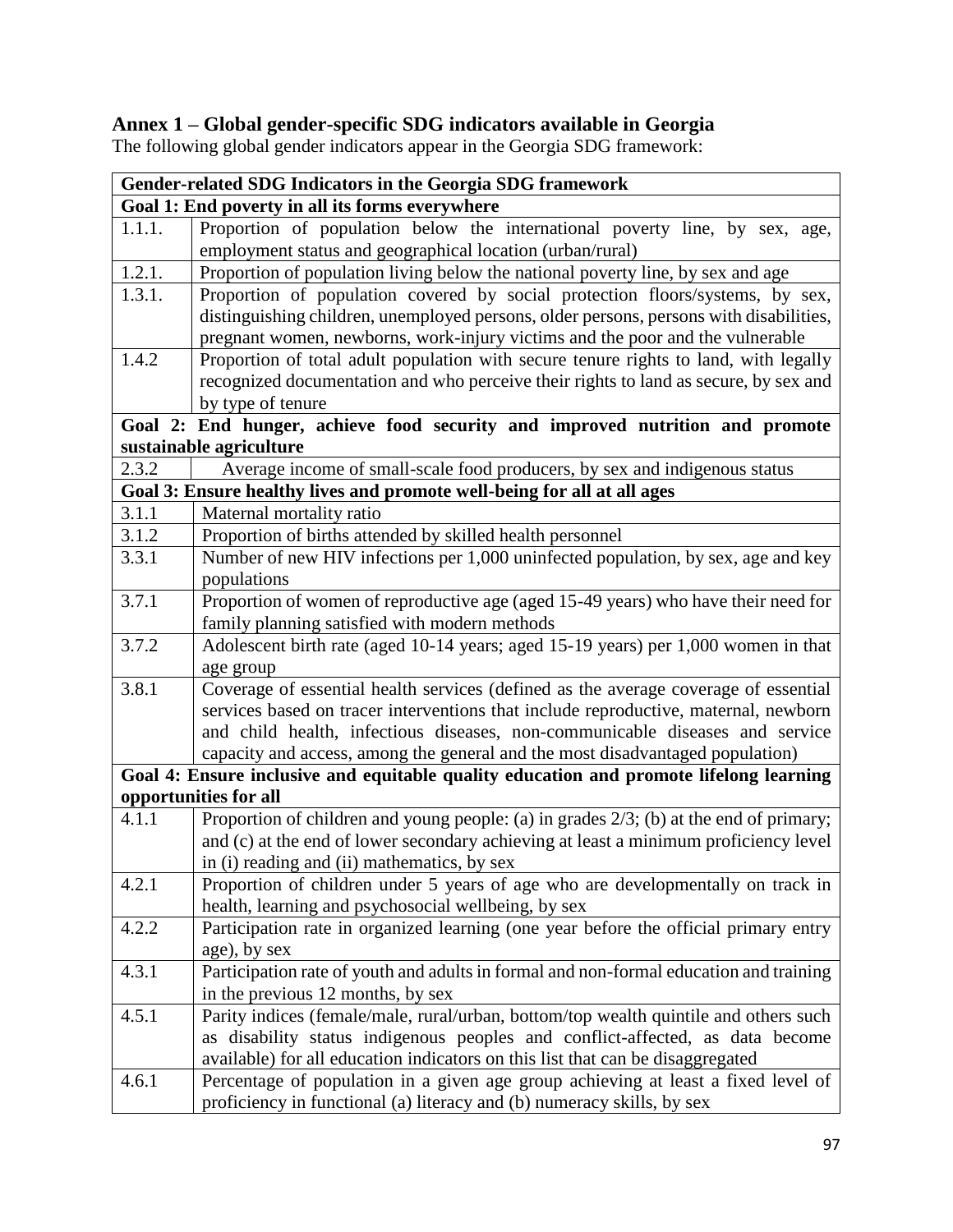| 4.7.1 | Extent to which (i) global citizenship education and (ii) education for sustainable       |
|-------|-------------------------------------------------------------------------------------------|
|       | development, including gender equality and human rights, are mainstreamed at all          |
|       | levels in: (a) national education policies, (b) curricula, (c) teacher education and (d)  |
|       | student assessment                                                                        |
| 4.a.1 | Proportion of schools with access to: (a) electricity; (b) the Internet for pedagogical   |
|       | purposes; (c) computers for pedagogical purposes; (d) adapted infrastructure and          |
|       | materials for students with disabilities; (e) basic drinking water; (f) single-sex basic  |
|       | sanitation facilities; and (g) basic handwashing facilities (as per the WASH indicator    |
|       | definitions)                                                                              |
|       | Goal 5: Achieve gender equality and empower all women and girls                           |
| 5.1.1 | Whether or not legal frameworks are in place to promote, enforce and monitor              |
|       | equality and non-discrimination on the basis of sex                                       |
| 5.2.1 | Proportion of ever-partnered women and girls aged 15 years and older subjected to         |
|       | physical, sexual or psychological violence by a current or former intimate partner in     |
|       | the previous 12 months, by form of violence and by age                                    |
| 5.2.2 | Proportion of women and girls aged 15 years and older subjected to sexual violence        |
|       | by persons other than an intimate partner in the previous 12 months, by age and place     |
|       | of occurrence                                                                             |
| 5.3.1 | Proportion of women aged 20–24 years who were married or in a union before age            |
|       | 15 and before age 18                                                                      |
| 5.3.2 | Proportion of girls and women aged 15-49 years who have undergone female genital          |
|       | mutilation/cutting, by age                                                                |
| 5.4.1 | Proportion of time spent on unpaid domestic and care work, by sex, age and location       |
| 5.5.1 | Proportion of seats held by women in (a) national parliaments and (b) local               |
|       | governments                                                                               |
| 5.5.2 | Proportion of women in managerial positions                                               |
| 5.6.1 | Proportion of women aged 15–49 years who make their own informed decisions                |
|       | regarding sexual relations, contraceptive use and reproductive health care                |
| 5.6.2 | Number of countries with laws and regulations that guarantee full and equal access        |
|       | to women and men aged 15 years and older to sexual and reproductive health care,          |
|       | information and education                                                                 |
| 5.a.1 | (a) Proportion of total agricultural population with ownership or secure rights over      |
|       | agricultural land, by sex; and (b) share of women among owners or rights-bearers of       |
|       | agricultural land, by type of tenure                                                      |
| 5.a.2 | Proportion of countries where the legal framework (including customary law)               |
|       | guarantees women's equal rights to land ownership and/or control                          |
| 5.b.1 | Proportion of individuals who own a mobile telephone, by sex                              |
|       | Goal 8: Promote sustained, inclusive and sustainable economic growth, full and productive |
|       | employment and decent work for all                                                        |
| 8.3.1 | Proportion of informal employment in non-agriculture employment, by sex                   |
| 8.5.1 | Average hourly earnings of female and male employees, by occupation, age and              |
|       | persons with disabilities                                                                 |
| 8.5.2 | Unemployment rate, by sex, age and persons with disabilities                              |
| 8.7.1 | Proportion and number of children aged 5-17 years engaged in child labour, by sex         |
|       | and age                                                                                   |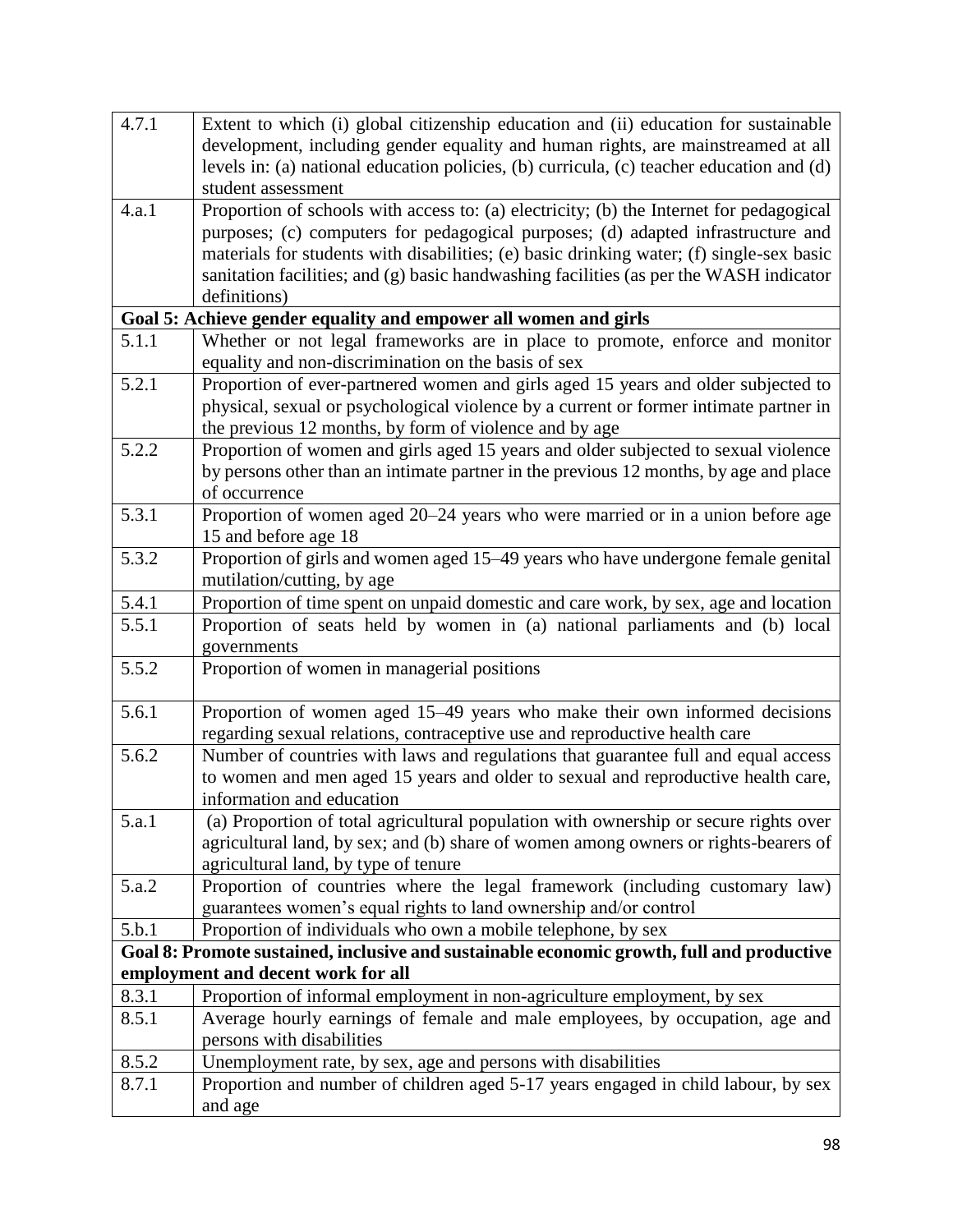| 8.8.1                                                                                        | Frequency rates of fatal and nonfatal occupational injuries, by sex and migrant status  |  |
|----------------------------------------------------------------------------------------------|-----------------------------------------------------------------------------------------|--|
| 8.8.2                                                                                        | Increase in national compliance of labour rights (freedom of association and            |  |
|                                                                                              | collective bargaining) based on International Labour Organization (ILO) textual         |  |
|                                                                                              | sources and national legislation, by sex and migrant status                             |  |
| 8.9.2                                                                                        | Number of jobs in tourism industries as a proportion of total jobs and growth rate of   |  |
|                                                                                              | jobs, by sex                                                                            |  |
| Goal 10: Reduce inequality within and among countries                                        |                                                                                         |  |
| 10.2.1                                                                                       | Proportion of people living below 50 per cent of median income, by age, sex and         |  |
|                                                                                              | persons with disabilities                                                               |  |
|                                                                                              | Goal 16: Promote peaceful and inclusive societies for sustainable development, provide  |  |
| access to justice for all and build effective, accountable and inclusive institutions at all |                                                                                         |  |
| <b>levels</b>                                                                                |                                                                                         |  |
|                                                                                              |                                                                                         |  |
| 16.1.1                                                                                       | Number of victims of intentional homicide per 100,000 population, by sex and age        |  |
| 16.2.2                                                                                       | Number of victims of human trafficking per 100,000 population, by sex, age and          |  |
|                                                                                              | form of exploitation                                                                    |  |
| 16.2.3                                                                                       | Proportion of young women and men aged 18-29 years who experienced sexual               |  |
|                                                                                              | violence by age 18                                                                      |  |
| 16.7.1                                                                                       | Proportions of positions (by sex, age, persons with disabilities and population groups) |  |
|                                                                                              | in public institutions (national and local legislatures, public service, and judiciary) |  |
|                                                                                              | compared to national distributions                                                      |  |
| 16.7.2                                                                                       | Proportion of population who believe decision-making is inclusive and responsive,       |  |